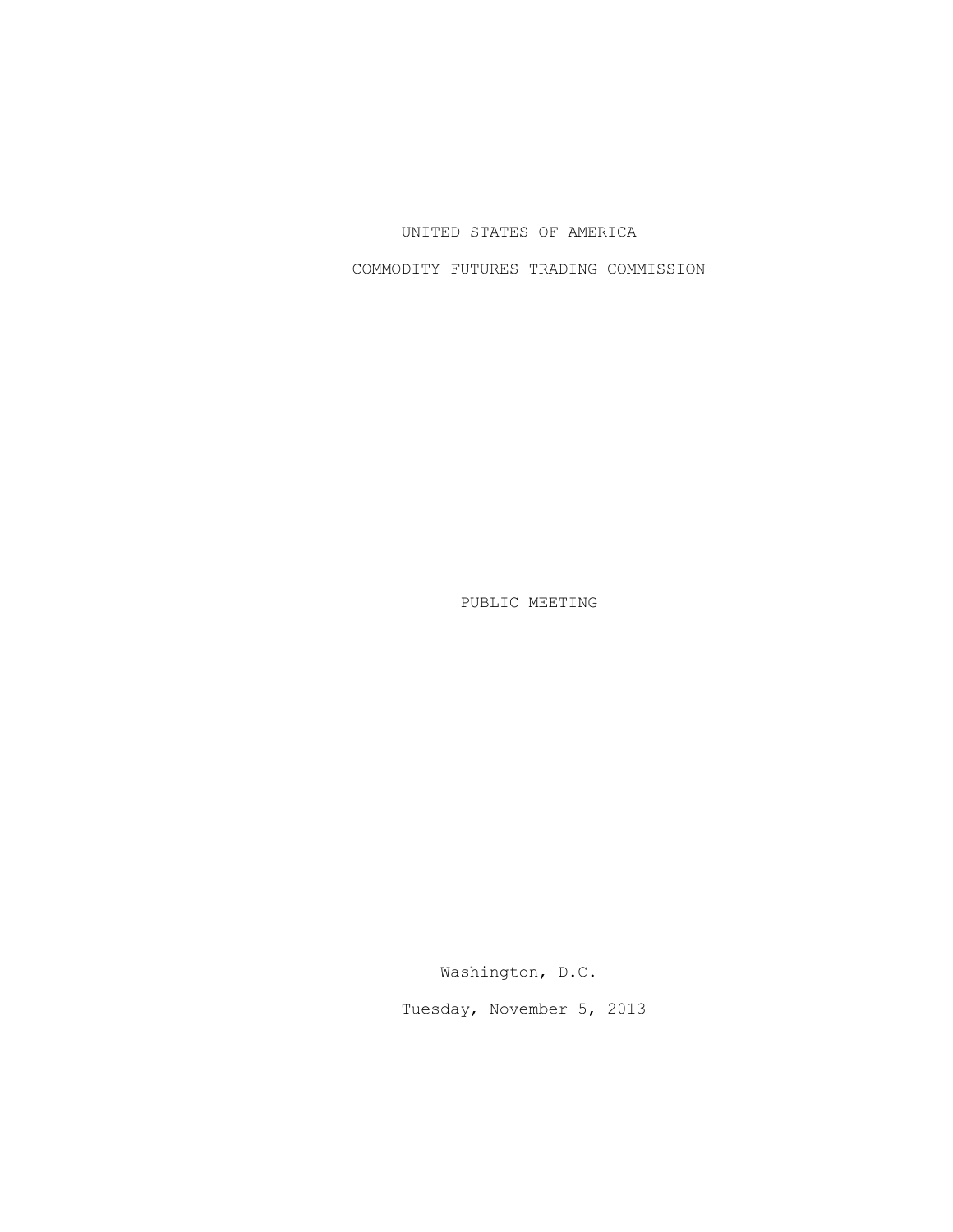| 1                         | PARTICIPANTS:                                      |
|---------------------------|----------------------------------------------------|
| $\mathbf{2}^{\mathsf{I}}$ | Commission Members:                                |
| 3                         | GARY GENSLER, Chairman                             |
| 4                         | BART CHILTON, Commissioner                         |
| 5                         | SCOTT D. O'MALIA, Commissioner                     |
| 6                         | MARK WETJEN, Commissioner                          |
| 7                         | Staff:                                             |
| 8                         | JONATHAN MARCUS, Office of General Counsel         |
| 9                         | LEE ANN DUFFY, Office of General Counsel           |
| 10 <sup>°</sup>           | STEVE SHERROD, Division of Market Oversight        |
| 11                        | RIVA SPEAR ADRIANCE, Division of Market            |
| 12                        | Oversight                                          |
| 13                        | DAVID PEPPER, Division of Market Oversight         |
| 14                        | HANNAH ROPP, Office of Chief Economist             |
| 15 <sub>1</sub>           | VINCENT McGONAGLE, Division of Market<br>Oversight |
| 16                        | MARK FAJFAR, Office of General Counsel             |
| 17                        |                                                    |
| 18                        | * * * * *                                          |
| 19                        |                                                    |
| 20                        |                                                    |
| 21                        |                                                    |
| 22                        |                                                    |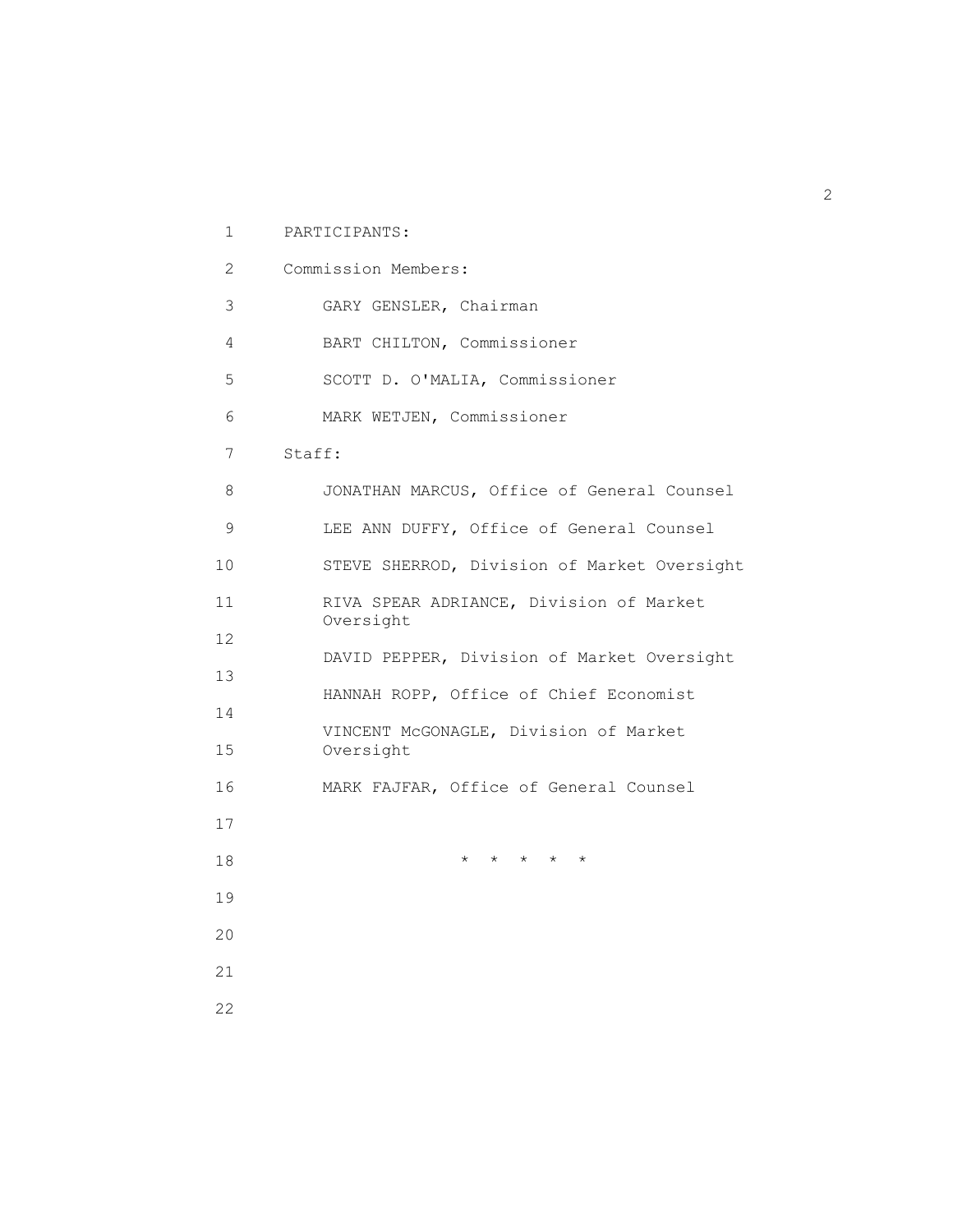1 P R O C E E D I N G S 2 (9:40 a.m.) 3 CHAIRMAN GENSLER: Good morning. This 4 meeting will come to order. This is a public 5 meeting of the Commodity Futures Trading 6 Commission to consider proposed rules under the 7 Dodd-Frank Act. 8 I'd like to welcome members of the 9 public, market participants, and members of the 10 media, as well as those listening on the phone 11 lines and watching the webcast. I would like to 12 thank my fellow commissioners, Commissioners 13 Chilton, O'Malia, and Wetjen for their significant 14 contributions to the rule writing process and 15 thank this incredibly dedicated and hardworking 16 staff. And I extend that thanks in the midst of 17 some very unusual time for the CFTC that we not 18 only went through a 16-day government shutdown, 19 and I thank so many of you that were either 20 furloughed or back at work here, but then we're at 21 an unusual time that we have, unfortunately, 22 instituted administrative furloughs given our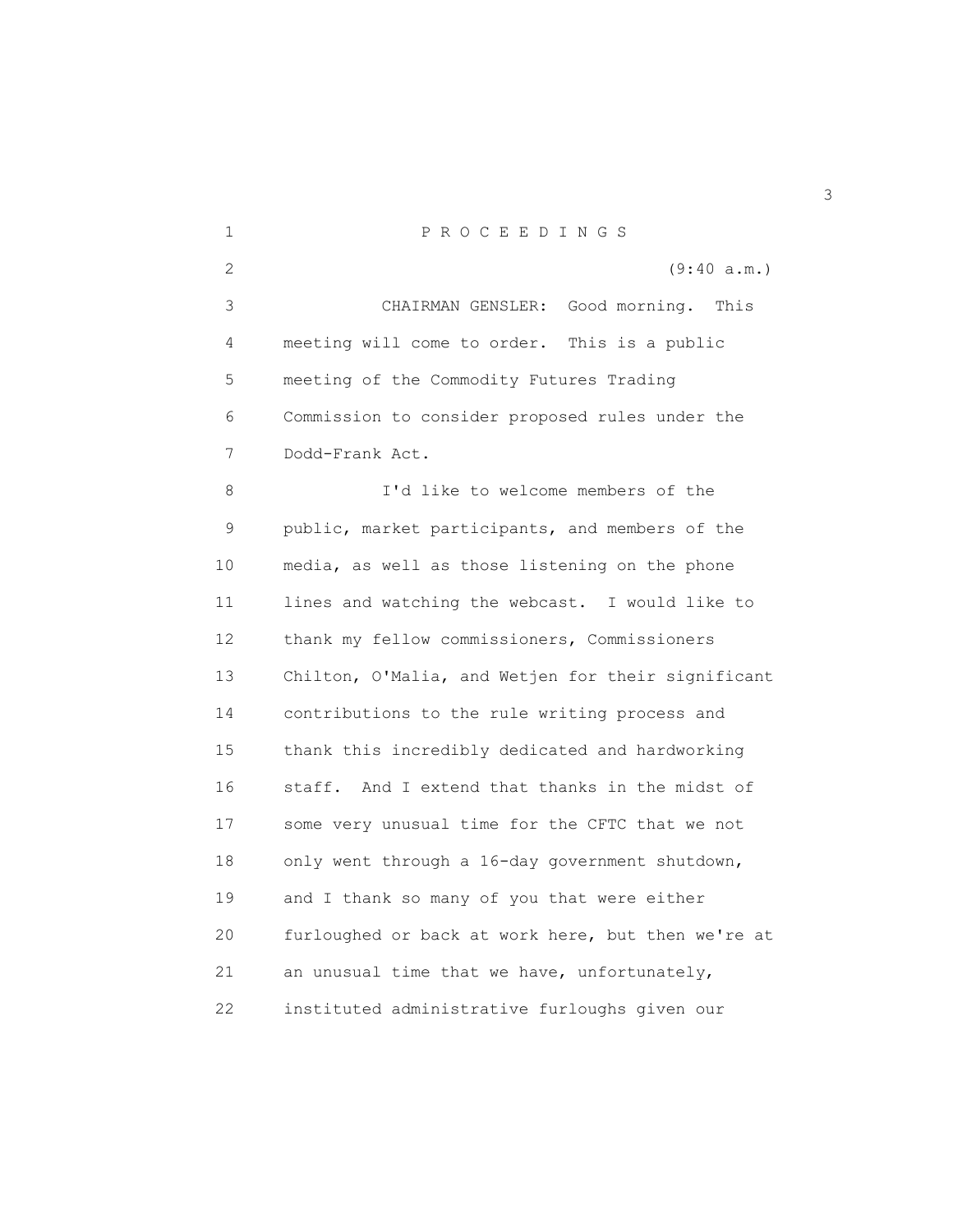1 budget circumstances. So, my deep appreciation 2 for your dedication and efforts.

 3 Today we will consider two proposed 4 rules on position limits. I support seeking 5 public comment on each of these proposed rules. 6 Now, the CFTC does not set or regulate 7 prices. The Commission is charged with promoting 8 the integrity of the futures and swaps markets. 9 The Commission is charged with protecting both the 10 public from fraud, manipulation, and other abuses, 11 and since the Commodity Exchange Act passed in 12 1936, position limits have been a tool to curb or 13 prevent excessive speculation that may burden 14 interstate commerce. Those are the words of the 15 statute from 1936, and for a fuller understanding 16 of the long history of this Commission and our 17 predecessors on these matters, I'd actually like 18 to include in the record and in the proposed rule 19 preamble, a reference to the excellent testimony 20 of former General Counsel Dan Berkovitz from July 21 of 2009, which was the first of nine meetings of 22 this Commission on these matters.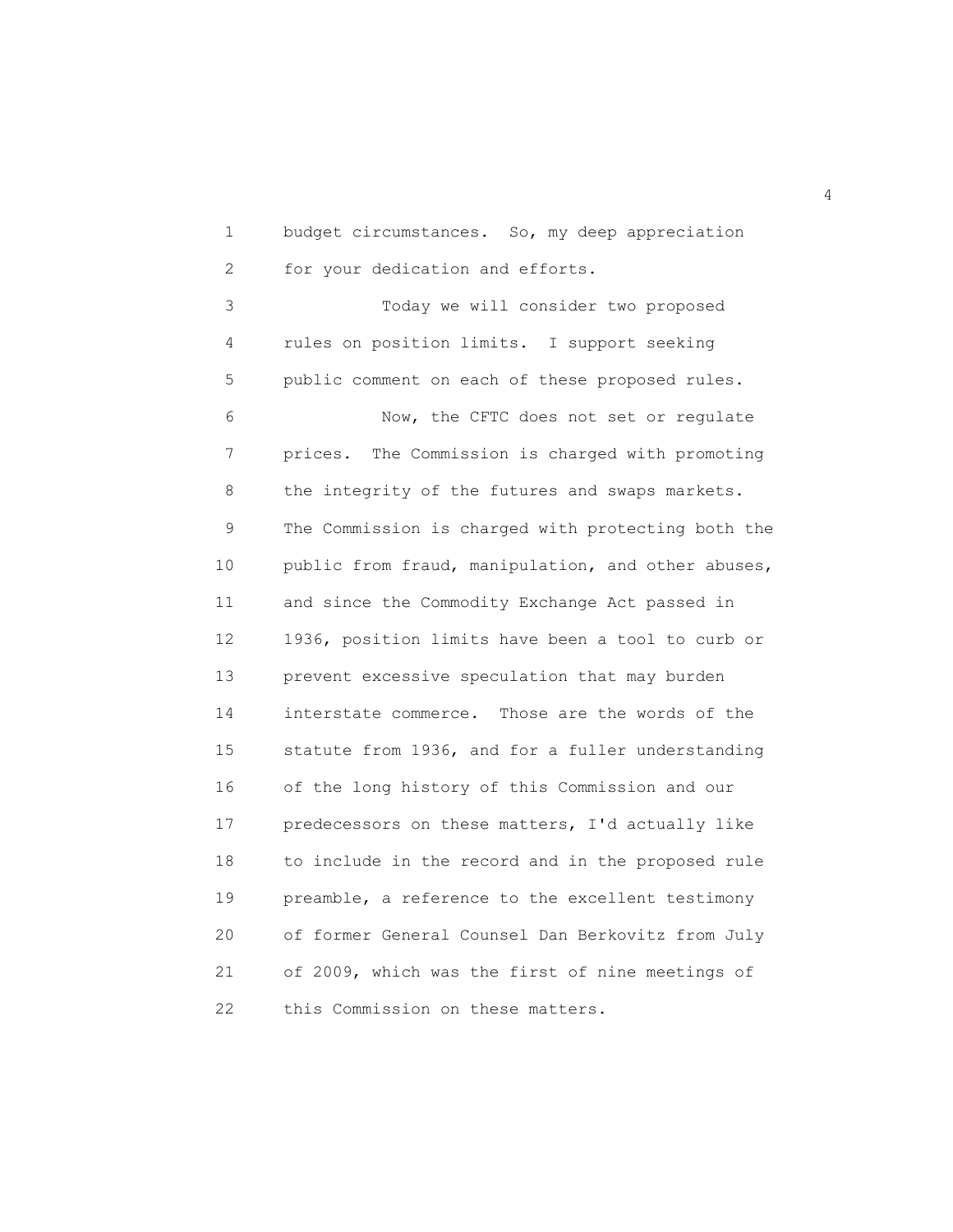1 That testimony is called "Position 2 Limits and the Hedge Exemption: Brief Legislative 3 History". Dan's concept of brief, it was 13 4 pages.

 5 In the Dodd-Frank Act, Congress directed 6 the Commission to impose limits on speculative 7 positions and physical commodity futures and 8 options contracts and economically equivalent 9 swaps, and in 2011, the CFTC finalized a rule that 10 addressed Congress' direction to prevent any 11 single trader from obtaining too large a share of 12 the market to ensure that the derivatives markets, 13 futures and swaps, remained fair and competitive. 14 Last fall, a Federal district court 15 vacated that rule. It is critically important, 16 however, that those position limits or these 17 position limits be established, as I believe 18 Congress required. 19 The agency has historically interpreted 20 our obligations to promote market integrity to 21 include ensuring that markets do not become too

22 concentrated.

 $\sim$  5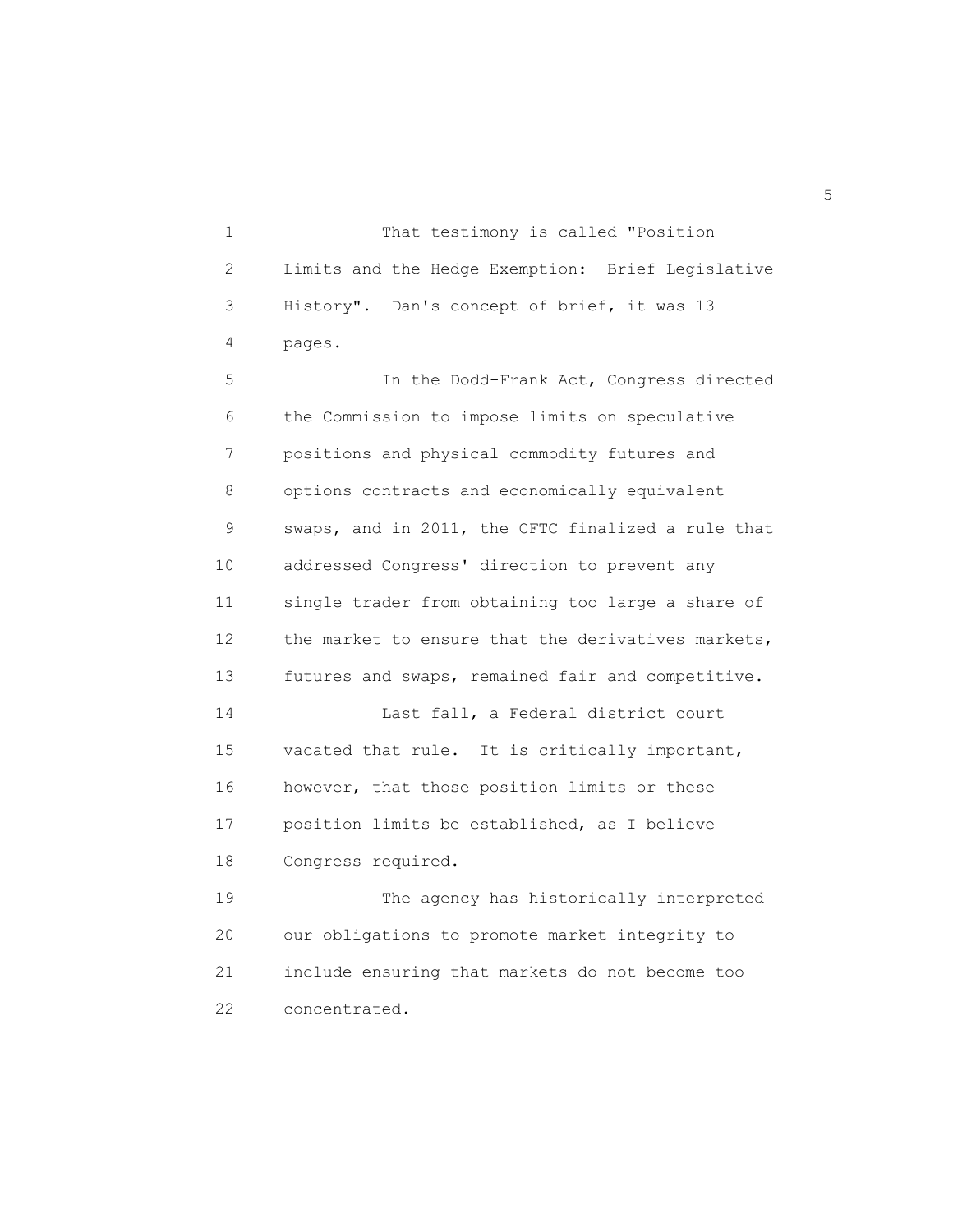1 When the CFTC set position limits in the 2 past, and we've done so for nearly 70+ years -- 3 again, I direct you to Dan Berkovitz's long 4 history of this -- it sought to ensure that the 5 markets were made up of a broad group of 6 participants with no one speculator having an 7 outsized position. Now, why is this? This 8 promotes the integrity of the price discovery 9 function in the market. How so? By limiting the 10 size of any one speculator's footprint in that 11 market.

12 Secondly, I believe the position limits 13 further protect the markets and the clearinghouses 14 possible burdens when any individual participant 15 may need to sell or liquidate a position in times 16 of individual stress, and we are a Commission and 17 an agency that part of our remit is to think about 18 when individual institutions need to liquidate 19 their positions in times of stress or default and 20 we also oversee clearinghouses in addition to 21 overseeing the price discovery function. 22 I think position limits have been part

 $\sim$  6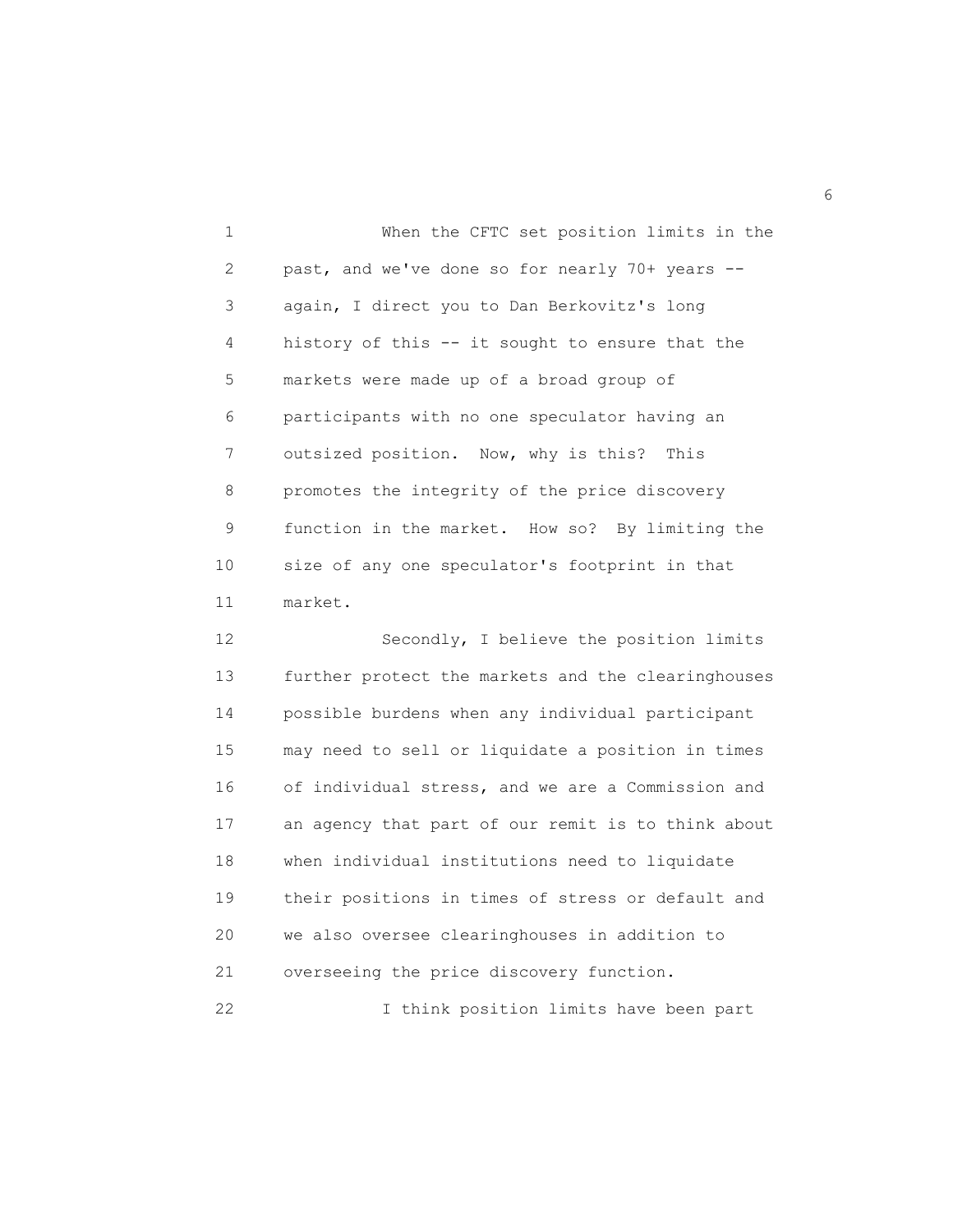1 of this regime because they help protect burdens 2 that can come from outsized positions for both the 3 price discovery function as well as the 4 clearinghouses.

 5 Thus, I believe position limits help to 6 protect the markets both in times of clear skies 7 -- the price discovery function, certainly -- as 8 well as when there's a storm on the horizon -- 9 both clearinghouses and price discovery function, 10 I think, are helped in those times through these 11 means and methods that were laid out seven to 12 eight decades ago by Congress.

 13 With a strong proposal ready for 14 Commission consideration today, we determine that 15 the best path forward to expedite position limits' 16 implementation was to pursue a new rule and 17 dismiss the appeal of the district court's ruling 18 subject to the Commission's approval of this 19 proposal today. 20 This, I think, was a balanced decision

 21 and like any decision, it was a matter of 22 judgment, but I do believe that this is the best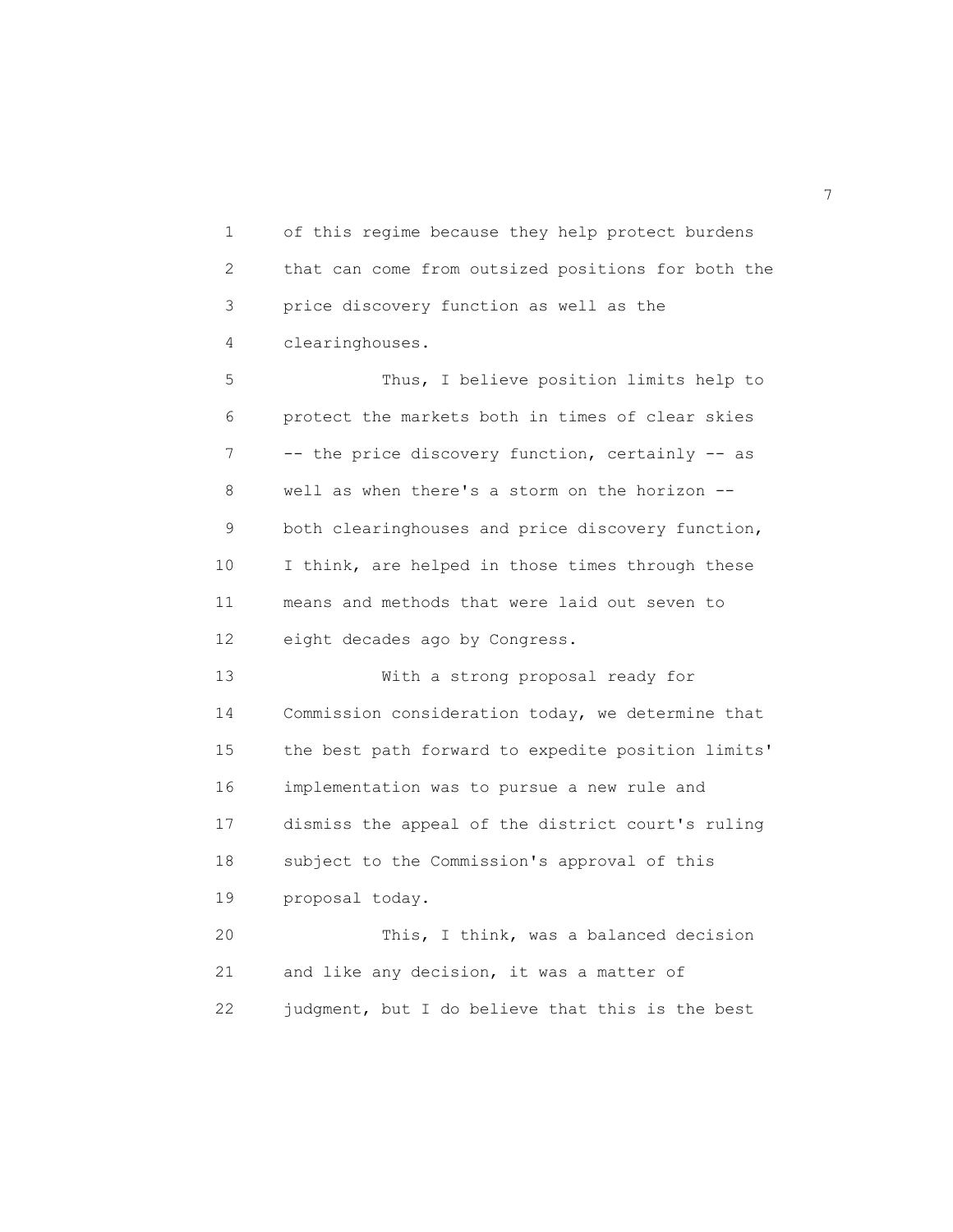1 way to expedite position limit implementation. 2 Today's proposed rule is consistent with 3 Congressional intent. The rule establishes 4 Federal position limits in 28 referenced 5 commodities in agriculture, energy, and metals 6 markets as part of a phased approach allowing the 7 Commission time to look at other commodities 8 moving forward. It would establish one position 9 limits regime for the spot month and another for 10 single month and all months combined limits, as no 11 doubt the staff will walk us through. 12 Spot month limits would be set for 13 futures contracts that are being physically 14 settled as well as those swaps and futures that 15 can only be cash settled, and we're seeking 16 significant comment on alternatives, on the 17 approach from cash settled contracts, and no doubt 18 we'll get a lot of comments on that one particular 19 and important matter. 20 Spot month limits are very critical, 21 particularly as it relates to corners and squeezes 22 and other manipulative acts in the marketplace,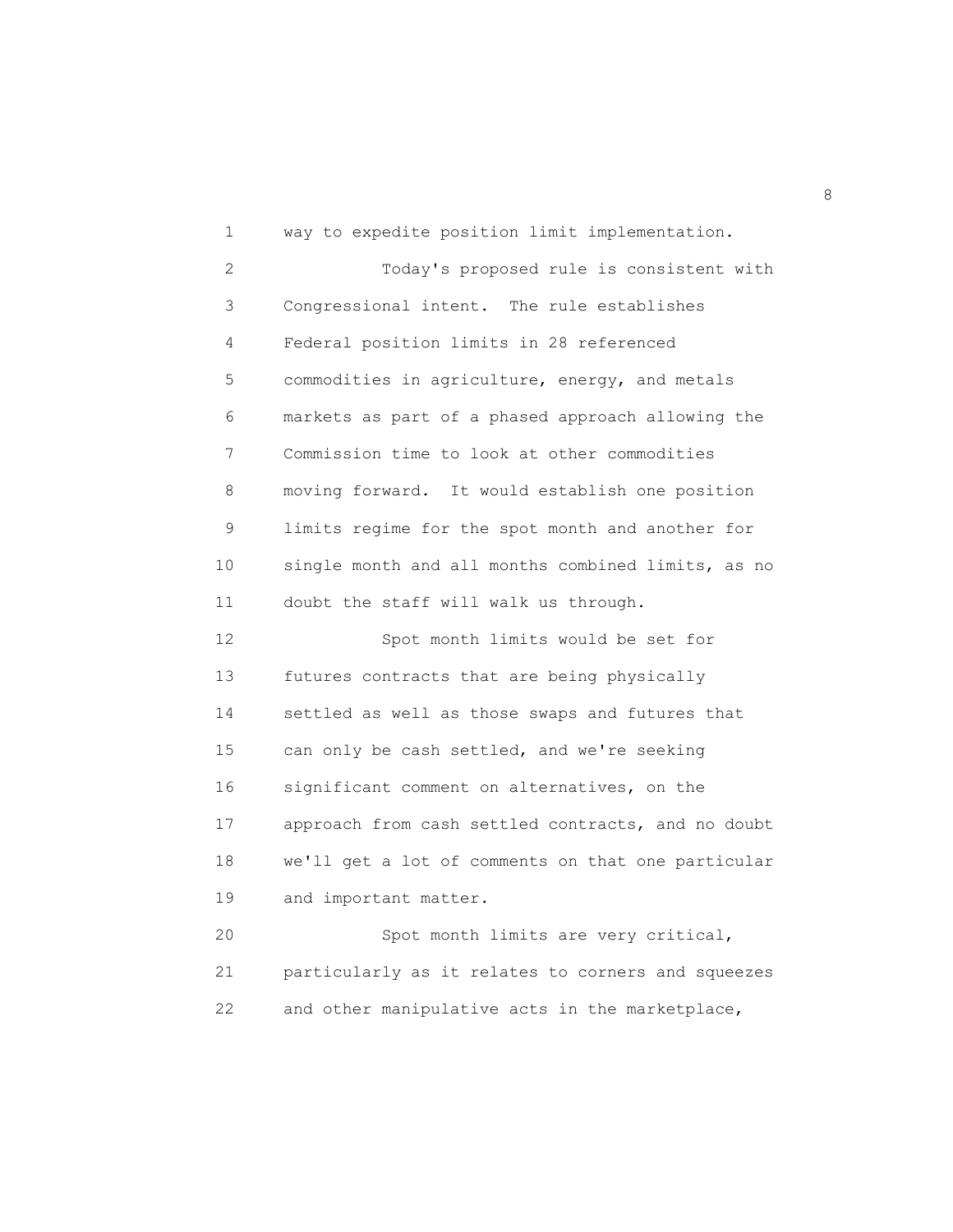1 but also to ensure the price discovery function 2 and the protection of clearinghouses. But there's 3 another type of limit as well called single month 4 and all month combined limits, which the 5 Commission currently sets only for certain 6 agricultural contracts and we would, through these 7 roles, be reestablishing these types of limits in 8 the energy and metals markets. 9 You see, we had all months and single 10 month combined limits in the energy and metals 11 markets for a number of decades, and I think they 12 were removed -- Mr. Sherrod will remind me in the 13 history -- around 2001 in the energy markets, but 14 I can't remember in the metals markets. 15 These limits would be set using a 16 formula that is consistent with the practice the 17 CFTC has used for setting position limits for 18 decades, but again, we seek public comment on 19 that. 20 Consistent with Congressional direction, 21 the rule would also allow for bona fide hedge 22 exemption for agricultural and exempt commodities

en de la construction de la construction de la construction de la construction de la construction de la constr<br>1990 : la construction de la construction de la construction de la construction de la construction de la const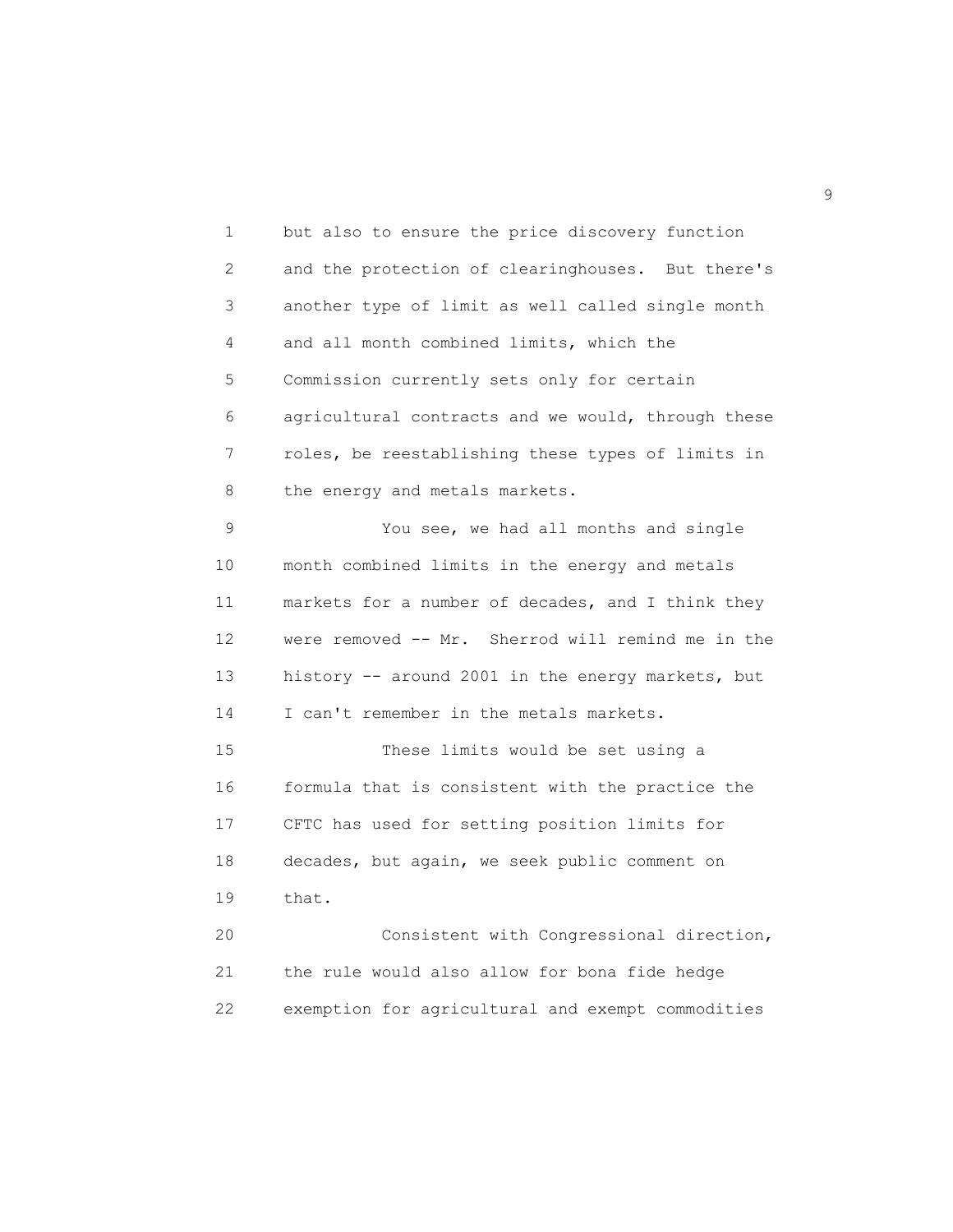1 -- metals and energies. Also following 2 Congressional direction, there is a narrower 3 exemption for swap dealers. You see, there were 4 some exemptions through no-action letters that 5 started about 22 years ago where swap dealers were 6 using a risk management exemption to do that which 7 many agricultural interests -- farmers and 8 ranchers and the like -- had done for decades to 9 sort of be exempt from position limits, not so 10 much because they had positions in their inventory 11 or they were growing the corn or wheat or 12 merchandizing, but that they came to this 13 Commission and used a risk management exemption. 14 Congress had a lot of debate on this. I 15 believe the statute is quite clear that we were to 16 narrow such exemption and this proposal today 17 narrows such exemptions with regard to swap 18 dealers while still allowing them to facilitate 19 the bona fide hedging of their customers through 20 what I've come to call the pass through provision. 21 Today's proposed position limits rule 22 builds on over four years of significant public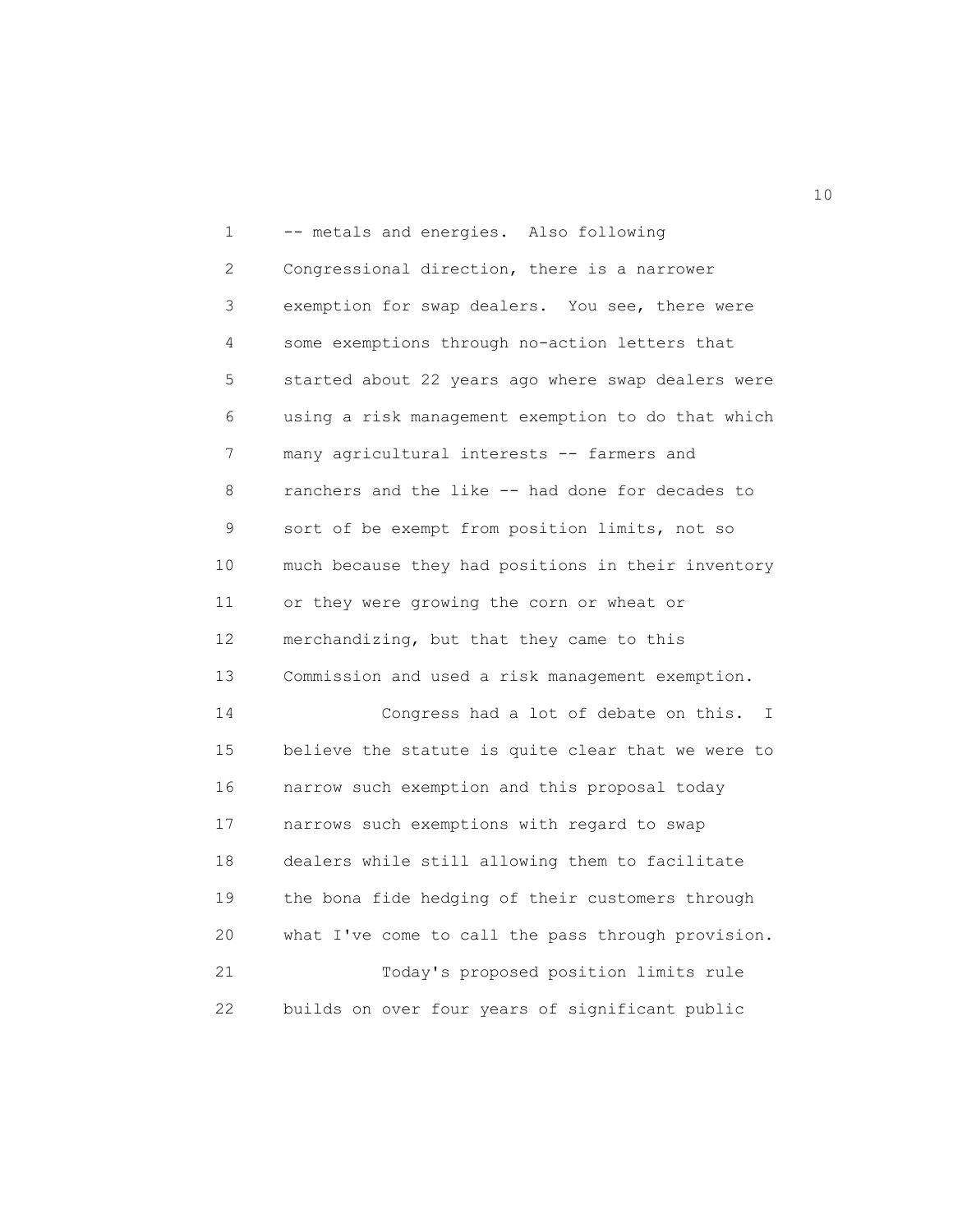1 input. In fact, as I said earlier, this is the 2 ninth public meeting during my tenure as Chairman 3 to consider position limits. There is no other 4 matter that this Commission has met on more times 5 in the public than on position limits.

 6 In fact, it's probably gotten more in 7 private meetings as well. We've held three public 8 meetings on the issue in the summer of 2009, got a 9 great deal of input from the markets at that point 10 in time. We benefitted subsequently to 8,200 11 comments we received on the January 2010 proposed 12 rulemaking to reestablish position limits in the 13 energy markets.

 14 We further benefitted in March of 2010 15 from meetings publicly held about the metals 16 markets and then Dodd-Frank was passed and given 17 that new law, given Congress' mandate, we 18 actually, as it's called, pulled that initial 19 proposal and then we put out a new proposal in 20 January 2011 that I think was done through two 21 public meetings in December of 2010 and January of 22 '11. And then we got 15,100 comments there.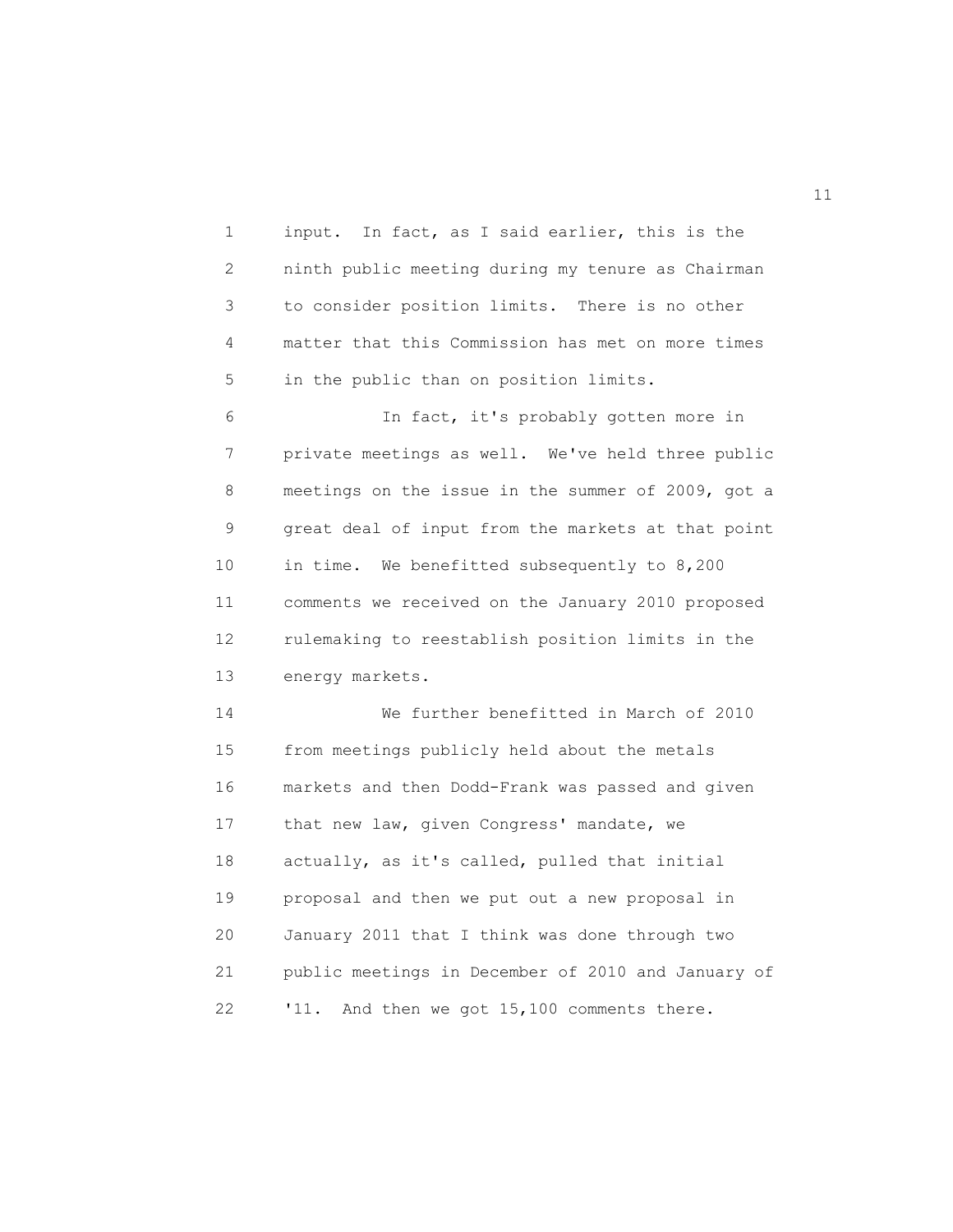1 To say the public is interested in these 2 matters would be, I think, an accurate statement. 3 Before we hear from staff on the 4 rulemaking that we consider today, I'll recognize 5 my fellow Commissioners for their opening 6 statements. Commission Chilton? 7 COMMISSIONER CHILTON: Thanks. For a 8 couple of reasons, this is a pretty significant 9 day for me. I'm reminded of this great -- some of 10 you may recall the old Etta James song, "At Last". 11 So, there's two reasons it's significant for me, 12 one is that at last we've got this rule here. 13 This has been the signal rule for my entire time. 14 I came in 2007. This issue started in 2008. And 15 the second reason it's fairly noteworthy for me is 16 that this is going to be my last Dodd-Frank 17 meeting. I wrote to the President early this 18 morning and said I'll be leaving in the not too 19 distant future. And I waited until today, until 20 this meeting, for this rule proposal so we could 21 kick it out and even though the policy process 22 won't be completely done after this, it's nearing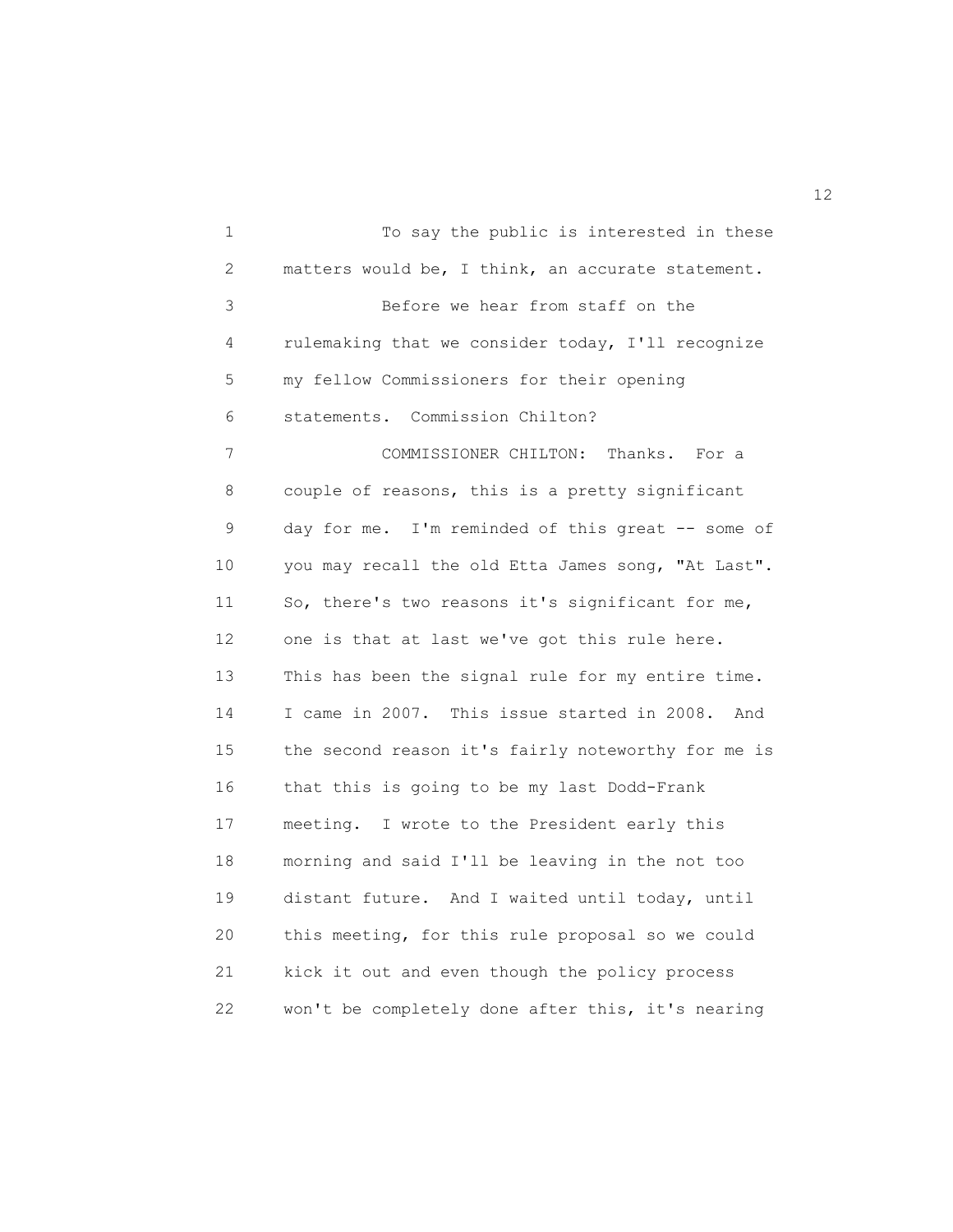1 an end and so today, at last, I'm pleased to say 2 I'll be saying vaya con dios, my comrades, and I'm 3 really exciting about what I'll be doing in the 4 future and enthusiastic.

 5 With that, I do want to give a little 6 bit of history that dovetails a little bit with 7 what the Chairman said but is a little different. 8 None of my colleagues were here back in 2008 when 9 we started this, some of the staff were, but it 10 was a peculiar time. We saw Bear go down and then 11 we saw all this money coming -- the money I call 12 massive passive money -- saw all this money coming 13 into markets and prices going up, like in crude, 14 without much change in supply and demand. 15 And I went to some of the people -- some 16 that aren't here, by the way, now, so I'm not 17 talking about anybody certainly at this table -- 18 and I said, what is the impact that this 19 speculation is having? And I was told, there is

20 no impact.

 21 That was wrong. There's been lots of 22 studies. People can argue with the studies, but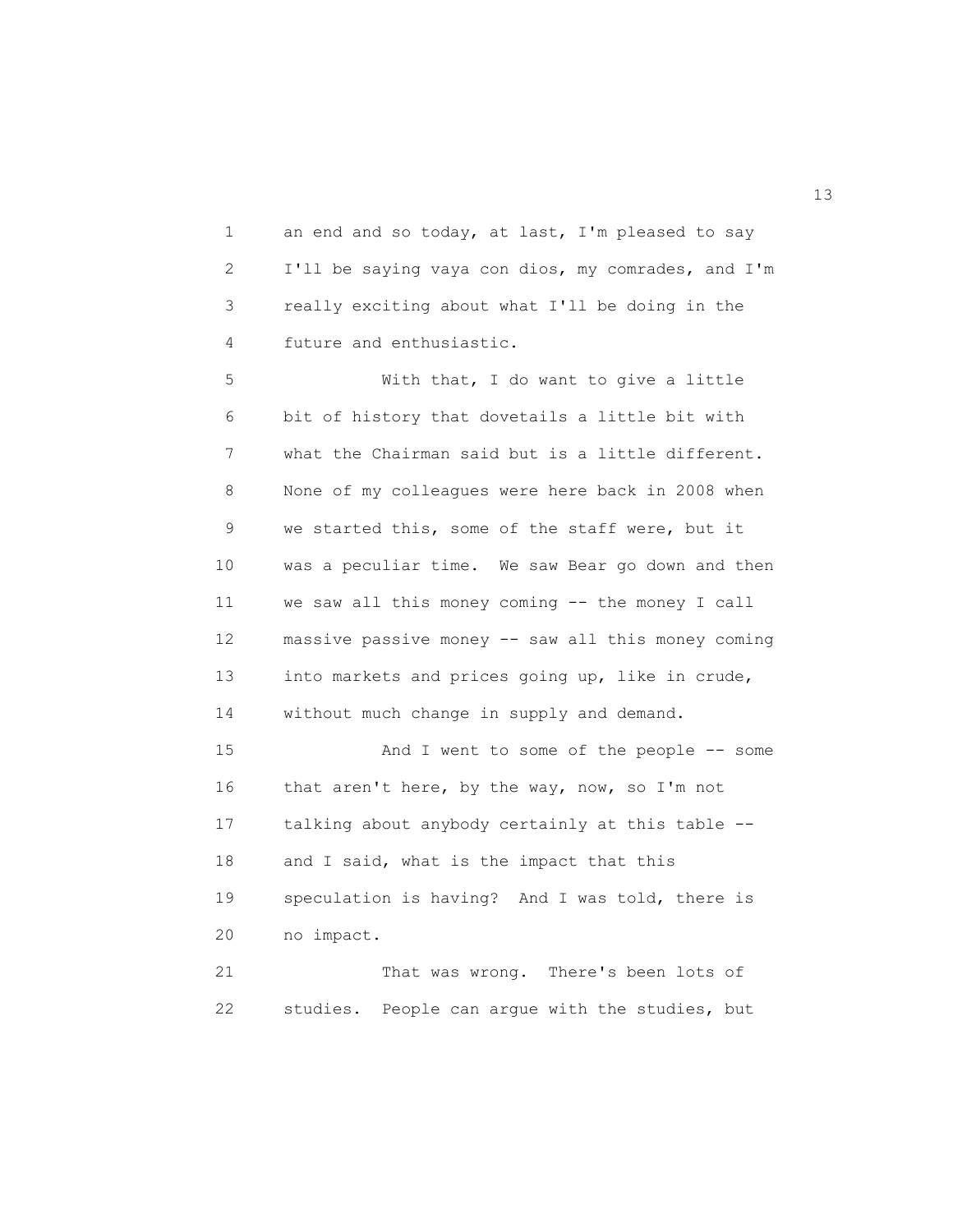1 there's lots of studies out there that show that 2 there is an impact.

 3 So, I urged the Commission to use our 4 existing authority to implement limits, but I was 5 the only one that thought that was a good idea. 6 And then I worked with the Hill. There was a 7 bill, Commissioner Wetjen's former boss offered a 8 bill on speculation, Leader Reid. It was defeated 9 on a cloture vote. Commissioner O'Malia's boss 10 was there and talked about this issue, defeated on 11 cloture. And then later, in the fall, and our 12 legislative affairs director, John Riley will 13 remember this because he was working for Chairman 14 Peterson at the time, the House actually passed a 15 bill, under speculation -- on speculation, and 16 then they had enough votes under suspension and 17 then the votes were turned around and there 18 weren't enough votes and then you brought it up 19 two months later at the close of the session and 20 you actually passed a speculative position limits 21 rule. And thank you, John, for your work on that. 22 So, then we had Dodd-Frank pick up where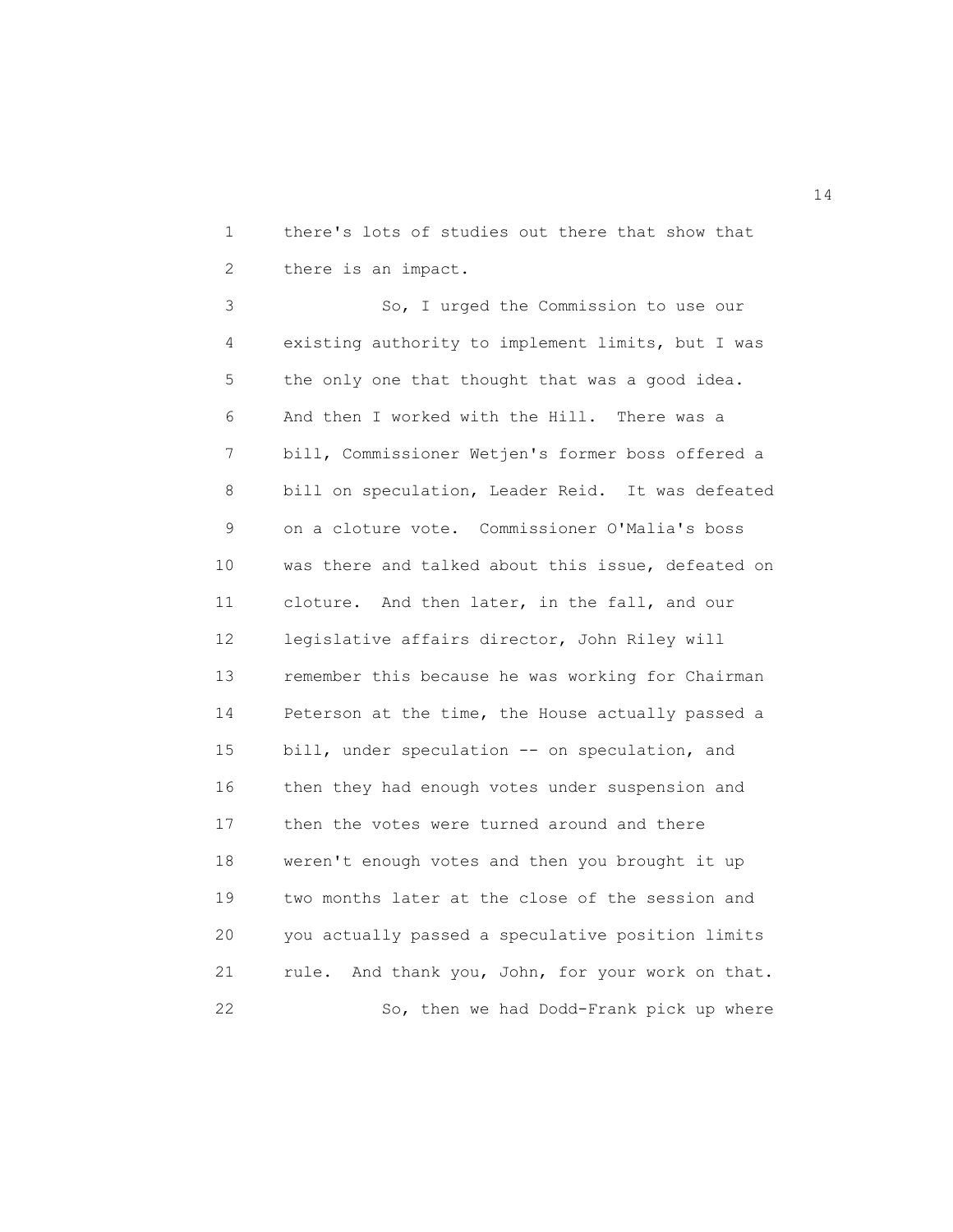1 the Chairman started. We had all these meetings. 2 You know, I supported trying to do this under the 3 timeframe that Congress mandated, which was 4 January of 2011. That wasn't possible for a 5 variety of reasons, but that's what I thought we 6 should do. I won't reiterate what the Chairman 7 said about the process, but here we are, finally, 8 at last, today and we're going to take it to the 9 limits one more time.

 10 Last thing I wanted to say is I wanted 11 to thank everybody at the table here and all the 12 other staff who've worked on this because it has 13 been a jaunty journey of ours on this rule and I'm 14 really proud of what we've come up with here 15 today. I think that it can't be -- this rule, if 16 we pass it, cannot be successfully challenged in 17 court. I think it will be good for markets, it 18 will be good for consumers.

 19 And then I do want to thank my staff and 20 somebody that may be here but isn't with the 21 agency anymore, Salman Banaei, who led the 22 position limits team back in the day when we did

15 and 15 and 15 and 15 and 15 and 15 and 15 and 15 and 15 and 15 and 15 and 15 and 15 and 15 and 15 and 15 and 16 and 16 and 16 and 16 and 16 and 16 and 16 and 16 and 16 and 16 and 16 and 16 and 16 and 16 and 16 and 16 an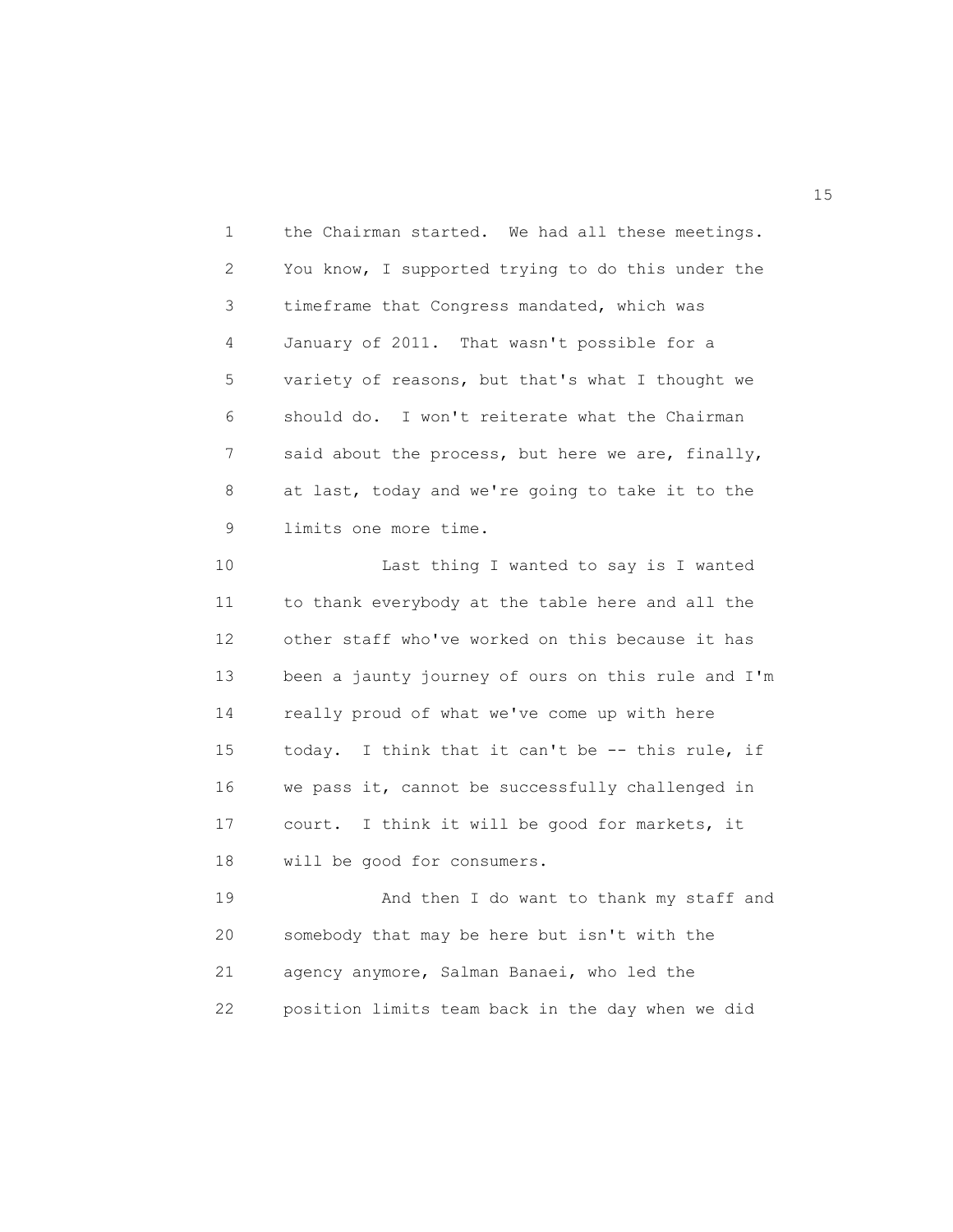1 it the first time. He's gone off to greener 2 pastures, but we thank Salman for his expertise 3 and tireless work. 4 I also thank Nancy Doyle and then most 5 of all I want to thank Elizabeth Ritter. 6 Professor Elizabeth Ritter, emeritus, of 7 Georgetown, who actually started with me. She 8 helped me through the confirmation process, and 9 during that time when I was being told by staff, 10 nothing to see here, speculators don't impact, she 11 kept saying, "Keep asking, keep asking," and I 12 did. 13 There is not -- and I've said this many 14 times -- I don't believe there is a more talented, 15 ethical, thought-worthy derivatives lawyer in the 16 world and the Commission is phenomenally lucky to 17 have her and I am uber-phenomenally lucky to have 18 her working with me for the past several years. 19 So, thank you, Elizabeth, for that. 20 All right, at last we can move on. 21 Thank you very much. 22 CHAIRMAN GENSLER: Commissioner Chilton,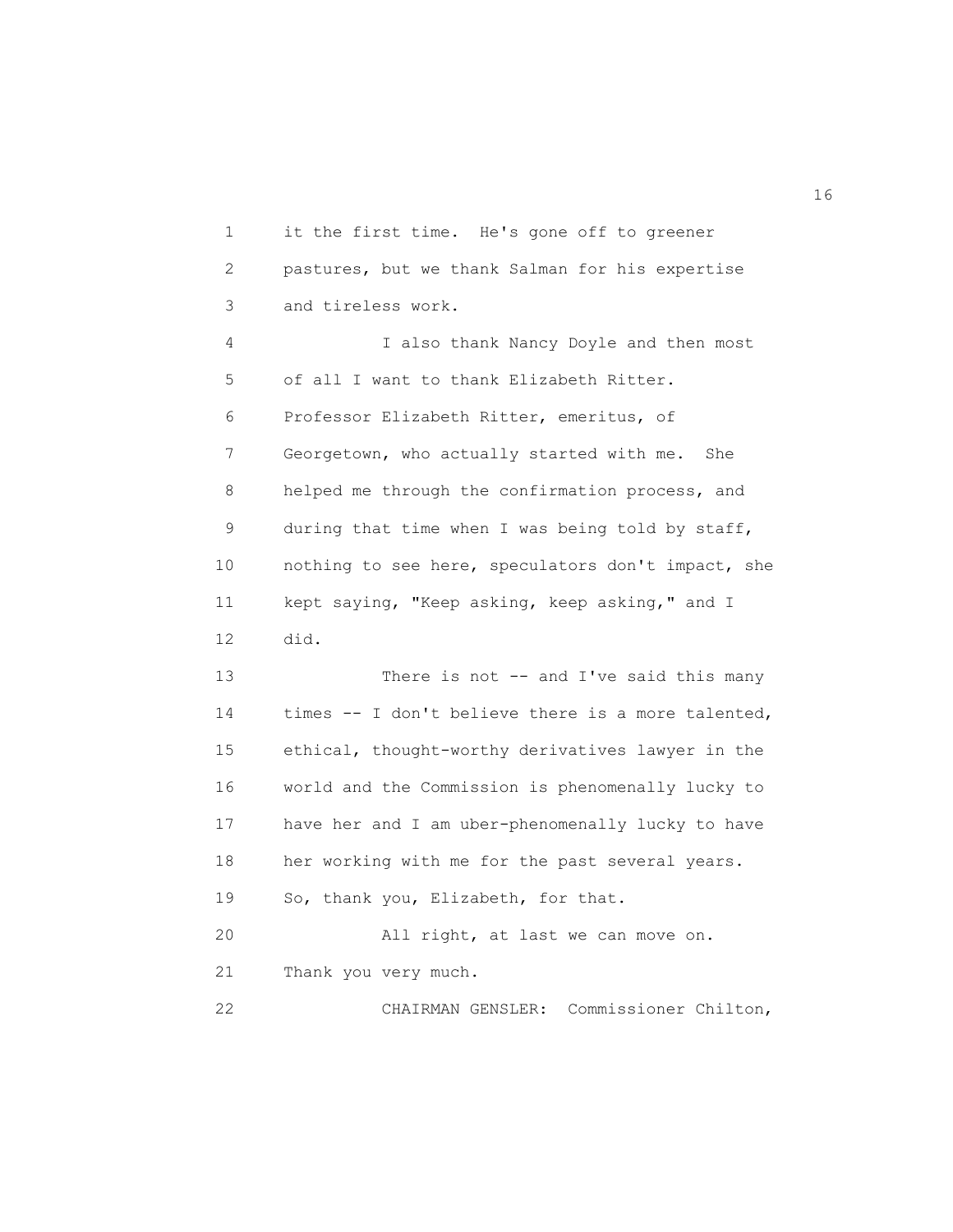1 I hope I can do this before I turn to you, 2 Commissioner O'Malia, it has been a remarkable 3 journey. You are a true public servant and at 4 every step of the way these last four plus years 5 of service together, I think you've had the 6 interest of the public and the markets and the 7 investors and, yes, all the farmers and ranchers 8 and producers and merchants that we protect these 9 markets for, whether it's on customer protection, 10 position limits, all the swaps market reforms, the 11 futures markets enhancements, enforcement matters 12 that you've held this agency to a high standard, 13 and so I thank you. 14 I just still want to try to go at you a 15 little bit longer about whether this is your last 16 meeting, but we'll continue those conversations in 17 private. 18 Commissioner O'Malia? 19 COMMISSIONER O'MALIA: Well, this is 20 quite a day. I'm throwing out my speech and I'd 21 like to honor Commissioner Chilton for all his 22 work. The first time we met was, I think, at our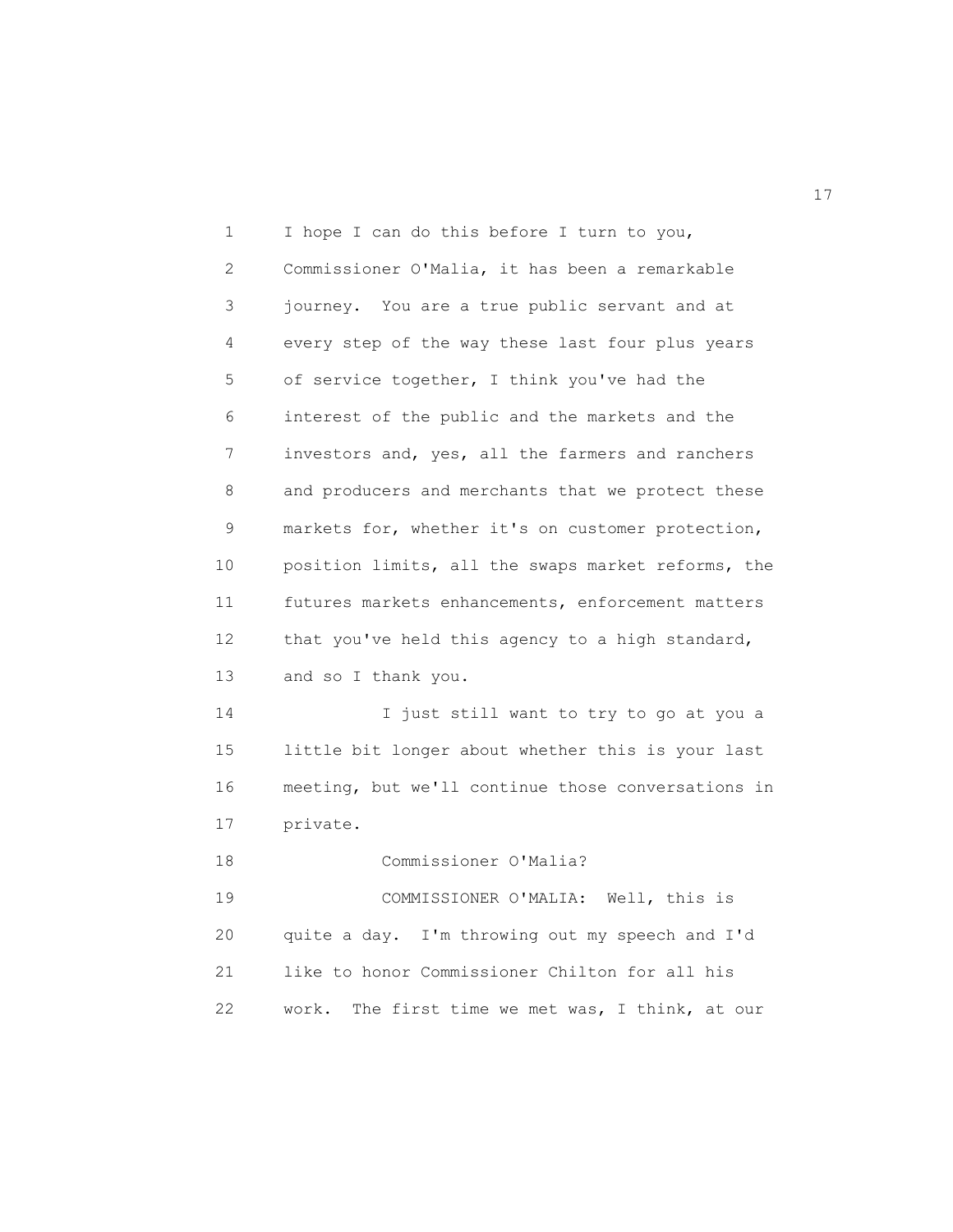1 confirmation hearing on our -- the time we didn't 2 get through. I showed up, shaking like a leaf, 3 very prepared remarks, stayed on script. Bart 4 shows up with a highlighter and I think a back of 5 a pizza box on which he wrote his remarks, and he 6 just laid it down, and I was sitting there saying, 7 I'm going to -- I'm dead. I'm not going to make 8 it.

 9 Well, the truth is, we didn't make it 10 that round but we did make it the next round. 11 I've really enjoyed working with probably one of 12 the smoothest, confident, capable Commissioners 13 we've had here, somebody I agree with in many 14 regards and someone who I respectfully disagree 15 with in other regards.

 16 So, I am proud to have served with you 17 and worked with you on many of these issues, and I 18 look forward to seeing what you do in the future. 19 I'm sure we'll have opportunities to work 20 together, and I very much look forward to that, 21 and I look forward to completing this rule as 22 well. Similar rule, different legal strategy,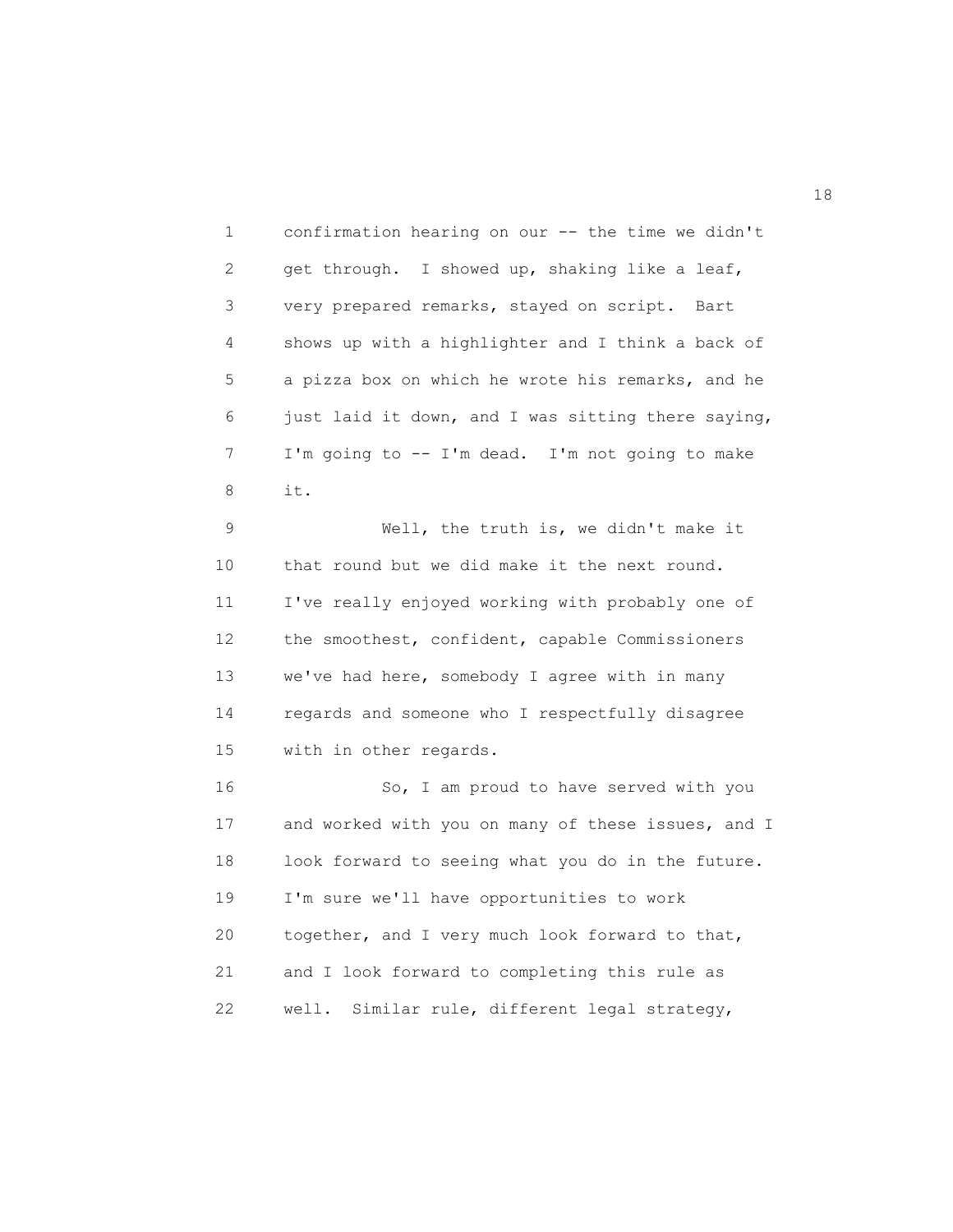1 we'll see about -- if we've done our homework on 2 this one, but in doing our homework, I think 3 there's something that we can all rely on and all 4 agree on and I want to work very hard on this, and 5 that's the data.

 6 We don't have the excuse of saying we 7 don't know what these markets are. We're 8 receiving data daily from everybody in the 9 markets, and we can rely on that data or we should 10 be able to rely on it, and I know we can't do it 11 today. There are a couple of footnotes that are 12 troubling in this rule that I think we need to 13 focus on, and that's making sure we do set rules 14 with reliable data that support them. I may be 15 outvoted on this one. I get it.

16 But at the same time, I want to make 17 sure that the rules we put in place are going to 18 be effective, useful, and achieve the goals we 19 anticipate, whatever they are. We may disagree on 20 what we anticipate out of these rules, but we 21 cannot make it up anymore. We don't have the 22 luxury of making it up, and we don't have the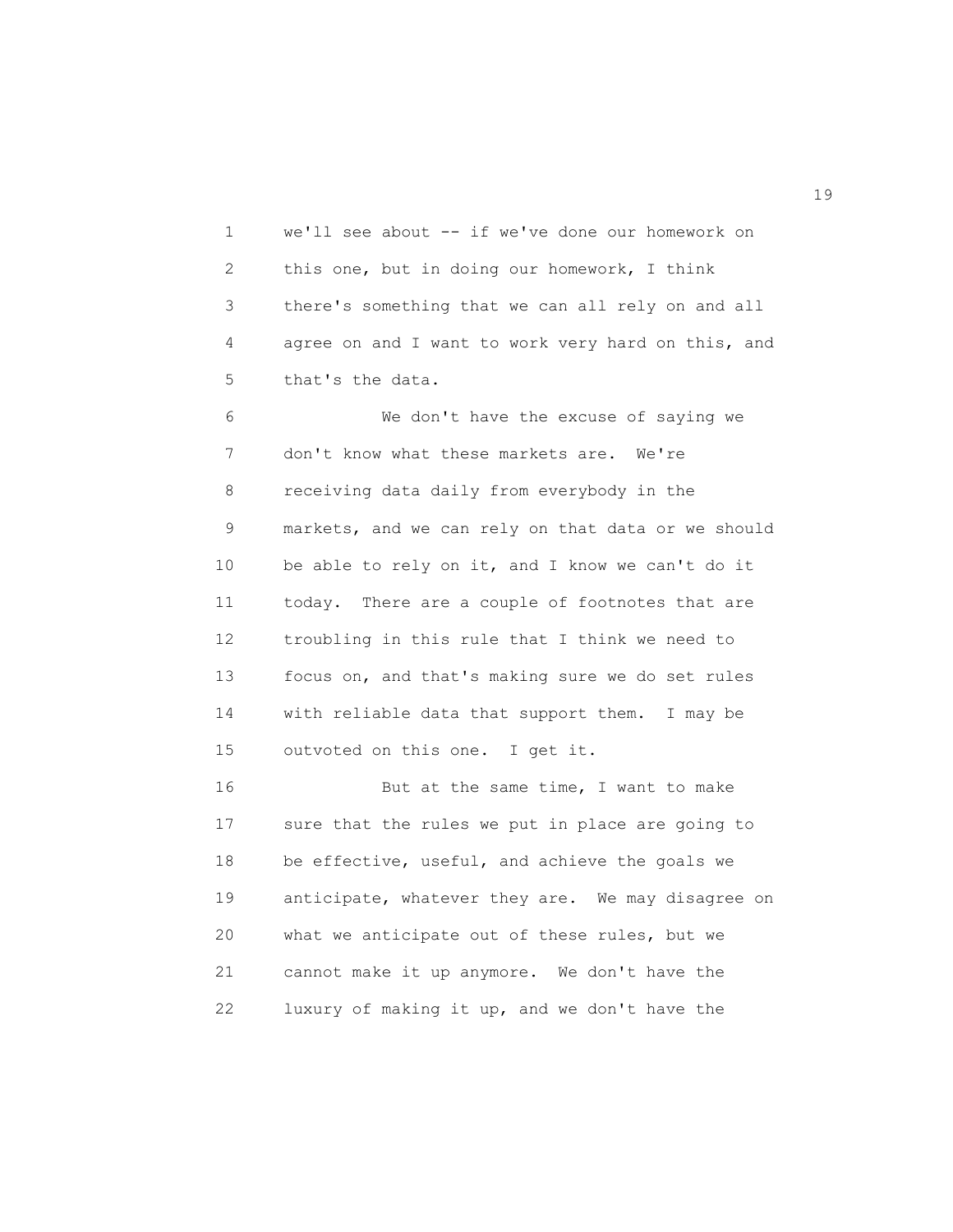1 excuse of being able to make it up because we 2 don't have the data. 3 We do have the data. We need to get the 4 data right and we need to put it to work. 5 So, that's all I'm going to say. I have 6 something I'll submit for the record, but this is 7 about my believe about Commissioner Chilton and 8 his service, not only here at the Commission, but 9 in the Senate, in the Agriculture Department as 10 well, a long role of public service and you should 11 be extremely proud of that, and I'm proud to work 12 with you. So, thank you. 13 CHAIRMAN GENSLER: Thank you, 14 Commissioner O'Malia. I think there's going to be 15 a lot of bipartisanship -- maybe not on the -- 16 COMMISSIONER O'MALIA: Not on the vote. 17 CHAIRMAN GENSLER: Maybe not on the 18 vote, but it's always bipartisanship even when we 19 don't get your vote, by the way. 20 Commissioner Wetjen? 21 COMMISSIONER WETJEN: Yeah, once again 22 following Commissioner O'Malia I have to -- I find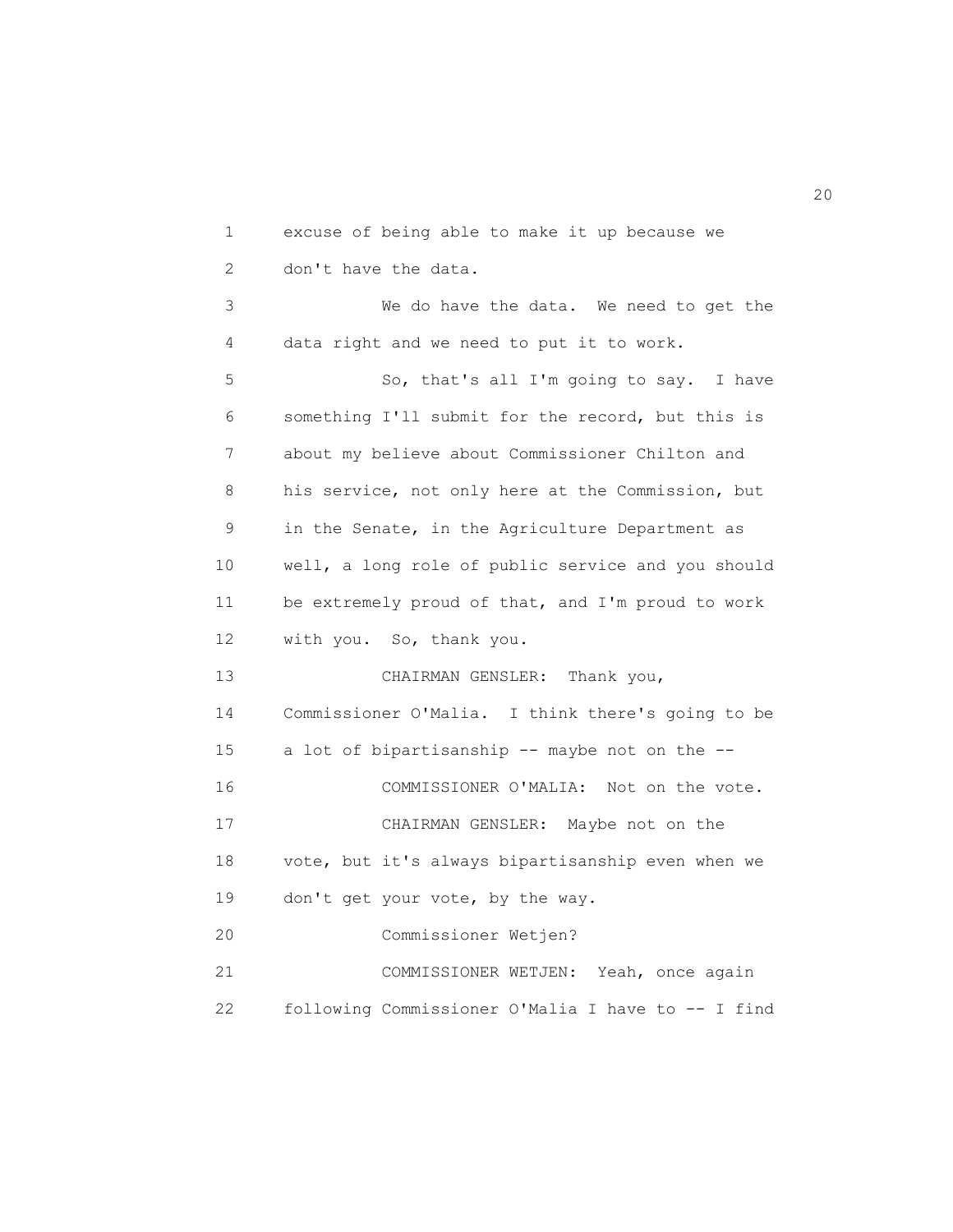1 myself wanting to echo a lot of the things that he 2 has said and I'm feeling compelled to do that here 3 again today. I'm not sure it makes any sense to 4 read the prepared statement at this point, so 5 maybe I'll just keep that for the record. That 6 will appear on the website and people can take a 7 look at it.

8 But I'm surprised by the news and 9 disappointed to know that you're going to be 10 leaving at some point soon, it sounds like, and I 11 guess the one thing I wanted to commend you for, 12 Commissioner Chilton, is you always have kept your 13 eye on the ball, and you've always had the small 14 investor, the consumer, the proverbial little guy 15 in mind, it seems to be, in your crosshairs all 16 the time, helping you pursue what it is you pursue 17 and the issues that you focus on, it seems to be 18 all with the interest of those folks in mind. 19 That's the one thing that has made a real 20 impression on me since I've served on the 21 Commission now for only two years. 22 And it's been a pleasure working with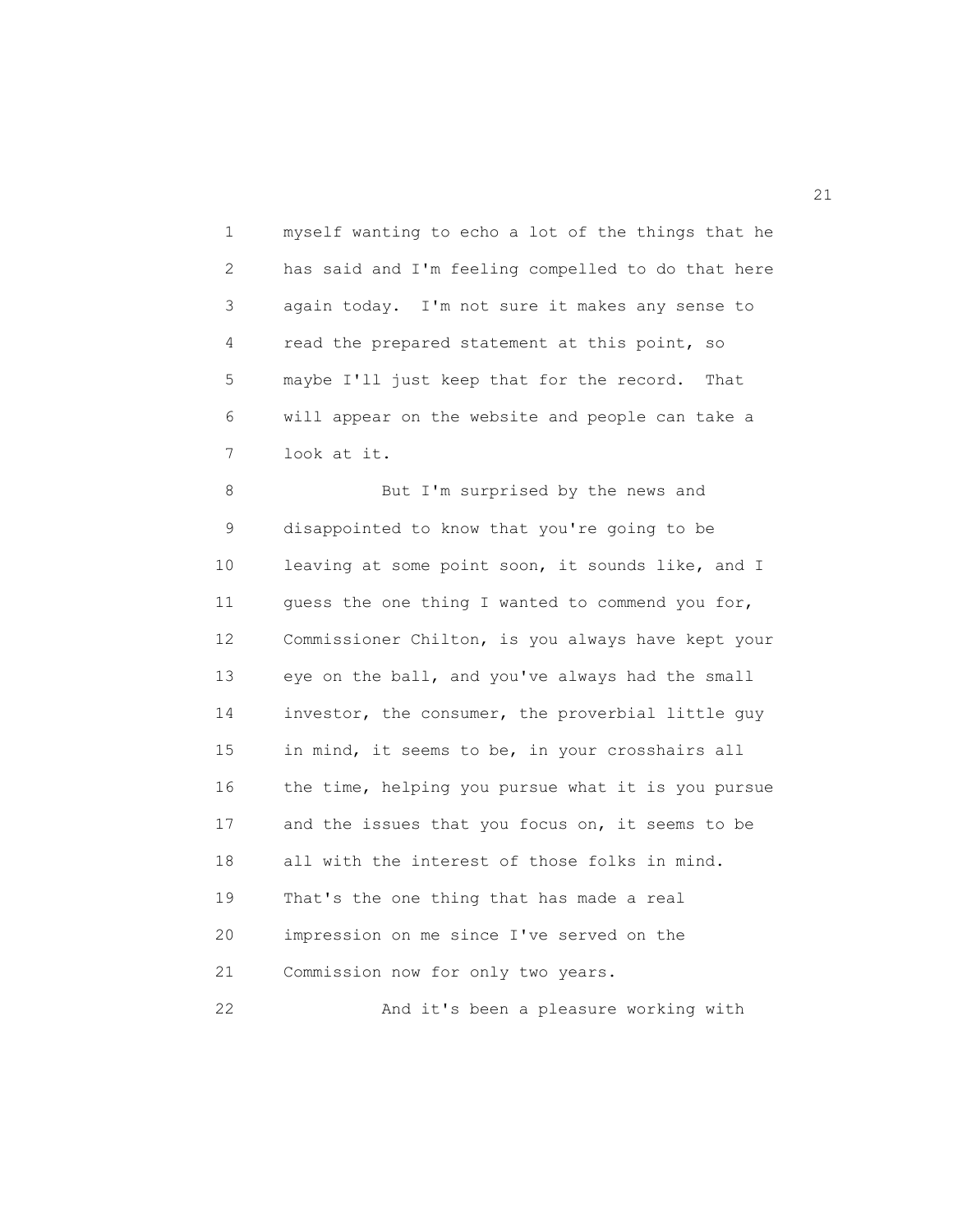1 you, it's been a pleasure being reminded of that, 2 that in so many ways that's really what this is 3 about. It's about markets, it's about efficient 4 markets, ones that permit price discovery and all 5 these other fancy things we say, but at the end of 6 the day it's also about people and those markets, 7 people in them or people affected by them in some 8 way, and there's just no doubt in my mind that is 9 always what's driving you. 10 I don't always agree with the way you go 11 about it or even the policy objectives, but I 12 never have had any doubts that the motives were 13 pure, and it's been a real interesting learning 14 experience for me watching you do that and 15 undertake your duties as a Commissioner in the way 16 you have. 17 So, I really appreciate that, I respect 18 that a lot, and wish you all the best. 19 COMMISSIONER CHILTON: Thank you. 20 Appreciate it. 21 CHAIRMAN GENSLER: You know, I don't 22 know if the staff really is going to do as well,

22<br>22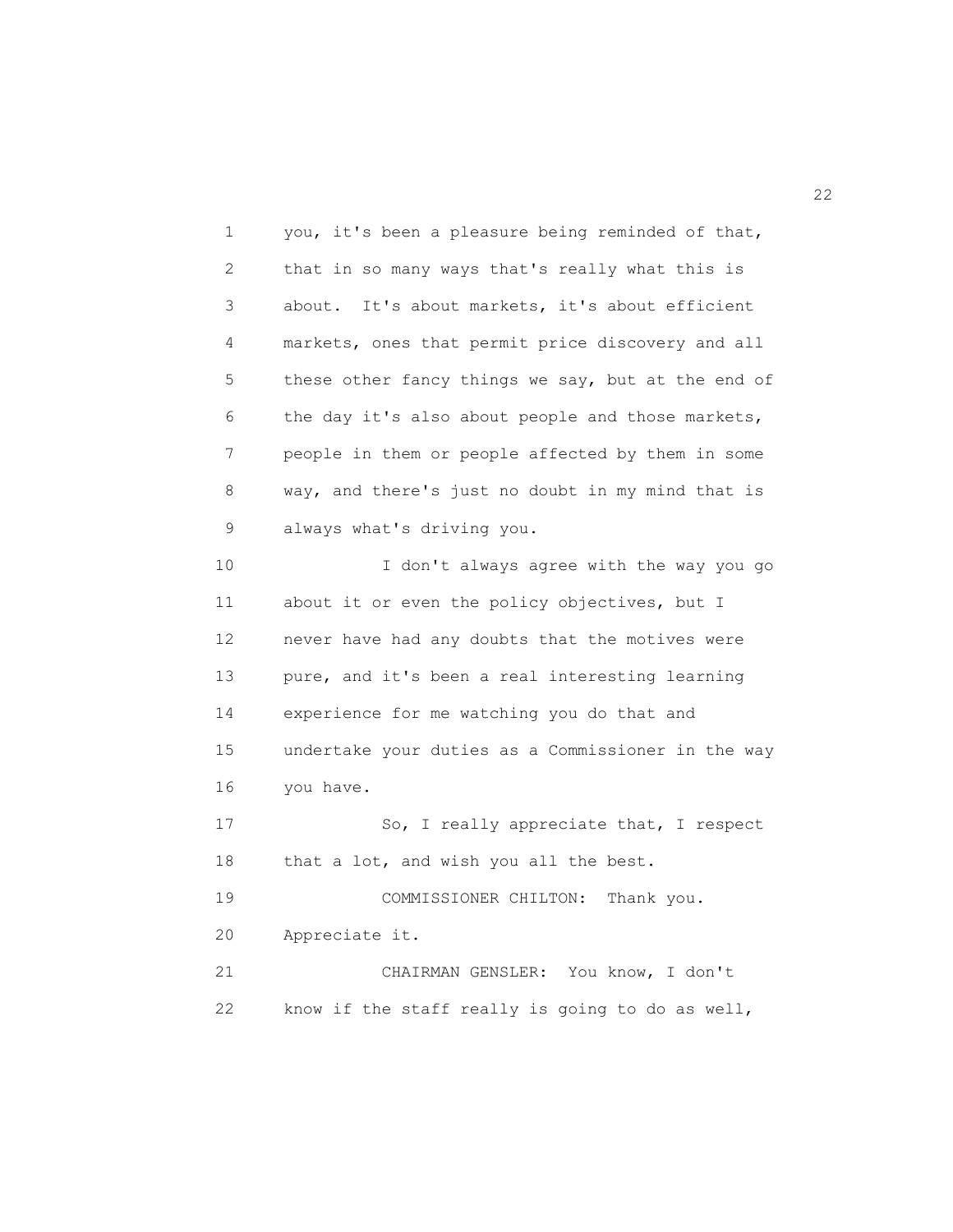| 1  | but I think before we turn to the staff, I did     |
|----|----------------------------------------------------|
| 2  | want to note for the public that we had noticed    |
| 3  | one other proposed rulemaking related to           |
| 4  | membership in a registered futures association,    |
| 5  | and I can't remember if it was yesterday or two    |
| 6  | days ago now, it might have been Friday, that we   |
| 7  | all signed that unanimously in seriatim and so     |
| 8  | that's moving along to the Federal Register, and I |
| 9  | just want to note that, that that's occurred.      |
| 10 | And just as I normally do, I seek                  |
| 11 | unanimous consent just for the staff to be able to |
| 12 | make any technical edits to these two documents    |
| 13 | before they go to the Federal Register. Without    |
| 14 | objection? And, again, Bart, this just is not      |
| 15 | going to be the same without you. It's just not    |
| 16 | going to be for the public who got the benefit of  |
| 17 | your authorship of "Ponzimonium". It's not going   |
| 18 | to be the same for the public that has seen you    |
| 19 | just tirelessly on the speaking circuit and on     |
| 20 | television looking out for those investors and     |
| 21 | market participants. It's not going to be the      |
| 22 | same for anybody in the staff who you look out for |

23<sup>2</sup>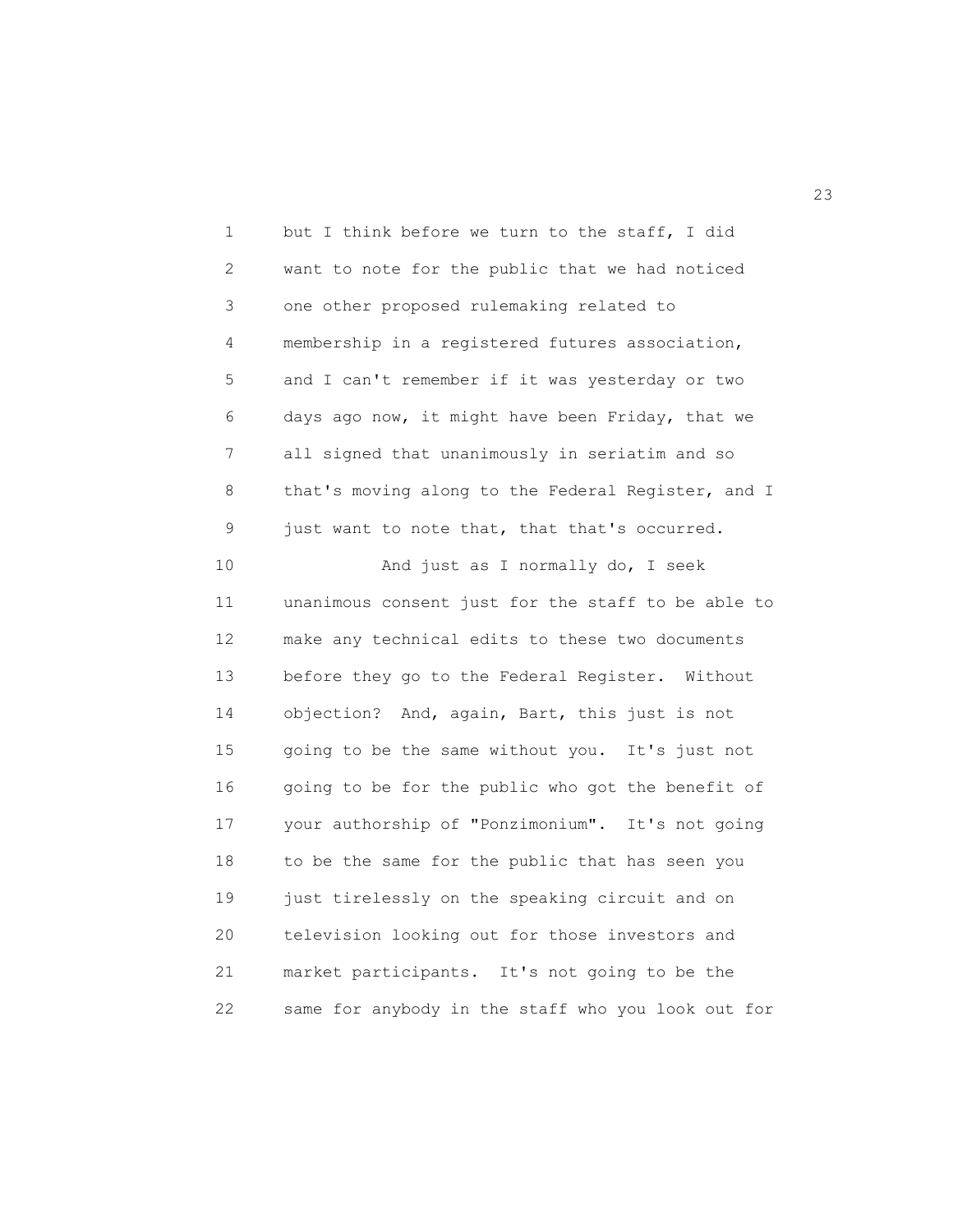1 every day, fighting for budget resources or just 2 fighting for sort of the right thing, and it 3 certainly is not going to be any -- it's not going 4 to be as much fun, by the way, for the 5 Commissioners.

 6 So, in any event, Steve Sherrod. I want 7 to thank Steve Sherrod. You've been at the table 8 every time, all nine meetings, I think, but if you 9 tell me it wasn't, I do apologize. But Steve 10 Sherrod who's been the team lead on this all 11 along. Also from the Division of Market 12 Oversight, our new director, Vince McGonagle, Riva 13 Spear Adriance, oh, and David Pepper is from the 14 Division of Market Oversight. From the Office of 15 Chief Economist, but soon the Division of Market 16 Oversight, Hannah Ropp has worked on this for a 17 number of years and now is getting moved over to 18 the Division of Market Oversight.

 19 Jonathan Marcus, our General Counsel, 20 Lee Ann Duffy, there's probably 10 or 15 other 21 people sitting in here that may come to the table 22 at one point or another if called. Steve?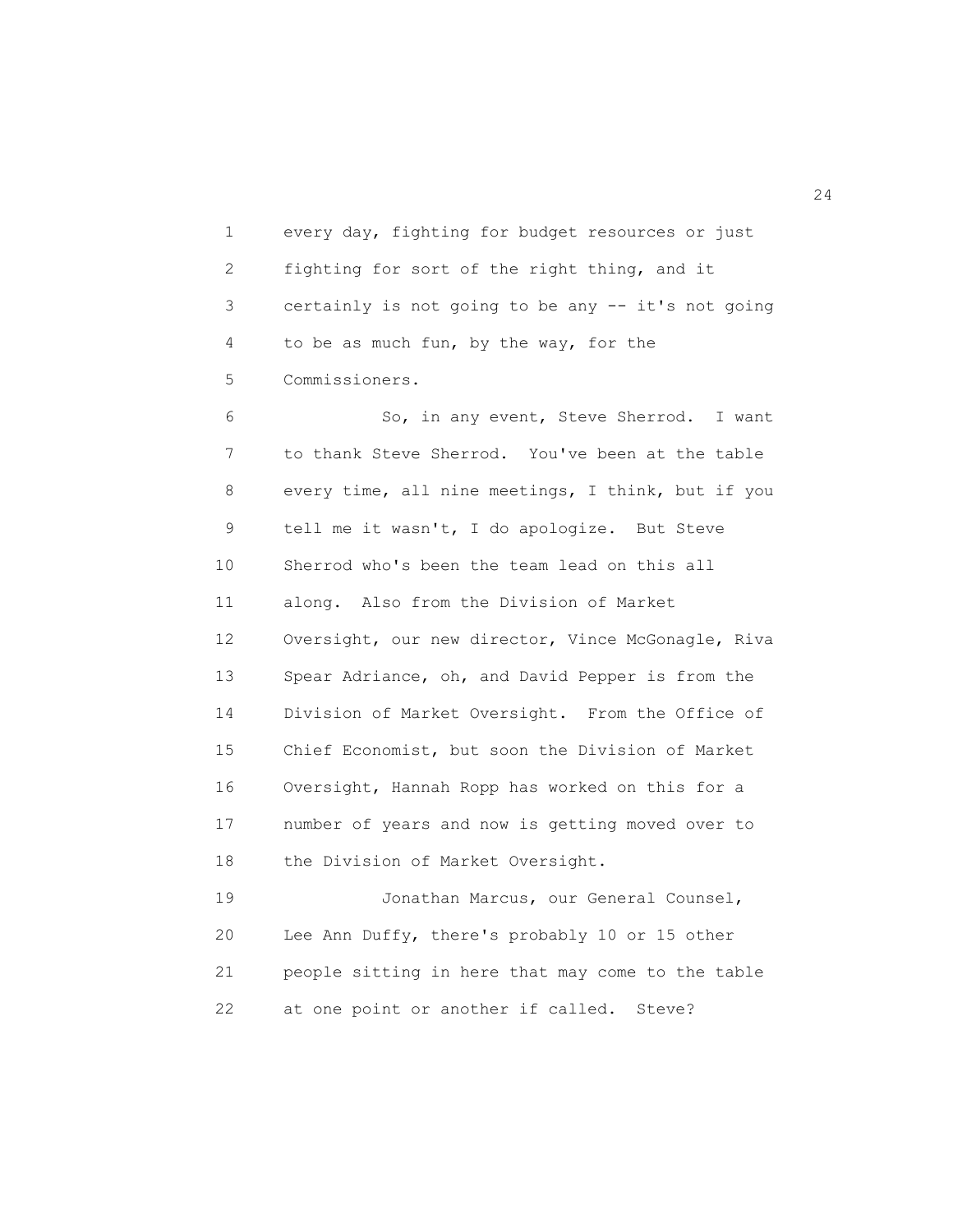1 MR. SHERROD: Well, good morning. Staff 2 is presenting for the Commission's approval 3 proposed amendments to position limit regulations. 4 As you mentioned, the staff at the table 5 worked on it along with a whole lot of other 6 staff, including Don Heitman, who's now retired, 7 so a lot of staff have worked on this. 8 Staff presenting today will be Jonathan 9 Marcus to discuss the legal mandate, Lee Ann Duffy 10 to discuss in an abundance of caution a necessity 11 finding, and then I will provide a summary of the 12 proposed regulations. Jonathan? 13 MR. MARCUS: Thank you, Steve. The 14 draft proposal contains a legal analysis, which 15 concludes that the Dodd-Frank Amendments to 16 section 4a require position limits on futures 17 options and swaps for physical commodities. 18 In the 2011 position limits rule, the 19 Commission determined that Section 4a, on its 20 face, clearly sets forth that mandate. Industry 21 groups challenged that interpretation in ISDA and 22 SIFMA versus CFTC. Those groups asserted that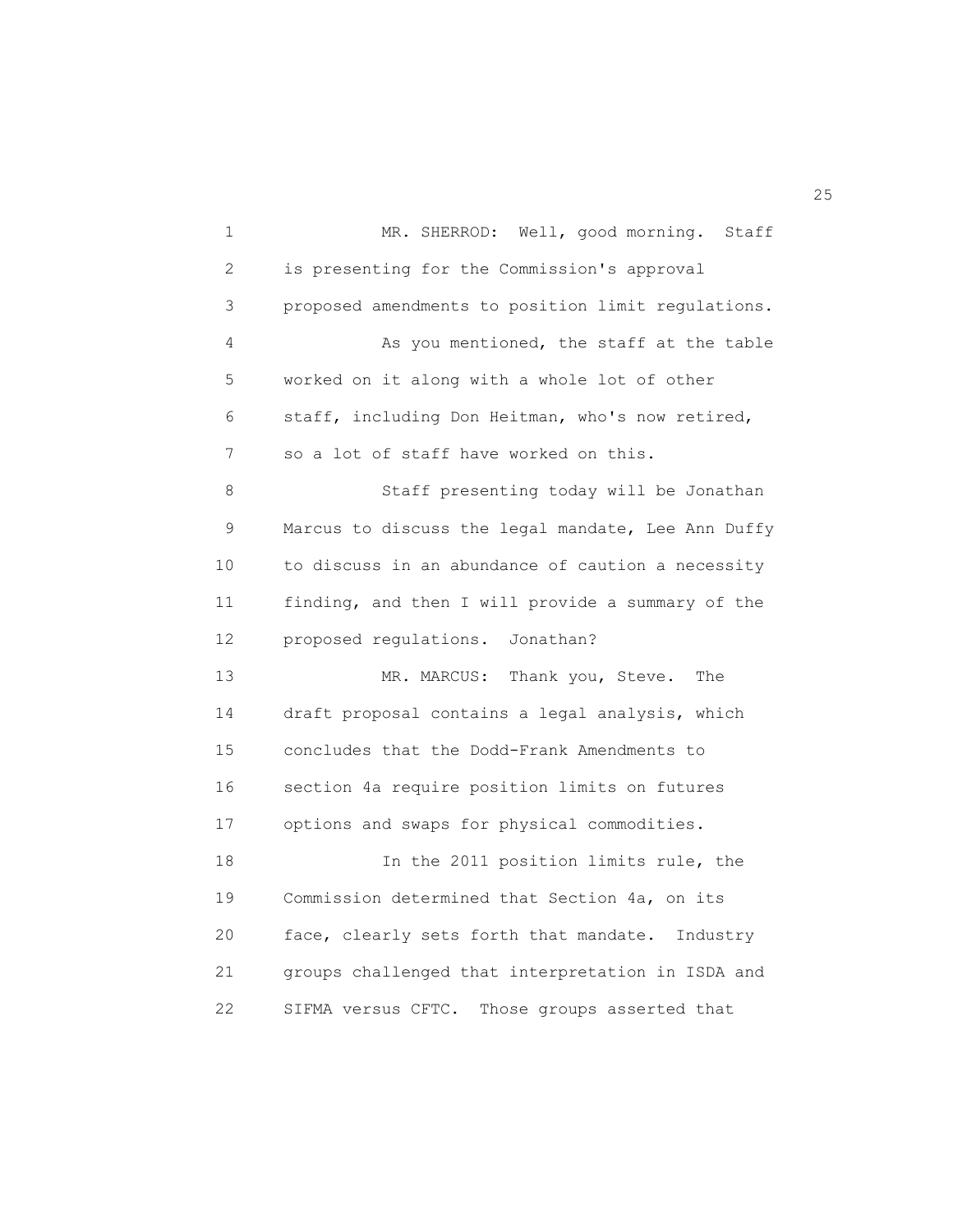1 contrary to the CFTC's interpretation, Section 4a 2 contains a clear requirement that the Commission 3 make contract-by- contract necessity findings 4 before imposing a limit in a specific market. 5 The district court rejected both 6 interpretations. Instead, the court held that 7 Section 4a is ambiguous on this point. It vacated 8 the rule and remanded it to the Commission to 9 resolve the perceived ambiguity. This proposal 10 resolves the ambiguity that the district court 11 identified. 12 The proposal starts with a key provision 13 that the court found ambiguous, Dodd-Frank Section 14 4a(a)(2). This provision says that the Commission 15 "shall" establish limits on agricultural and 16 exempt commodities "[i]n accordance with the 17 standards set forth in" Section 4a(a)(1). 18 It was this reference to "standards" 19 that the court found to be ambiguous. According 20 to the court, "standards" could refer to the 21 language in Section 4a(a)(1) authorizing the 22 Commission to impose position limits if it finds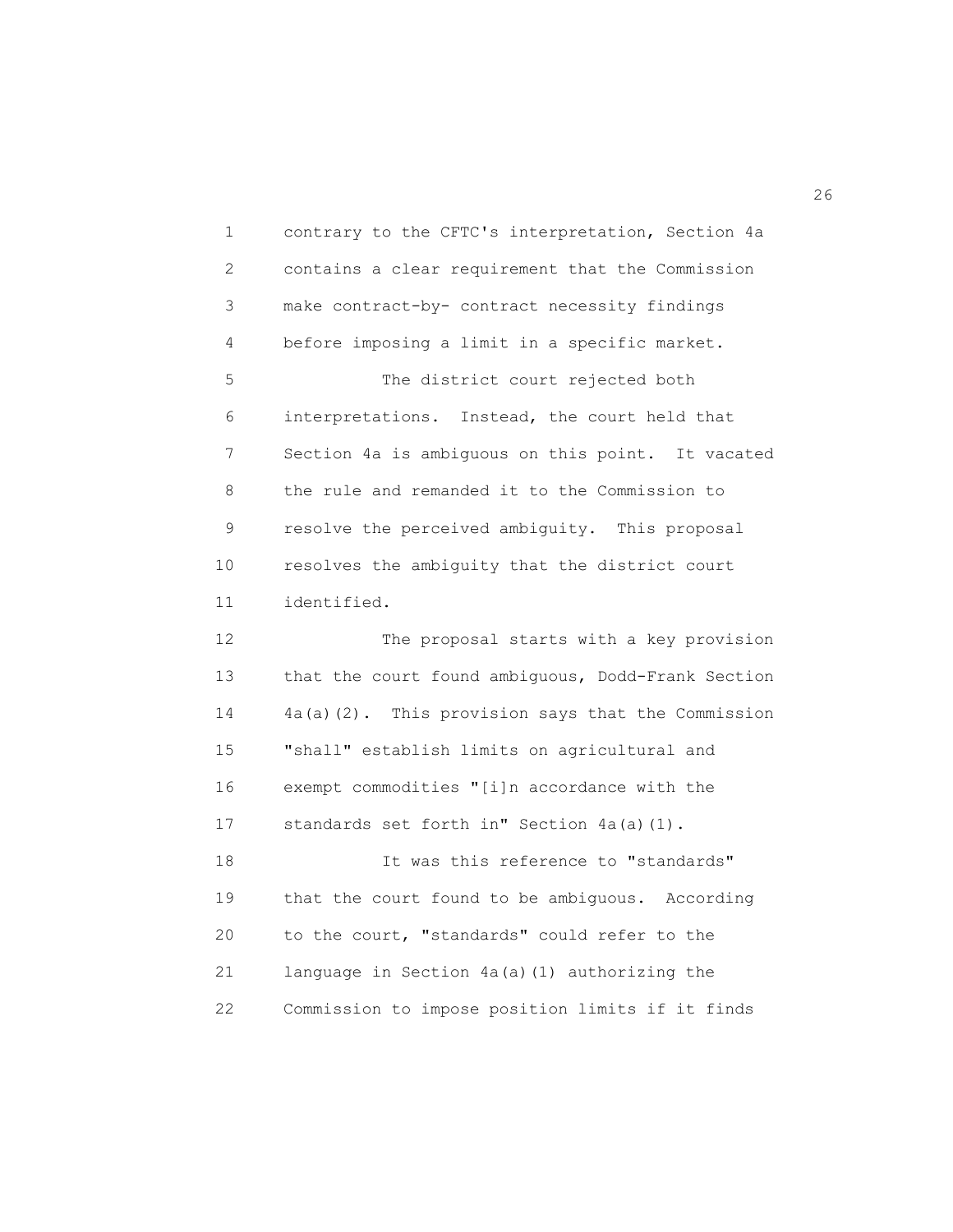1 them necessary to prevent the burdens of excessive 2 speculation. Or it could refer only to the 3 criteria in Section 4a(a)(1) for the 4 characteristics of the limits the Commission sets, 5 for example, how positions are to be aggregated to 6 avoid circumvention of the limits and how the 7 levels of the limits can be flexibly set depending 8 on the contract, delivery month, and so on. 9 The proposal resolves the perceived 10 ambiguity based on a number of factors and 11 concludes that the term "standards" is most 12 reasonably interpreted to refer to the criteria 13 for setting particular limits. Those factors 14 include the Commission's own experience with 15 position limits, the language and structure of 16 Section 4a as a whole, and its legislative 17 history, in particular the events that led to the 18 amendments made in Dodd-Frank. 19 First, the Commission's experience: For 20 45 years after the passage of the CEA in 1936, the

21 Commission's predecessor agency made findings of

22 necessity in its rulemakings establishing position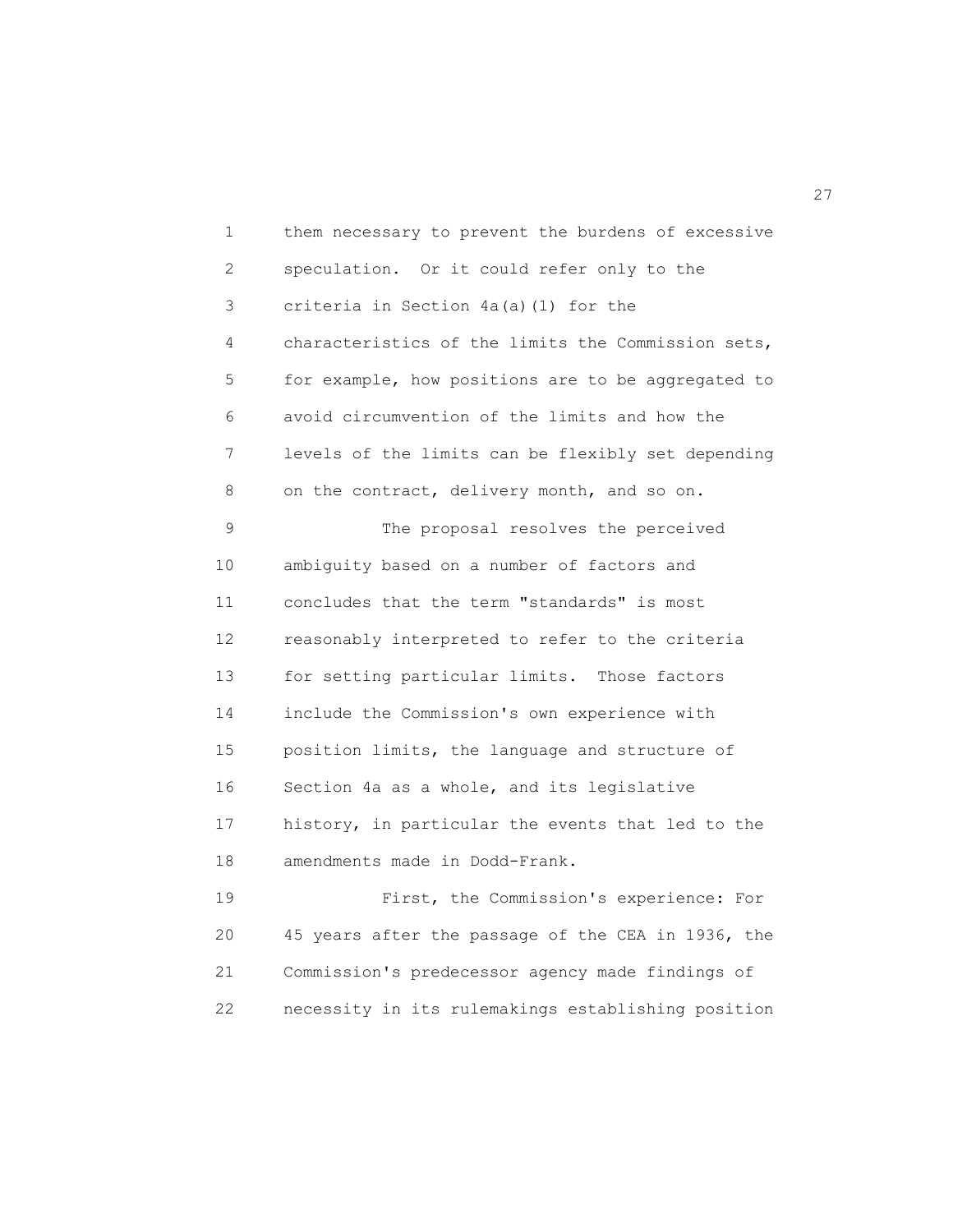1 limits for particular commodities. This seriatim 2 approach to position limits generally followed 3 Congress' conferral of jurisdiction to the agency 4 over particular, enumerated commodities. 5 In those early rulemakings from the 6 1930s to the 1950s, it took many months for the 7 agency to conduct hearings and make a finding of 8 necessity with respect to just one commodity. 9 Dodd-Frank requires the Commission to have 10 completed the process of establishing position 11 limits for entire broad categories of commodities: 12 Within 180 days for exempt commodities and 270 13 days for agricultural commodities. 14 Within that short timeframe, the 15 Commission would be able to consider and make 16 case-by-case necessity findings for, at most, a 17 handful of commodities. 18 In staff's view, to infer such a 19 case-by-case necessity finding against that 20 backdrop of Commission experience would be 21 inconsistent with the 180- to 270-day time limits 22 prescribed in Dodd-Frank. For this reason, it is

28 and 28 and 28 and 28 and 28 and 28 and 28 and 28 and 28 and 28 and 28 and 28 and 28 and 28 and 28 and 28 and 28 and 28 and 28 and 28 and 28 and 28 and 28 and 28 and 28 and 28 and 28 and 28 and 28 and 28 and 28 and 28 an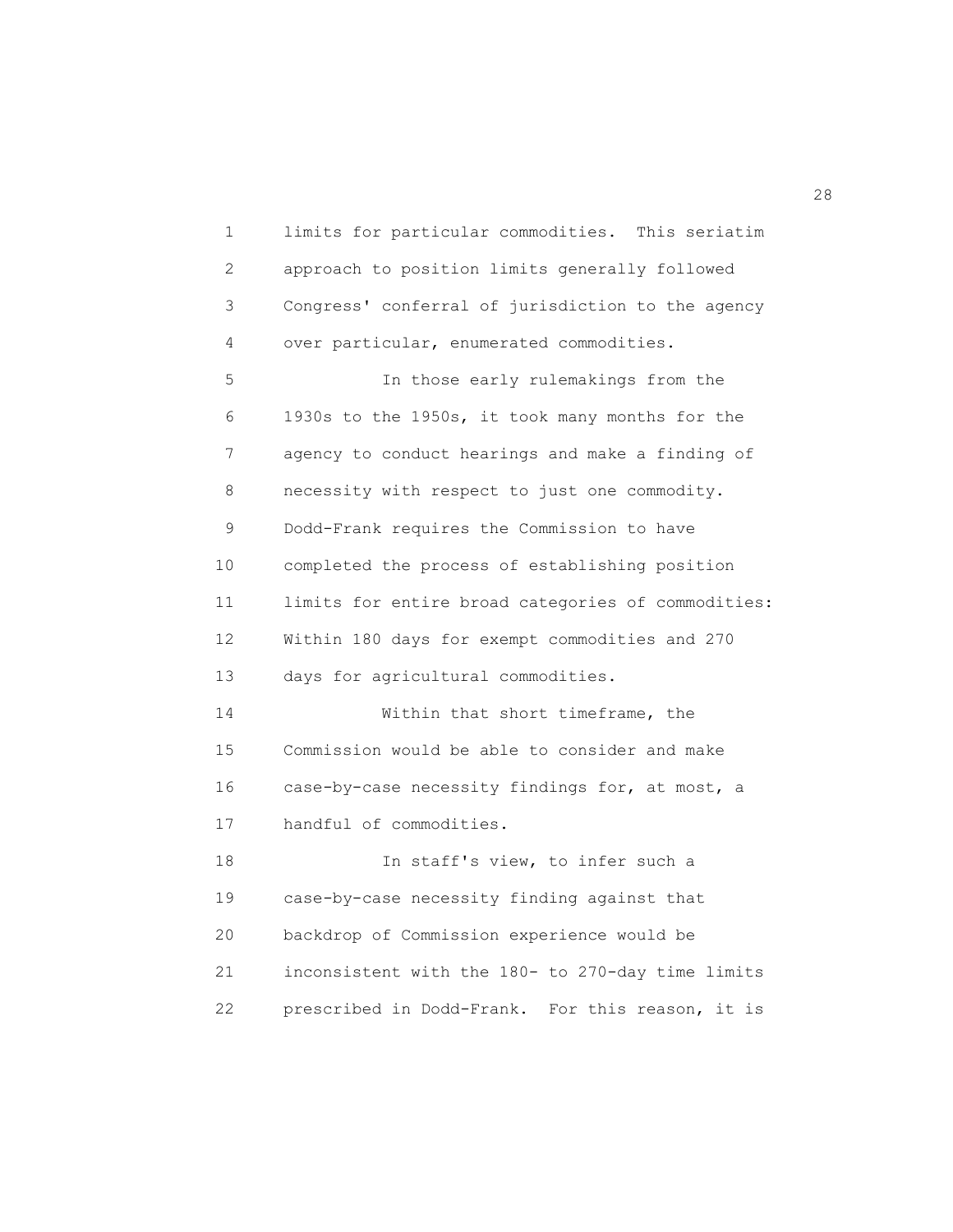1 unlikely that Congress could have intended the 2 Commission to do so within that timeframe. 3 Additional Commission experience informs 4 its determination that the "standards" referred to 5 in Section 4a(a)(2) do not include an antecedent 6 necessity determination. In 1981, in significant 7 part in response to the speculative conduct of the 8 Hunt brothers in the silver markets, the 9 Commission adopted its first major prophylactic 10 position limits rule following the establishment 11 of the CFTC seven years before. 12 Significantly, when the CFTC was 13 established, Congress greatly expanded the CFTC's 14 jurisdiction and authority to combat excessive 15 speculation by enacting a catch-all definition of 16 commodity including "all other goods and articles" 17 and "all services, rights, and interests". 18 Consistent with that much broader 19 authority, the 1981 rule, then CFTC Rule 1.61, 20 required exchanges to set position limits for all 21 futures contracts for which there were not already 22 limits. In the accompanying rule release, the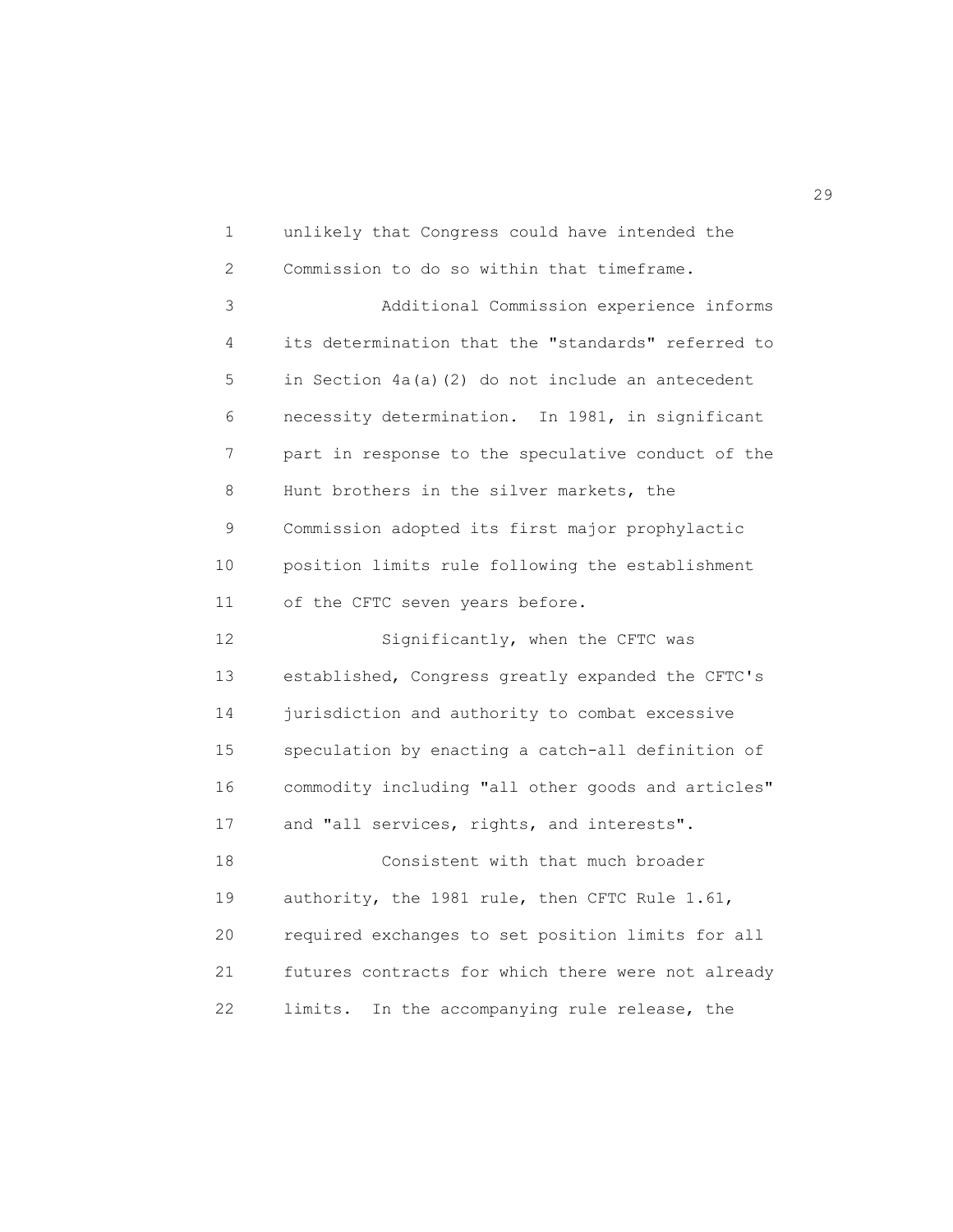1 Commission explained that speculative position 2 limits are a beneficial tool in any market to 3 prevent manipulation of prices and to prevent 4 large or abrupt price movements attributable to 5 extraordinarily large speculative positions, even 6 in the absence of manipulative intent. 7 Like the Dodd-Frank Act, the 1981 rule 8 release stated that such limits "shall" be 9 established according to what the Commission 10 termed the "standards for establishing limits". 11 As used in the 1981 rule, "standards" meant the 12 criteria for determining how the globally required 13 limits would be set, including an aggregation 14 standard to prevent circumvention and a 15 flexibility standard to permit different levels 16 for different contracts or different months and 17 certain exemptions. "Standards" did not include 18 the antecedent judgment of whether to have limits 19 in the first place. That is because the 20 Commission had already made that antecedent 21 judgment. It said that "speculative limits are 22 appropriate for all contract markets irrespective

 $30<sup>2</sup>$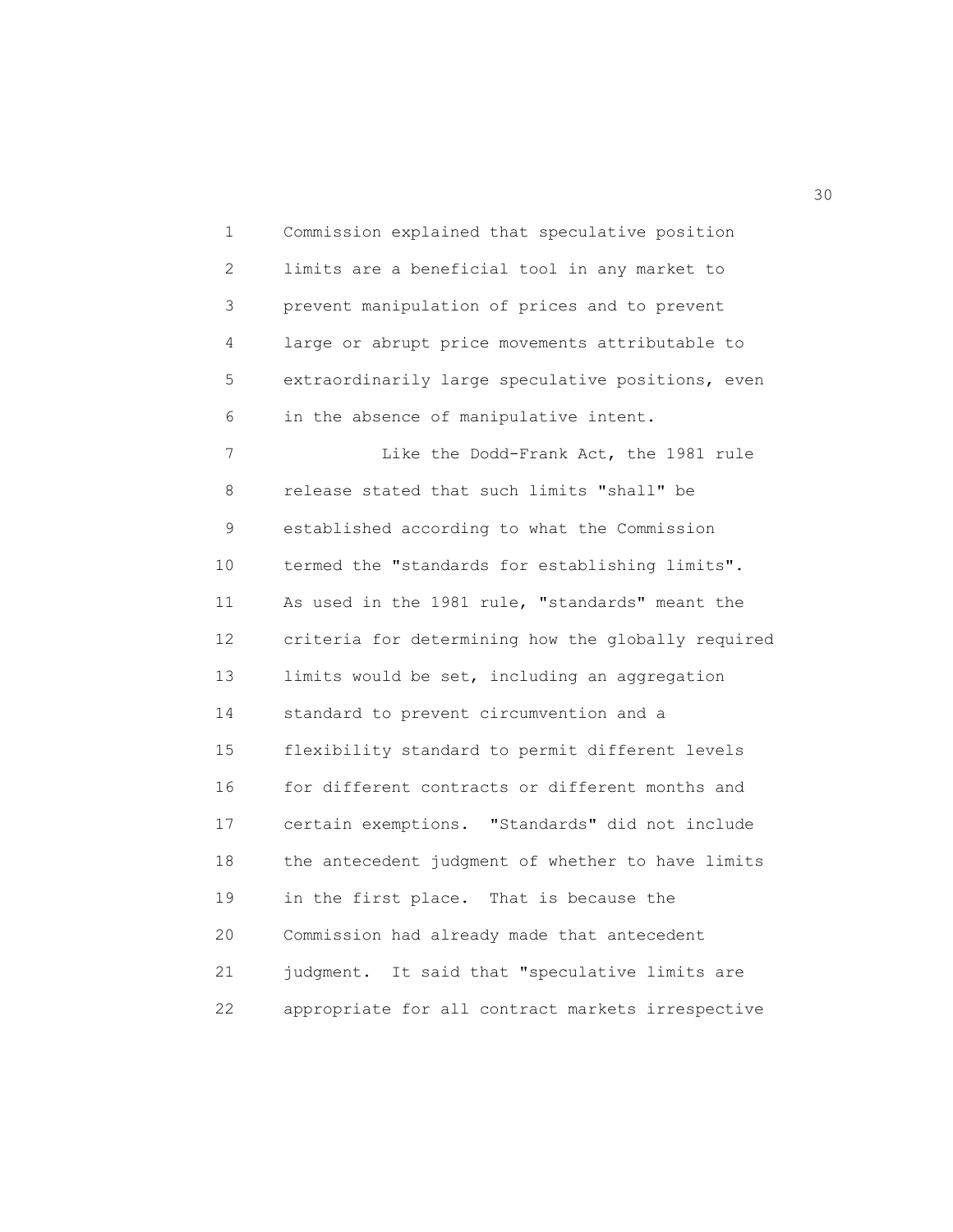1 of the characteristics of the underlying market". 2 Based on that judgment, the Commission 3 directed the exchanges to set limits within 90 4 days in accordance with the standards set out in 5 Rule 1.61, which included the aggregation and 6 flexibility standards of Section 4a(a)(1), but did 7 not include any determination of necessity. 8 Dodd-Frank uses the same term, 9 "standards", and in substantial respects hews 10 closely to the Commission's 1981 rule. Like the 11 1981 rule, Section 4a(a)(2) says that the 12 Commission this time "shall" impose limits 13 according to the "standards" in Section 4a(a)(1). 14 Given the regulatory history described 15 above, an important component of the Commission's 16 expertise, it is most reasonable to interpret 17 standards consistently with the 1981 rule to mean 18 the characteristics of the limits that must be 19 set. After all, the 1981 rulemaking is the last 20 time the Commission definitively addressed and 21 identified the standards in Section 4a(a)(1) for 22 imposing across-the-board, prophylactic position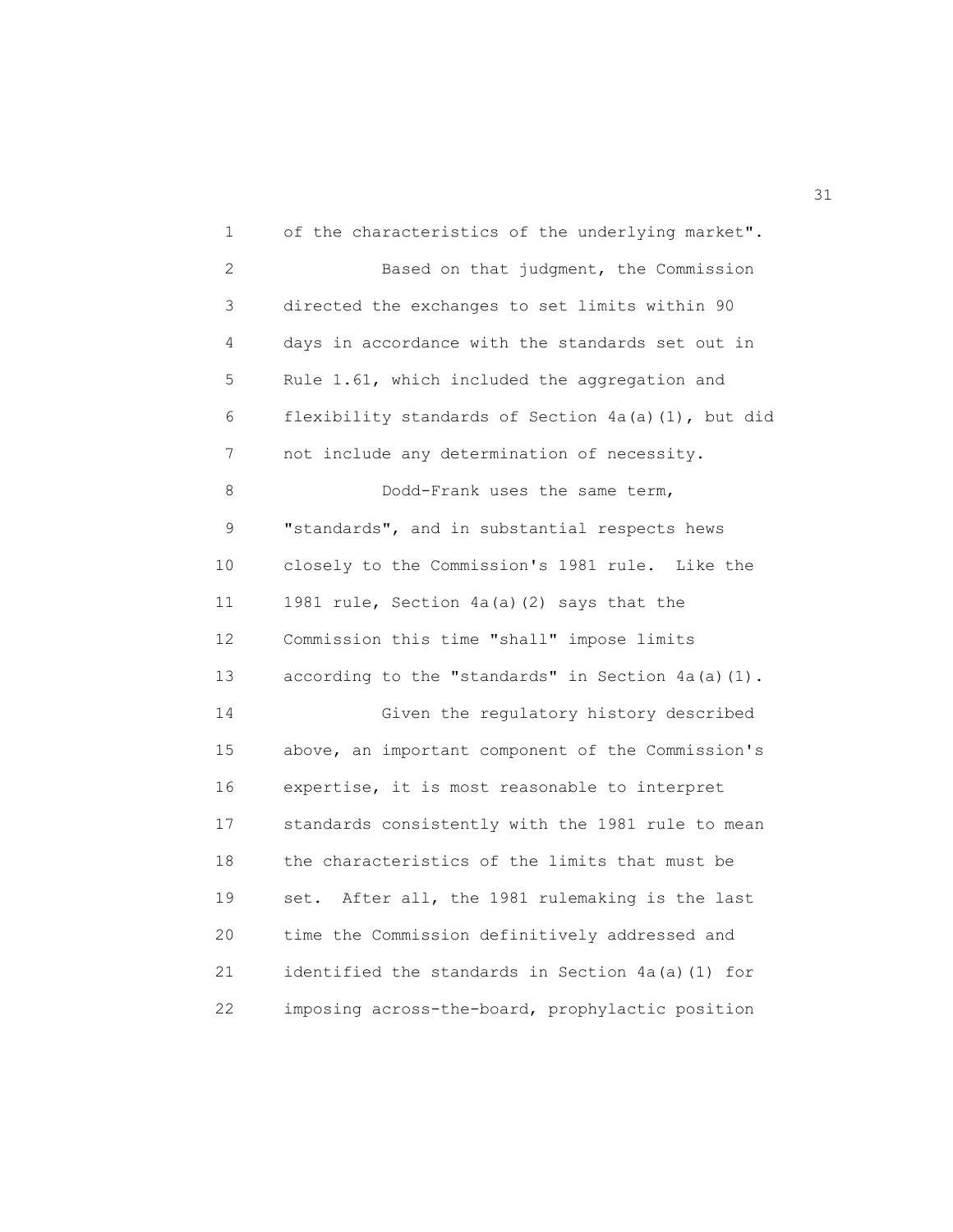1 limits.

 2 Also underscoring this relationship 3 between the 1981 rule and Dodd-Frank, both laws 4 established tight deadlines for establishing the 5 limits and a good faith exception for positions 6 acquired prior to the effective day of the 7 required limits. This good faith language entered 8 the Dodd-Frank process in a bill numbered H.R.977, 9 which Dodd-Frank ultimately incorporated virtually 10 verbatim. 11 The committee report accompany H.R.977 12 described the legislation as "Mandating the CFTC 13 to set speculative position limits." 14 The section-by-section analysis stated 15 that the legislation "requires the CFTC to set 16 appropriate position limits for all physical 17 commodities other than excluded commodities." 18 Again, this reflects the same omnibus, 19 prophylactic approach the Commission took in 1981. 20 Given that historical context, the most 21 reasonable interpretation is that Congress in 2010 22 intended the same prophylactic approach to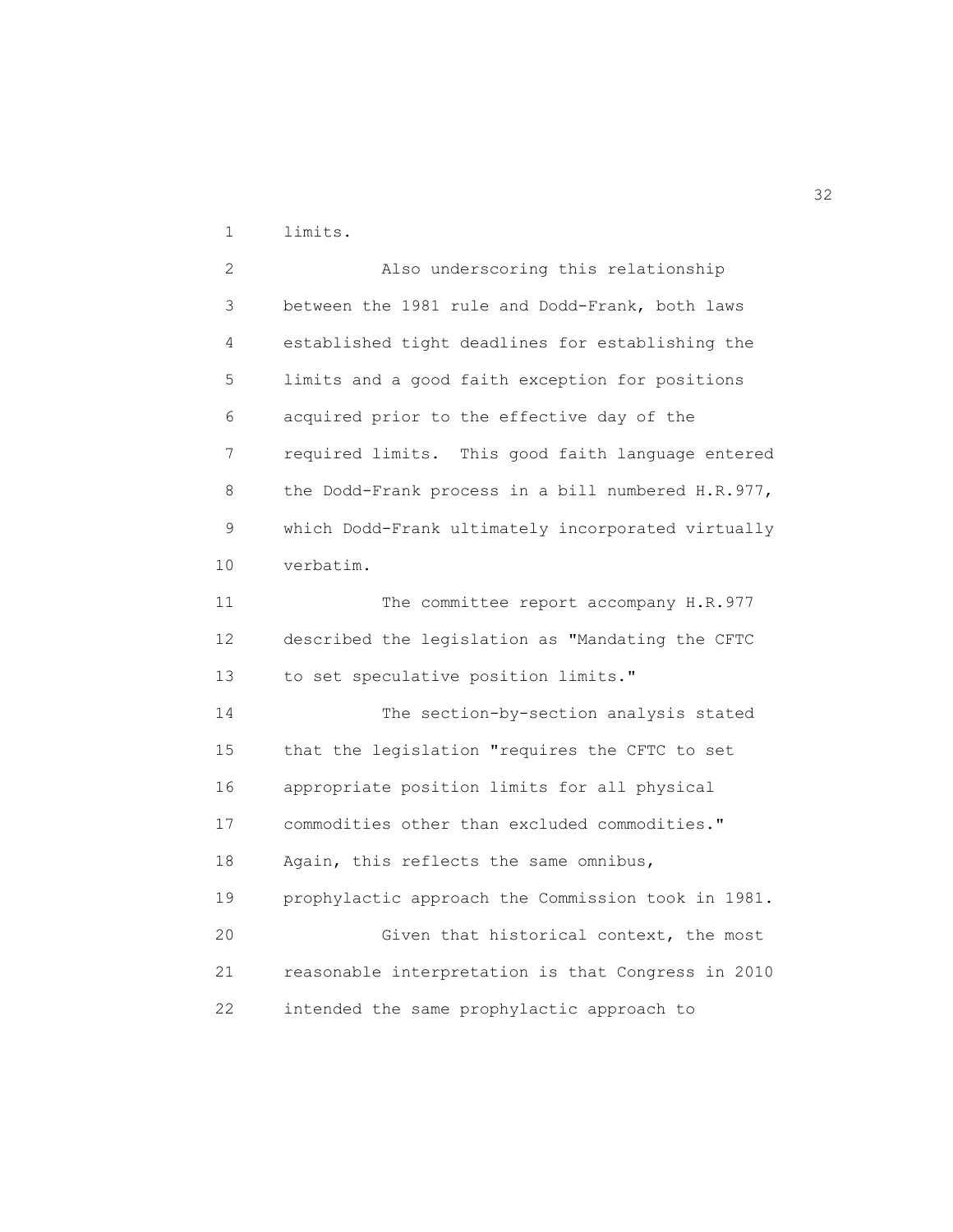1 establishing mandatory limits for physical 2 commodity derivatives. 3 The legislative history leading up to 4 the Dodd-Frank amendments to the position limit 5 statute further supports the conclusion that 6 Congress intended the Commission to apply the same 7 standards the Commission required the exchanges to 8 apply in 1981. 9 In the years preceding enactment, 10 Congress conducted several in-depth investigations 11 and produced voluminous reports which concluded 12 that excessive speculation accounted for 13 significant volatility and price increases across 14 energy and agricultural physical commodity 15 markets. This excessive speculation occurred 16 during a time when, consistent with the Commodity 17 Futures Modernization Act, position limits on 18 certain futures contracts had been replaced by 19 position accountability, and limits on swap 20 contracts were the exception. 21 In 2008, Congress gave the Commission

22 authority to impose position limits on swaps that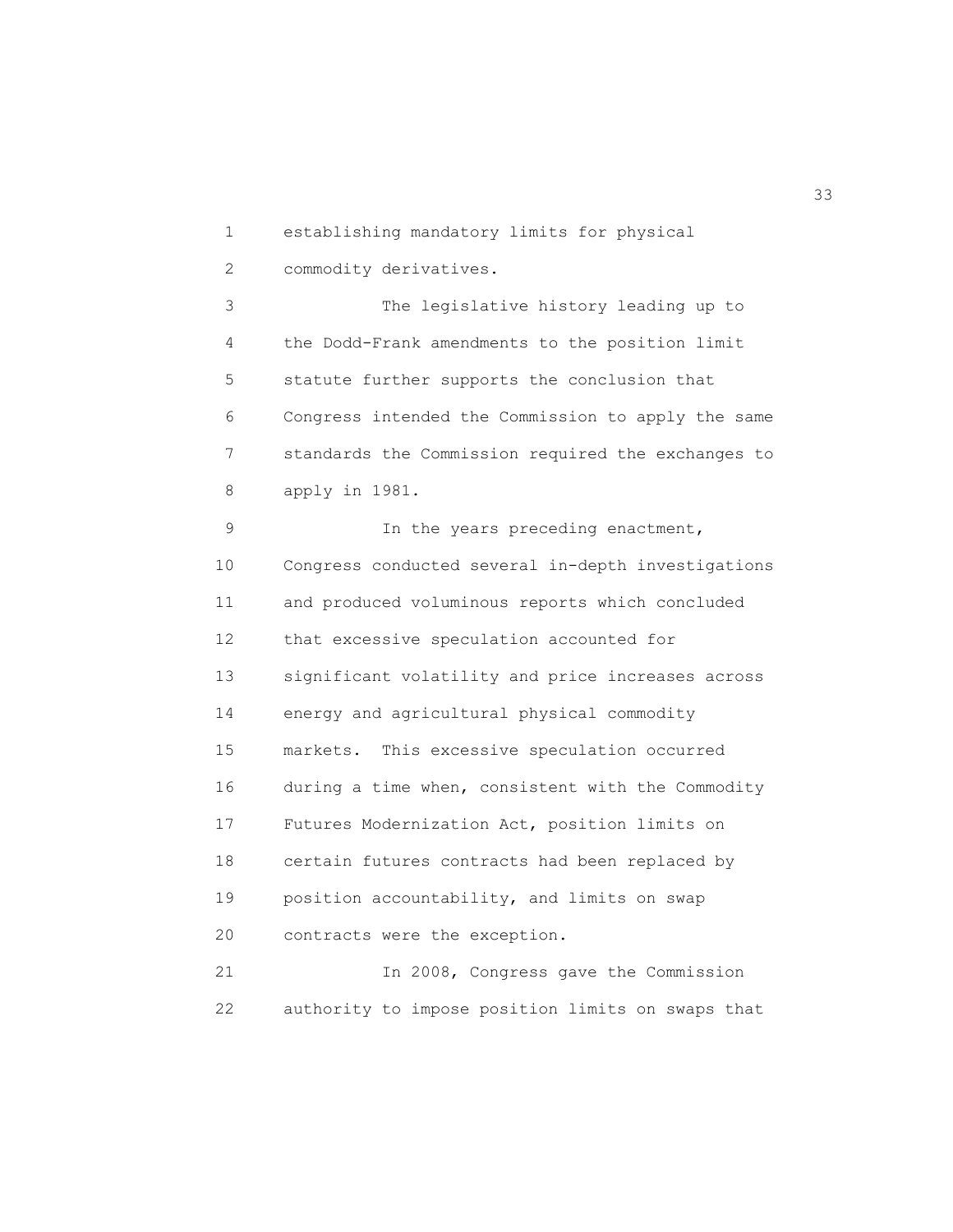1 serve a significant price discovery function. 2 After further investigations and findings 3 respecting excessive speculation, Congress, in the 4 Dodd-Frank amendments to the position limits 5 statute, acted against the backdrop of those 6 investigations and in light of those findings when 7 it directed the CFTC to establish the "required" 8 limits. 9 It is highly unlikely that Congress

 10 intended the CFTC to duplicate those 11 investigations to assess whether to impose limits 12 on excessive speculation. Instead, it is more 13 reasonable to conclude that Congress reached that 14 judgment on its own and directed the Commission to 15 impose limits on derivatives for physical 16 commodities.

 17 This interpretation is further supported 18 by the evolution of the position limits provisions 19 during Congress' consideration of Dodd-Frank. The 20 provisions were progressively strengthened as the 21 bill evolved. The legislation first introduced in 22 the House provided the Commission with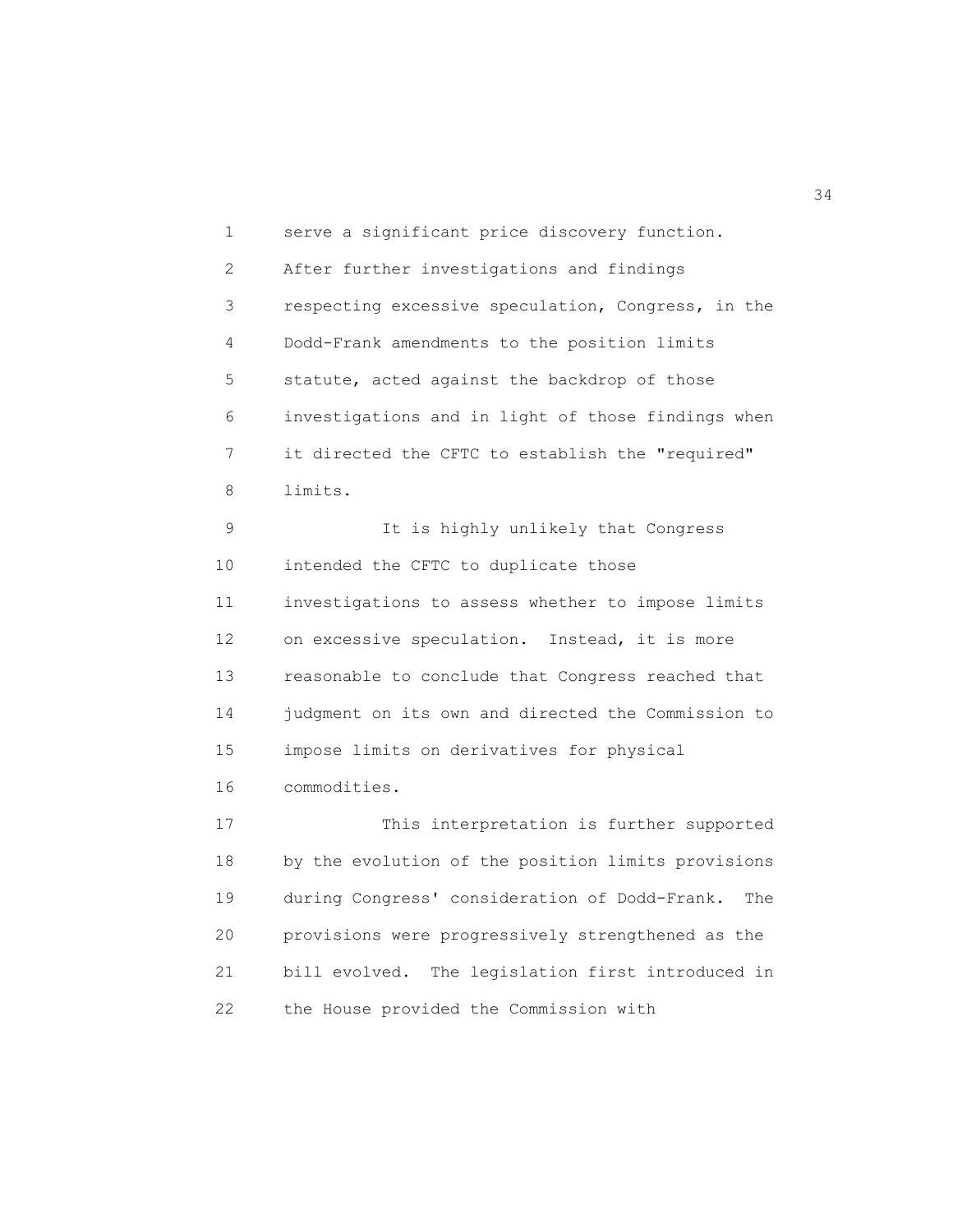1 discretionary authority to issue certain position 2 limits. It stated that the Commission "may" 3 impose them. But, by the time it passed the 4 House, that language reflecting a permissive 5 approach was discarded in favor of mandatory 6 language, with the bill stating repeatedly that 7 the Commission "shall" impose limits. 8 Also reflecting the evolution from 9 discretionary to mandatory, the House along the 10 way added two new subsections, the tight time 11 deadlines described above, within which the 12 Commission was required to act, and a study 13 provision, which requires the Commission to study 14 the position limits it imposes and produce a 15 report to Congress within one year on their 16 effects.

 17 It also requires the House Committee on 18 Agriculture to conduct a hearing on the report 19 within 30 days of receipt. We find it telling 20 that the deadlines and study provisions, along 21 with the first reference in the bill to the limits 22 being "required", all were added at the same time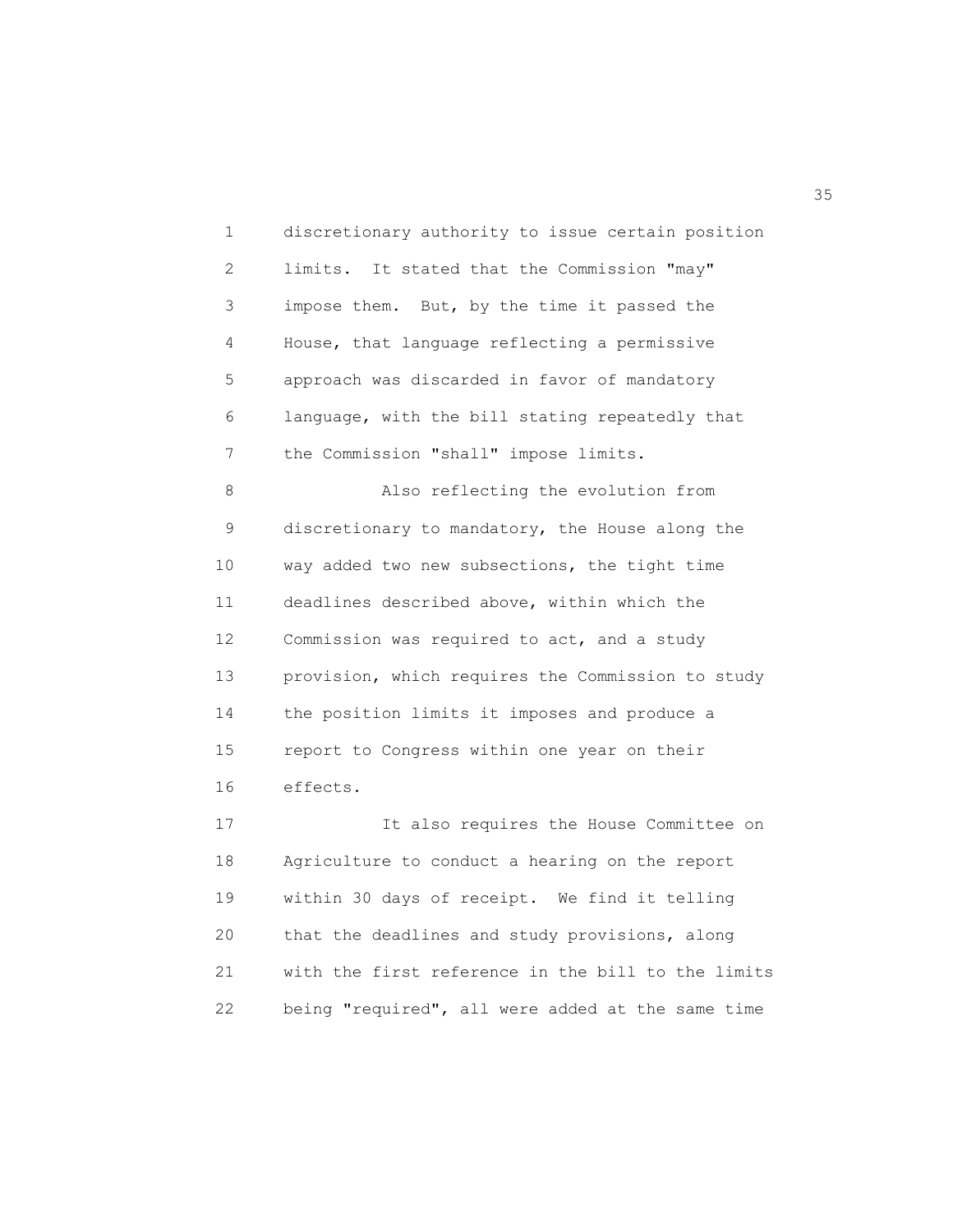1 the permissive "may" formulation was changed to 2 the mandatory "shall". 3 Later, the Conference Committee adopted 4 these provisions of the House bill and added three

5 more references to the position limits as

6 "required".

 7 This interpretation also has the virtue 8 of giving meaningful content to what Congress did 9 in 2010 by adding six subsections to Section 4a. 10 Most relevant here, certain of those subsections 11  $-$ -4a(a)(2) and 4a(a)(5)  $-$ - direct the Commission 12 to set limits on physical commodity futures and 13 options and economically equivalent swaps within 14 tight deadlines.

 15 When interpreting what those new 16 subsections mean, it is important to remember that 17 Section 4a(a)(1) already authorizes the Commission 18 to establish limits as it finds necessary on 19 futures, options, and swaps. In light of that 20 broad authorization, the new subsections must go 21 further.

22 It has been argued that the mandate in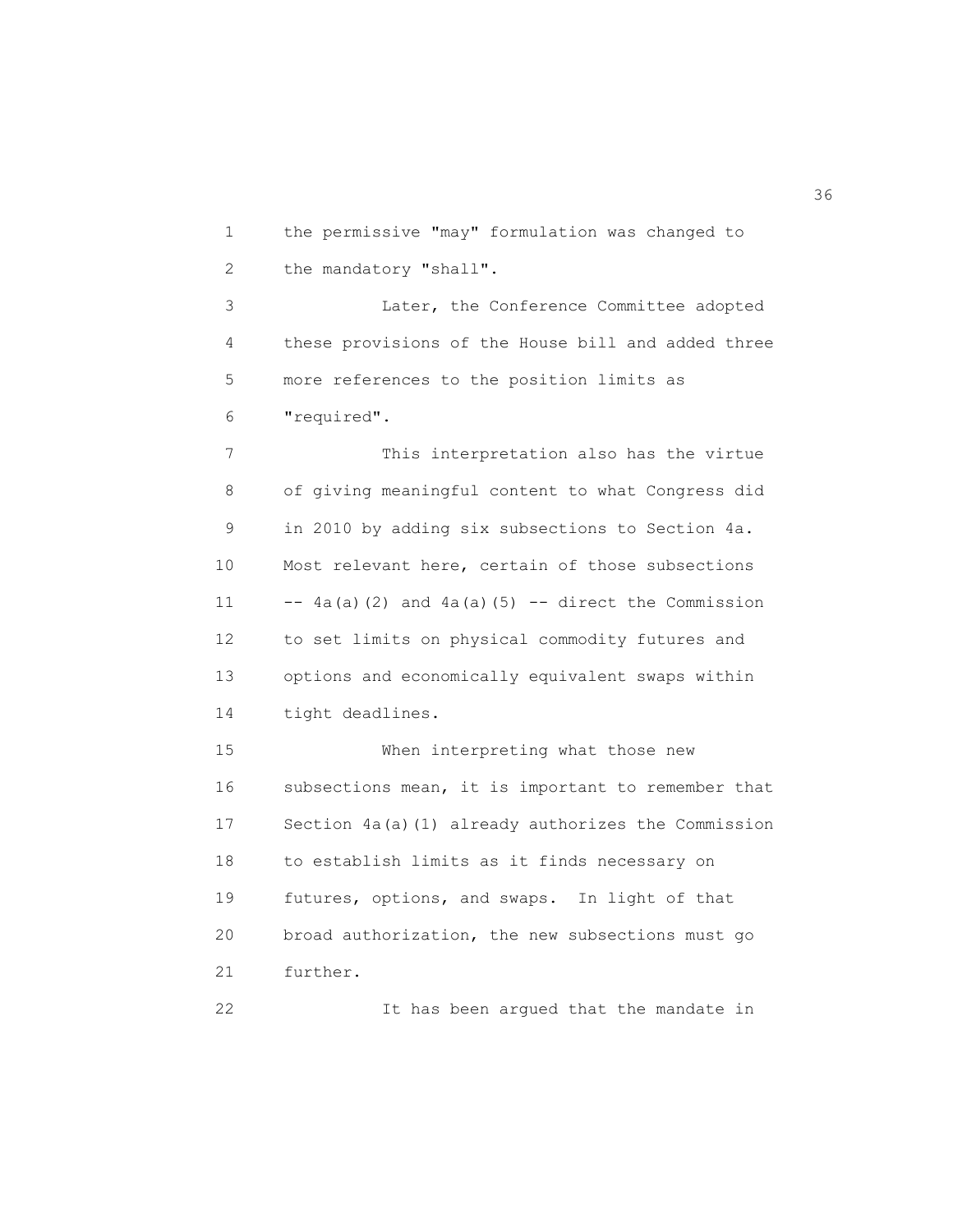1 Section 4a(a)(2) only "mandates" that the 2 Commission impose limits when it finds them 3 necessary, but that makes little sense because the 4 agency, in all cases, would impose limits it found 5 "necessary" without extra direction from Congress. 6 There is no history of the agency finding a limit 7 "necessary" and then declining to impose one, and 8 there is no reference in the legislative history 9 to that sort of phenomenon. 10 Arguments have also been made that the

 11 phrase "as appropriate", which appears in the 12 provisions the proposal construes as a mandate, 13 requires the Commission to first determine that 14 having a position limit is appropriate.

 15 The court found this language to create 16 ambiguity as to whether limits were in fact 17 required or whether the "as appropriate" phrase 18 was a delegation to the Commission to set limits 19 at appropriate levels.

 20 The proposal addresses the ambiguity and 21 concludes that "as appropriate" refers to 22 discretion on limit levels, not on whether or not

<u>37</u>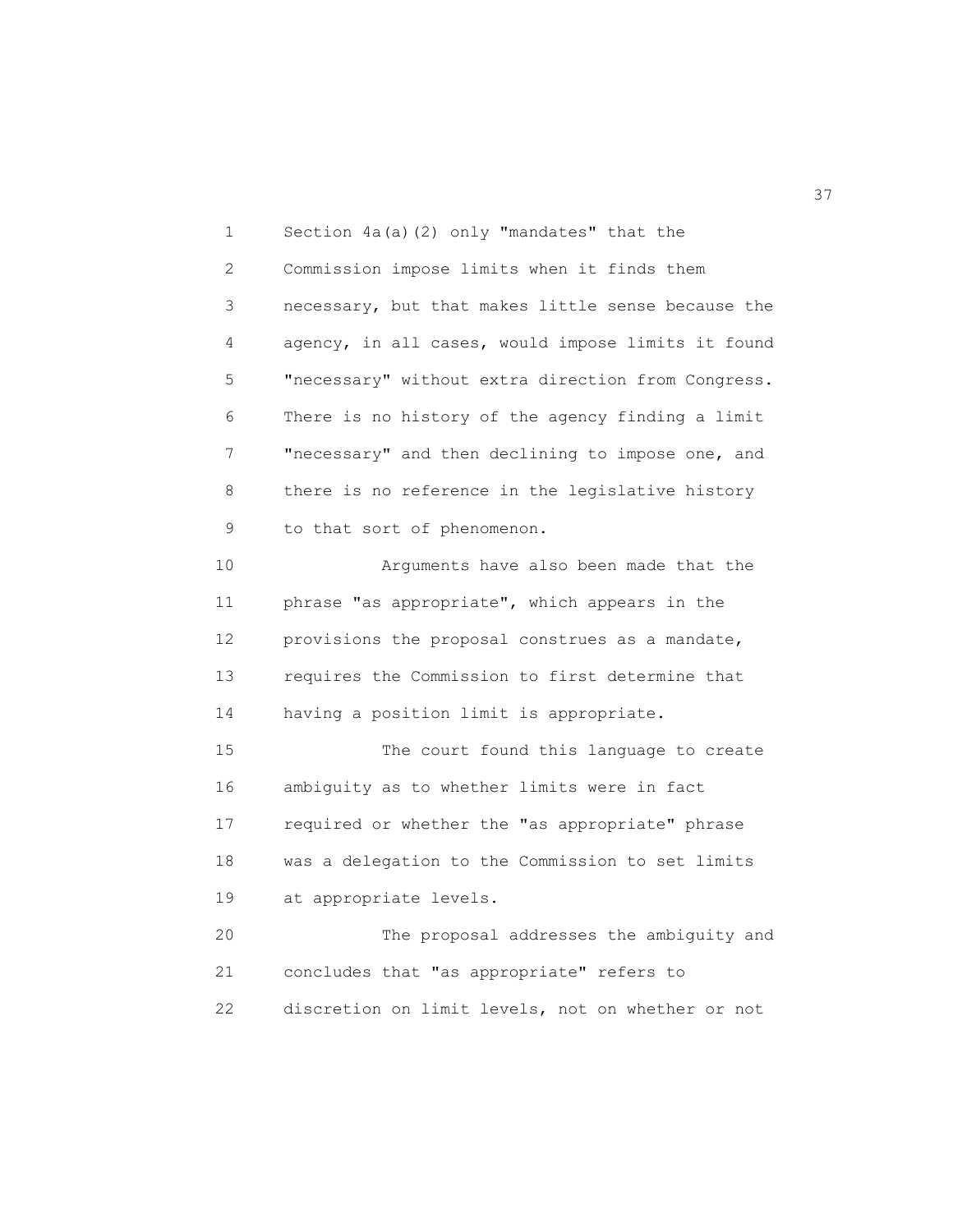1 to have position limits. If the Commission must 2 first determine whether imposing a position limit 3 is "appropriate", then the Commission's 4 responsibility is not meaningfully different than 5 it would be without the subsections added by 6 Dodd-Frank.

7 Thus, to give any real, practical effect 8 to the sections added by Dodd-Frank, neither the 9 reference to "standards" nor to "as appropriate" 10 can incorporate an antecedent necessity finding. 11 On the other hand, the opposite is not 12 true, that is, the direction in Section 4a(a)(1) 13 to the Commission to impose limits when it finds 14 them "necessary" still has a meaningful role to 15 play under the proposed interpretation. That is 16 because the Dodd-Frank mandate applies only to 17 agricultural and exempt commodities, a subset of 18 the contracts within the scope of Section 19 4a(a)(1), which covers all derivatives. Thus, the 20 authorization in Section 4a(a)(1) to the 21 Commission to impose limits as it finds necessary 22 still applies to excluded commodities.

 $38<sup>3</sup>$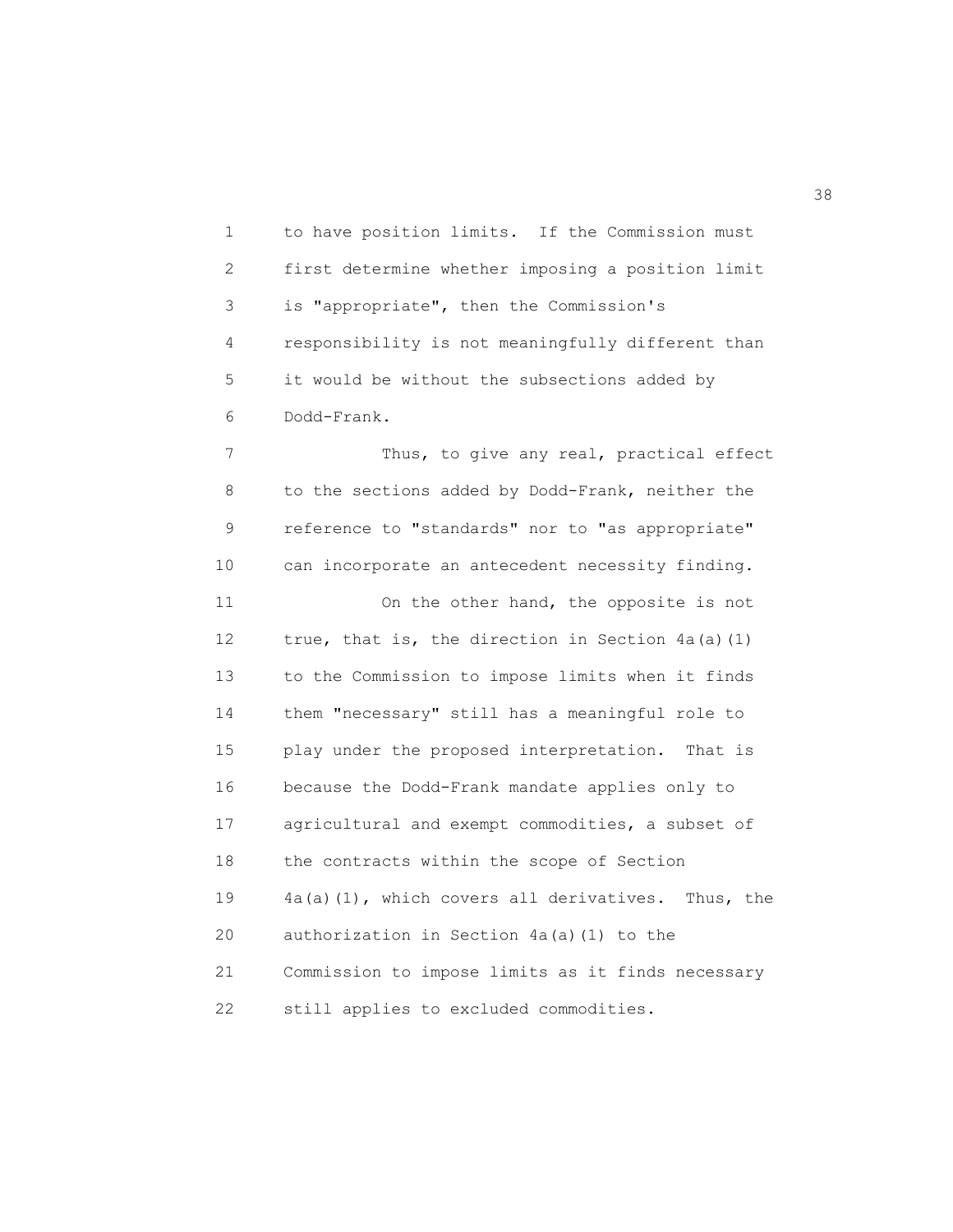1 Further, as I have mentioned, Dodd-Frank 2 instructs the Commission to impose the "required" 3 limits quickly, within 180 days for exempt 4 commodities and 270 days for agricultural 5 commodities. In context, it is not the most 6 reasonable interpretation to conclude that the 7 limits were discretionary. If they were 8 discretionary, the deadlines would be a non 9 sequitur and Congress would not have repeatedly 10 referred to the limits as "required". 11 Finally, Dodd-Frank requires the 12 Commission to conduct a retrospective study, and 13 the language of that provision presupposes that 14 there will be limits to study. The instruction is 15 to study the "effects (if any) of the position 16 limits imposed." The proposal notes that 17 retrospective study requirements like this one go 18 hand-in-hand with mandated action, not 19 discretionary action. 20 In sum, the proposal before you complies 21 with the district court's remand order by bringing 22 the Commission's experience and expertise to bear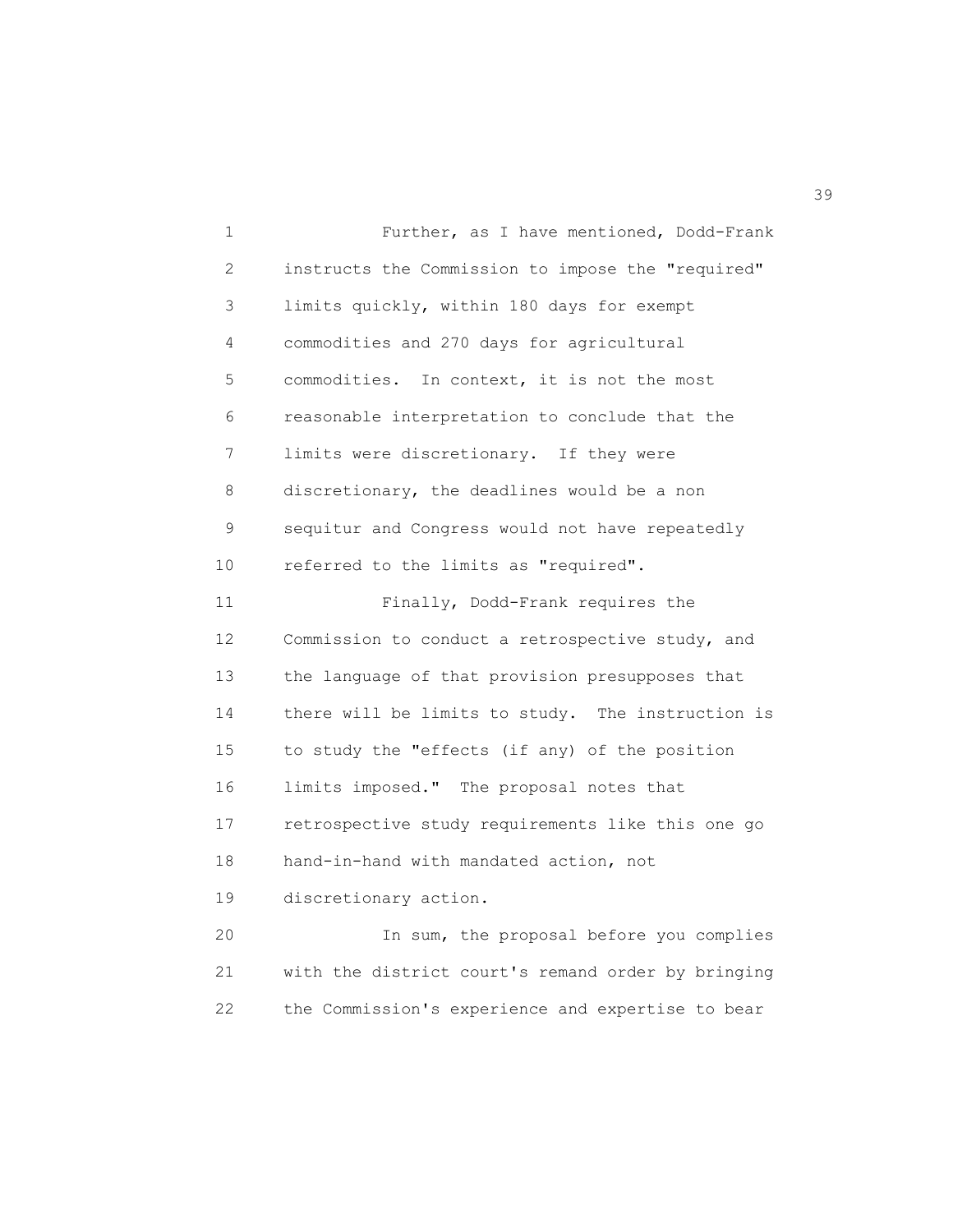1 on resolving the ambiguity the district court 2 perceived in the statute. The proposal concludes, 3 based on all the sources discussed above, that 4 Congress decided that position limits were 5 necessary for physical commodities. 6 Based on that judgment, Congress 7 required the Commission to impose them 8 expeditiously in accordance with the standards in 9 Section 4a(a)(1) that the Commission had 10 previously identified for establishing 11 across-the-board, prophylactic limits. 12 I now turn to Lee Ann Duffy for a 13 summary of the necessity finding, which we 14 recommend out of an abundance of caution. Thank 15 you. 16 MS. DUFFY: As Jonathan explained, the 17 proposal concludes that the Commodity Exchange Act 18 mandates the imposition of speculative position 19 limits. Because of this mandate, the Commission 20 need not make a finding that speculative position 21 limits are necessary to diminish, eliminate, or 22 prevent excessive speculation causing sudden or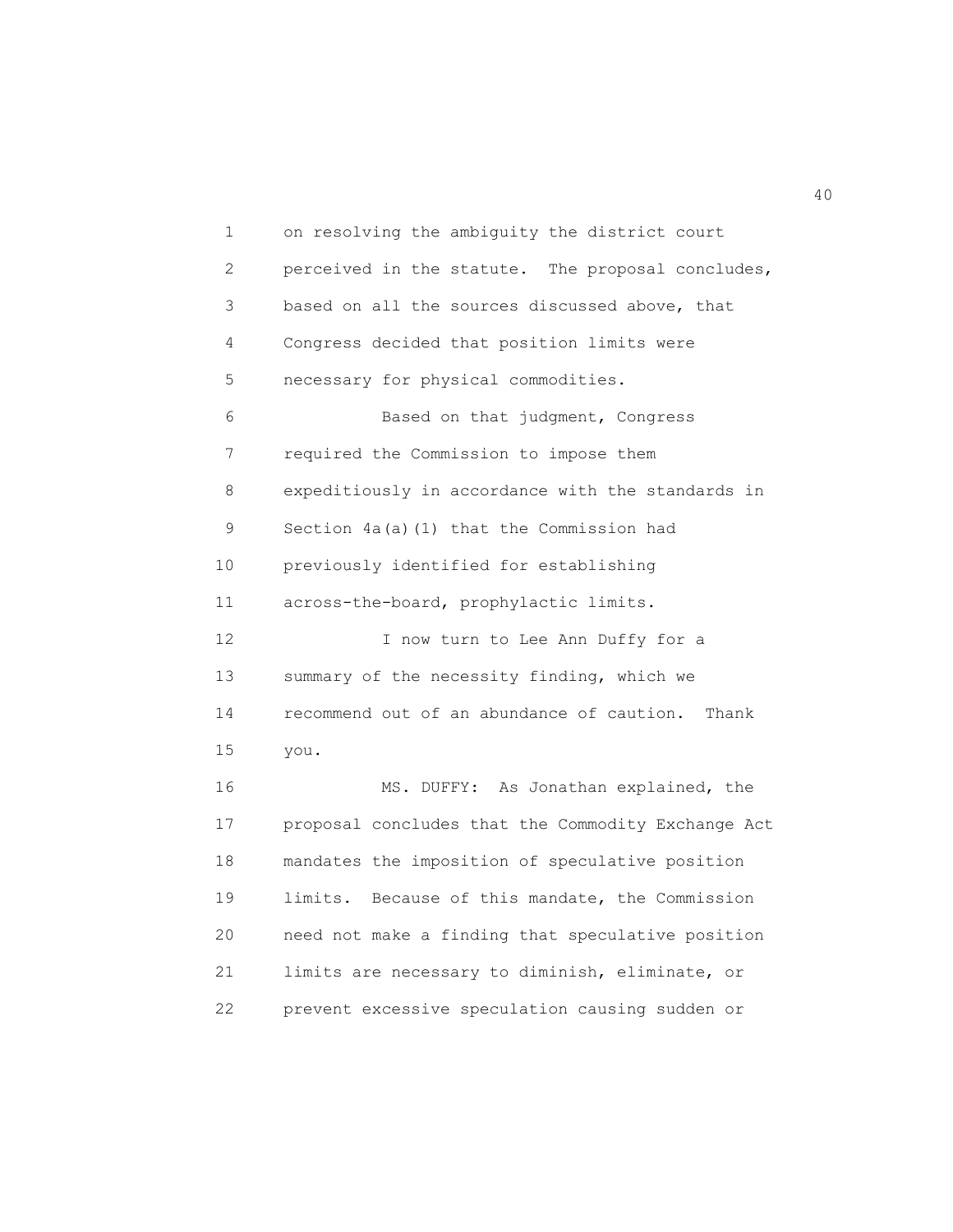1 unreasonable fluctuations or unwarranted changes 2 in the prices of commodities.

 3 Nonetheless, in the light of the 4 district court's decision, and without prejudice 5 to any argument the Commission may advance in any 6 forum, the proposal contains a preliminary finding 7 that such limits are necessary to achieve their 8 statutory purposes as a separate and independent 9 basis for the proposed rule.

10 **Historically, speculative position**  11 limits have been one of the tools used by the 12 Commission to prevent, among other things, 13 manipulation of prices. Limits do so by 14 restricting the size of positions held by 15 noncommercial entities that do not have hedging 16 needs in the underlying physical markets. 17 By capping the size of speculative 18 positions, limits lessen the likelihood that a 19 trader can obtain a large enough position to 20 potentially manipulate prices, engage in corners 21 or squeezes or other forms of price manipulation. 22 The position limits in this proposal are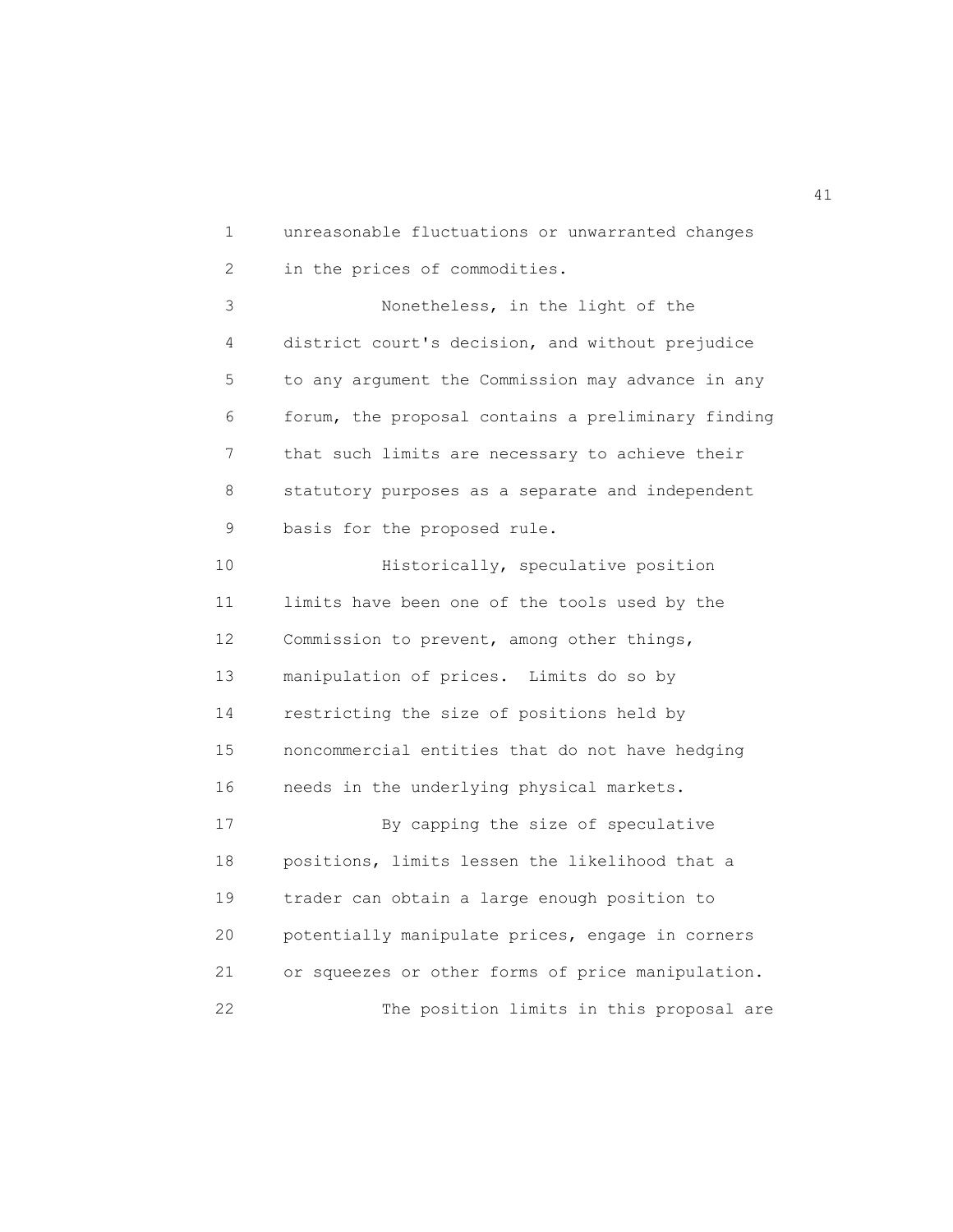1 necessary as a prophylactic measure to lessen the 2 likelihood that a trader will accumulate 3 excessively large speculative positions that can 4 result in corners, squeezes, or other forms of 5 manipulation that cause unwarranted or 6 unreasonable price fluctuations. 7 The preamble of the proposal states that 8 in the Commission's experience, position limits 9 are also necessary as a prophylactic measure 10 because excessively large speculative positions 11 may cause sudden or unreasonable price 12 fluctuations even if not accompanied by 13 manipulative conduct. 14 Two examples that inform the 15 Commission's determinations are the silver crisis 16 of 1979-80 involving the Hunt brothers and events 17 in the natural gas markets in 2006. 18 In Section 4a(a)(1) of the Act, Congress 19 identifies "sudden or unreasonable fluctuations or 20 unwarranted changes in the price of such 21 commodity" as an indication that excessive 22 speculation may be present in a market for a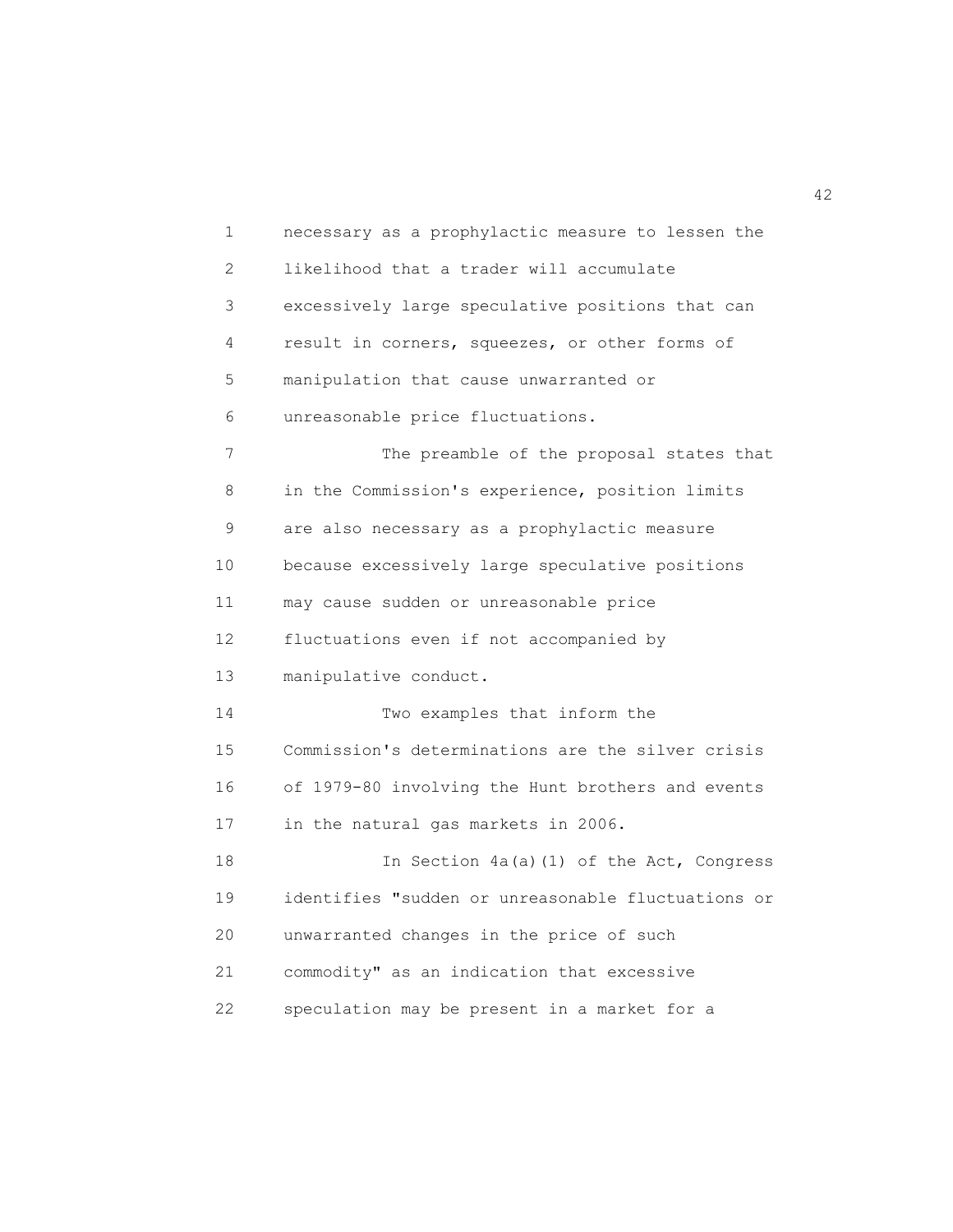1 commodity.

 2 The rapid rise and sharp decline in the 3 price of silver that commenced in August 1979 and 4 was spent by the end of March 1980 certainly fits 5 the description advanced by Congress. 6 Nevertheless, the Commission in this proposal 7 expresses the belief that, based on its experience 8 and expertise, the burdens on interstate commerce 9 are not limited solely to the temporary and 10 unwarranted changes in price such as those 11 exhibited during the silver price spike that 12 resulted, at least in part, from the deliberate 13 behavior of the Hunt brothers and their cohorts. 14 Indirect burdens on interstate commerce 15 may arise as a result of unwarranted changes in 16 price such as occurred in the silver price spike 17 of 1979-80. Such burdens arise due to 18 manipulation or attempted manipulation, or they 19 may result from the excessive size and disorderly 20 trading of a speculative, that is, non-hedging, 21 position.

22 The Commission reiterates the belief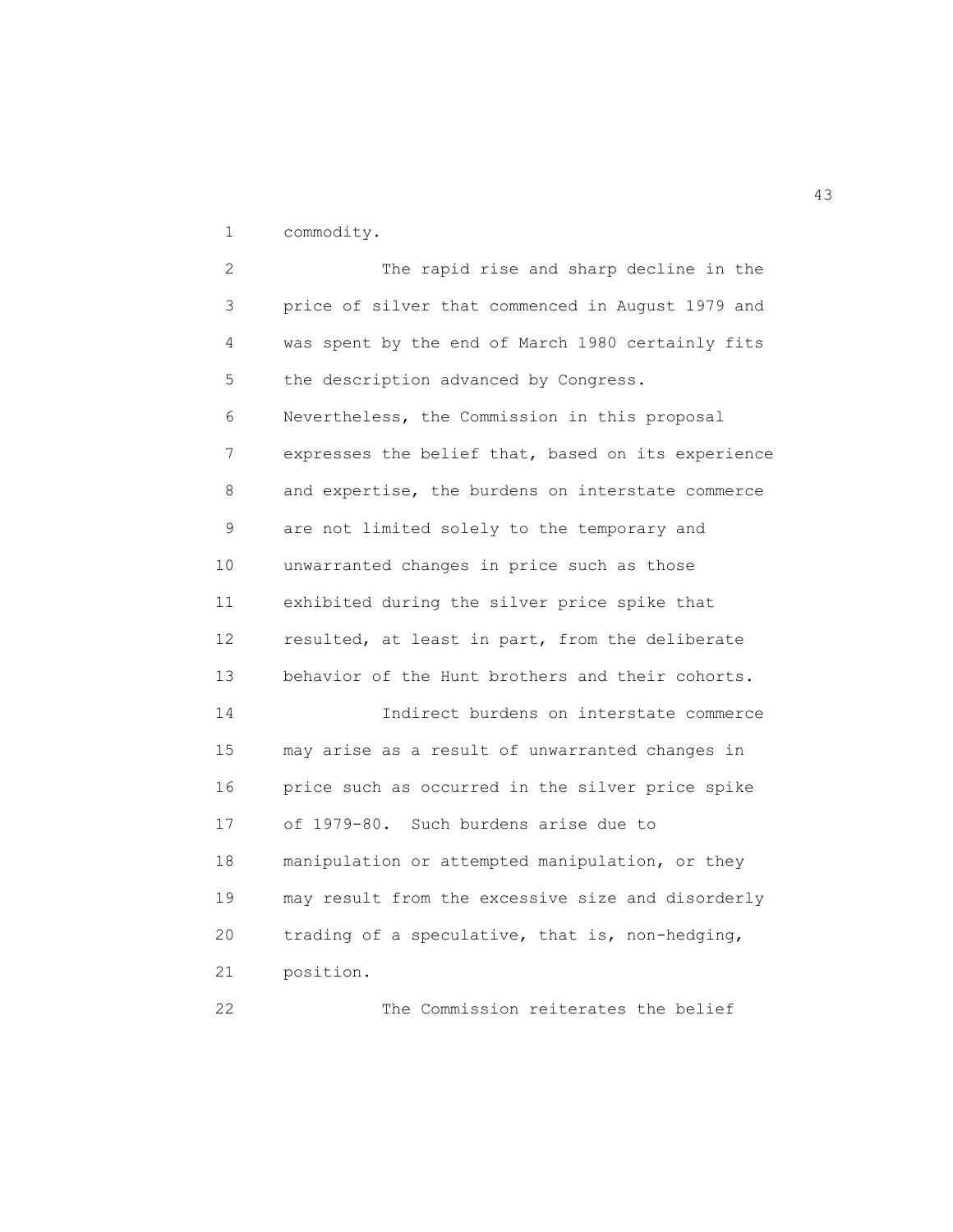1 expressed in prior rulemakings that if federal 2 speculative position limits had been in effect 3 that correspond to the limits that the Commission 4 will propose now, across markets now subject to 5 Commission jurisdiction, such limits would have 6 prevented the Hunt brothers and their cohorts from 7 accumulating such large futures positions. 8 The proposal would also find that 9 speculative position limits would help to diminish 10 or prevent unreasonable fluctuations or 11 unwarranted changes in the price of a commodity, 12 such as the extreme price volatility in the 2006 13 natural gas markets. 14 The preamble describes how the findings 15 of the staff of the Permanent Subcommittee on 16 Investigations of the United States Senate about 17 the 2006 natural gas markets support the 18 imposition of speculative position limits outside 19 the spot month. Based on assumptions described in 20 the preamble, the proposal expresses the belief 21 that if Commission-set speculative position limits 22 had been in effect that correspond to the limits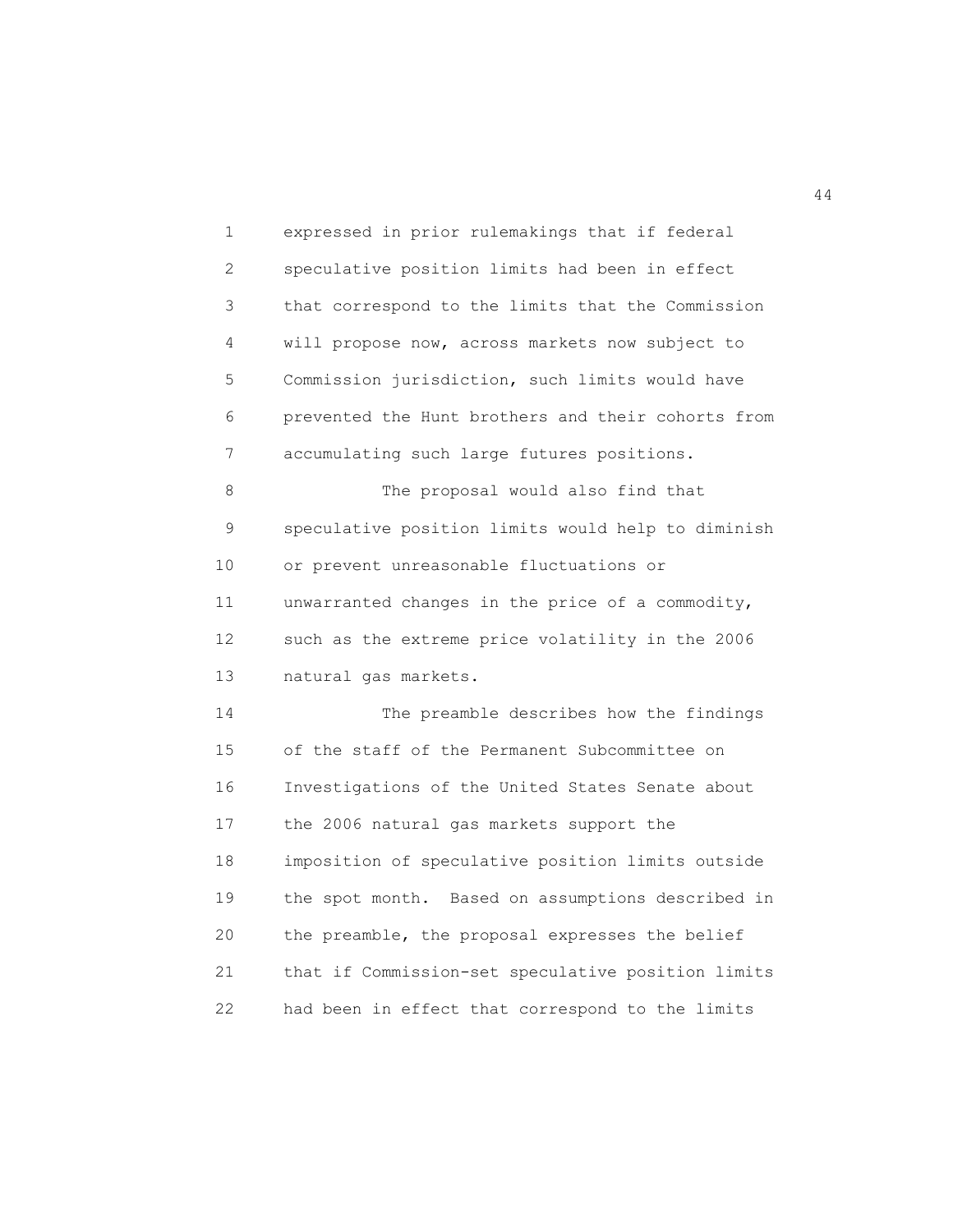1 that the Commission will propose, across markets 2 now subject to Commission jurisdiction, one market 3 participant would not have been able to build such 4 large futures positions in futures and swaps and 5 thereby would have restricted its ability to cause 6 harmful price effects that limits are intended to 7 prevent.

8 The proposal also states that position 9 limits would prevent the accumulation of 10 extraordinarily large positions that could 11 potentially cause unreasonable price fluctuations 12 even in the absence of manipulative conduct. 13 The text of Section 4a(a)(1) of the Act 14 itself establishes its broader purpose: It 15 authorizes limits to prevent price distortions 16 that can potentially occur due to excessive 17 speculation (that is, excessively large 18 speculative positions), without regard to whether 19 it is manipulative. 20 The Commission has long interpreted the

 21 provision as authorizing limits to achieve this 22 broader purpose and it has long found that limits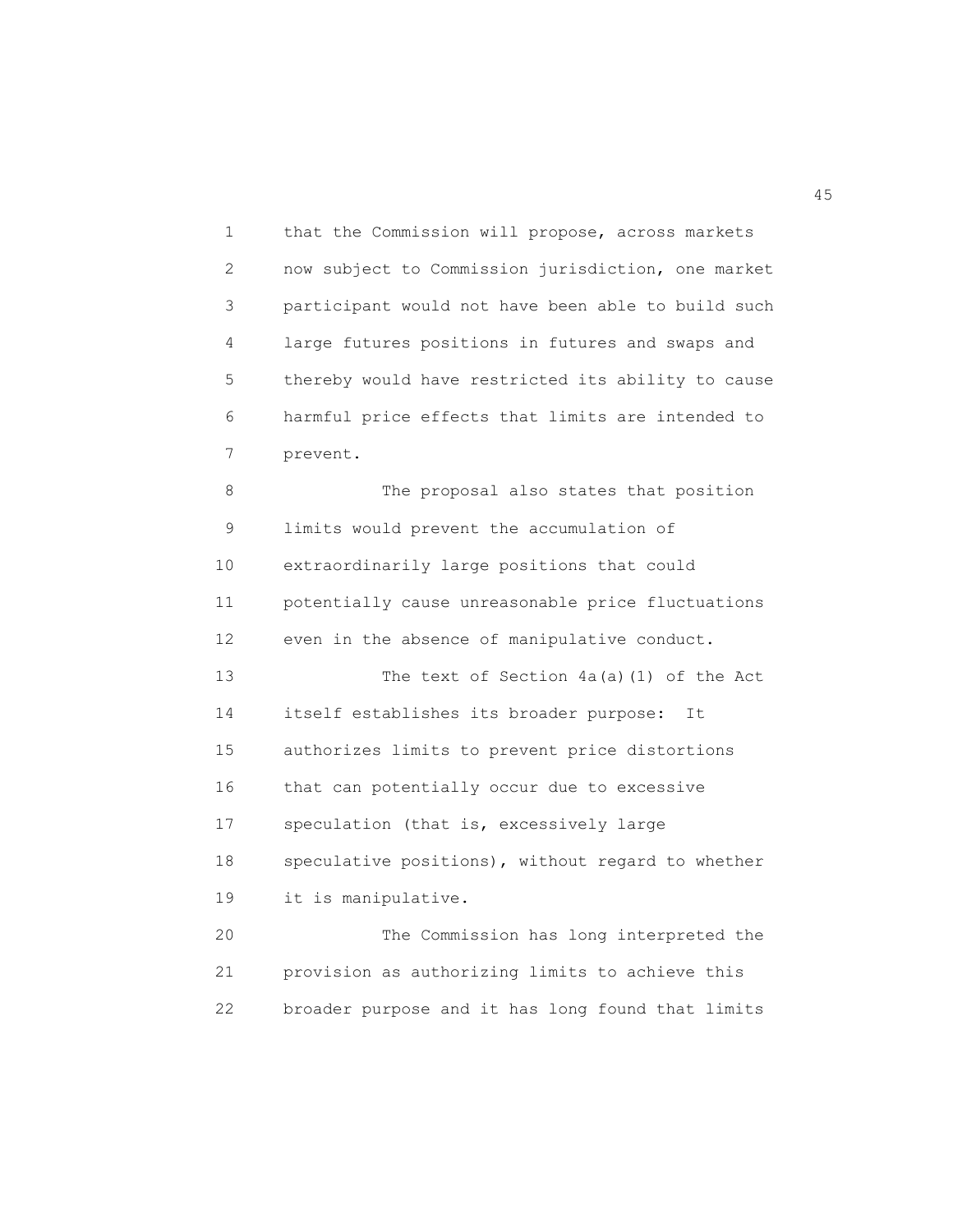1 are necessary to do so. The preamble recites 2 instances of such findings.

 3 MR. SHERROD: Thanks, Lee Ann. In 4 addition to the staff at the table that the 5 Chairman recognized, I know we had a number of 6 economists who worked on drafting this proposal or 7 analysis that's included in the proposal and I'd 8 like to just mention them briefly.

 9 From the Division of Market Oversight 10 includes Steve Benton, Lee-Ken Choo, Ken Danger, 11 Christa Lachenmayr, Lynn Riggs, and Martin Murray, 12 and from the Office of Chief Economist, in 13 addition to Hannah, we had Stephen Kane, Scott 14 Mixon, David Reiffen, and some others. Right? 15 And so today I will provide a summary of 16 the scope of the draft proposed Federal limits and 17 then a summary of the basic components of the 18 Federal limits and associated reporting rules, and 19 finally, a summary of the proposed requirements 20 and guidance for designated contract markets and 21 certain swap execution facilities.

22 The scope of the proposed regulations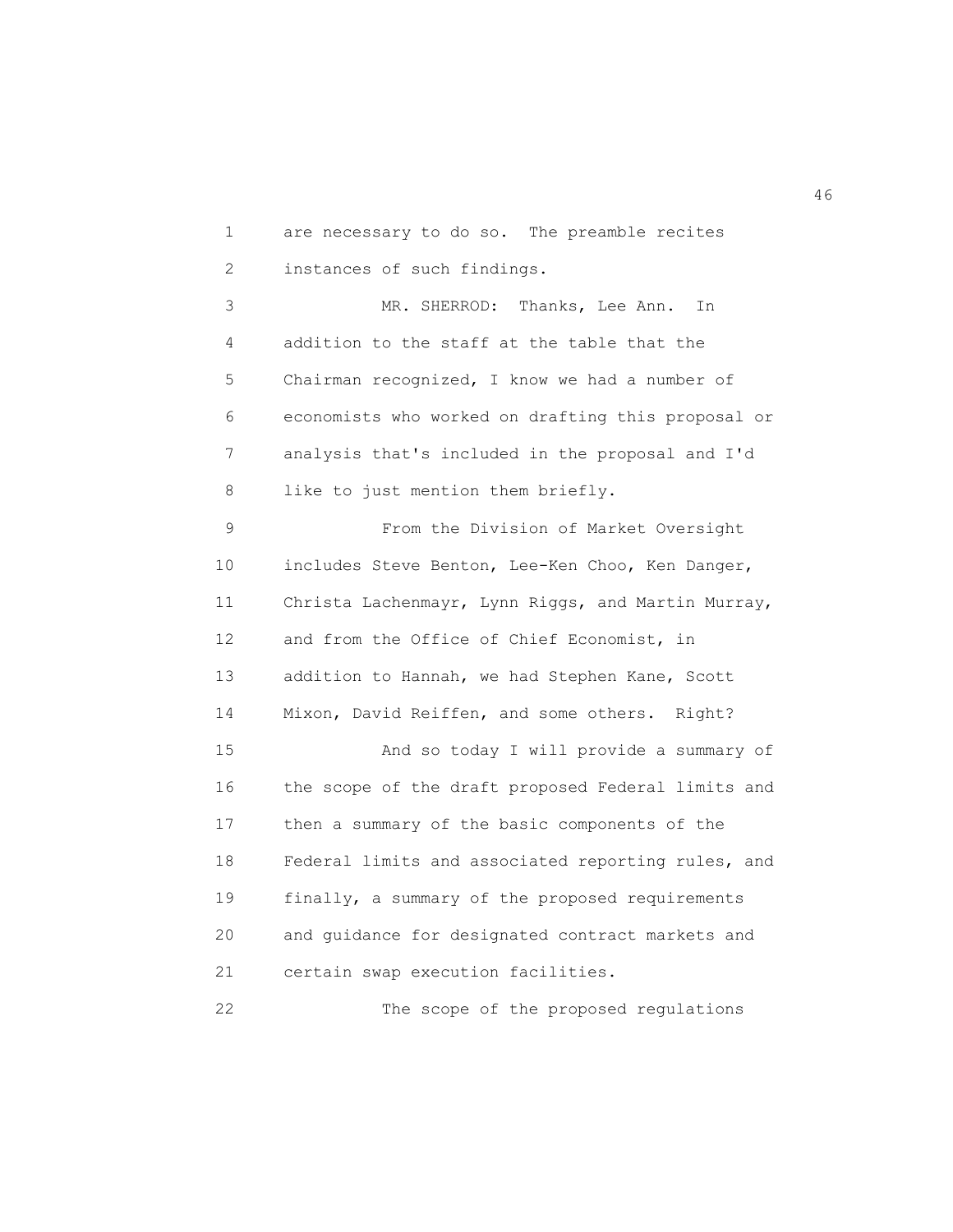1 cover 28 core physical commodity futures contracts 2 and their economic equivalent futures, options, 3 and swaps. Collectively these are called 4 referenced contracts.

 5 Those 28 core physical commodity futures 6 contracts include nine futures contracts currently 7 subject to Federal position limits and 19 8 additional futures contracts.

9 To select the 28 contracts, physical 10 commodity derivative contracts were sorted based 11 on the largest notional value of open interest, 12 and open interest by the broad commodity groupings 13 of agriculture, energy, and metals. The top 16 14 agricultural commodities, 4 energy commodities, 15 and 5 medical commodities were selected, and once 16 these commodities were selected, the leading 17 futures contracts in a particular commodity, 18 generally futures contracts with the highest 19 levels of open interest, those were deemed the 20 core referenced futures contracts, so there are 19 21 in the agricultural commodities, 4 in energy, and 22 5 in metals.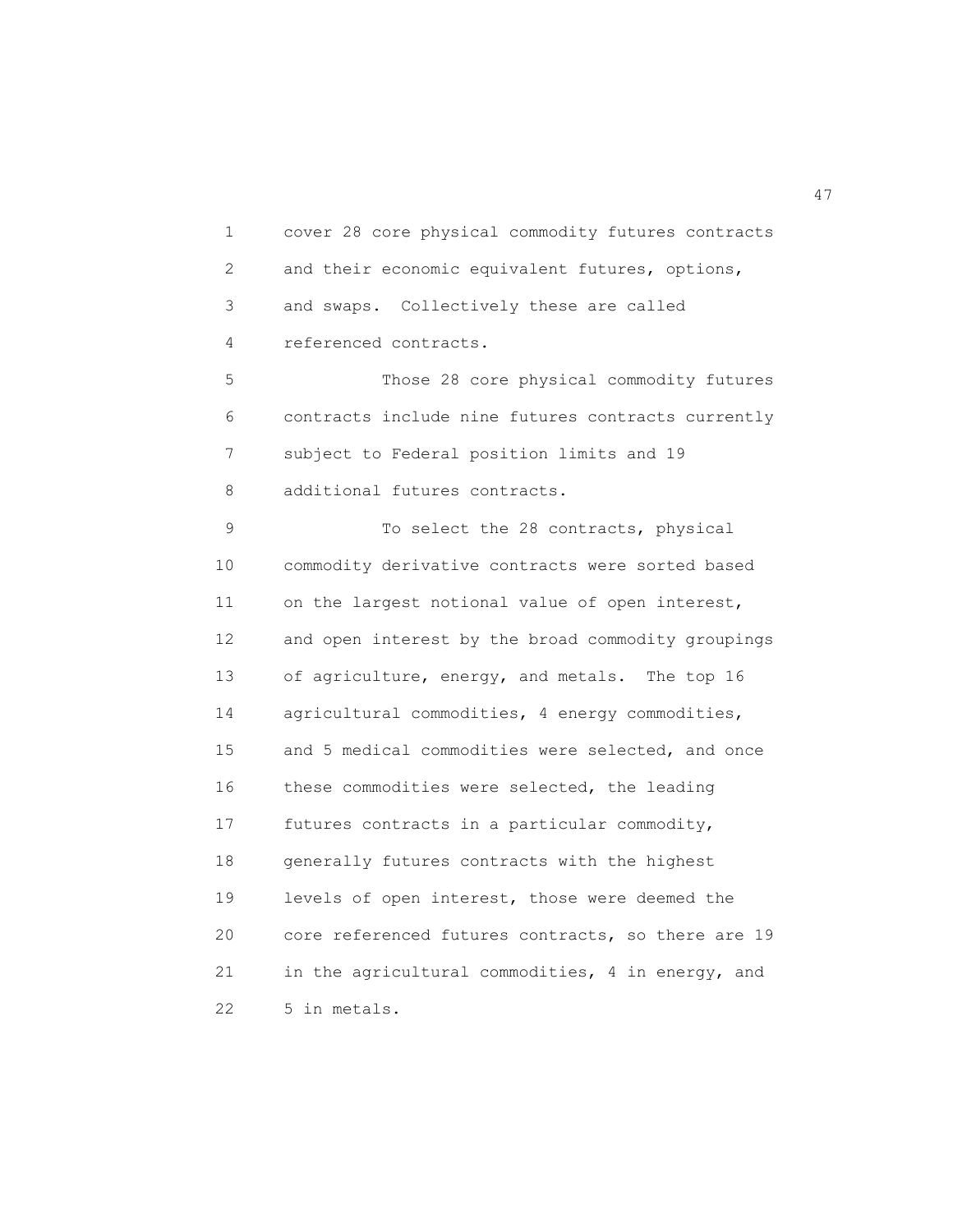1 Staff is recommending a phased approach 2 to complying with the Congressional mandate, 3 initially selecting these 28 core futures 4 contracts rather than all physical commodities. 5 In subsequent releases, the Commission 6 would propose to expand the list of core 7 referenced futures contracts to include all 8 physical commodities subject to the authority that 9 Congress provided under Section 4a(a)(7) of the 10 Act to exempt, among other things, a class or 11 contract of commodity derivative contracts. 12 A phased approach will reduce the 13 potential administrative burden by not immediately 14 imposing position limits on all commodity 15 derivative contracts and physical commodities at 16 once, and it may facilitate adoption of monitoring 17 policies, procedures, and systems by persons not 18 currently subject to limits, such as traders in 19 swaps that are not significant price discovery 20 contracts, which may not be subject to any limits 21 currently. 22 By way of example of the administrative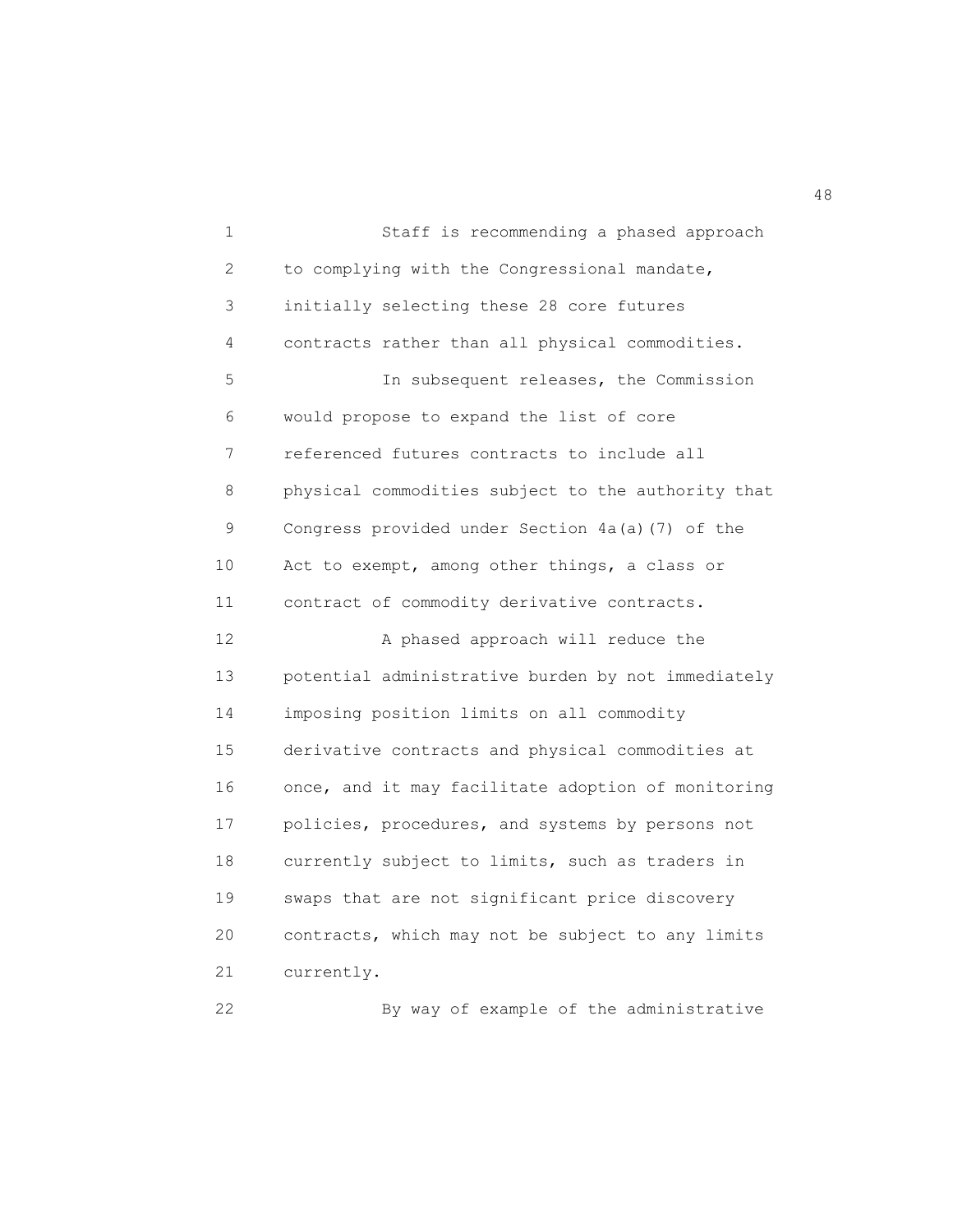1 burden, Commission staff has identified 464 2 separate commodity derivative contracts that would 3 be referenced contracts under the proposal. 4 Now, turning to the basic components, 5 there are three basic components to the current 6 position limit regulations, one is the level of 7 the position limits, two, the exemptions, and 8 three, the aggregation standards. This proposal 9 would amend the first two components, and the 10 third component regarding aggregation of positions 11 is the subject of a separate staff recommendation. 12 Regarding the first component, the 13 proposal would establish levels of limits for each 14 spot month, each single month, and for all months 15 combined, consistent with current federal limits 16 and Commodity Exchange Act Section 4a(a)(3). 17 Spot month limit levels will be set 18 generally at no larger -- no greater than 25 19 percent of estimated available supply. The spot 20 month is not a calendar month, and rather, under 21 the proposal, and consistent with the current 22 exchange practices, it's a period of time,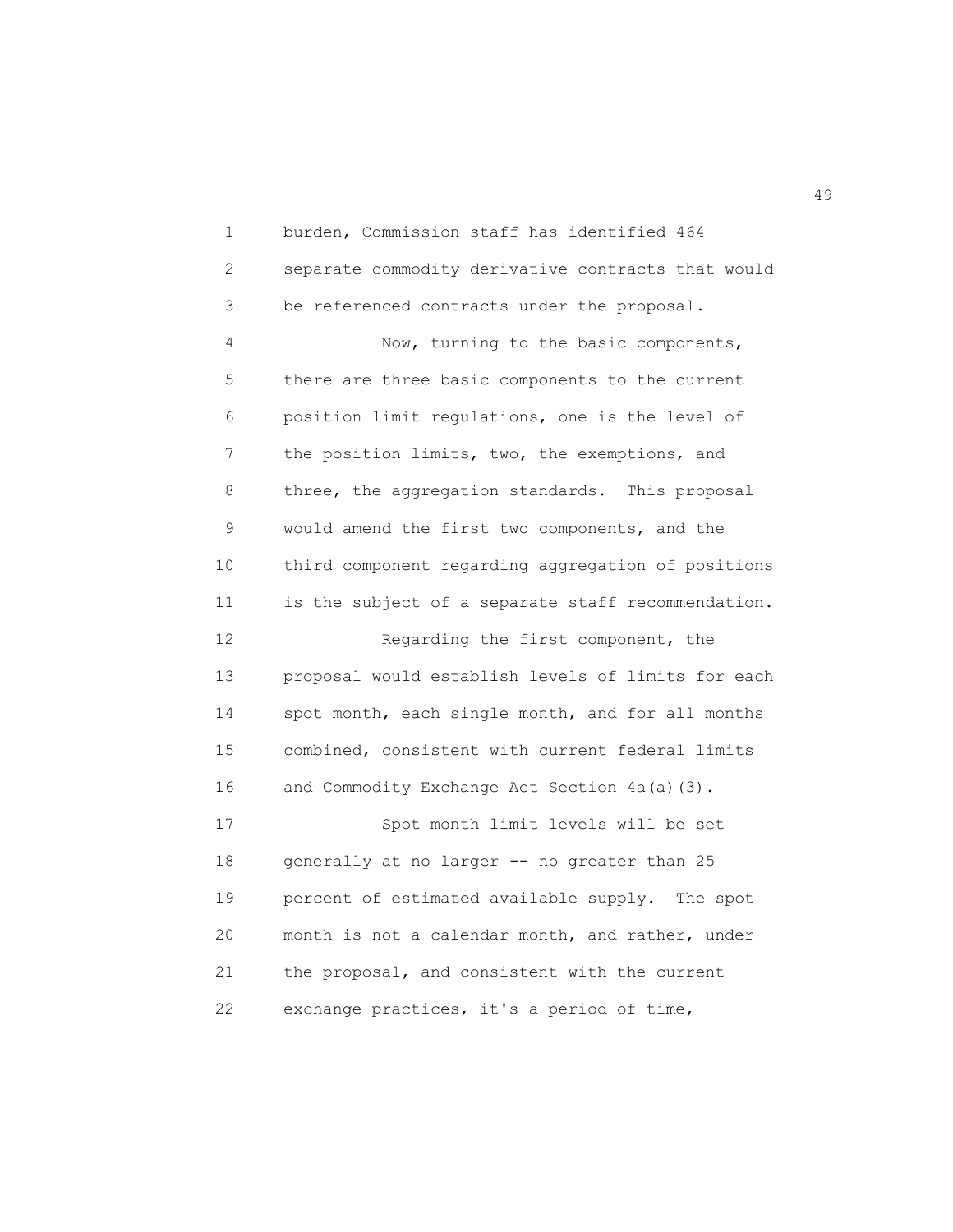1 generally the earlier of the last three days of 2 trading or the time period that begins when a 3 short position holder can give notice of intent to 4 deliver prior to the close of trading. 5 These spot month limits would be applied 6 separately to physical delivery reference 7 contracts and cash settled reference contracts in 8 the same commodity. The proposed initial spot 9 month levels would be based on the current levels 10 at exchanges listing the core referenced futures 11 contracts. 12 Alternatively, the proposal would permit 13 the Commission to establish higher initial spot 14 month levels based on estimates of deliverable 15 supply submitted by the CME group if those 16 estimates are verified by the Commission, or such 17 lower level that an exchange listing the core 18 referenced futures contract may recommend. 19 Subsequent levels would be adjusted no less 20 frequently than every two years. 21 These subsequent levels would be set at 22 no higher than 25 percent of the Commission's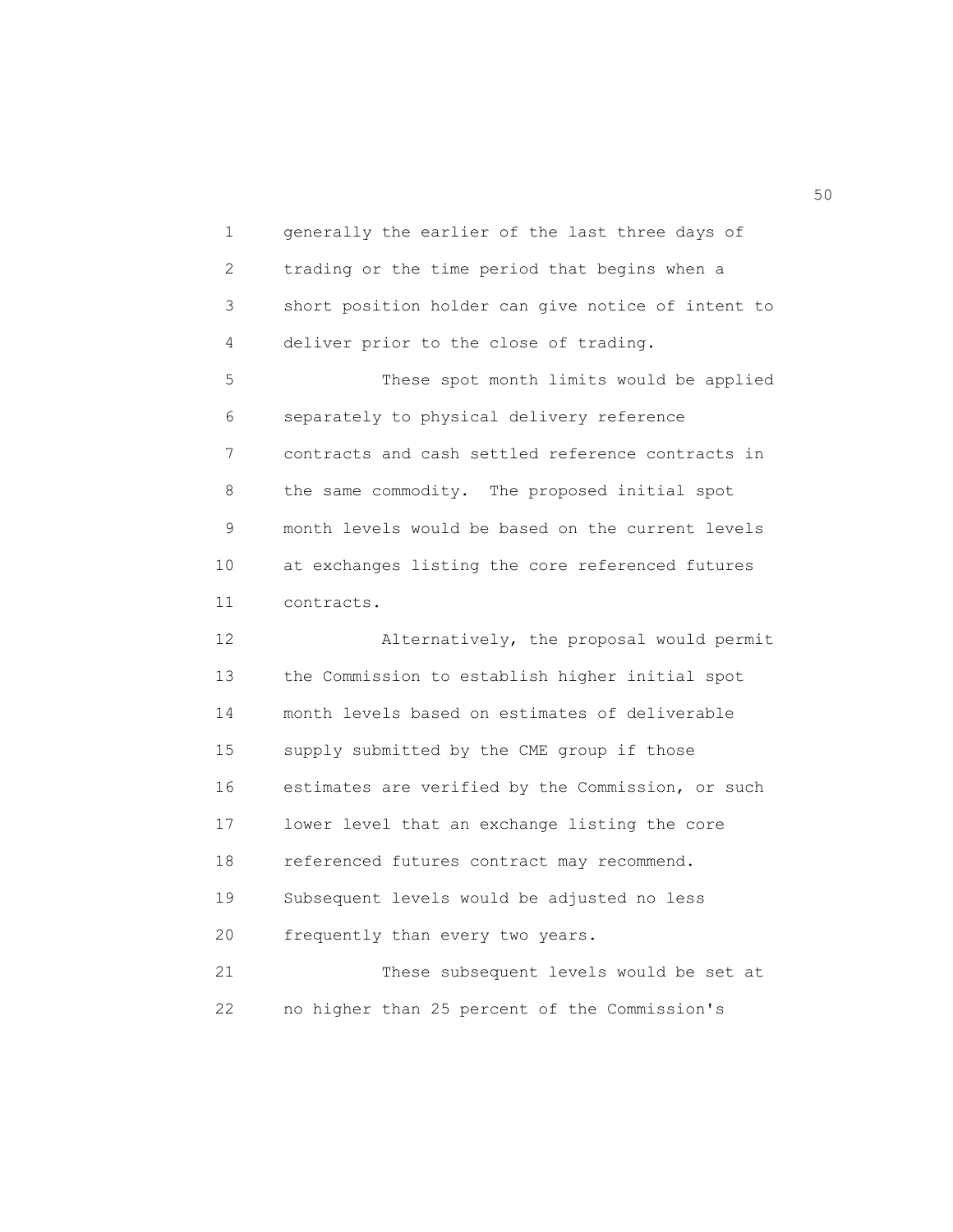1 estimate of deliverable supply developed in 2 consultation with the DCMs. Non-spot month 3 position limits, that is, limits applied to 4 positions in a single contract month or all months 5 combined, would be set using what we call the 10 - 6 2.5 percent formula, that is, 10 percent of the 7 first 25,000 contracts of average open interest 8 for a calendar year and 2.5 percent of the average 9 open interest over 25,000 contracts. 10 The initial levels of non-spot month 11 limits would be based on open interest in futures 12 and options traded on DCMs, as well as swaps that 13 are significant price discovery contracts. 14 Swaps and futures options would be 15 included in that open interest on a futures 16 equivalent basis. Subsequent levels would be 17 adjusted no less frequently than every two years 18 based on referenced contract open interest for a 19 calendar year. 20 Open interest used in determining 21 subsequent non-spot month position limits would be

22 the sum of futures open interest reported under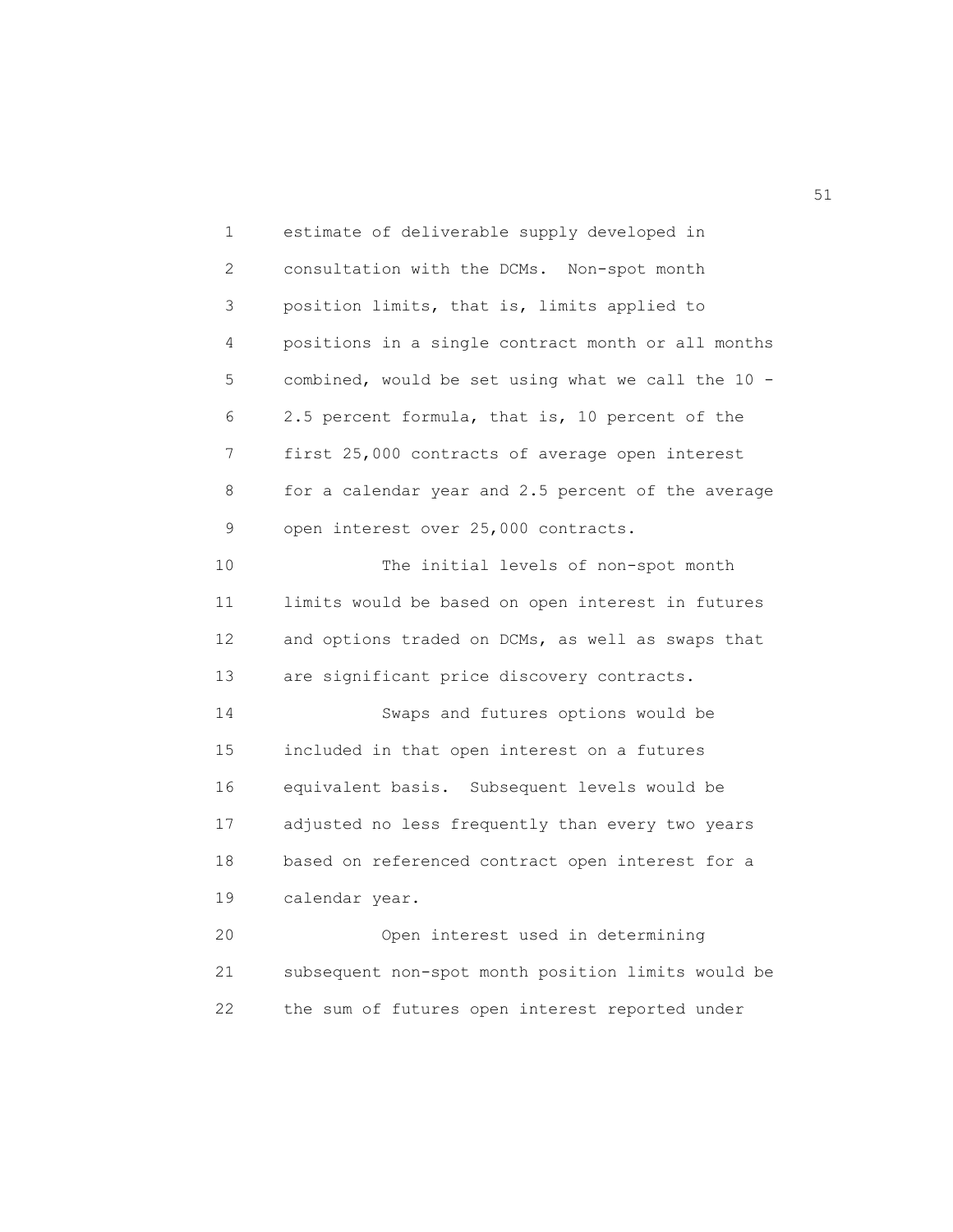1 part 16 and swaps open interest, as reported 2 either to the Commission under part 20 or to a 3 swaps data repository. The second component, 4 exemptions from position limits, would provide 5 five categories of exemptions for, number one, 6 positions that are bona fide hedging positions, 7 two, financial distress positions, three, 8 conditional spot month limit positions, four, 9 other positions as the Commission may exempt under 10 Commodity Exchange Act Section 4a(a)(7), and five, 11 exemptions for positions that are established in 12 good faith prior to the effective date of initial 13 limits established by the regulations. 14 The Commission's associated reporting 15 rules in parts 17 and 19 would also be amended to 16 collect information related to the new exemptions. 17 The proposal would amend the exiting definition of 18 bona fide hedging for positions in physical 19 commodities to conform to the requirements in the 20 Dodd-Frank Act. 21 Proposed new enumerated bona fide

22 hedging exemptions would include: Unfilled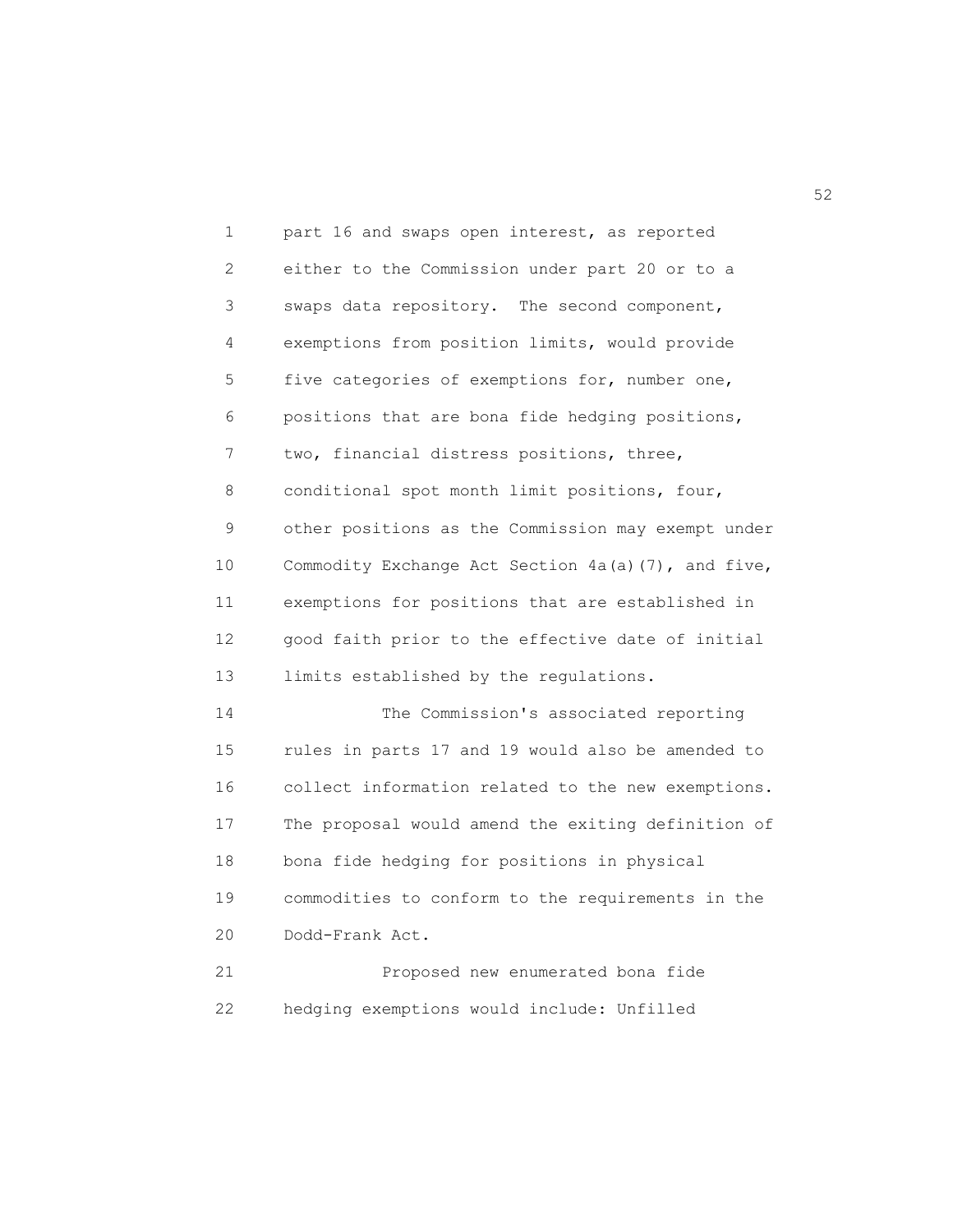1 anticipated requirements for resale by a utility, 2 royalties, and service contracts. 3 In addition to the amendments to the two 4 components of the Federal position limit 5 regulations and amendments to the associated 6 reporting rules, staff also recommends 7 requirements and acceptable practices for DCMs and 8 swap execution facilities that are trading 9 facilities for setting position limits for the 28 10 referenced contracts as well as position limits or 11 accountability rules in all other listed 12 contracts, including contracts in excluded 13 commodities. 14 In general, DCMs and SEFs would be 15 required to use the Commission's bona fide hedging 16 definition for physical commodity derivatives and 17 use the Commission's aggregation standards for all 18 position limits. 19 The amended definition of bona fide 20 hedging for excluded commodities would incorporate 21 provisions of two 1987 interpretative statements, 22 continuing to provide flexibilities for DCMs and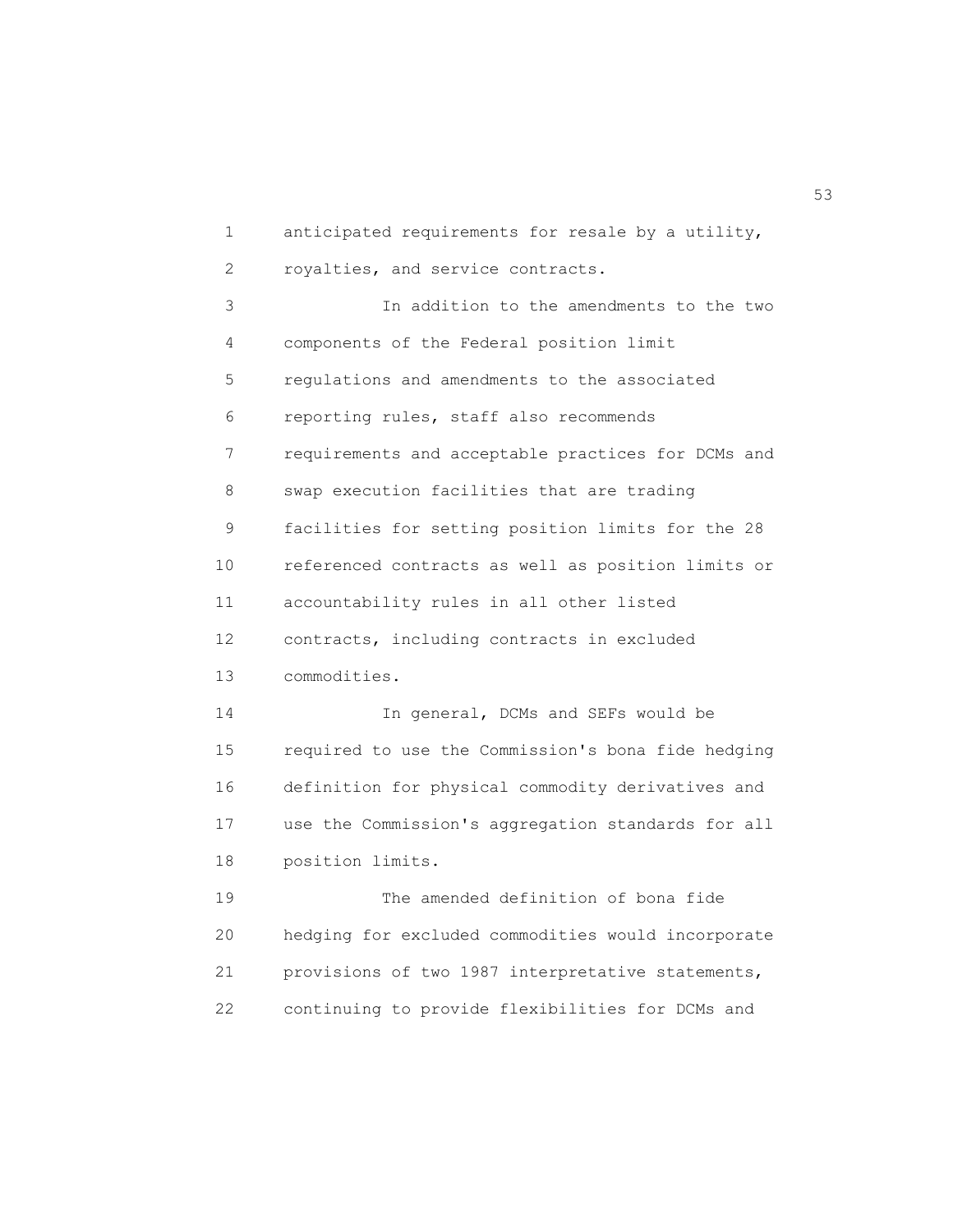1 SEFs to grant risk management exemptions in 2 excluded commodities. 3 And that concludes my summary. The 4 staff would be happy to take any questions that 5 you may have. 6 CHAIRMAN GENSLER: Thank you, Steve. I 7 think I first will entertain a motion on position 8 limits. I think Commissioner Chilton might want 9 to make that motion. 10 COMMISSIONER CHILTON: I move the 11 proposed rule. 12 COMMISSIONER O'MALIA: Second. 13 CHAIRMAN GENSLER: Second from 14 Commissioner O'Malia. I thank you. I feel I've 15 asked a lot of questions in the eight prior 16 meetings that we've had this, but I do want to 17 focus on one thing, which is the really remarkable 18 work in here that staff has done. I presume, 19 Hannah, you've had a lot of involvement in this 20 and, of course, everybody from the Division of 21 Market Oversight on the review of 130 studies, and 22 there's a list in the appendices of these 130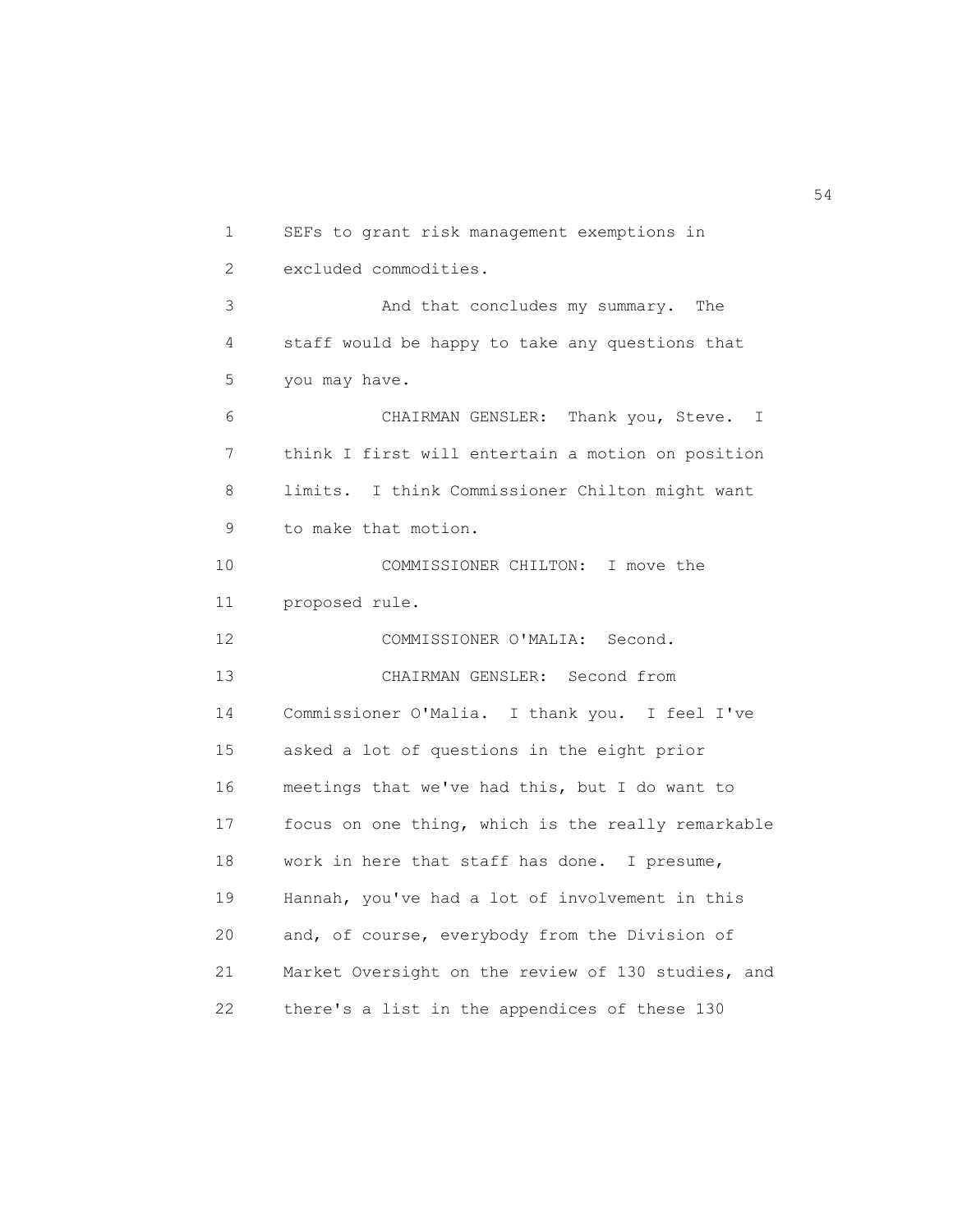1 studies, and then a review on page after page 2 after page summarizing these studies.

 3 Before I turn to the question, I really 4 do encourage the public to dig into these studies, 5 to give this Commission advice, comments, counsel 6 with regard to these studies. They're at the 7 heart of cost-benefit analyses, but they're also 8 -- or cost-benefit considerations, to use the 9 technically precise term -- but they're also a bit 10 of the heart of this necessity finding, and so I 11 turn to page 56, for those of you who have the 12 document.

 13 And I am glad that there's a statement 14 in here, after summarizing the studies, and of 15 these 130 studies, there are studies that are 16 suggestive that speculation in markets and 17 excessive speculation do have burdens on 18 interstate commerce and burdens that are in the 19 markets, and there are other studies that suggest 20 otherwise. It's a mixed reading of the studies. 21 There are studies that say position 22 limits have a positive effect and there are other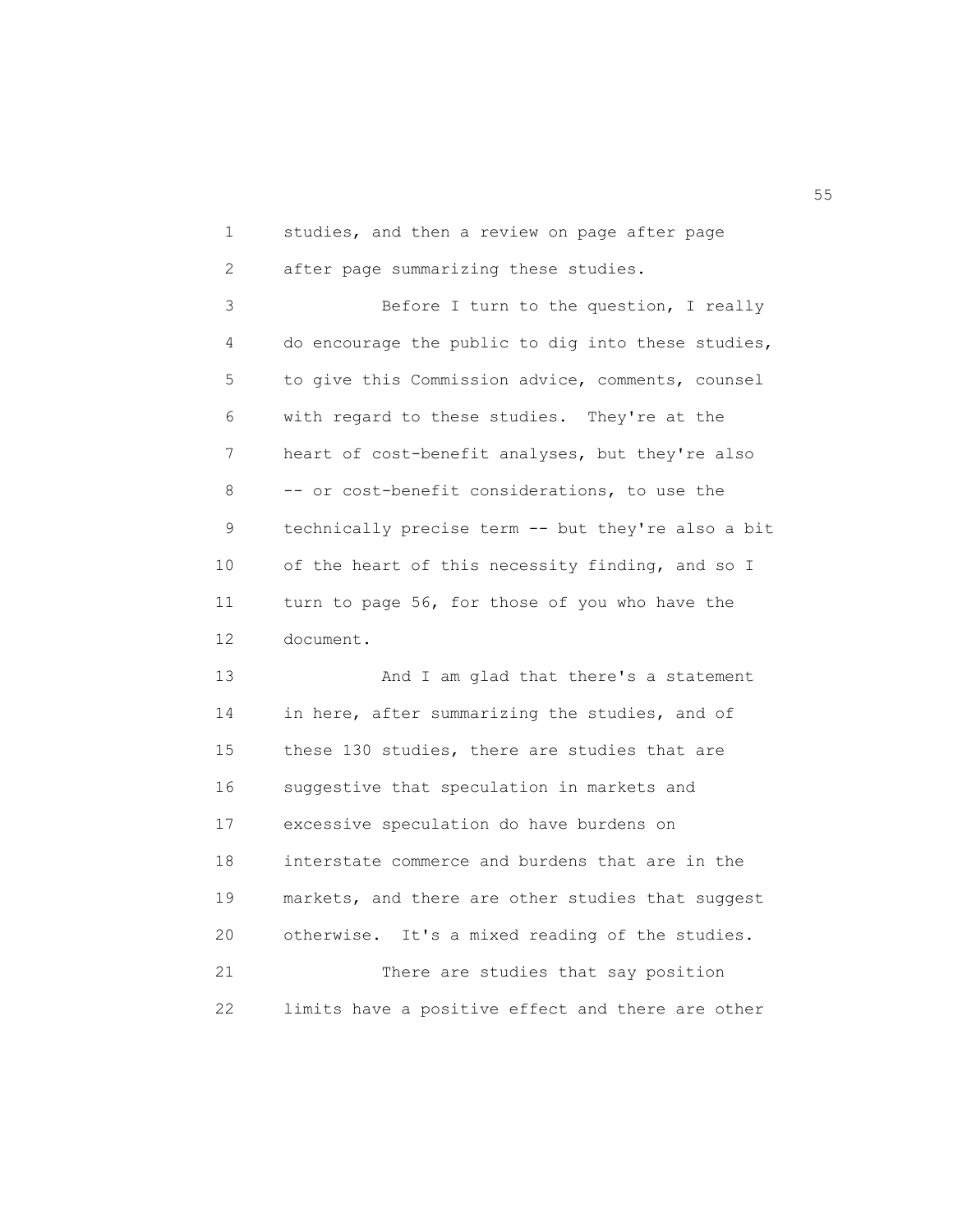1 studies that say they can't find any such positive 2 effects.

 3 I remember, I think, amongst the studies 4 two separate parts of the Federal Reserve system, 5 one study out of St. Louis Federal Reserve and one 6 study out of Chicago, I think come out on 7 different sides of this. Is that right, Hannah, 8 roughly speaking, or Steve? Do you want to -- 9 just for the record? 10 MR. SHERROD: That's right. 11 CHAIRMAN GENSLER: Right. So, two 12 different parts of the Federal Reserve, I think, 13 even have different places in this study. But 14 there's an appendix that has the 130 studies and, 15 you know, over about a dozen pages in this rule. 16 But particularly I'm looking at that it 17 says, "In any case, these studies, over all, show 18 a lack of consensus regarding the impact of 19 speculation on commodity markets and the 20 effectiveness of position limits." 21 So, we have 130 studies, we have some 22 that say speculation affects the markets, some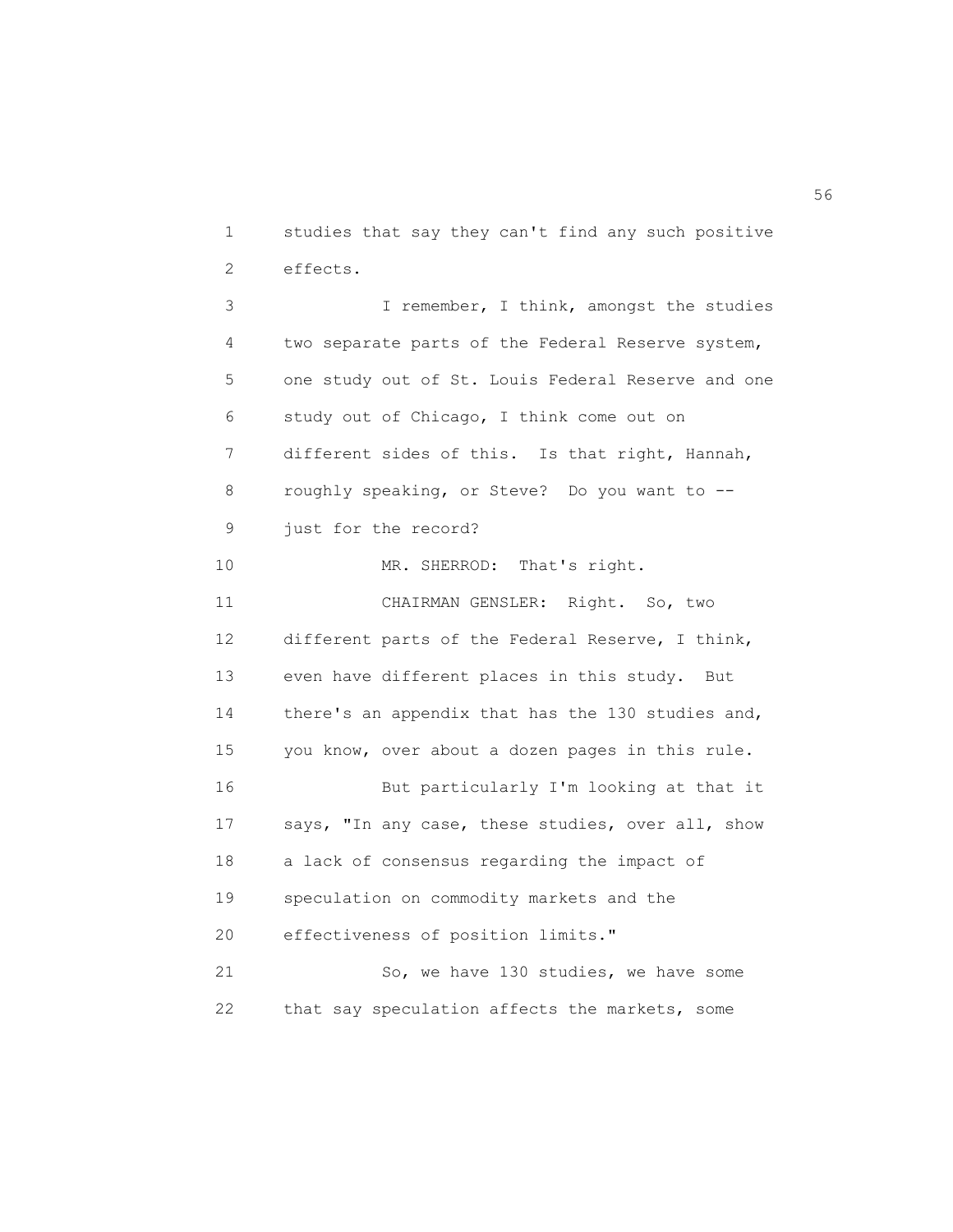1 that say maybe it doesn't, some that say position 2 limits work, some that maybe say it doesn't. 3 Could you just give a little summary of that and 4 then I'm going to speak to how I, as one 5 Commissioner, take this all in? 6 MS. ROPP: Absolutely. In these 130 7 studies that we and -- myself and my colleagues 8 have reviewed, about 50 of them were actually 9 submitted during the last round of position limit 10 rulemakings, so we do know that market 11 participants and the public are also reading 12 these. We decided to be even more expansive than 13 they were the last go around. 14 What we ended up finding was that while 15 some of these studies show -- some of them look at 16 speculation in particular, some of them show that 17 there may be a relationship between the amount of 18 speculation in a market and price movements or 19 price volatility. Other studies find no such 20 connection. Still more studies are inconclusive 21 as to whether or not there is such an impact. 22 Overall, very few of these studies have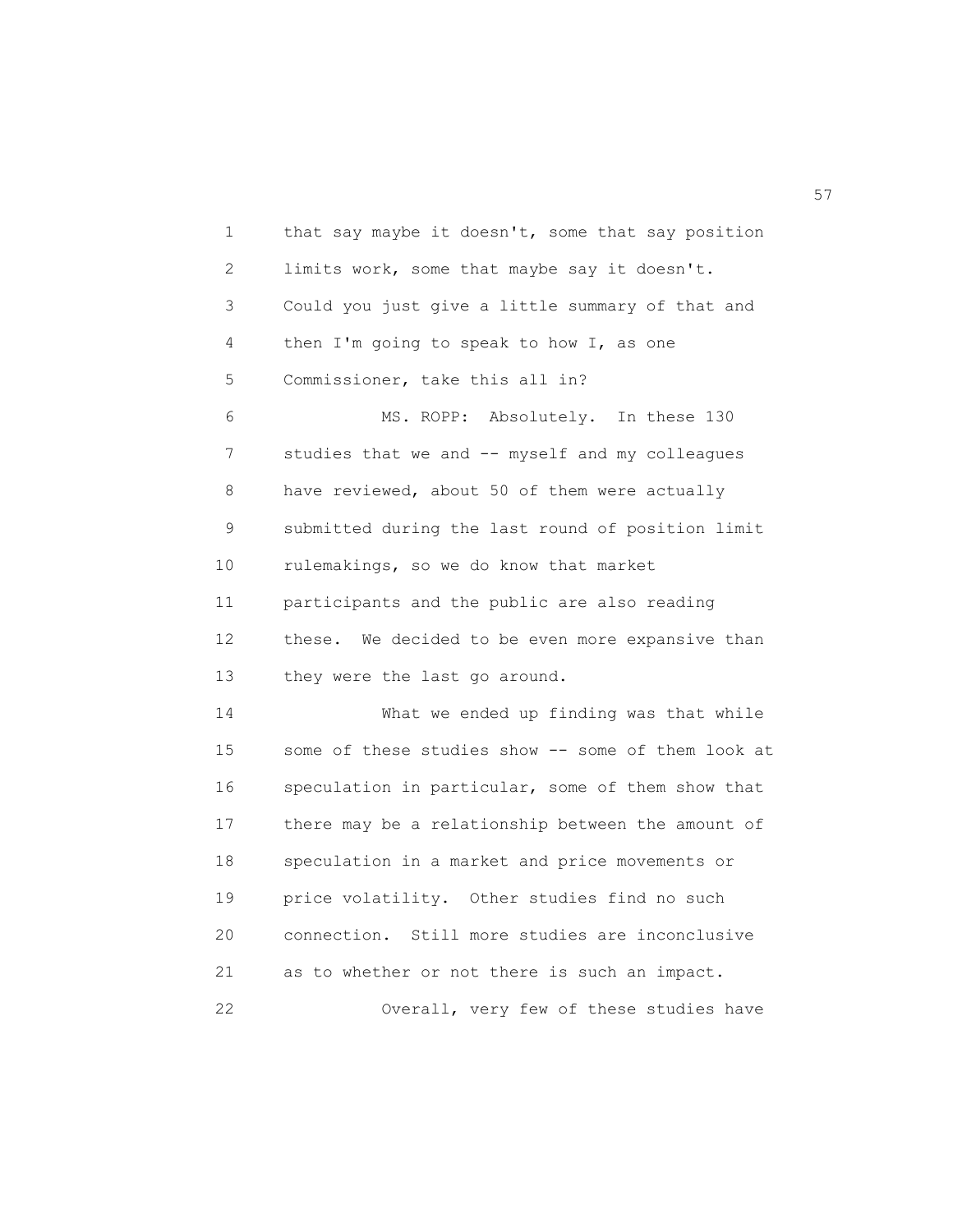1 any real input onto position limits in particular, 2 whether or not they should be implemented, how 3 they should be implemented, that sort of thing, 4 making them largely inconclusive when it comes to 5 their impact on our policy here today. 6 The lack of consensus is consistent 7 throughout all of them, strange as that sounds. 8 We've got about a third of them that say excessive 9 speculation has an impact, about a third that say 10 it doesn't, and about a third that says they can't 11 tell. 12 CHAIRMAN GENSLER: So, if I can pause 13 there, Jonathan, when I look at this I look at a 14 third that say it does have an effect, a third 15 that maybe says it doesn't, and a third that's, as 16 Hannah said, doesn't maybe address it. I'd call 17 that, to the American public, sort of a classic 18 jump ball, if I can use the expression. Is that 19 all right, Jonathan? I'm going to ask you a legal 20 question in a second, but do you understand what I 21 mean by that?

22 MR. MARCUS: Yes.

 $58<sup>th</sup>$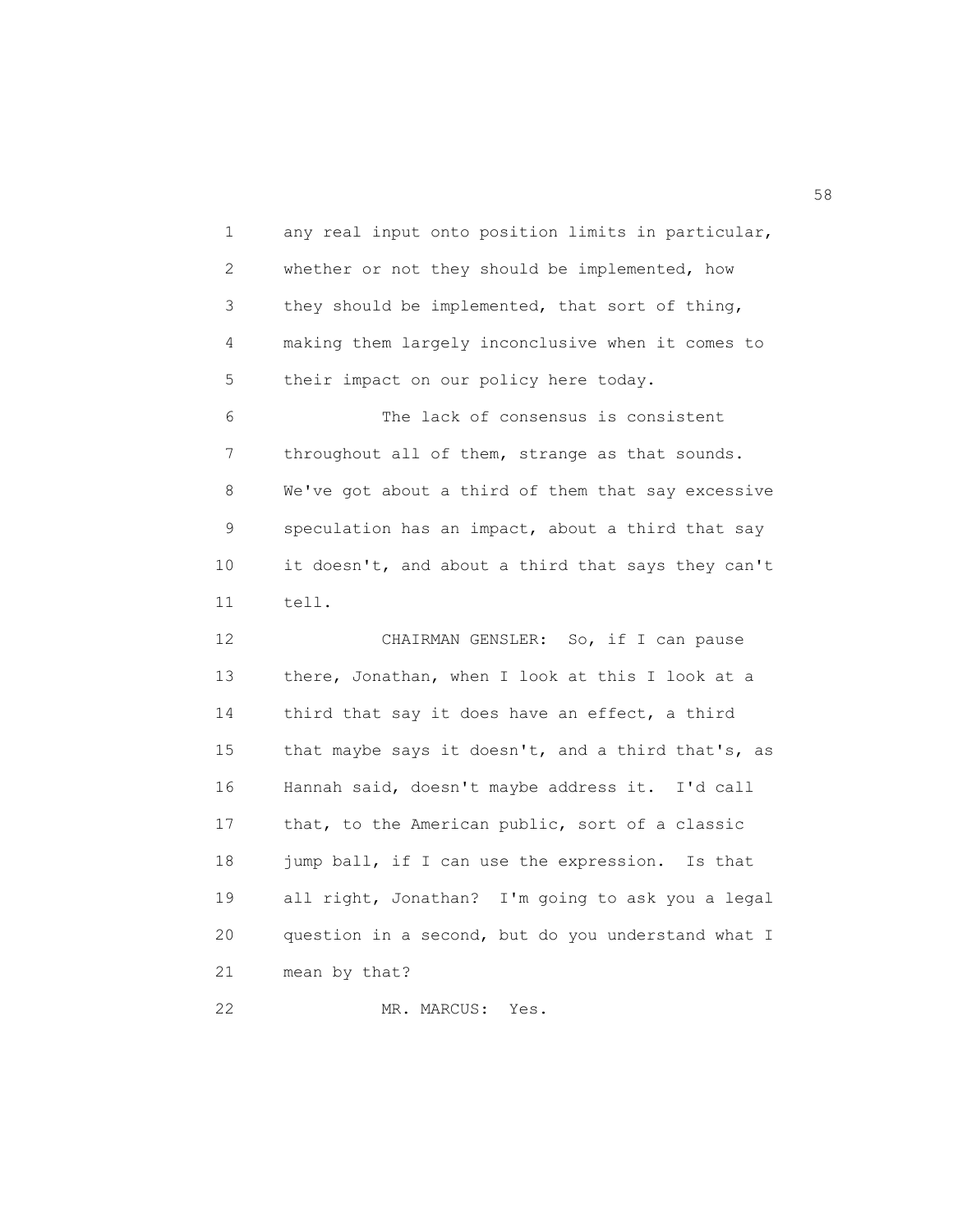1 CHAIRMAN GENSLER: So, I think of this, 2 Congress -- in light of Congress' clear intent, 3 though a district court judge said, all right, go 4 back, and within your realm of rulemaking, make 5 some determinations, findings, necessity, and so 6 forth. I find that if a third of the studies say 7 this does have an effect and maybe a third says it 8 doesn't, that jump ball, that it's better to err 9 on the side of caution, that using my judgment as 10 a Commissioner, it's better because there are dire 11 consequences if the third of the studies that say 12 there is an effect were somehow ignored by this 13 Commission, particularly in light of Congress' 14 intent. 15 And so, I'd like to know from you, do I 16 sort of -- is that framing appropriate? 17 MR. MARCUS: Well, I would just first 18 say that, I mean, with respect to the district 19 court, the district court did not require us to do 20 necessity findings. The district court identified 21 an ambiguity in the statute as to whether we had a 22 mandate to impose limits without such findings,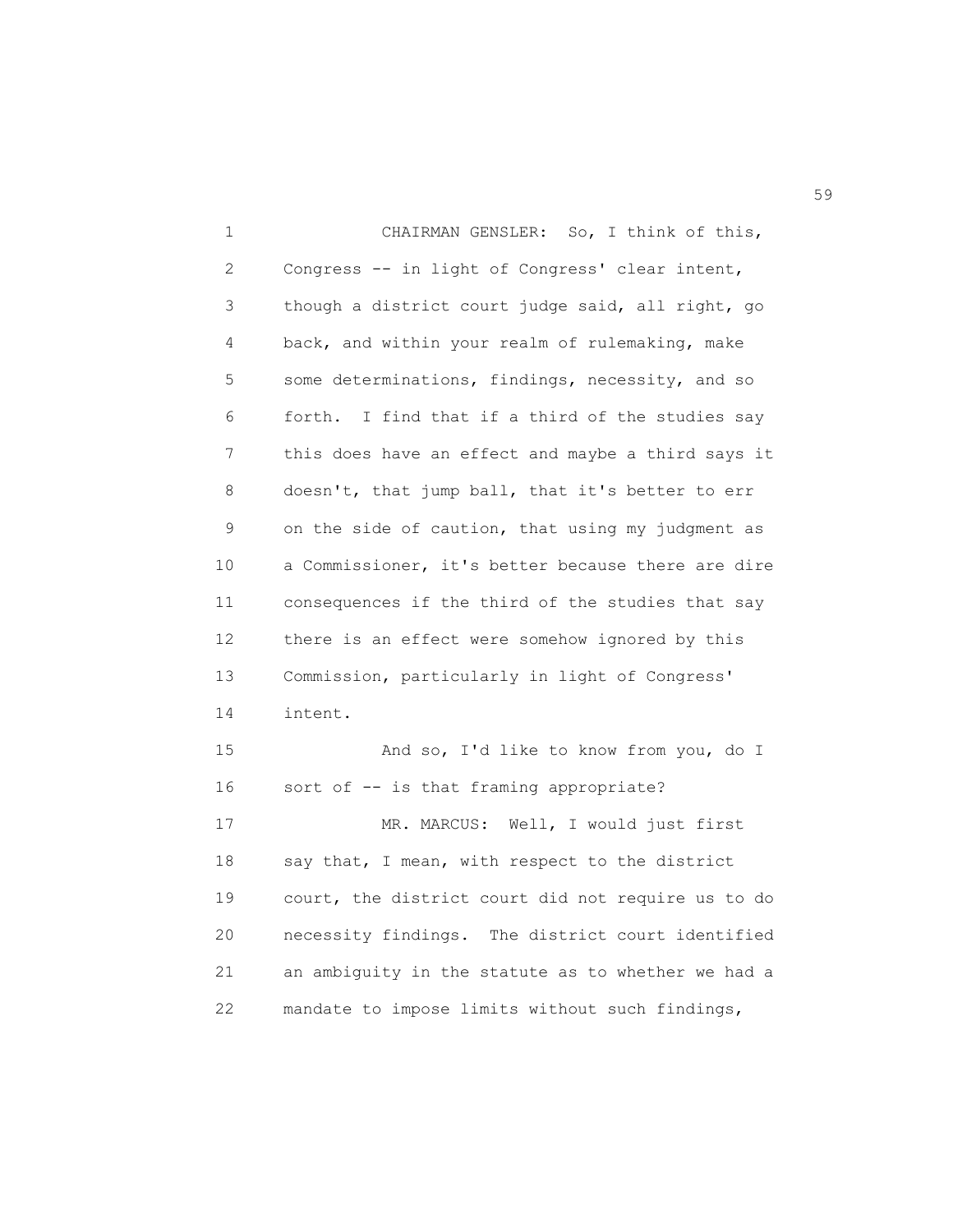1 and as you know, the proposal undertakes the 2 analysis that the district court asked us to do by 3 bringing our experience and expertise to bear, and 4 we, of course, have concluded, based on that 5 analysis, that Congress did in fact intend to 6 require us to impose -- require the Commission to 7 impose position limits without such studies and 8 findings.

9 And if that is the case, of course, 10 studies that talk about whether excessive 11 speculation exists or whether it's a problem would 12 not be pertinent to the mandate that we have to 13 follow from Congress. Of course we have to take 14 our instructions from Congress and following 15 Congress' instructions.

 16 But if you assume that there is no such 17 mandate and the Commission does have to undertake 18 the traditional -- undertake its own discretionary 19 determination whether position limits are needed, 20 then -- I think then you get into the framework of 21 the necessity findings and the studies that have 22 looked at this. And I agree, I think -- but you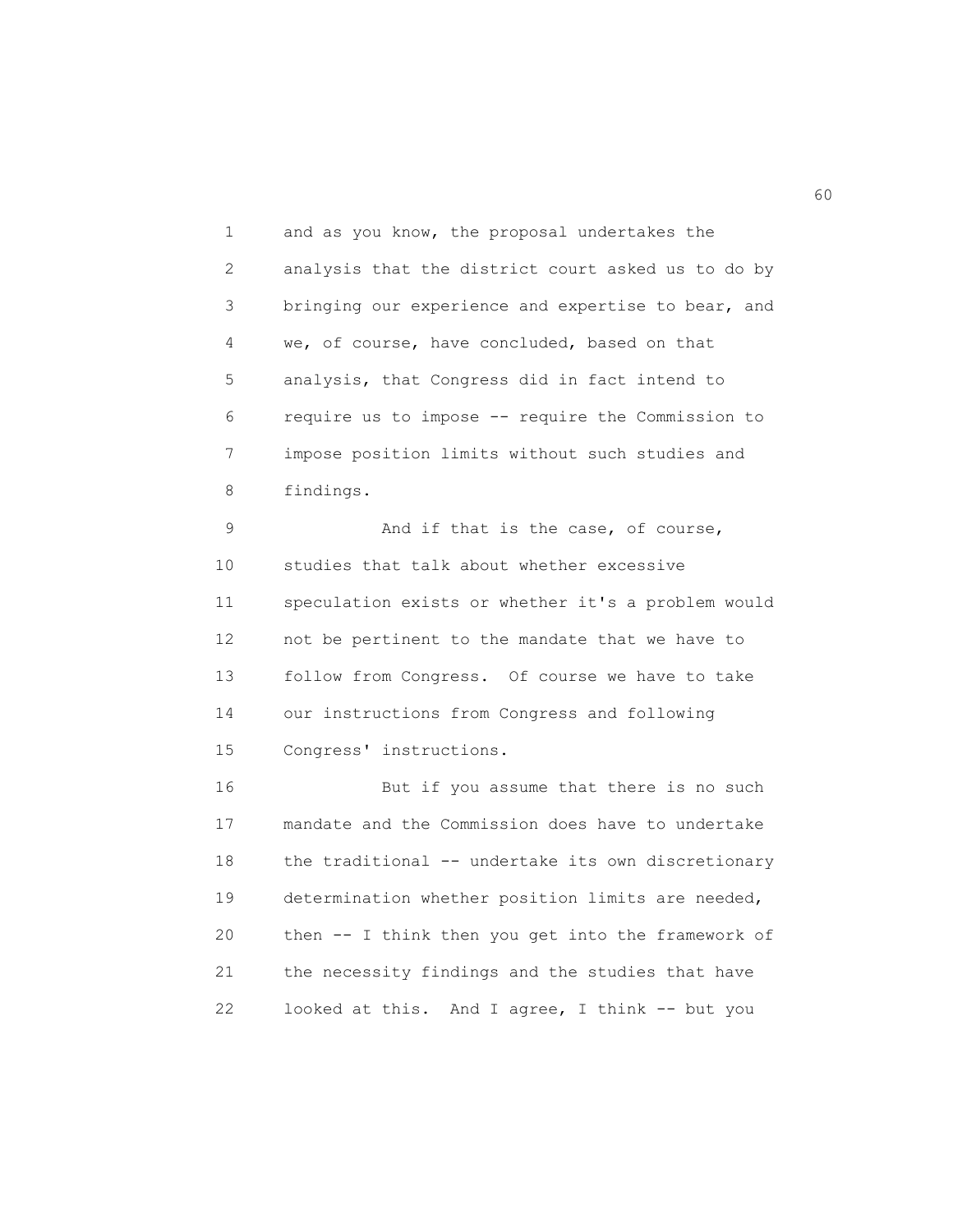1 still get guidance from the fact that Congress in 2 4a(a)(1) has said that excessive speculation in 3 4a(a)(1), Congress itself has made a finding that 4 excessive speculation does cause unwarranted price 5 fluctuations, and Congress also indicated through 6 4a(a)(1) that position limits are an effective 7 tool. So, I think those have to weigh heavily on 8 the scale when you're interpreting studies that go 9 kind of in both directions. And so, I do agree 10 that in light of the fact that Congress gave the 11 Commission this prophylactic authority to protect 12 the markets from excessive speculation that 13 Congress believed does have harmful effects, that 14 does exist and can have harmful effects, it is 15 appropriate to look at all these studies and err 16 on the side of caution in implementing a 17 prophylactic regime. 18 CHAIRMAN GENSLER: I mean, for me, I 19 thank you for that answer, for me, I think the 20 position limits help promote the integrity of the 21 markets. No one speculative position, no one

22 party has an outsized influence that might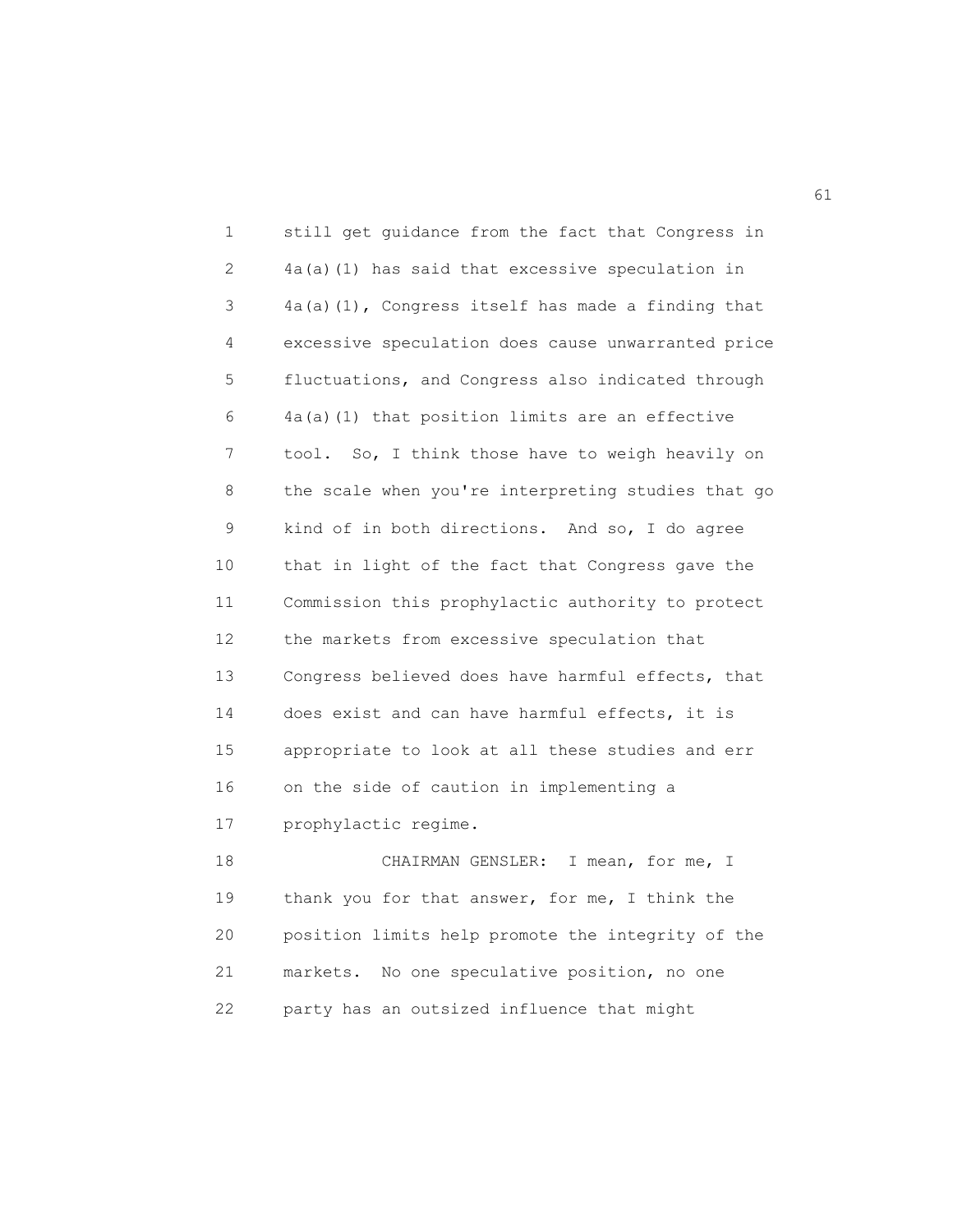1 influence price discovery when times are good or 2 influence price discovery or even the risk of the 3 clearinghouse when times are bad and that position 4 needs to be unwound or liquidated. But I also 5 look to the studies and I see this demonstrable 6 lack of consensus, and I think as a prophylactic 7 matter, it's better to err on the side of caution 8 than to kind of ignore the at least one-third that 9 say there could be a real problem here, and I 10 think it would be not only inconsistent with 11 Congress, but in a sense, then, you know, ignoring 12 a vast body of work that suggests that there could 13 be problems here. 14 MR. MARCUS: I agree. I think that is 15 the right way to frame the concerns and how to 16 address them. 17 CHAIRMAN GENSLER: All right. So, I 18 don't know if it would be a technical edit or not, 19 but on this one paragraph I might have like five 20 or six words just to try to frame or something, 21 but I'm going to turn to Commissioner Chilton. 22 That's my only question.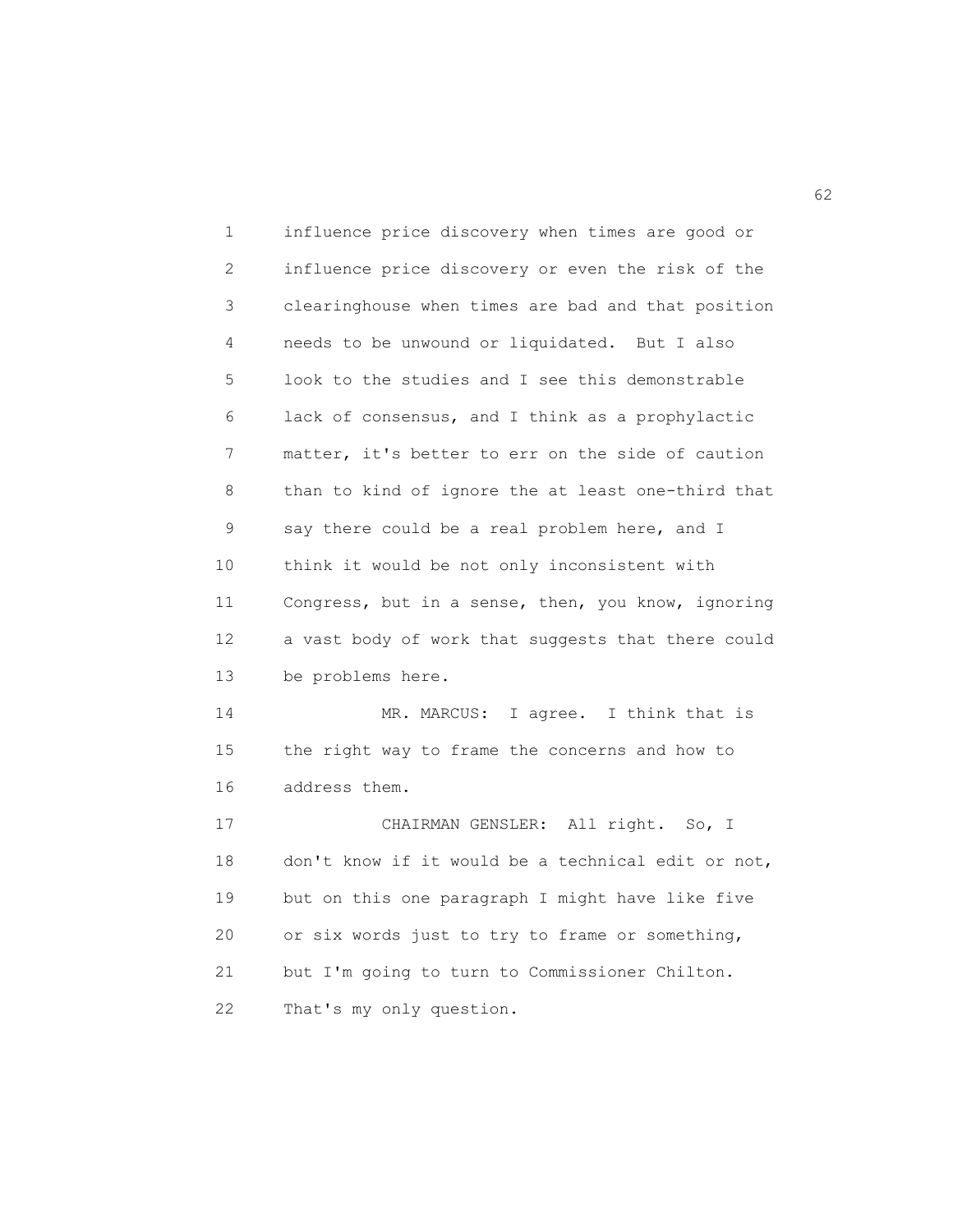1 COMMISSIONER CHILTON: Thanks again for 2 all your work. Jonathan and Lee Ann, you did a 3 great job on this, thank you. 4 I could go a lot of places but I'm just 5 going to stick right now on studies for a little 6 bit. Hannah, because I'm not 100 percent sure on 7 this, Chicago -- this Federal Reserve Bank of 8 Chicago -- I know there's a Federal Reserve Bank 9 -- and I don't want to get into the bidding 10 studies, as you'll see, but I want to make sure I 11 get something correct. The Federal Reserve Bank 12 of St. Louis, I know, links speculation and 13 prices. I'm not aware of a Federal Reserve Bank 14 of Chicago that said there was no link, are you? 15 MS. ROPP: I'm not recalling it at the 16 moment. Again, after 130 studies it might just 17 not be at the top of my head. 18 COMMISSIONER CHILTON: I guess the only 19 government report that I am -- only government 20 study -- government study I'm aware of is this 21 Federal Reserve Bank of St. Louis, which showed a 22 link between speculation and prices, okay, so to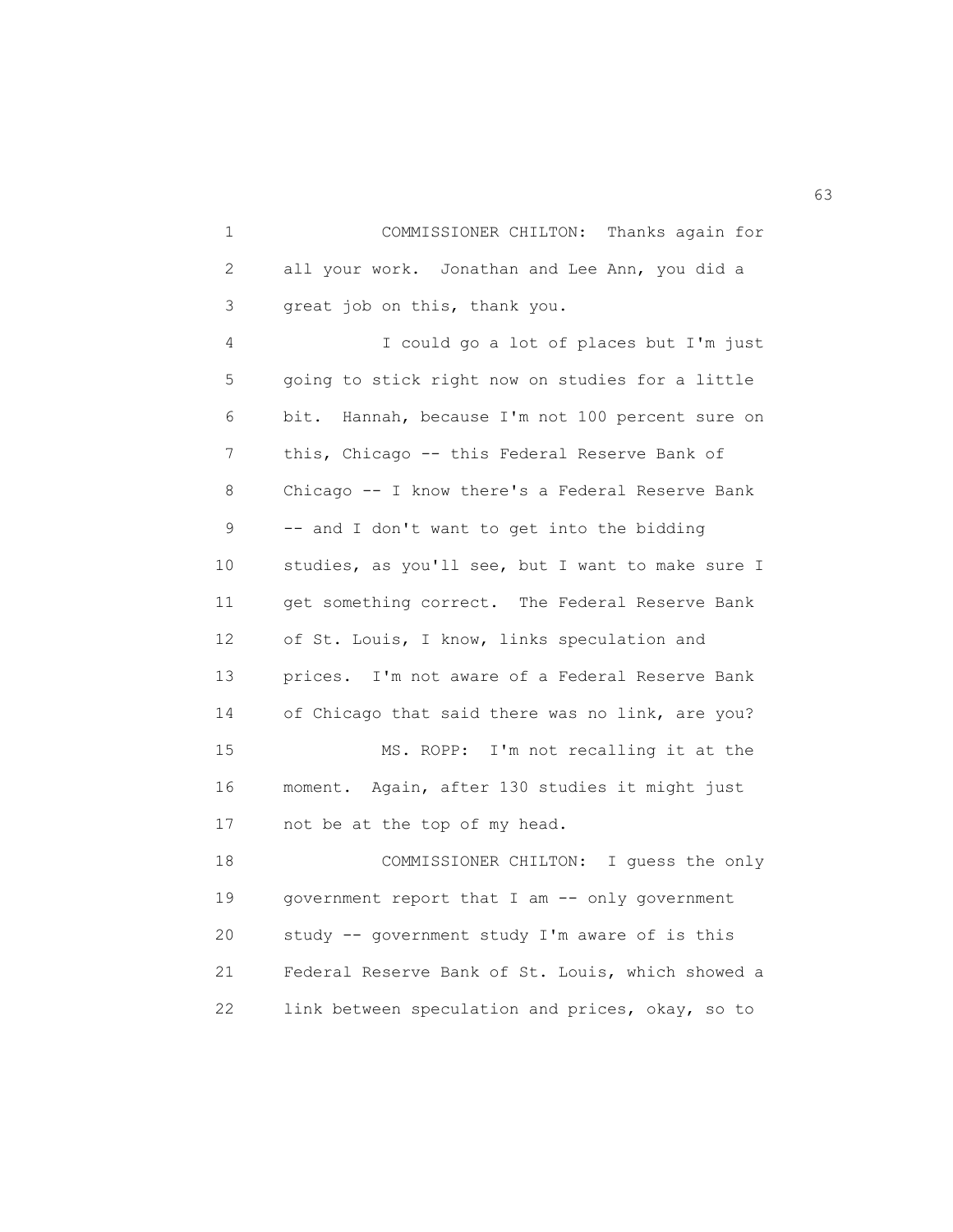1 prove it I'm not going to debate all these 2 studies, I'll just look for some quick -- Hannah, 3 I'm going to ask you "yes" and "no" answers if you 4 can. 5 Are you aware of any study that looks at 6 supply and demand and links in 2008, when 7 consumers were paying \$4.11 per gallon for gas, 8 the highest still today that they've ever paid and 9 crude oil reached \$147.27, summer 2008 -- are you 10 aware of any study that proves that supply and 11 demand caused those prices? 12 MS. ROPP: There are studies that 13 certainly argue that -- 14 COMMISSIONER CHILTON: That supply and 15 demand caused it to go to \$150? 16 MS. ROPP: There are studies that think 17 that there are supply and demand factors that 18 caused that jump, there are studies that believe 19 that -- 20 COMMISSIONER CHILTON: I'd like to see 21 those. 22 MS. ROPP: -- there are supply and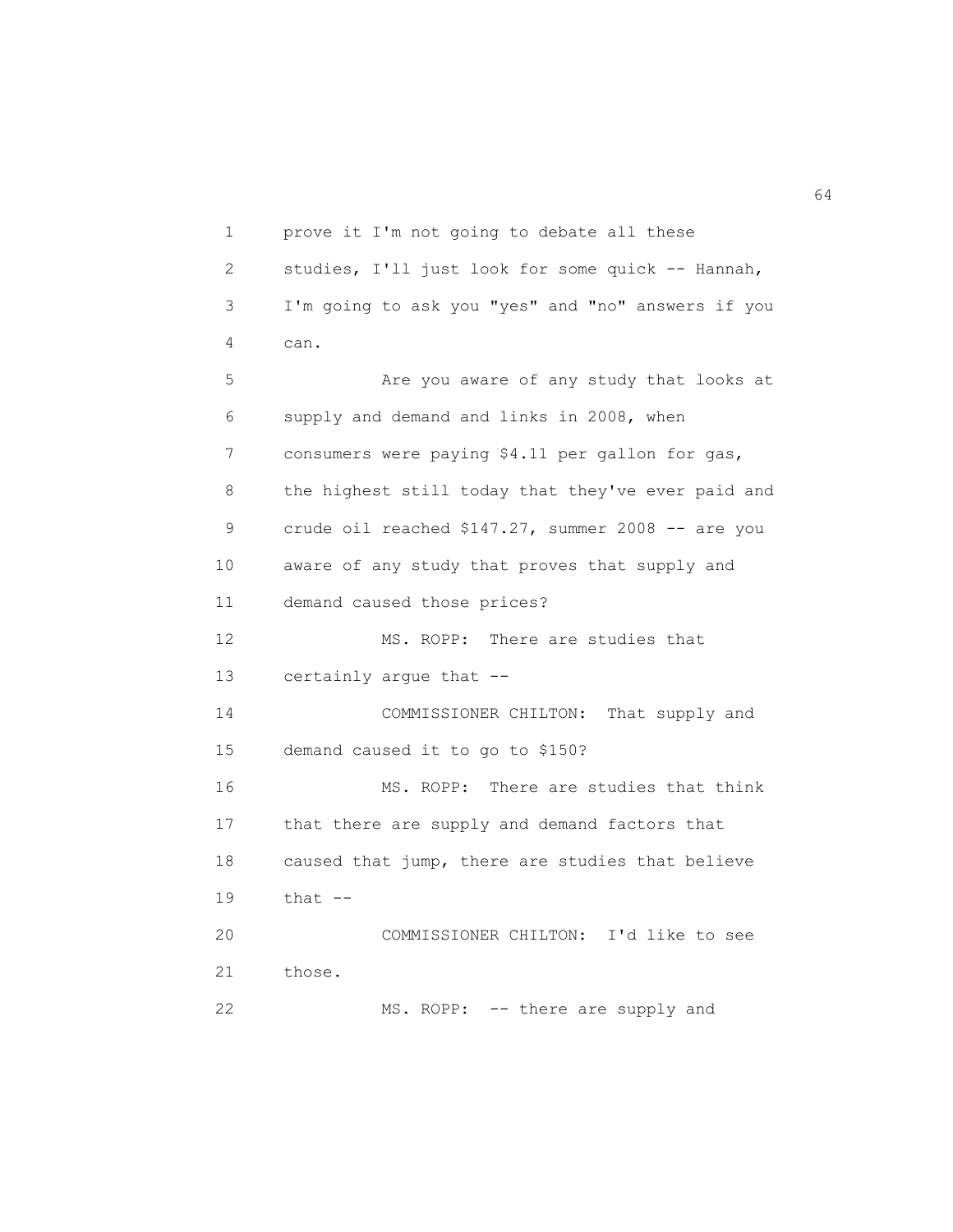1 demand factors --

 2 COMMISSIONER CHILTON: I'd like to see 3 those. I've been asking everybody in speeches 4 for, you know, three years. I'd like to see them. 5 MS. ROPP: I will say, I don't believe 6 it's been proven. Nobody has conclusively said 7 that that is the only way it could be --8 COMMISSIONER CHILTON: Supply and demand 9 was going like this. Supply and demand was about 10 even. Crude oil went from \$90 to nearly \$150 and 11 then back down to the 30s, and supply and demand 12 was moving a little bit. Supply and demand was 13 fairly static. The prices were anything but, so 14 it's hard for me. 15 Okay, are you aware of any study that 16 links -- that detaches speculation from prices 17 that wasn't funded by the industry? 18 MS. ROPP: What do you mean "detaches"? 19 COMMISSIONER CHILTON: That says that 20 there's no relation between excessive speculation 21 and prices. Is there any study you're aware of 22 that wasn't funded by the industry, either through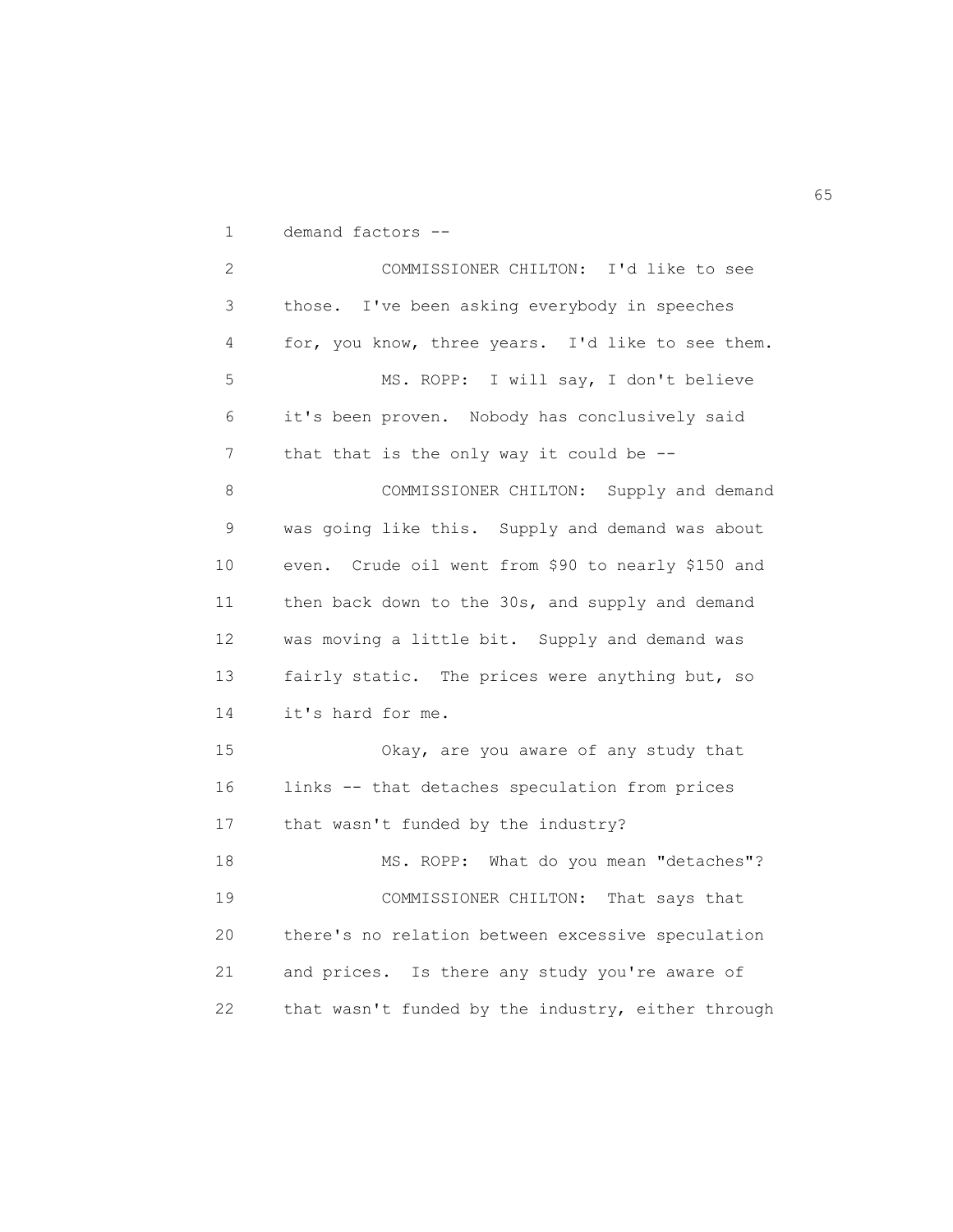1 a researcher that was funded through the industry 2 or by an industry group -- news flash, industry 3 groups says industry not to blame for prices. Is 4 there any study you're aware of that dismisses the 5 link to speculation to prices that isn't funded by 6 the industry? 7 MS. ROPP: I can't answer that question. 8 I'm not sure who is funding whom. 9 COMMISSIONER CHILTON: Okay. I've 10 looked at a lot of them. And then, lastly, part 11 of the problem in all of these studies, and this 12 happens all the time in government, is that the 13 question that people want to say is whether or not 14 speculators -- they want it to be black and white, 15 whether or not speculators drove prices, can you 16 pin it all on them, and that's not the question we 17 should be asking. 18 If consumers are paying 10 cents more a 19 gallon of gasoline because in part excessive 20 speculation has contributed to prices, that's a 21 concern for this agency. We're not just concerned 22 about did they cause all of it, we're the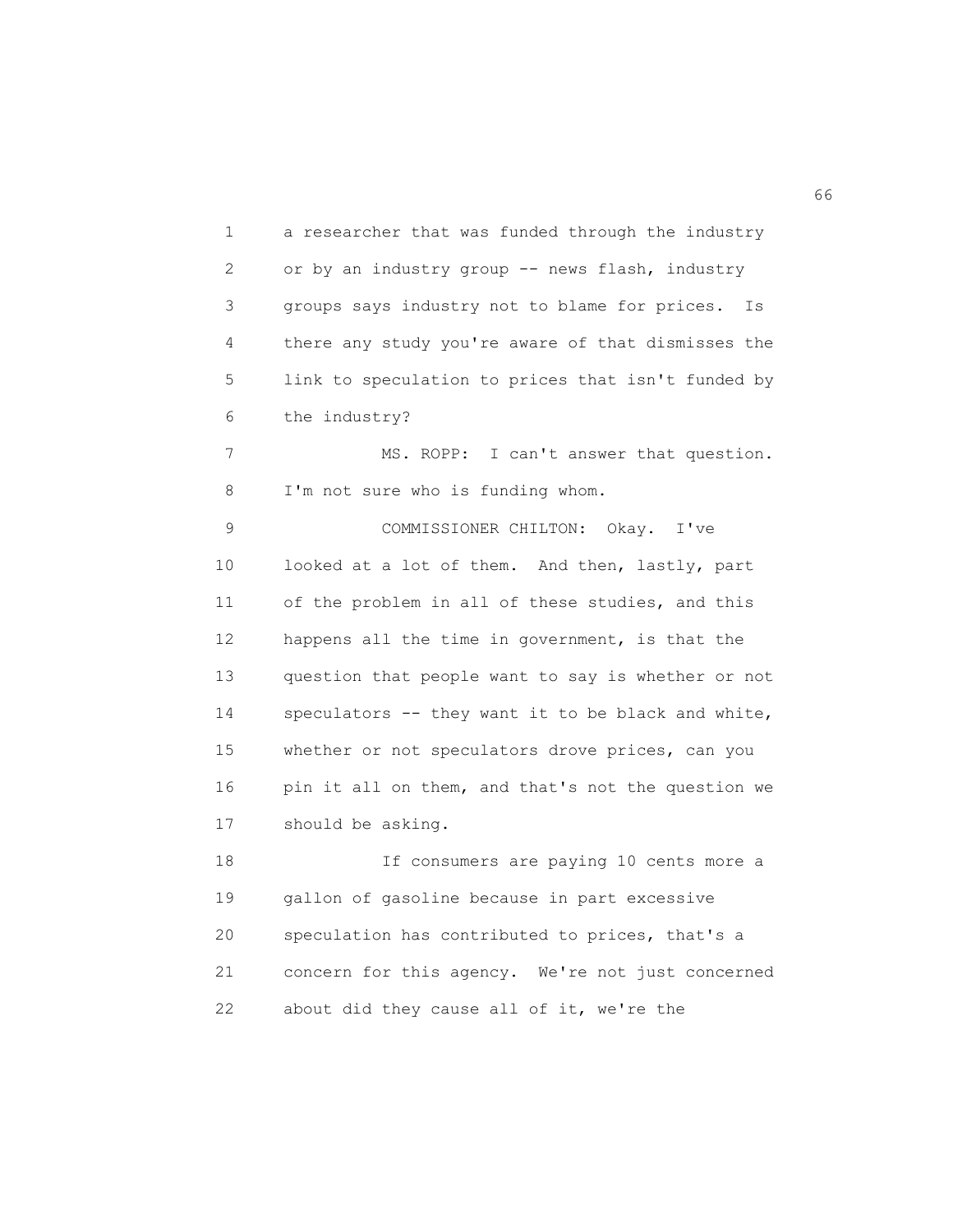1 consumer's advocate, that's what we're supposed to 2 do. 3 I'll defer anything for later, Mr. 4 Chairman. Thank you. 5 CHAIRMAN GENSLER: Commissioner O'Malia. 6 Thank you, Commissioner Chilton. 7 COMMISSIONER O'MALIA: Thank you. Mr. 8 Sherrod, footnote 426, I'll just read it, it's on 9 page -- well, on the version I have, I don't know 10 if it's the same version you have right now, says, 11 "Several reporting entities have submitted data 12 that contained stark errors. For example, certain 13 reporting entities submitted position sizes that 14 the Commission determined to be 1000 times or even 15 10,000 times too large. 16 Can you explain what the nature of our 17 data shortcomings are and what this footnote 18 relates to? 19 Well, I can -- it says -- the footnote 20 relates to a sentence and the document says, "The 21 Commission is considering using Part 20 data," our 22 large trader data, right, "should it determine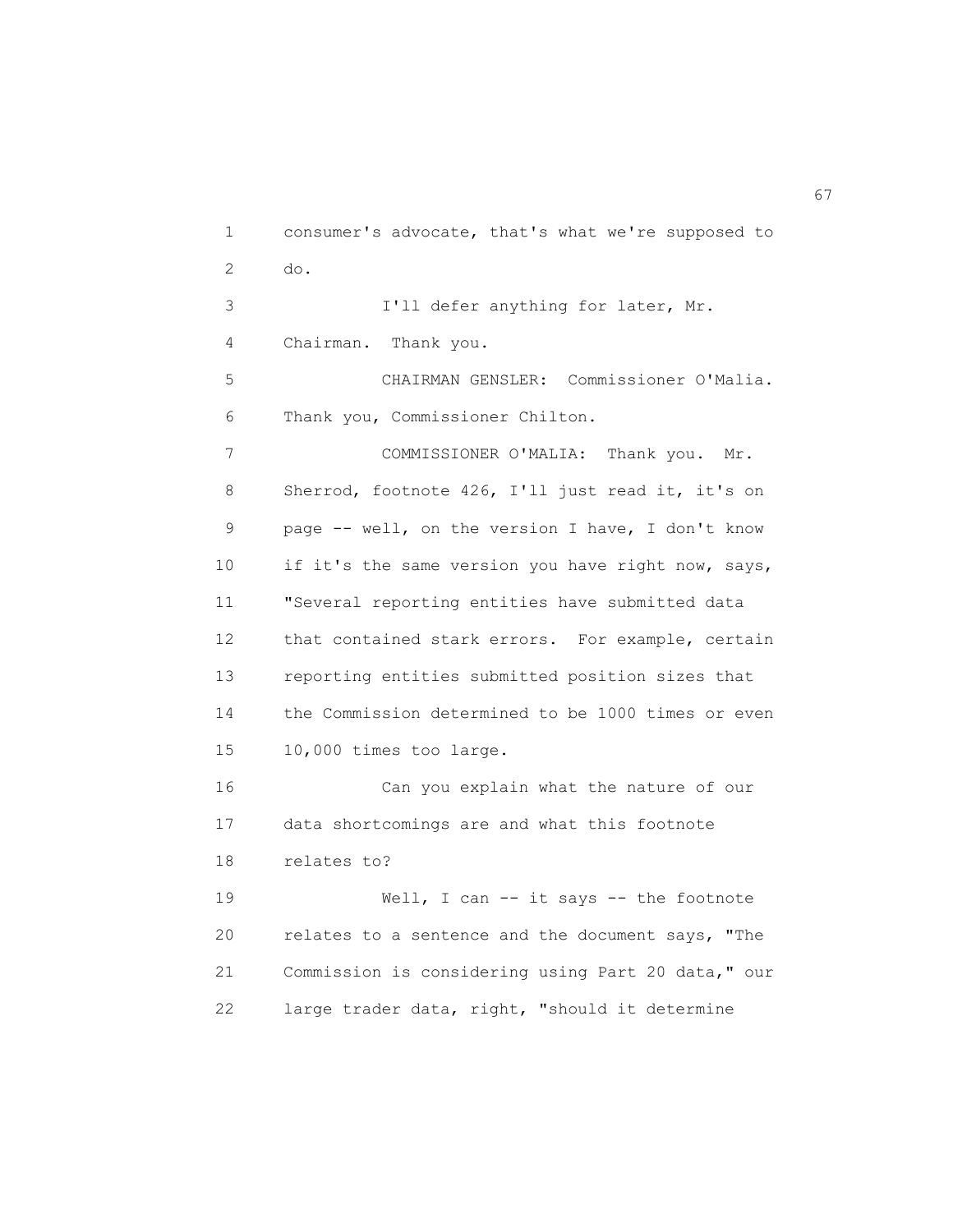1 such data to be reliable in order to establish 2 higher initial levels in a final rule" and then it 3 says, "the data is wholly unreliable". 4 Can you explain the challenges we're 5 facing with the data and what we are using to base 6 these position limits on? 7 MR. SHERROD: Sure. As part of 8 Dodd-Frank, the Commission received authority over 9 swaps and promulgated a new rule, Part 20, to 10 require certain entities to report swaps positions 11 in physical commodities that were enumerated in 12 Part 20. It includes the 28 commodities that are 13 the subject of this proposal. 14 The first reporting entities are 15 essentially clearing members of derivative 16 clearing organizations. Those clearing members 17 were to take their physical commodity swaps, 18 convert them to futures equivalents under guidance 19 provided by Commission staff, and report them on a 20 daily basis. They gained experience with that 21 reporting process and the error rates with our 22 Office of Data and Technology working with the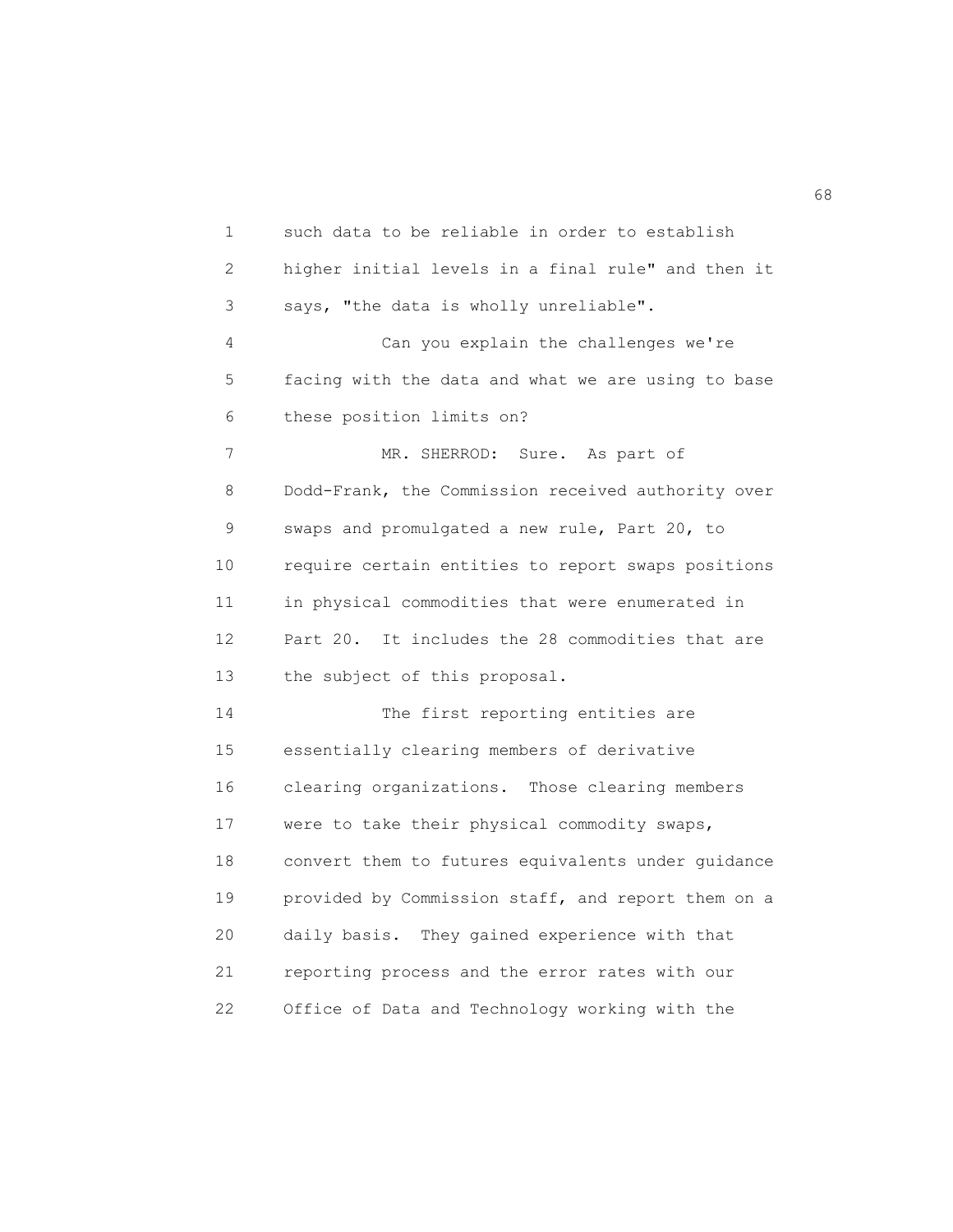1 reporting firms, they seem to be doing better, and 2 by January of 2013, we had what we thought to be a 3 reasonably improved -- it was certainly much 4 better than the early reporting under Part 20. 5 In a second phase, the reporting 6 entities were expanded to include swap dealers and 7 major swap participants and as those reporting 8 entities that were not clearing members of 9 derivative clearing organizations started 10 reporting, that's some of the errors that are 11 referred to in this footnote. 12 More recently, and not in the text of 13 this preamble, but I mean more recently in the 14 last few weeks, a major reporting firm has, again, 15 in some way changed their process, most likely, 16 and introduced stark errors into their process 17 reporting futures equivalents on the order of 2.5 18 billion contracts in a particular commodity. It's 19 just off by, you know, clearly an order of 20 magnitude of swaps that they have outstanding. 21 Now, it's dependent upon the reporting 22 entities to give us accurate data, it's their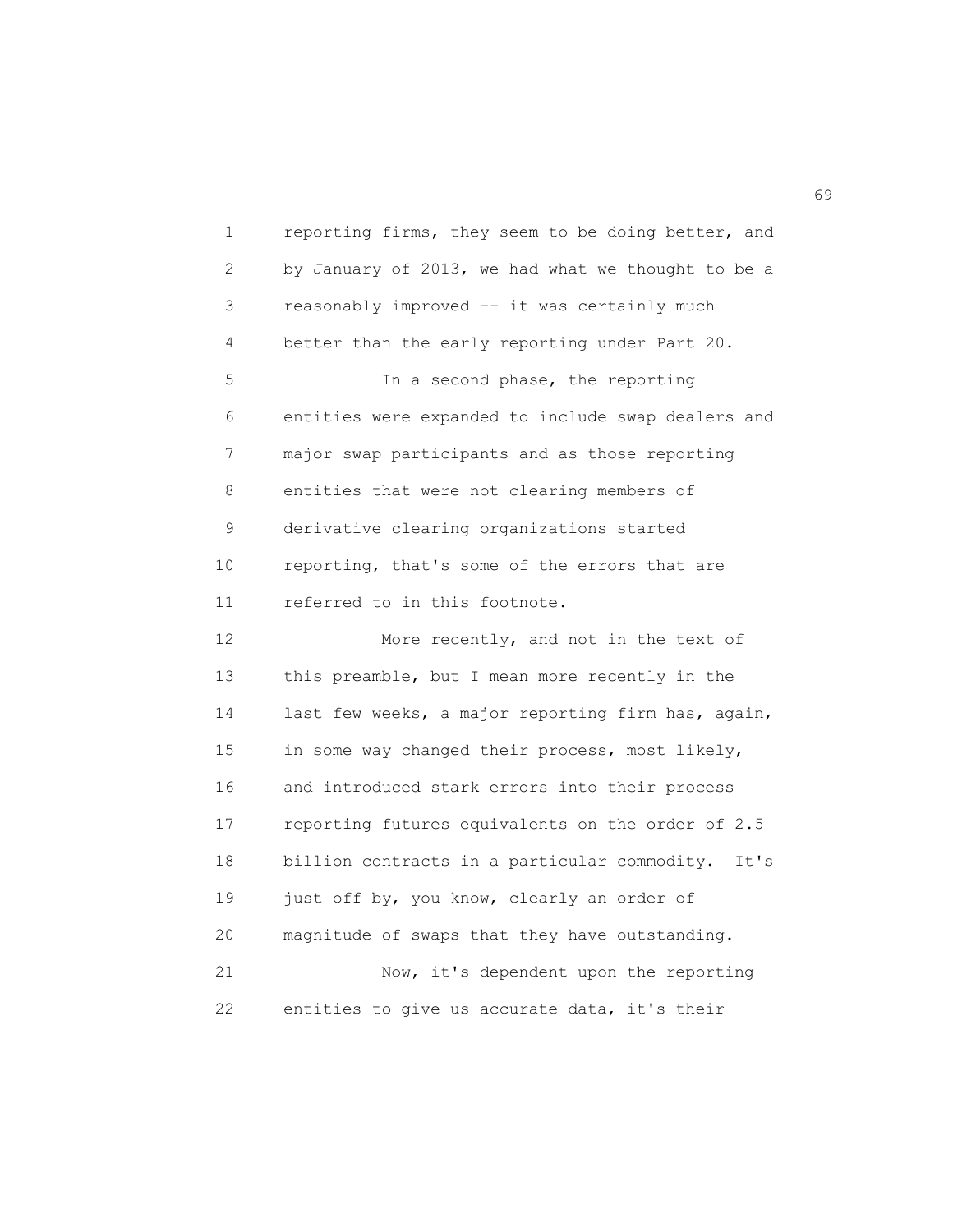1 obligation under Part 20, but it is a complex 2 undertaking and our staff at the Commission have 3 been working with those firms to try to improve 4 that data.

 5 Our hope is that the data quality will 6 continue to improve and that we would be able, in 7 a final rule, to be able to rely upon that 8 information.

 9 COMMISSIONER O'MALIA: So, what is the 10 data that we're using to inform us about the 11 precise limits and whether, now that we're 12 experts, as Mr. Marcus points out in our legal 13 strategy, what is our expert opinion and what is 14 the expert data we are applying to set these 15 limits?

 16 MR. SHERROD: Right. By way of 17 background, to frame the reference for this 18 discussion, on page 182, in table 12, we provide 19 you a summary of the Part 20 data, the average 20 daily open interest for January of 2013, and in 21 general it shows that, for a number of these 22 commodities, there aren't a lot of open positions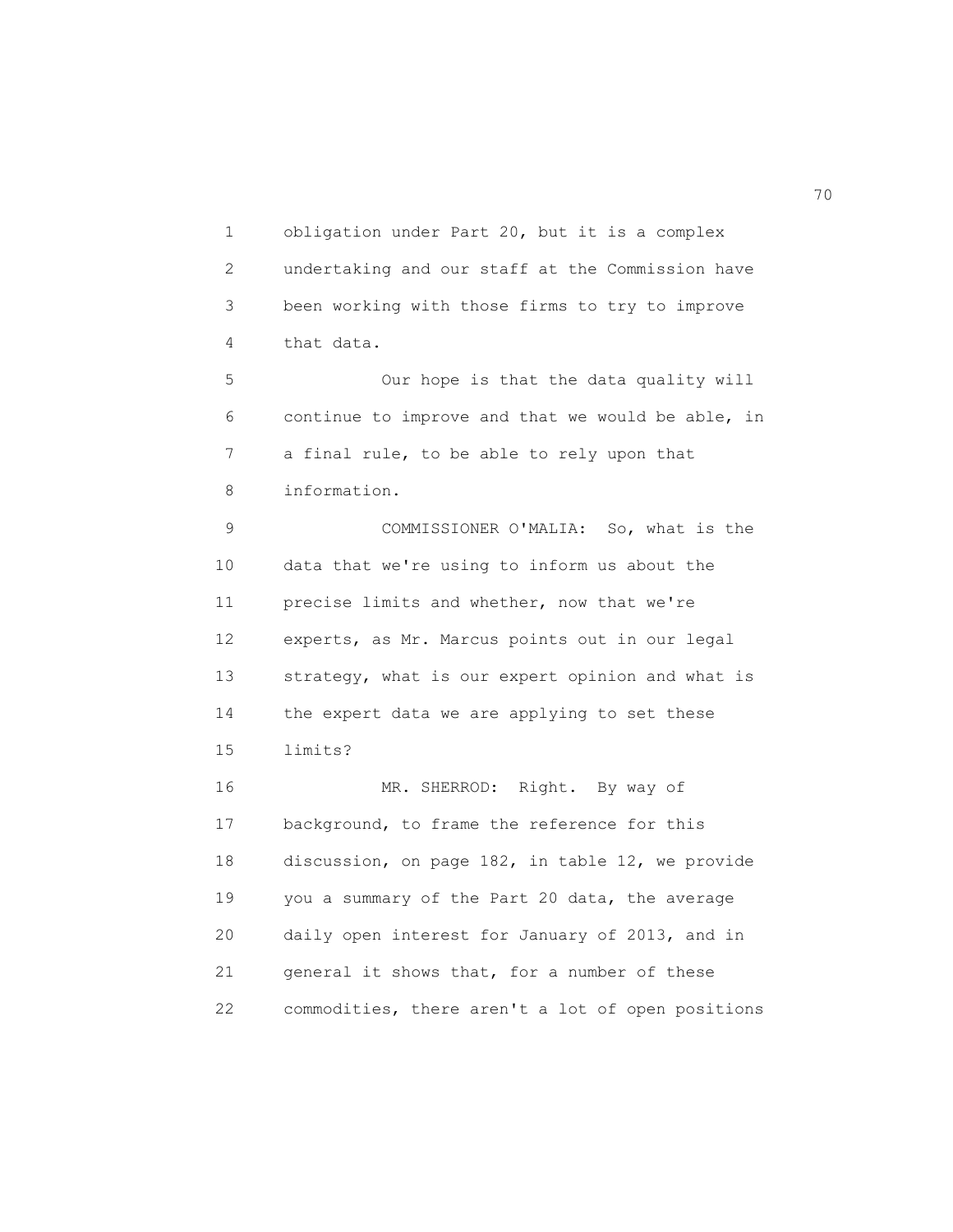1 in swaps that are being reported by these

2 reporting entities.

 3 There are a significant amount reported, 4 the largest in swaps linked to NYMEX natural gas, 5 where there's about a million and 60,000 futures 6 equivalents reported. Those are reported in the 7 category of uncleared swaps. So what the staff is 8 recommending is that we use the data that we've 9 consistently been receiving since the Commission 10 received authority under the 2008 Farm Bill, and 11 those would be the data we have for futures and 12 options every day in the large trader reporting 13 system, and the data we receive on swaps, on 14 significant price discovery contracts under the 15 Part 36 authority that was passed after the Farm 16 Bill.

 17 COMMISSIONER O'MALIA: Congress gave us 18 kind of a difficult challenge and setting these 19 specific limits, I think, is the category 20 reference. It says, you know, there are four 21 factors: Diminish excessive speculation, deter 22 manipulation, at the same time, ensure liquidity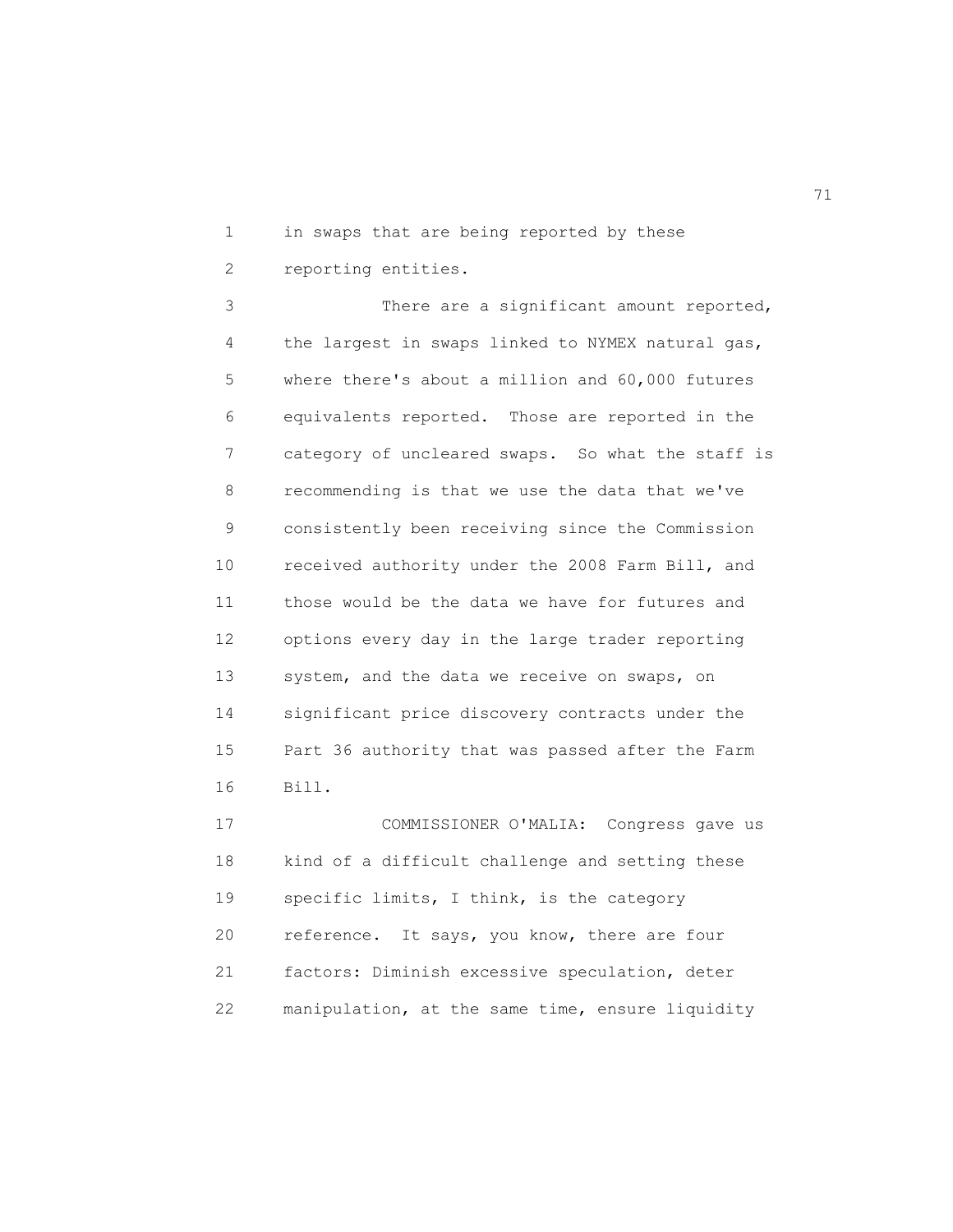1 for hedging, and price discovery. How are these 2 limits walking that narrow line to ensure that we 3 diminish the excessive speculative concerns and 4 obviously enhance hedging and price discovery? 5 MR. SHERROD: So, staff, over the 6 decades, has consistently recommended position 7 limits that are at the outer bounds, high levels. 8 Because of particularly concerns about not 9 interfering with the price discovery function of 10 the markets, speculators certainly are in the mix 11 of traders and contribute to that. Speculators 12 also may provide adequate liquidity for bona fide 13 hedgers in the marketplace and so staff again 14 recommends using the traditional formulas that set 15 limits at kind of the outer bounds on the high 16 side. 17 The other objectives, for example,

 18 diminishing the potential for manipulation, 19 corners, or squeezes, or the harm in excessive 20 speculation causing, you know, the excessive price 21 volatility that could lead to those negative 22 externalities, those are things that staff have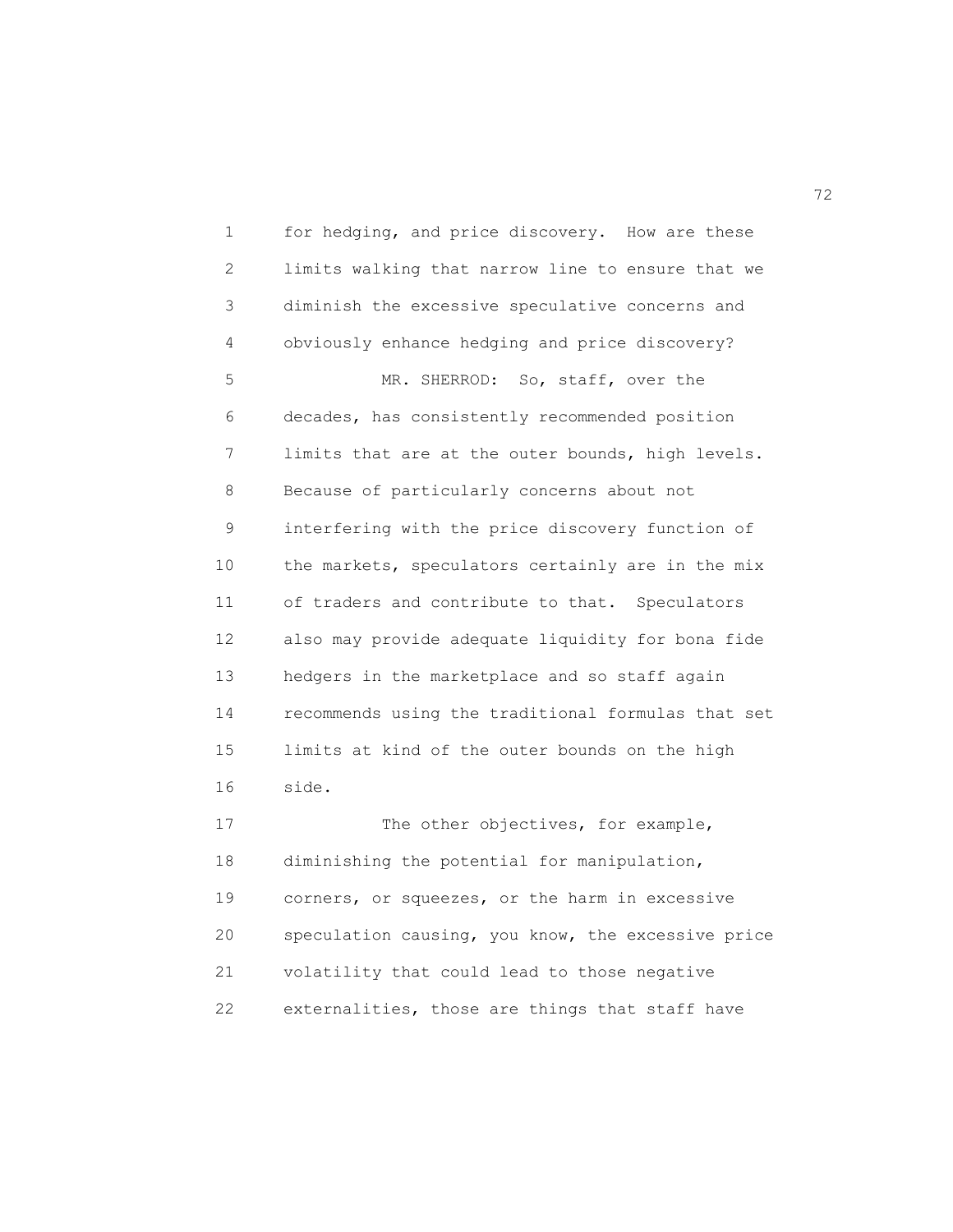1 weighed and in light of where we recommend the 2 limit levels, very large. So, for example, the 3 existing limit level that we're also recommending 4 to be retained for wheat on the Chicago Board of 5 Trade is 600 contracts. That's three million 6 bushels of wheat. That's 180 million pounds of 7 wheat. That's in the spot month.

8 In the current individual month, single 9 month limit, is 20 times that large. These are 10 enormous quantities. Just for the benefit of 11 those that kind of can't weigh the contents, it's 12 like the spot month limit is 4,000 semi trucks 13 full of wheat and the single month limit is 20 14 times that large. So, these are certainly erring 15 on the high side and we think there should be 16 adequate liquidity for the bona fide hedgers and 17 the price discovery process will continue. It 18 doesn't mean that the limits would prevent all 19 manipulation or all price distortions. The 20 continuing obligation will be on traders not to 21 manipulate the market. By staying under the 22 position limit, it's not a defense against a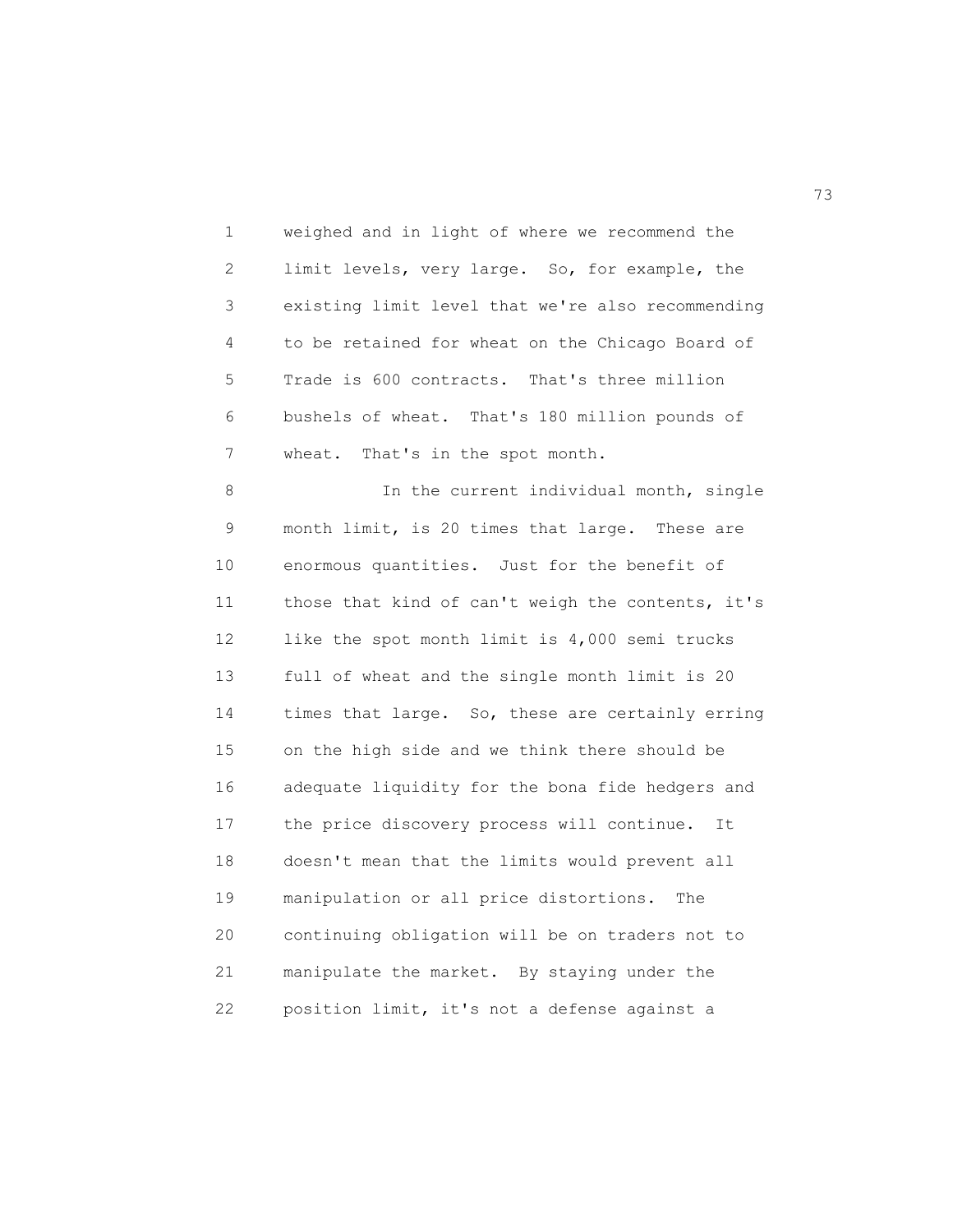1 manipulation.

 2 COMMISSIONER O'MALIA: Let me move to 3 hedging. Last year following -- in the final rule 4 we had a petition by The Working Group that 5 enumerated ten specific hedge exemptions that they 6 were seeking. This year or this proposal we've 7 only included five of the ten. Why is that? 8 MR. SHERROD: In Section, I think it's 9  $4a(c)(2)$  -- did I get that right -- did I get it 10 wrong? I think that's right -- Congress directed 11 the Commission to adopt a definition of bona fide 12 hedging. That definition is largely based on the 13 existing 1.3(Z)(1) but it varies in a few key 14 words. And so staff worked with the Commercial 15 Energy Working Group. We've been back and forth 16 with them numerous times to try to get real 17 examples of the risks, and not hypothetical 18 examples, and where we could identify examples 19 where they had real price risk, a real value 20 that's a value change and an asset, liability, or 21 some sort of service that they're providing. When 22 we could see those, then we drafted in additional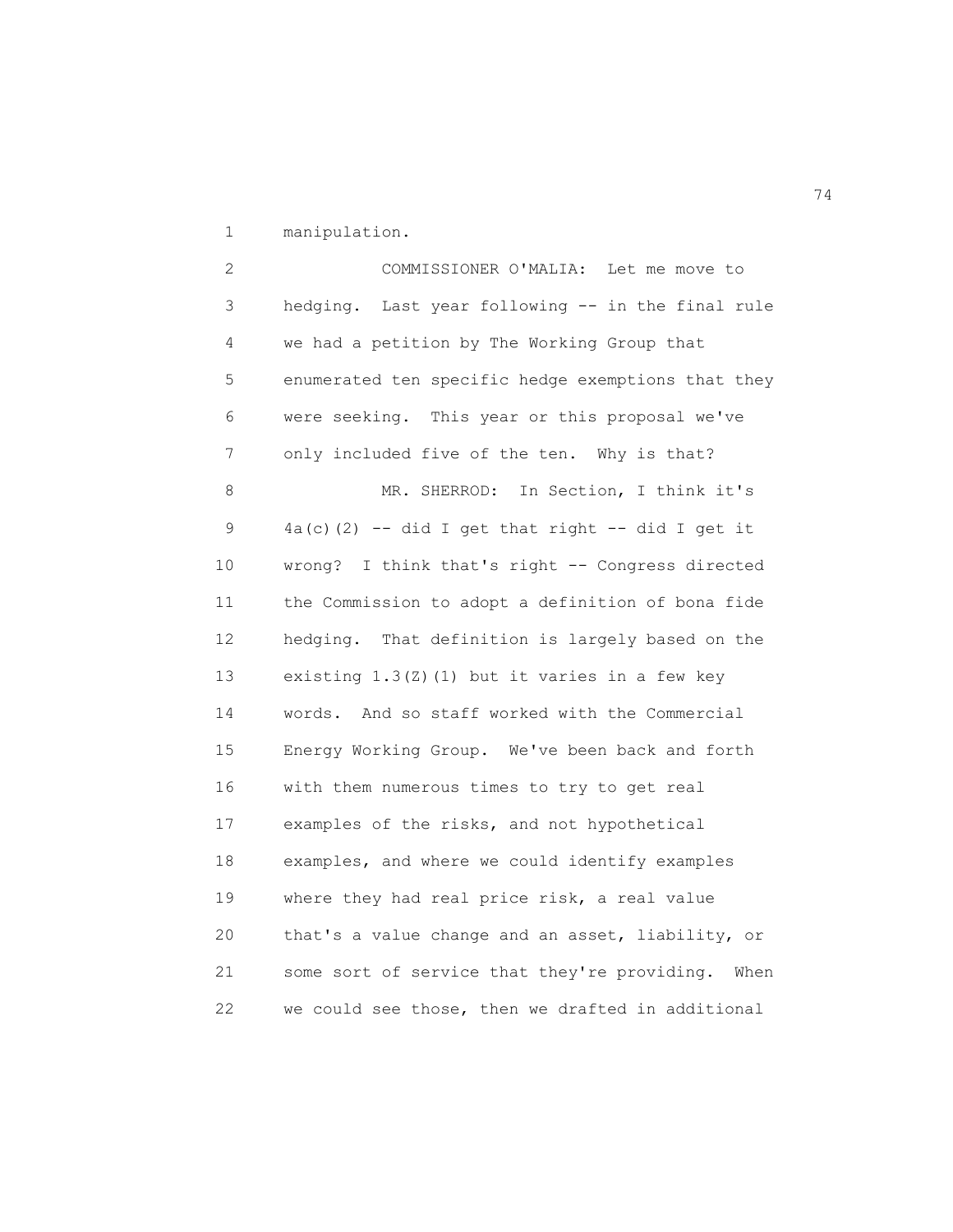1 enumerated bona fide hedges to provide those 2 additional exemptions into this proposal. 3 COMMISSIONER O'MALIA: There's still a 4 petition process the same as it was in the 5 previous rule? 6 MR. SHERROD: The petition process is 7 basically statutory; it's self-effectuating. The 8 draft regulation basically points to the statutory 9 authority under 4a(a)(7). 10 COMMISSIONER O'MALIA: In the previous 11 proposal we had a reasonable certainty standard 12 allowing for an exemption in the case of 13 offsetting transaction where one is to complete 14 and the other is a reasonably certain to be 15 completed. We've taken that out of this draft. 16 Why is that? 17 MR. SHERROD: You know, my recollection 18 is, is we used the two words "reasonable 19 certainty" in only the examples in an appendix 20 that were trying to be illustrative of bona fide 21 hedges. So that reasonable certainty was never

22 explained as a policy position or a recommended

na matsay na matsay na matsay na matsay na matsay na matsay na matsay na matsay na matsay na matsay na matsay<br>Matsay na matsay na matsay na matsay na matsay na matsay na matsay na matsay na matsay na matsay na matsay na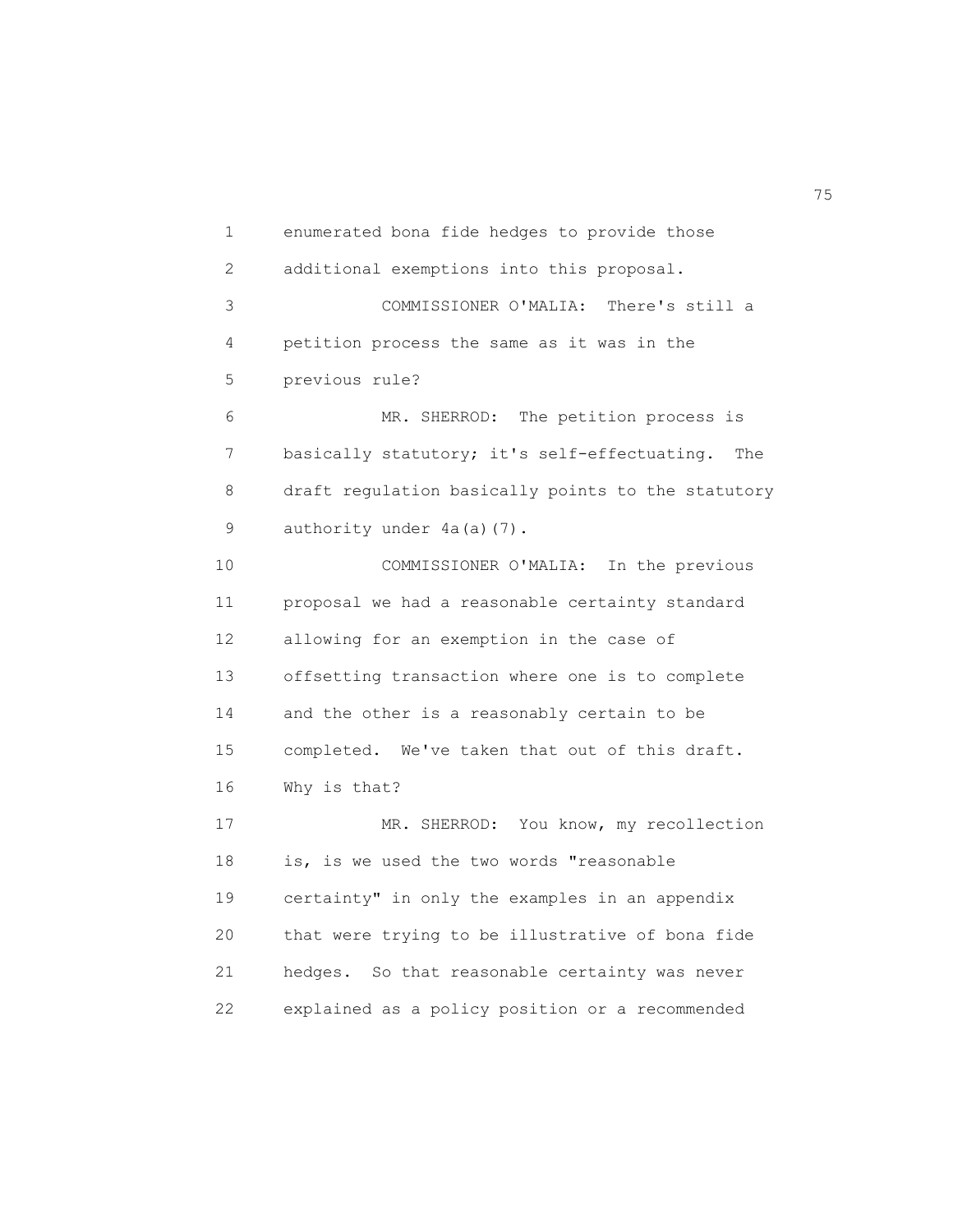1 procedure. We were trying, by way of example in 2 appendices, to explain why someone who follows, 3 you know, the prior and the current regulation 4 guidance in, for example, regulation 1.48, who is 5 an anticipatory producer or has unfilled 6 anticipated requirements, why they would be 7 reasonably certain, and they would give us 8 evidence of that by saying, for the last three 9 years, here's what I produced or here's what I've 10 used in my production, manufacturing process, and 11 here is my expectation for the coming year. And 12 that was a way of shortcutting that regulatory 13 requirement by way of an example, but to my 14 knowledge it didn't appear in the preamble or any 15 of the regulatory texts in the vacated Part 151. 16 COMMISSIONER O'MALIA: Did we remove the 17 reasonable certainty because we removed 18 anticipatory hedging for merchandising? 19 MR. SHERROD: The vacated Part 151 rule 20 did provide -- it was not in the notice, but it 21 was in the final -- it did provide a hedging 22 exemption for unfilled storage capacity. We very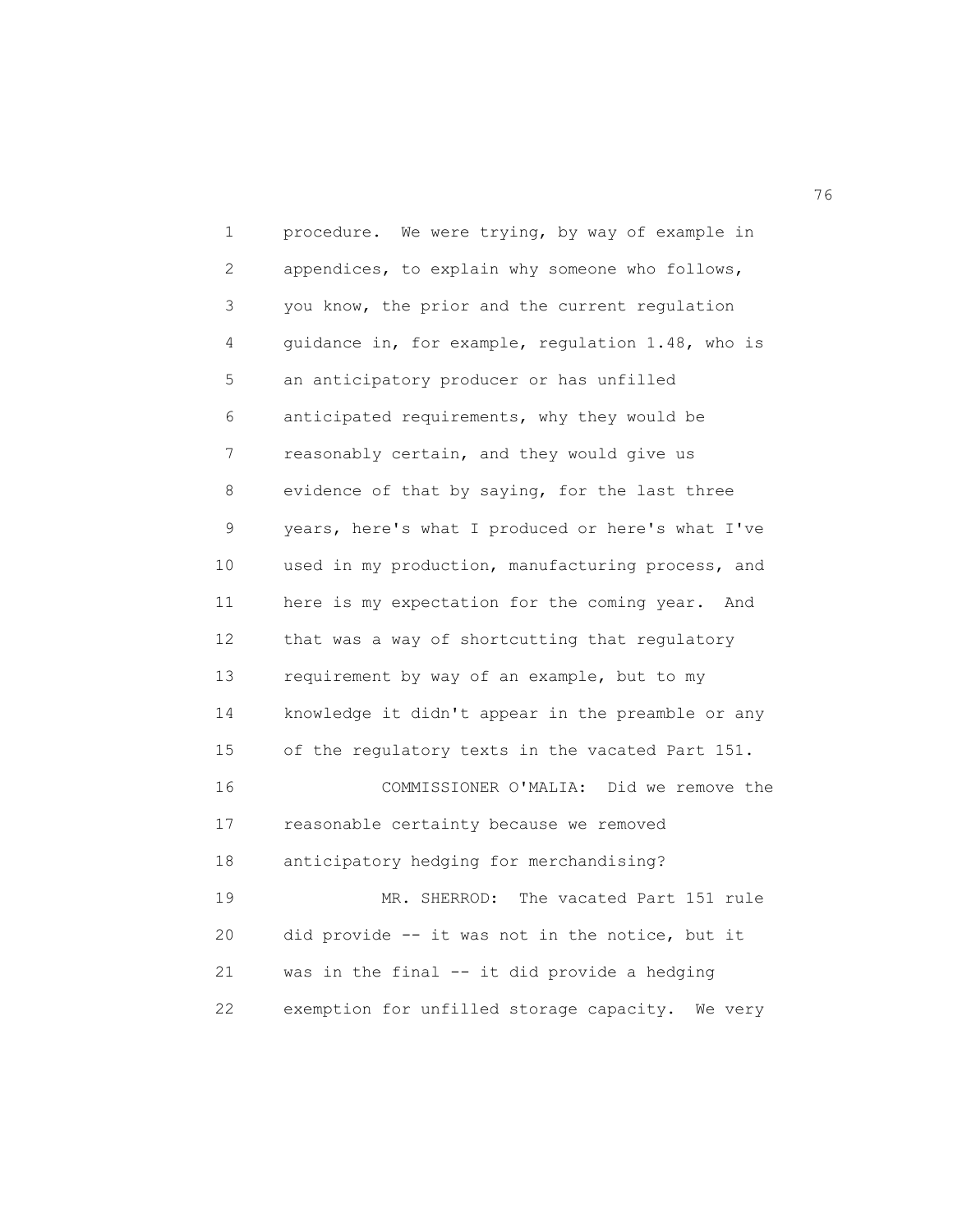1 carefully reviewed the statutory requirements and 2 we are asking questions rather than providing that 3 proposal in the regulatory text.

 4 At this time, we're unable to see a 5 price change in an unfilled storage bin that would 6 be in any way reasonably related to a calendar 7 month spread in one of any of a number of 8 commodities that might be stored in that unfilled 9 storage facility. And so, we've asked questions 10 in this preamble trying to solicit, you know, 11 hard, concrete examples of the pricing 12 relationships that would be consistent with a 13 statutory requirement. 14 COMMISSIONER O'MALIA: We've included 15 trade options as part of the position limit rule, 16 yet we didn't include a question whether they 17 should be included or not, we've just assumed they

 18 should be included. This is an issue that end 19 users are struggling with to define that seven 20 part test, Part 7 is very difficult for them to 21 meet.

22 Would you have any objection -- or maybe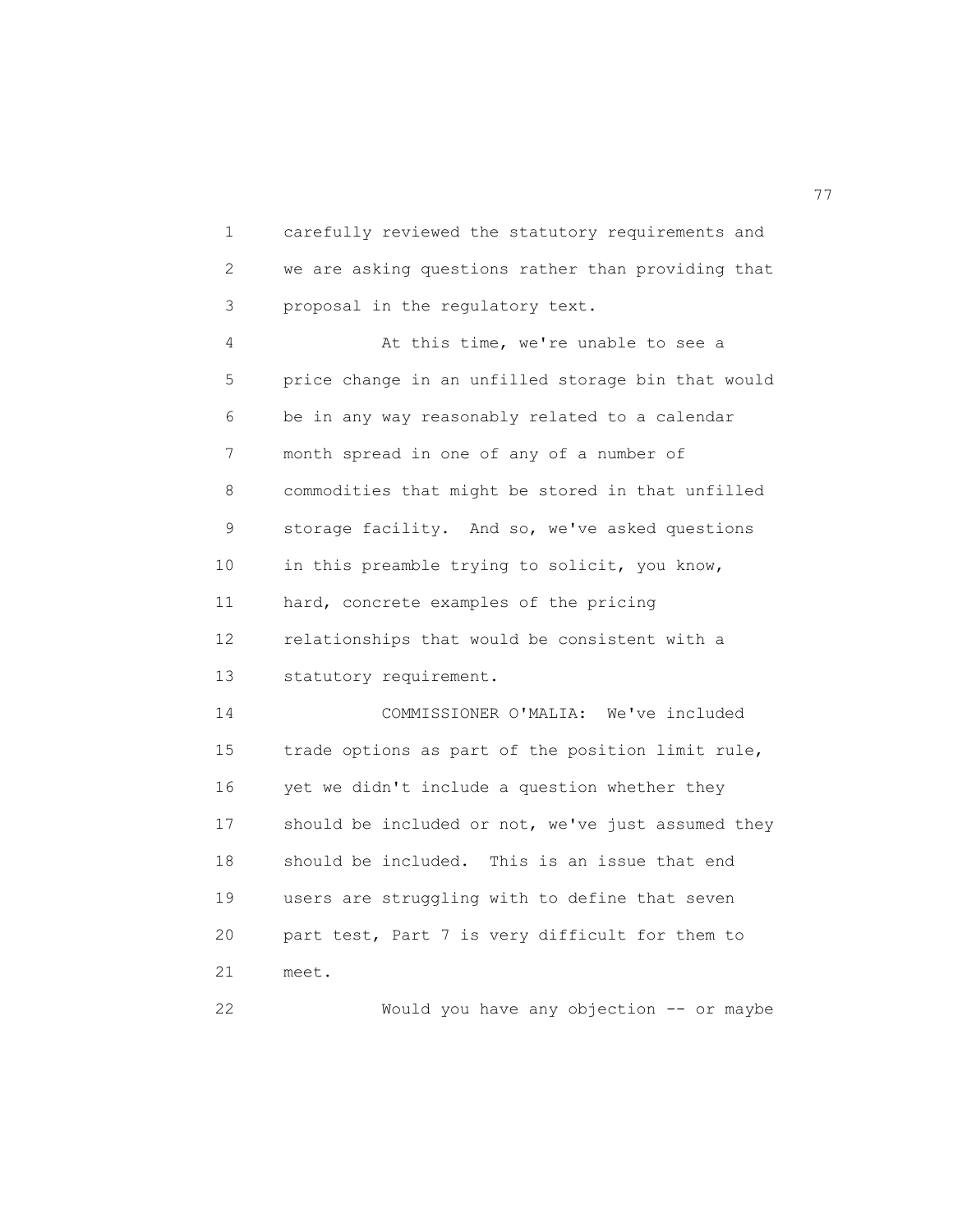1 I should ask the Commission -- would the 2 Commission have any objection to adding a question 3 whether or not we should include trade options as 4 part of this rule or not -- as part of the 5 consideration of position limits? And how we 6 would do so under the seven-part test? 7 CHAIRMAN GENSLER: I'm guessing you're 8 still not going to vote for the rule? 9 COMMISSIONER O'MALIA: I asked the first 10 question. We can get to the second question 11 later. 12 CHAIRMAN GENSLER: I just thought I'd 13 have a little fun with you, Scott, I didn't know 14 -- I assume that you're not voting for it. But 15 assuming you're not voting for it, I still don't 16 have an objection to adding questions to a 17 proposal. It's seeking public comment. 18 COMMISSIONER WETJEN: I would just add, 19 I explored this issue with the staff too and as I 20 understood it, it's difficult to do it in this 21 document, although I would like to have the 22 question included only because it's a different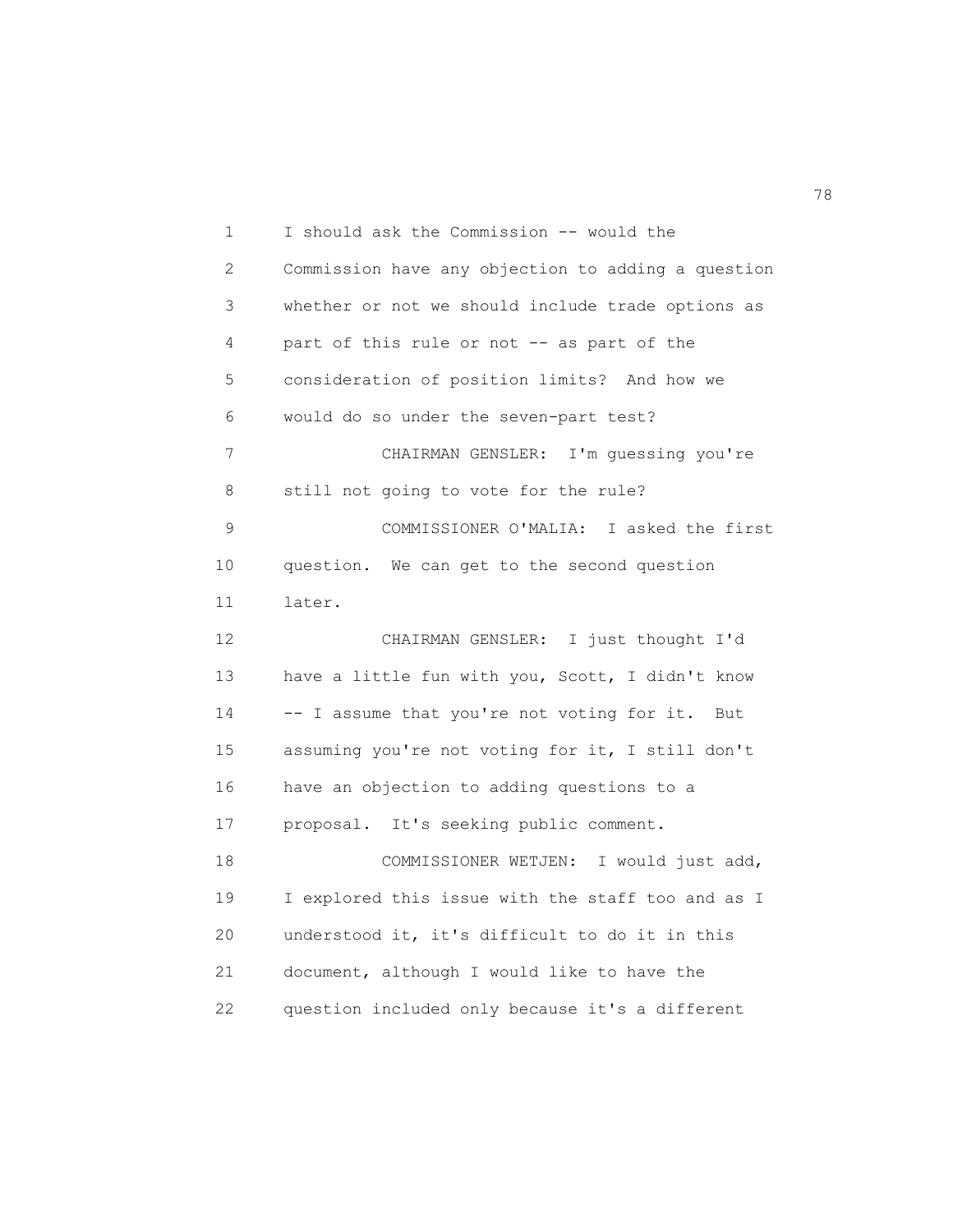1 rule set that determines whether or not the trade 2 option should be included in position limits or 3 not. You know, I forget the exact rule number, 4 but if it's appropriate to include it here, I 5 would certainly support it. 6 CHAIRMAN GENSLER: And just let me -- on 7 this, trade options, if I remember, under the 8 seven part test, and so are swaps because Congress 9 says options are swaps in the statute, is that 10 correct? 11 MR. SHERROD: That's correct. 12 CHAIRMAN GENSLER: And so then I guess 13 really the question would be if you want to set it 14 up properly to allow the Commission an opportunity 15 under the Administrative Procedures Act to sort of 16 -- is there this form of a swap, call it trade 17 options, should that be excluded or exempted 18 somehow? I think that's what you're looking for. 19 COMMISSIONER O'MALIA: Well, I think 20 that everybody's struggling with is it a forward 21 or is it a trade option, and then if it is a trade 22 option, I understand -- if it is a swap, then I

na matsay na matsay na matsay na matsay na matsay na matsay na matsay na matsay na matsay na matsay na matsay<br>Matsay na matsay na matsay na matsay na matsay na matsay na matsay na matsay na matsay na matsay na matsay na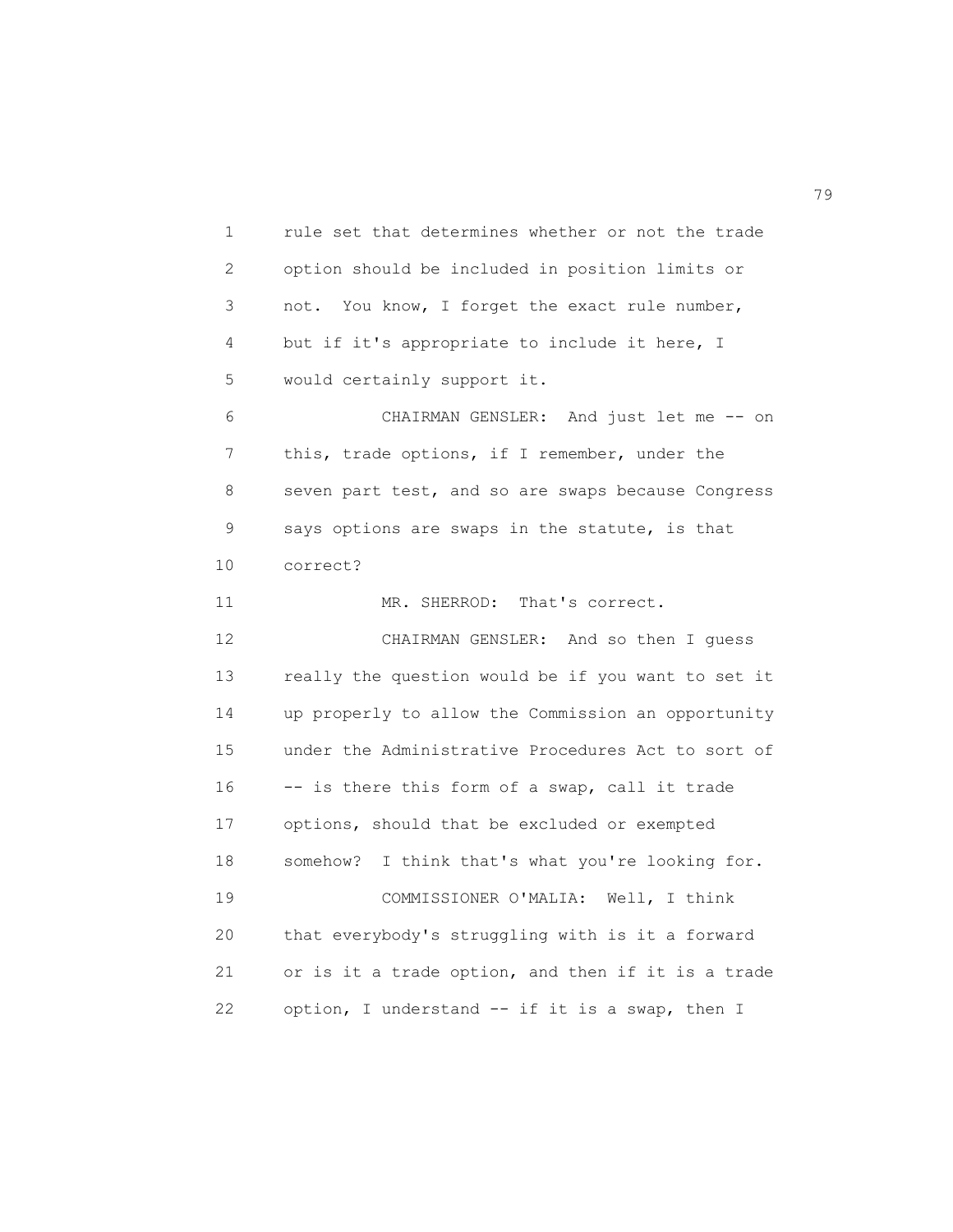1 understand why you might include it, but I think 2 people are trying to understand how they're going 3 to separate this from a forward or not. 4 CHAIRMAN GENSLER: So, is your -- 5 because I'm trying to work with you to include a 6 question -- is your question, if it's a forward is 7 it included or -- 8 COMMISSIONER O'MALIA: I would like to 9 just make sure that we work through this so we can 10 kind of make sure that this question is asked and 11 I think there are a couple of ways we can look at 12 it and ask possibly a couple questions around it, 13 but I think there's enough uncertainty around it I 14 think we'd want to frame it looking at it both 15 ways. If it is a trade option, how should it 16 count? If it's not, then, you know -- 17 CHAIRMAN GENSLER: Right, but if it's a 18 forward it's out anyway. 19 COMMISSIONER O'MALIA: Well, that's 20 always the problem is, is it a forward or not, and  $21 - -$ 22 CHAIRMAN GENSLER: And I don't think, as

en de la construction de la construction de la construction de la construction de la construction de la constr<br>1980 : le construction de la construction de la construction de la construction de la construction de la const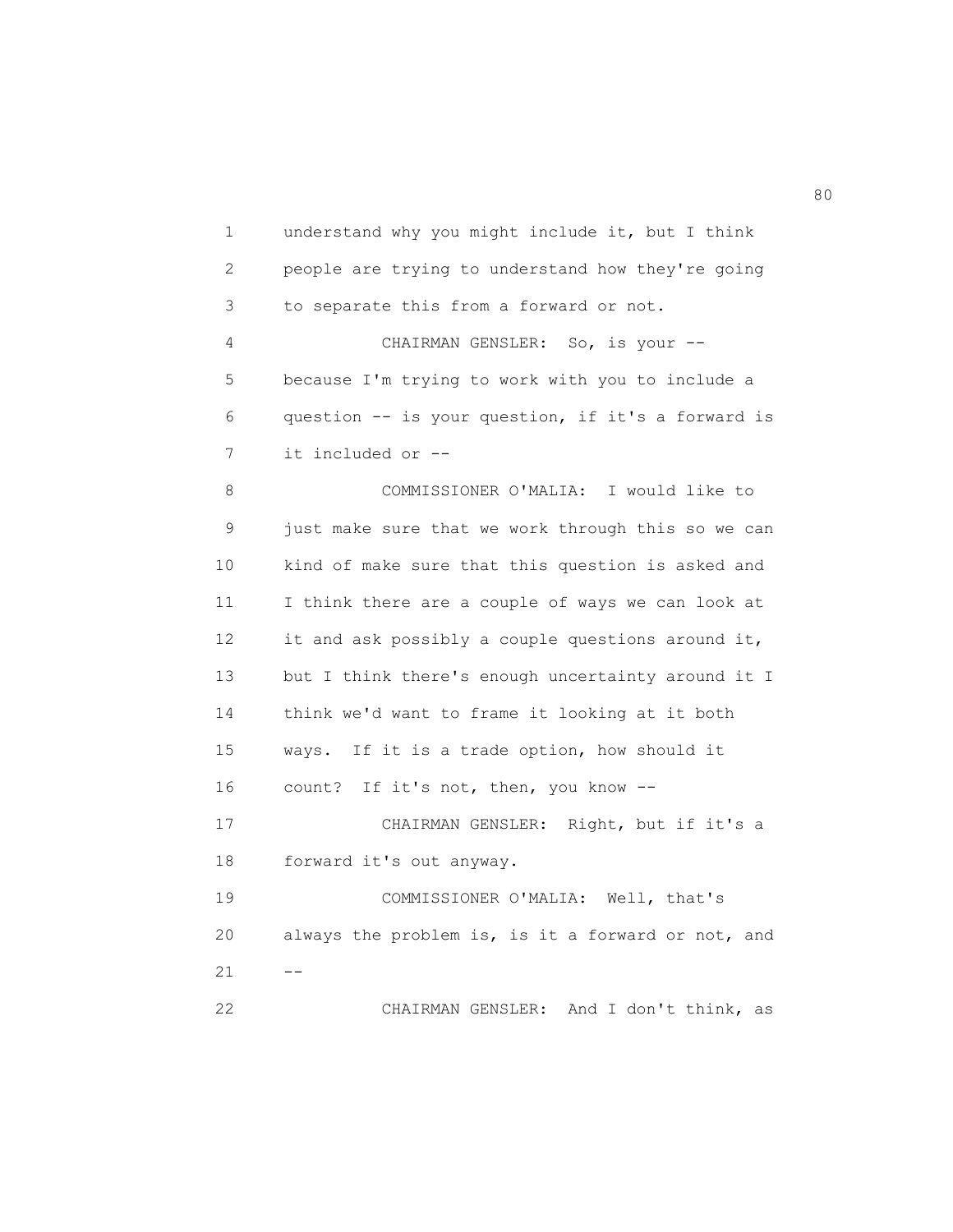1 Commissioner Wetjen said, I don't think this 2 rulemaking will answer that, but I think you're 3 asking an additional question, which I would be 4 supportive of, even if it is a trade option, do we 5 ask some questions about would it be appropriate 6 to exempt it? 7 COMMISSIONER O'MALIA: And when do we 8 count it? And when do we count it? I mean, if 9 people are still trying to figure it out and we 10 have the optionality in the contract, do you count 11 it at the beginning where you're still uncertain 12 as a swap or not? 13 COMMISSIONER WETJEN: If we ask the 14 question here, perhaps it has to be answered in a 15 place other than the finalization of this rule, 16 but it probably would be valuable to get it out 17 there to get comment. 18 CHAIRMAN GENSLER: Steve, do you think 19 you have enough there to write a question? 20 MR. SHERROD: I think I do. I mean, 21 we've talked with a number of Commissioners and 22 your assistants about those that may, in the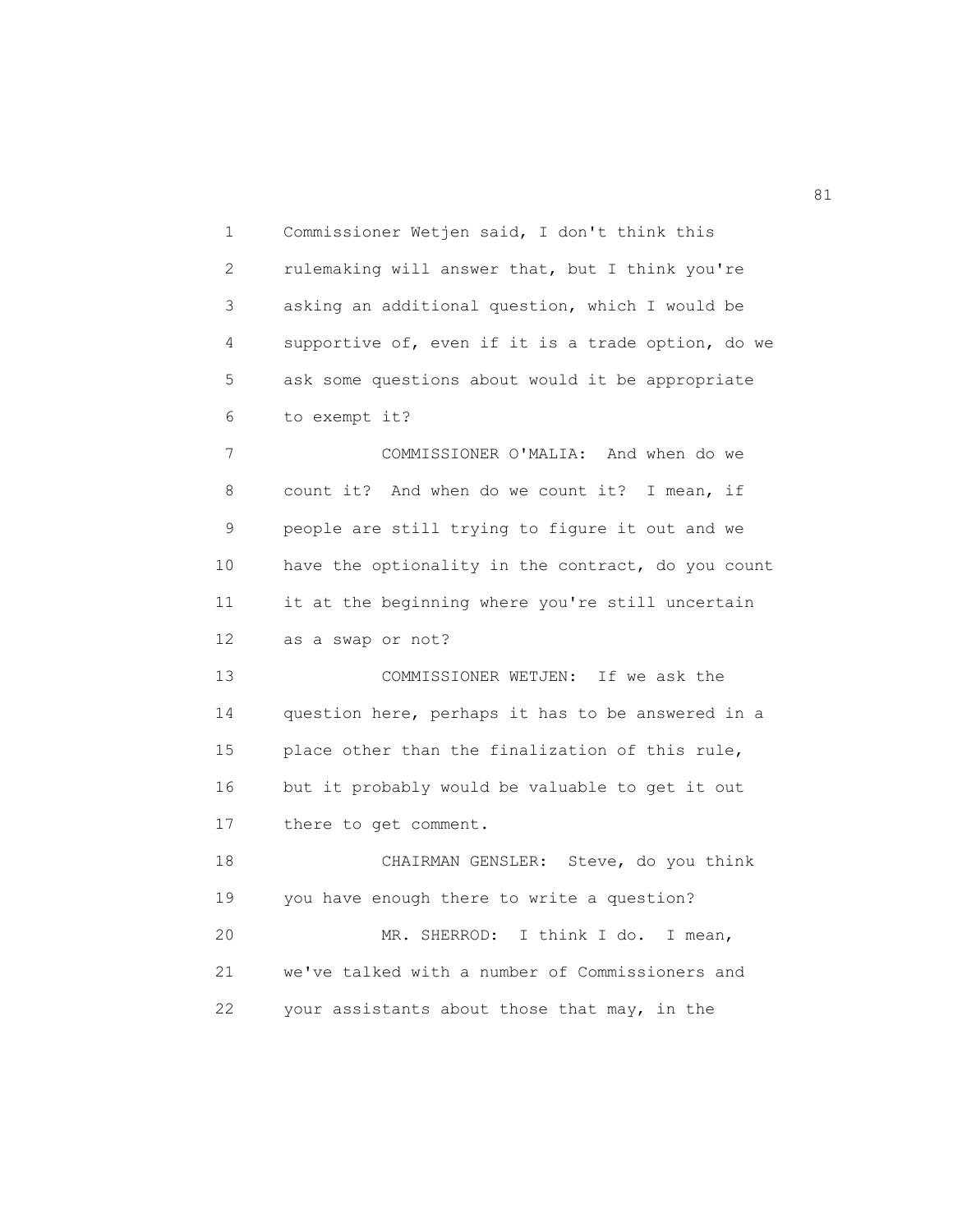1 industry, want to include trade options because 2 they're delta hedging with futures and then they 3 would automatically net down outside of the spot 4 month, so there are some that may wish to include 5 trade options and there are others who may be 6 holding inventory and writing trade options 7 against that inventory and then they would be kind 8 of required to file a bona fide hedging exemption. 9 And if trade options were out, they 10 would be off the hook from filing that bona fide 11 hedging exemption. 12 CHAIRMAN GENSLER: I think the nature of 13 the question is, to the extent that something is a 14 trade option you would note forwards are out 15 anyway -- we should affirmably make sure people 16 understand that -- but to the extent something may 17 be a trade option under the current rules and 18 regulation of the Commission, should we exempt, 19 either by -- any characteristic, participant or 20 other characteristic, some trade options, then 21 you'd have to raise a second question, I think, 22 because you're saying some people would want to

82 and 2012 and 2012 and 2012 and 2012 and 2012 and 2012 and 2012 and 2012 and 2012 and 2012 and 201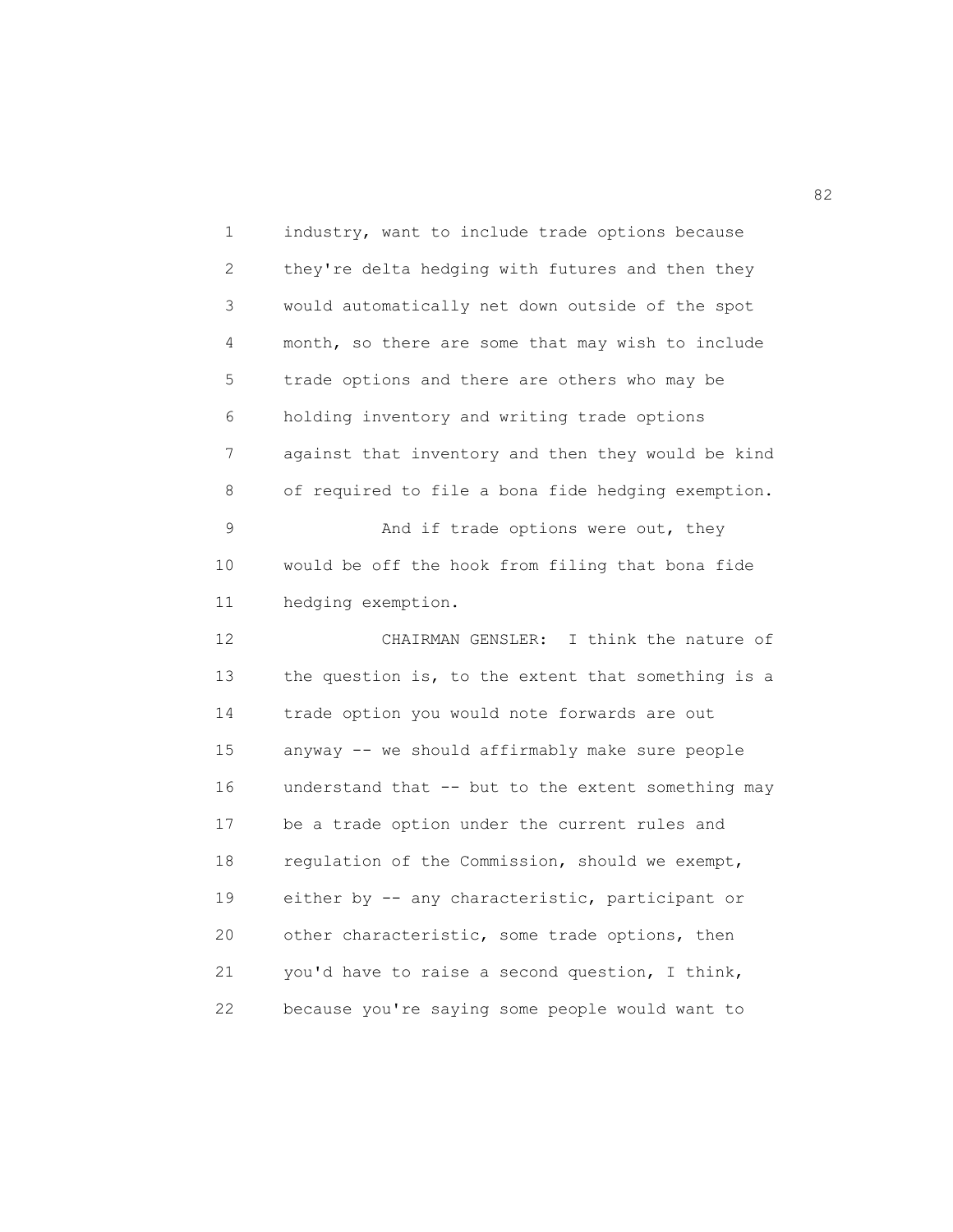1 count them in and some people might want to count 2 them out and whether we'd even have that 3 authority, but you could ask some questions about 4 that. 5 MR. SHERROD: Right. So, we can 6 certainly draft that as a kind of 4a(a)(7) 7 exemptive authority that could be perhaps 8 discretionarily used by a person and claim the 9 exemption for trade options. 10 CHAIRMAN GENSLER: So, what I'm 11 suggesting is, following on this -- 12 MR. SHERROD: Ask the question. 13 CHAIRMAN GENSLER: -- ask the questions 14 but do it enough, in a way, that under the 15 Administrative Procedure Act you leave flexibility 16 that in the final rulemaking the Commission could 17 figure that out. 18 MR. SHERROD: Right. 19 CHAIRMAN GENSLER: They can't answer the 20 question about forwards versus trade options, 21 which is really another docket. 22 MR. SHERROD: Right.

83 and 2012 and 2012 and 2012 and 2012 and 2012 and 2012 and 2012 and 2012 and 2012 and 2013 and 2013 and 2013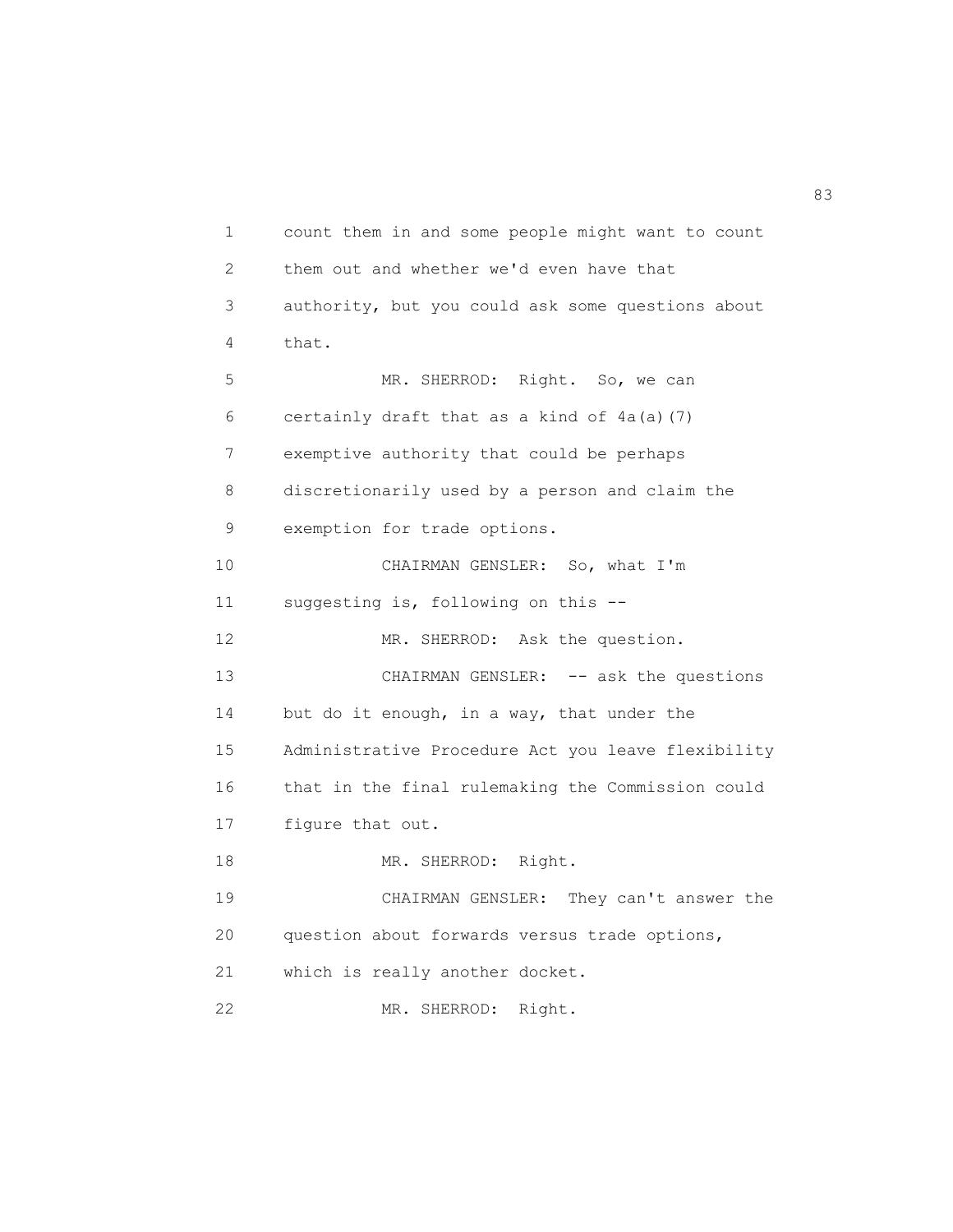1 CHAIRMAN GENSLER: I don't know how I'm 2 going to do that, but maybe if I can ask for 3 unanimous consent to allow Steve to draft those 4 two questions that we just talked about. Absent 5 objection. Okay. 6 COMMISSIONER O'MALIA: Thank you very 7 much. That's all I had. 8 CHAIRMAN GENSLER: Thank you. And I do 9 want to just pause before I go to Commissioner 10 Wetjen. I do think we've made tremendous progress 11 that's been transformative in this swaps market 12 reform. There's now about \$400 trillion of data 13 in the data repositories of which just under \$2 14 trillion is in these physical commodity swaps. I 15 think the figures that were estimated recently, 16 Scott and Hannah, were about \$1.7 or \$1.8 trillion 17 notional. 18 But there's a lot of work to do. Scott 19 O'Malia is absolutely right and the staff is 20 absolutely right in the footnotes. We're still 21 getting a lot of data in under Part 20 and under 22 Part 45. Part 20 is the large data swaps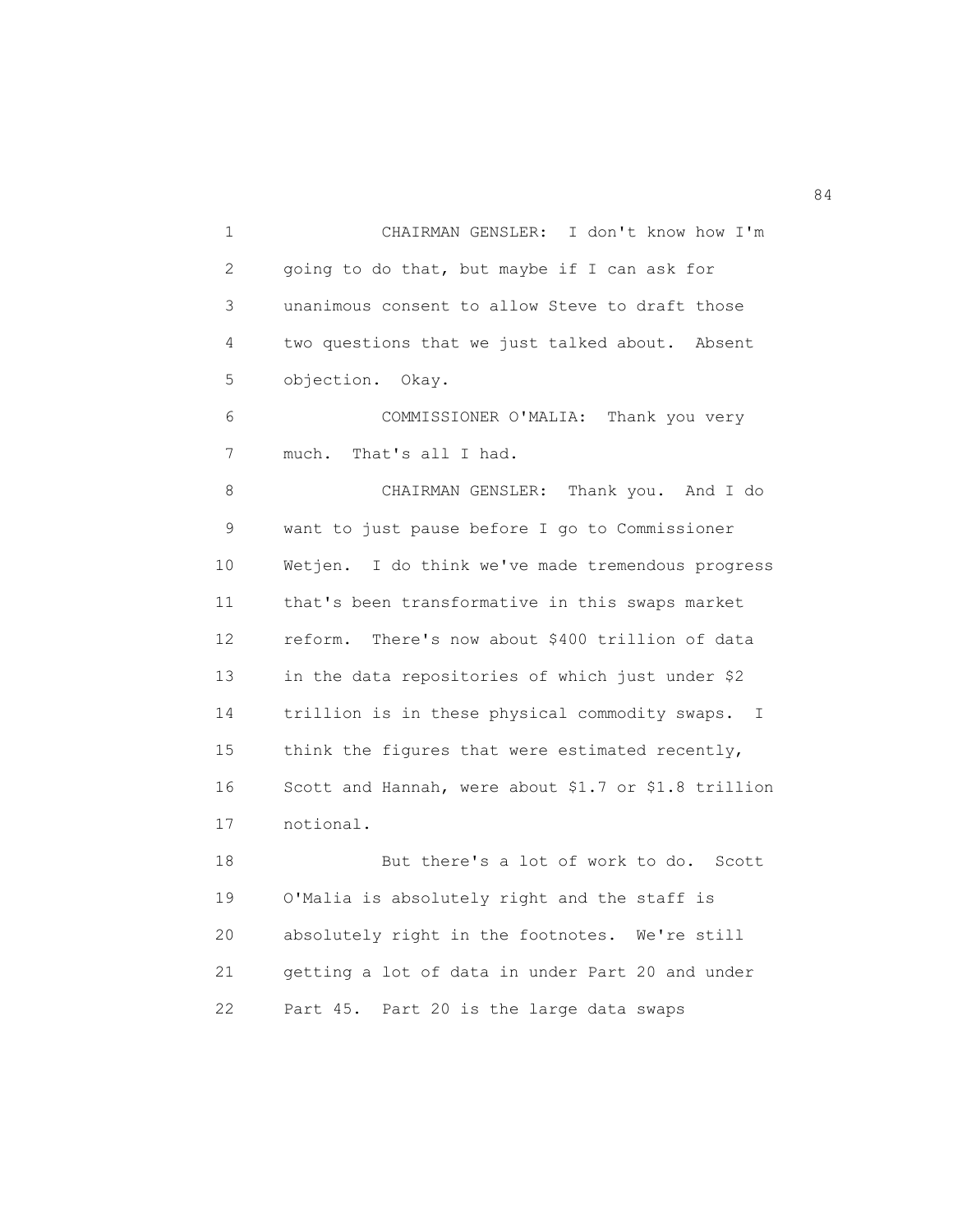1 reporting reform; Part 45 is the swaps just

2 overall data repository reform.

 3 We're still getting a lot of data in 4 that's not standardized enough. Frankly, it's not 5 compliant with our rules and though this 6 Commission and its staff have been looking at it, 7 we're resource constrained. John Rogers, the head 8 of our Data and Technology Office, has been 9 working, you've been working, Commissioner 10 O'Malia, through your tech advisory committee to 11 try to bring highlight on this. I mean, at some 12 point in time, this Commission will have to 13 determine whether we actually use our enforcement 14 authority. That hasn't been appropriate to date, 15 but just to really ensure that the data is coming 16 in a consistent way and a usable way for Federal 17 regulators.

 18 So, I think -- I just want to ask, we've 19 left the flexibility that if by the time we 20 finalize there's some better standardization in 21 the data, we could shift from the method of data 22 that you have in there to the full use of Part 20,

entration of the contract of the contract of the contract of the contract of the contract of the contract of the contract of the contract of the contract of the contract of the contract of the contract of the contract of t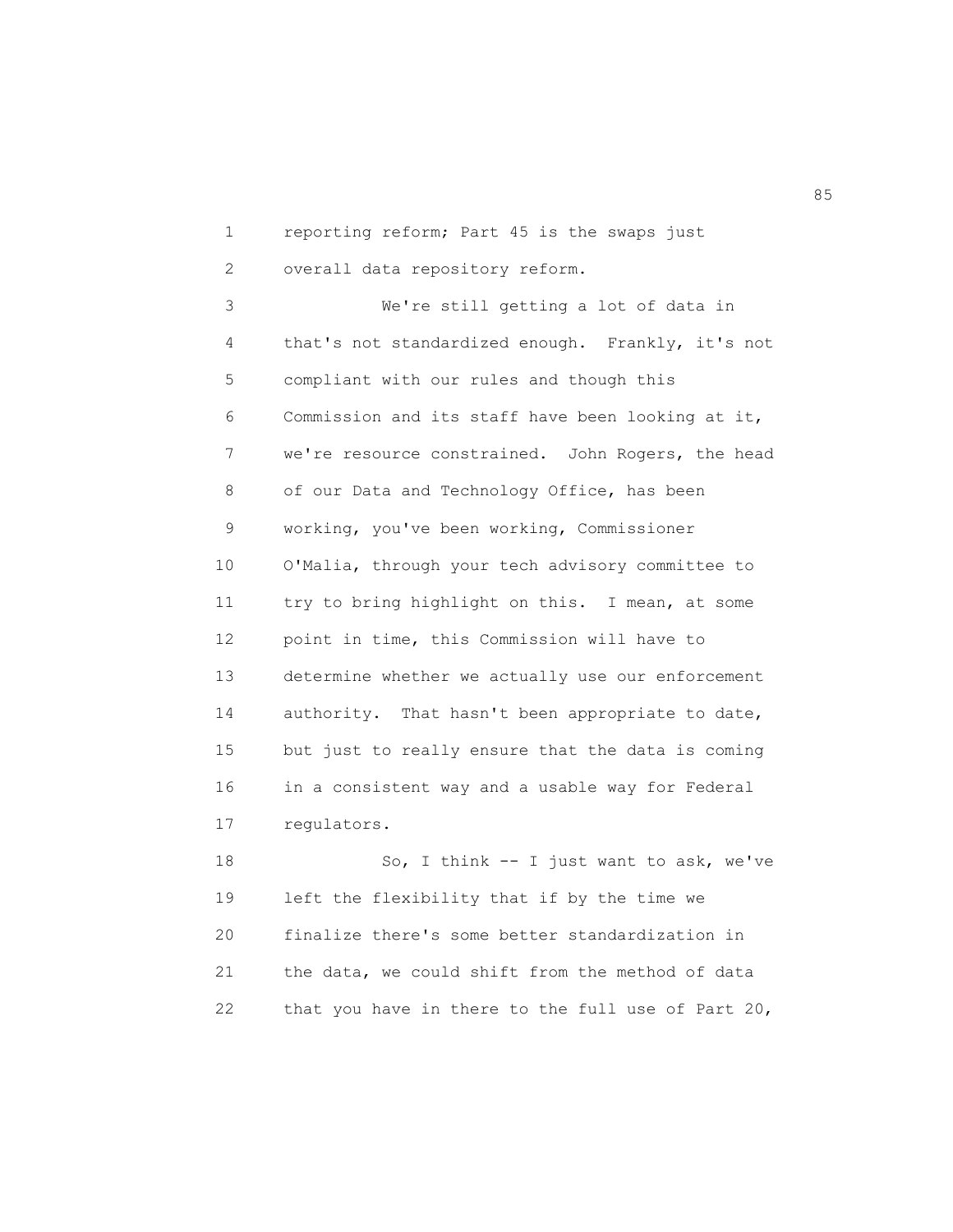1 is that correct?

 2 MR. SHERROD: That's correct. 3 CHAIRMAN GENSLER: So, you've left that 4 flexibility in the final rules? 5 MR. SHERROD: Yes. 6 CHAIRMAN GENSLER: Okay. Commissioner 7 Wetjen? 8 COMMISSIONER WETJEN: Thanks, Mr. 9 Chairman. I just want to follow up on one of the 10 questions Commissioner O'Malia asked concerning 11 the process for seeking other hedges outside of 12 the enumerated hedges identified here. But before 13 I get to that, I just want to thank you, Steve, 14 and the rest of the team for accommodating some of 15 these questions around -- for now anyway -- staff 16 rulings on some specified enumerated hedges and 17 whether they would be permitted as such, and I 18 think while the staff is taking a view on that, 19 it's going to be helpful, I think, to get some 20 more comments and understand better whether or not 21 that's the appropriate treatment of those hedges. 22 But as far as going forward, and the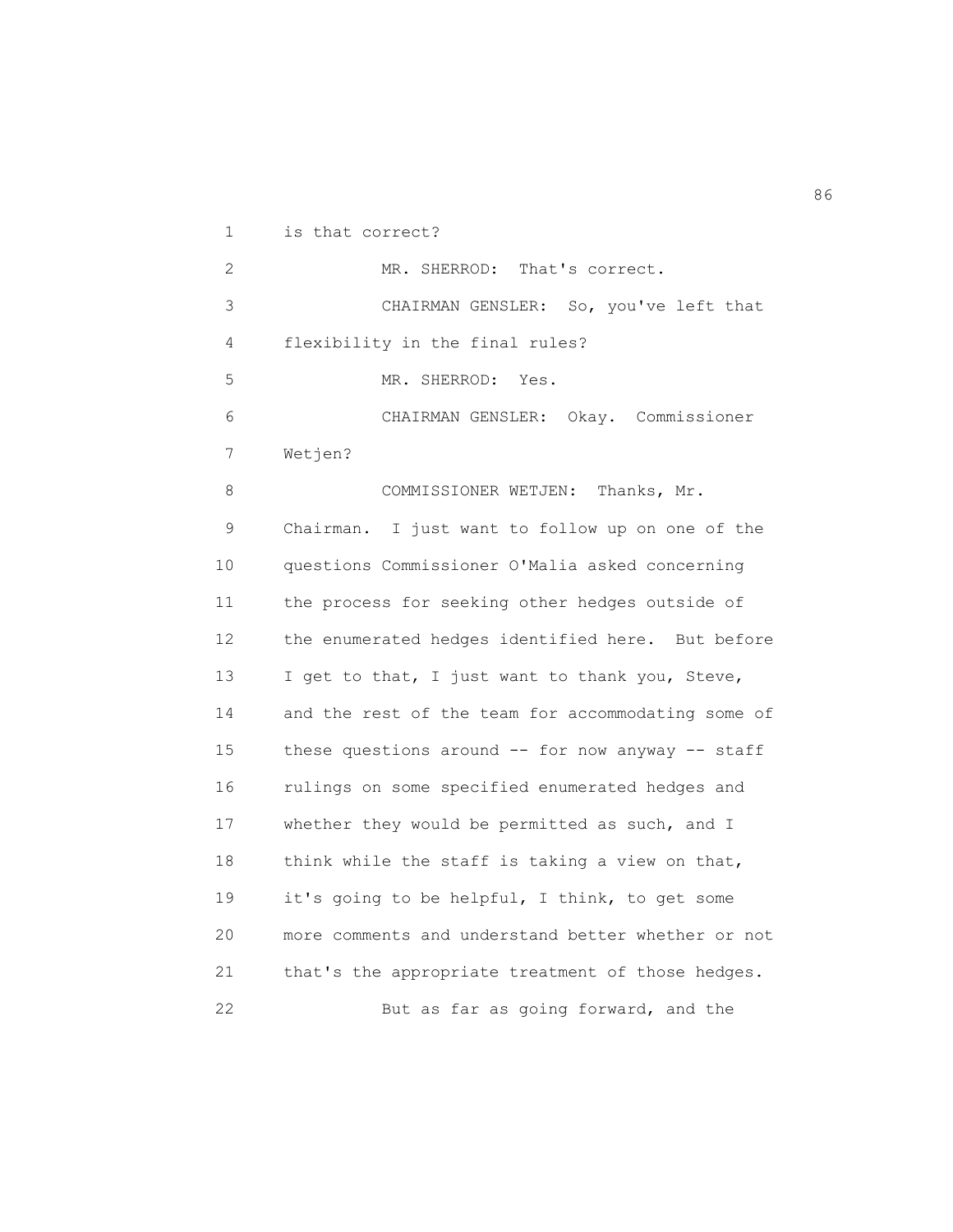1 process laid out in this rule, I have some 2 concerns about it. The Chairman just alluded to 3 the fact that the Commission remains resource 4 constrained and we've all experienced in the last 5 two plus years now that once a rule has become 6 finalized, it's inevitable that a number of 7 questions come in from the market participants. 8 And I would expect that we would likely see that 9 here too at the point in time when this rulemaking 10 is finalized and decisions are made about which 11 enumerated hedges are permitted and which ones 12 aren't.

 13 But if we get that decision wrong in the 14 final, I think it would be very valuable for the 15 Commission to retain as much flexibility as we can 16 in permitting additional appropriate, 17 non-enumerated hedges, and so the fact that, as I 18 understand it, the process and the rule lays out 19 something that's basically an exemptive process 20 that requires notice and comment, I worry some 21 that that might be -- that might not have the 22 flexibility and the timeliness that perhaps the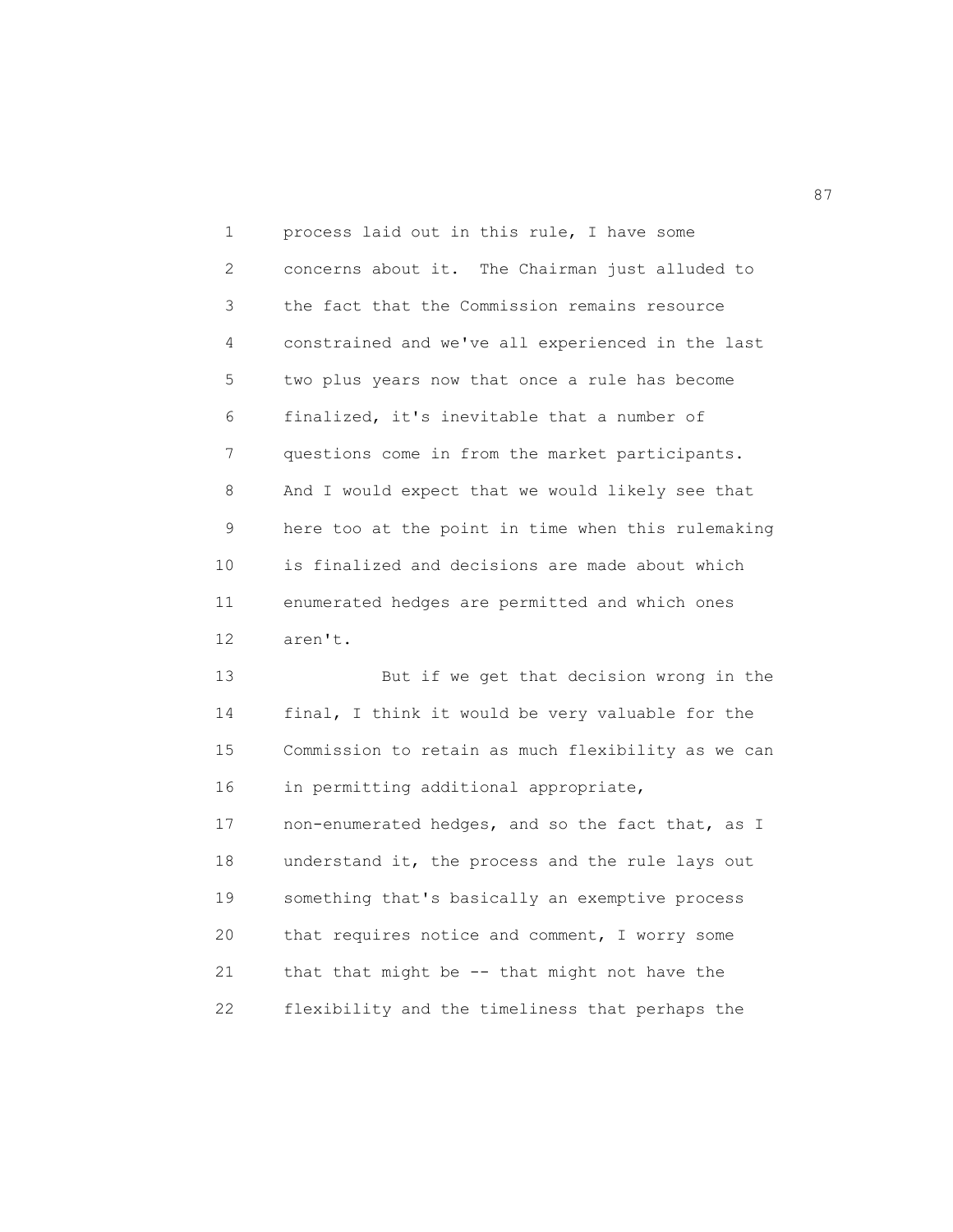1 marketplace deserves, and if we're most interested 2 in liquidity and price formation in these markets, 3 I wonder if a rigid, less flexible process could 4 stand in the way of that. 5 So, I want to make those comments and 6 then point out that, with your assistance, Steve,

 7 we were able to get some questions in the release 8 today that asked for additional comment on that as 9 well. So, I look forward to hearing what the 10 comment letters say on that score.

 11 The other issue I wanted to ask about 12 was -- or talk a little bit about is daily 13 reporting. We've talked now about Part 20 and 14 Part 45. Is there any other specific daily 15 reporting requirement in this rule -- proposed 16 rule before us today? You and I talked about 17 this, Steve, in the last couple of days. 18 MR. SHERROD: The bona fide hedge

 19 exemptions would follow the existing reporting 20 format. So, by way of example, with Form 204, 21 someone relying upon a bona fide hedging exemption 22 would file as of the last Friday of the month,

en de la construction de la construction de la construction de la construction de la construction de la constr<br>1888 : le construction de la construction de la construction de la construction de la construction de la const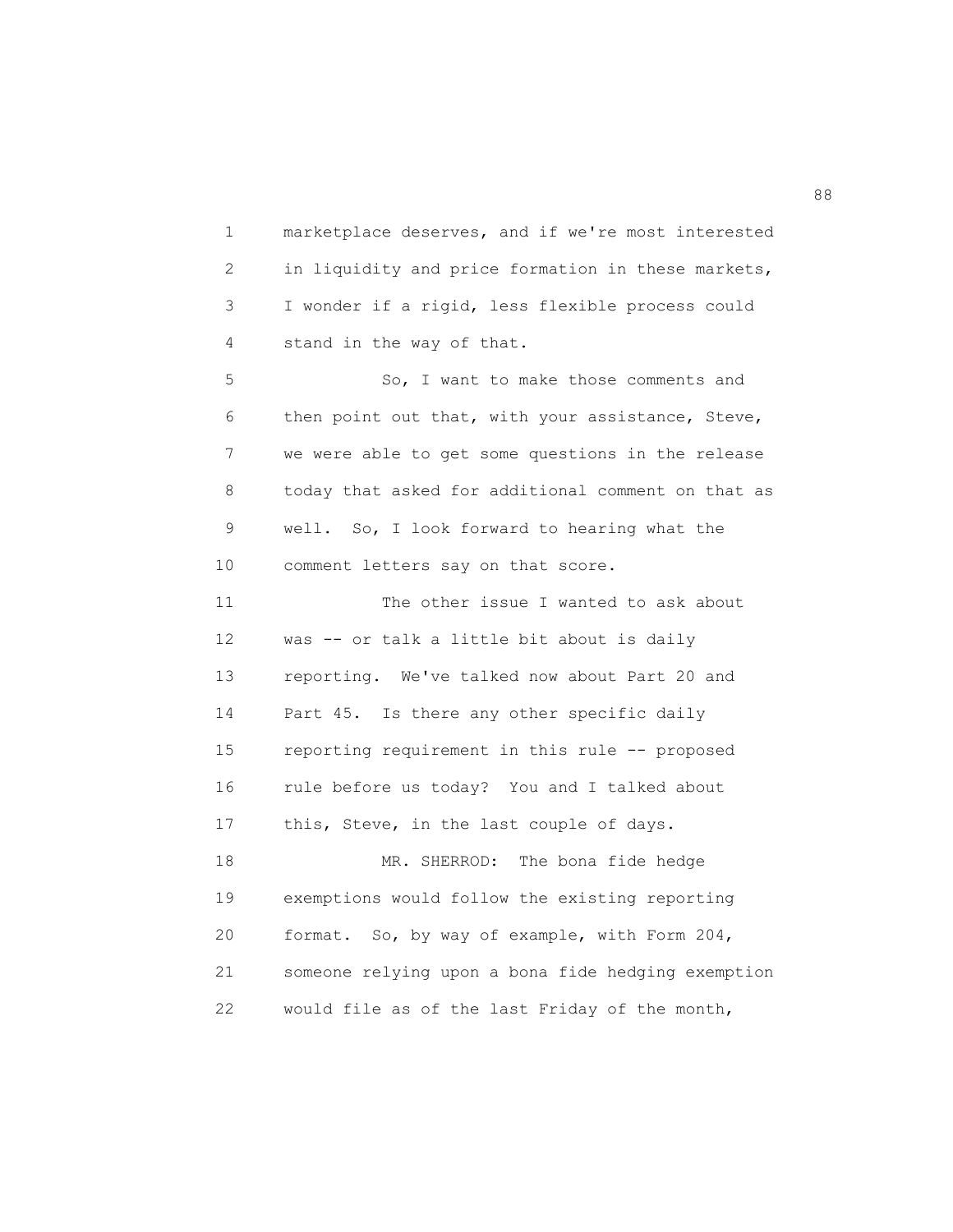1 their positions in cash inventory and fixed price 2 purchase, fixed price sales that are forward 3 contracts. Each of those persons, though, already 4 have an obligation to the extent they're 5 reportable traders, to keep complete books and 6 records so the Commission staff is able to look at 7 those for any particular day where they're 8 reportable, and the reportable levels are much 9 lower.

 10 This varies from the requirement that 11 would have required someone to report, for 12 example, their cash inventories on a daily basis 13 on each day, and I think it's consistent with the 14 current practice where if someone reasonably can 15 rely upon their inventory as a basis of their bona 16 fide hedge and they haven't sold that inventory, 17 there's kind of no pressing need that I can see to 18 recount it every single day.

 19 COMMISSIONER WETJEN: But isn't there, 20 under Part 19 of today's release, I believe there 21 is a daily reporting requirement for those that 22 have exceeded the conditional spot month limit,

en de la construction de la construction de la construction de la construction de la construction de la constr<br>1990 : la construction de la construction de la construction de la construction de la construction de la const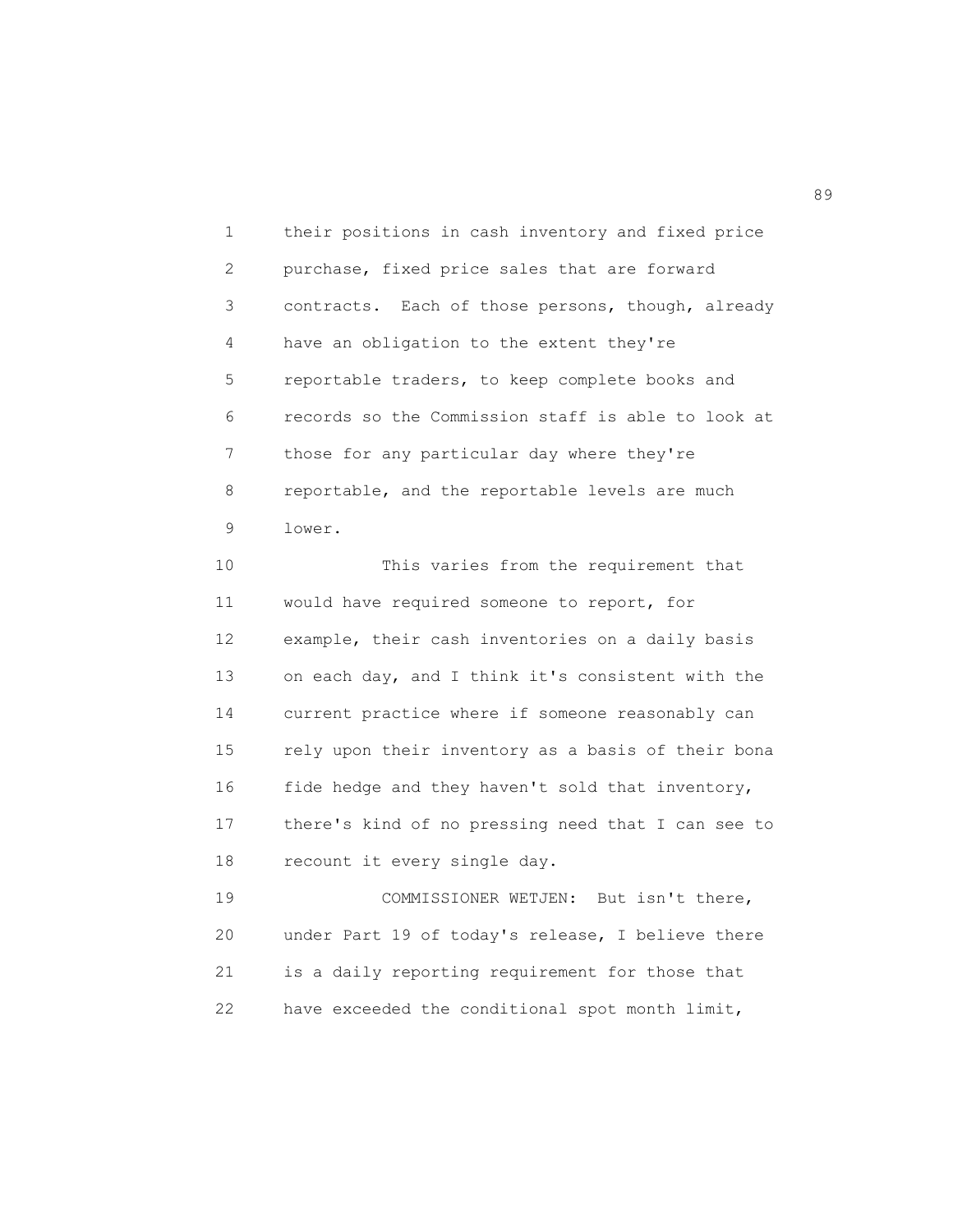1 isn't that right?

 2 MR. SHERROD: That's right, and the 3 conditional spot month limit exemption would allow 4 -- it's the way the release is structured, there's 5 a baseline proposal in the regulatory text that 6 would allow a trader that's only in cash settled 7 contracts to have an exemption to be five times 8 larger than the spot month limit if they stay out 9 of the physical delivery contract.

 10 When they relied upon that exemption for 11 a commodity identified by the Commission as a 12 special reporting category, an initial one would 13 only be natural gas, then by every day it -- the 14 next day at 9:00 a.m., the next morning, they 15 would have to report to the Commission their cash 16 market inventory and their forward purchases and 17 sales in the delivery location for the particular 18 Henry Hub natural gas contract.

 19 There are some alternatives to that 20 proposal that are drafted in as questions. Those 21 alternatives would include limiting the sort of 22 conditional spot month limit exemption to a cash

en 1990 en 1990 en 1990 en 1990 en 1990 en 1990 en 1990 en 1990 en 1990 en 1990 en 1990 en 1990 en 1990 en 19<br>De grote en 1990 en 1990 en 1990 en 1990 en 1990 en 1990 en 1990 en 1990 en 1990 en 1990 en 1990 en 1990 en 19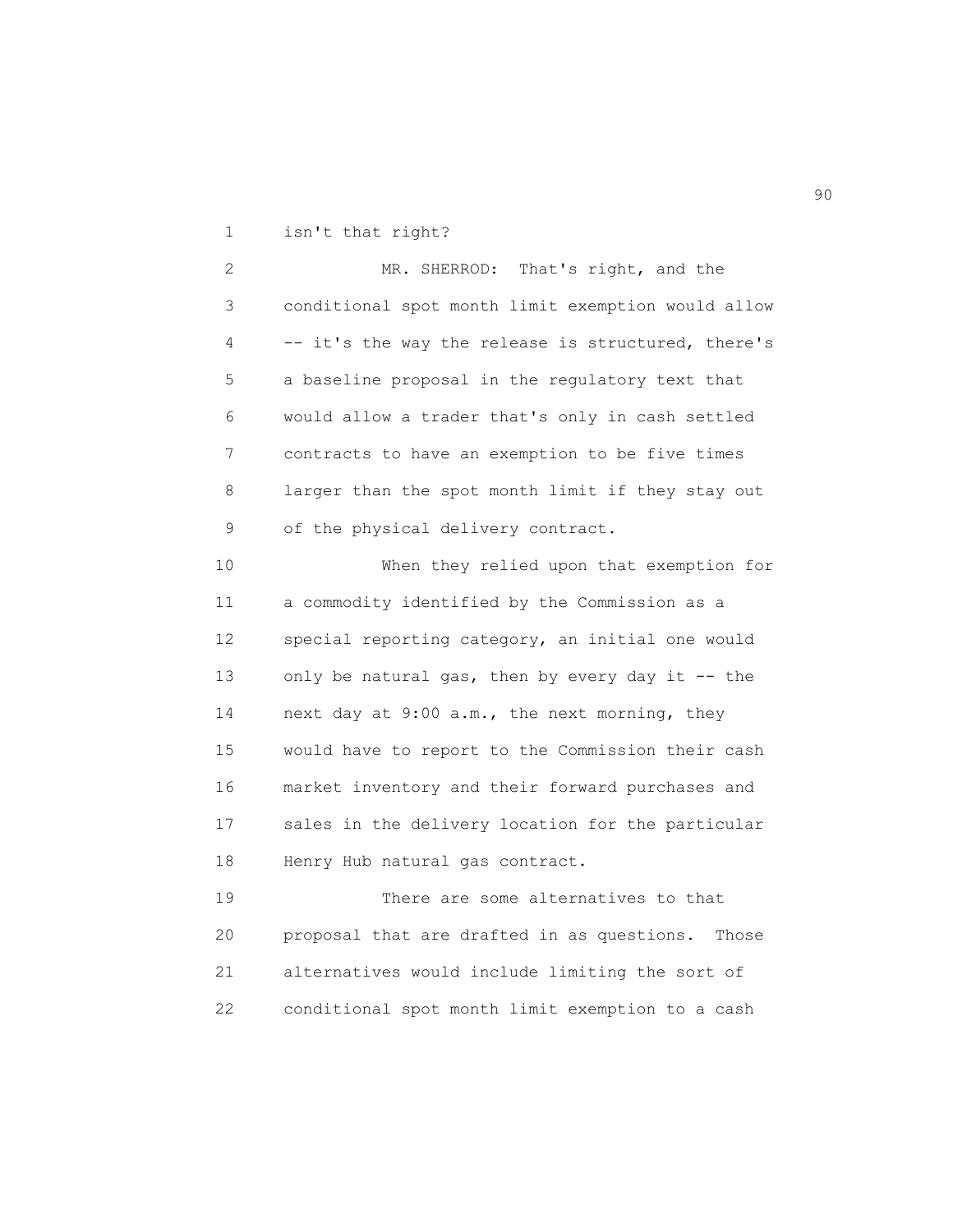1 settled contract, for example, that cash settles 2 only to an index of cash market transaction prices 3 and not to the physical delivery core referenced 4 futures contract.

 5 So, there are a variety of different 6 alternatives and we've recommended the Commission 7 seek comment on those different alternatives.

 8 COMMISSIONER WETJEN: So, it's at least 9 possible that the burden of daily reporting under 10 Part 19 can be diminished even further depending 11 on how the rest of the proposal is changed at the 12 final rule stage, correct?

13 MR. SHERROD: That's correct, and 14 historically, as Lee Ann mentioned, there has been 15 a lot of volatility in natural gas trading and so 16 the Commission staff has recommended for that 17 particular commodity that if the zero five -- as 18 we style it, no position in the physical delivery 19 and five times in the cash settle contract -- if 20 that is approved in a final rule, then we 21 recommend that daily reporting of the cash market 22 transactions and inventory in natural gas.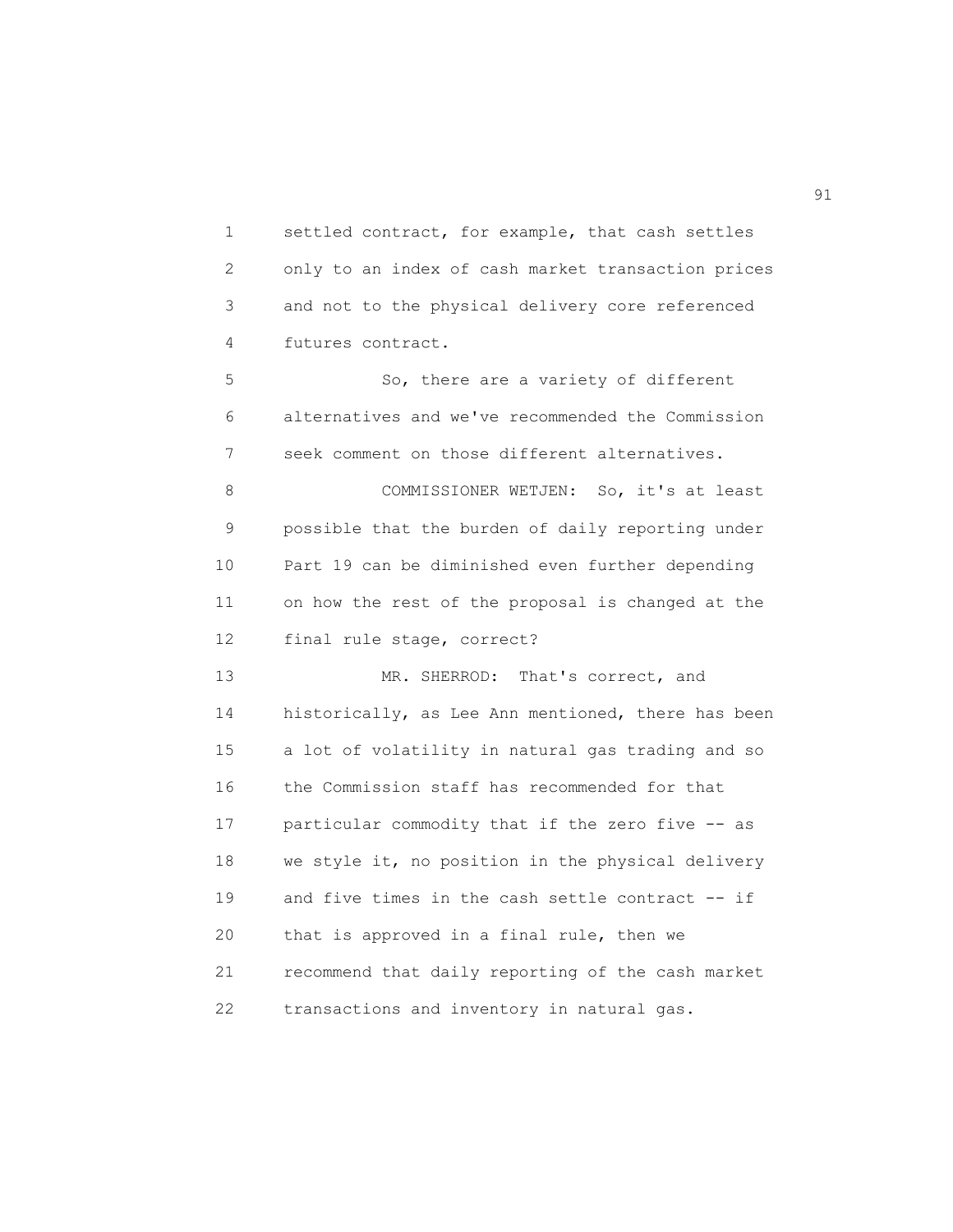1 COMMISSIONER WETJEN: Does Table 11 2 provide that outside of the energy contracts, does 3 it provide that there would be any reporters that 4 would have to undertake this daily reporting 5 obligation under Part 19 based on what we know 6 today and reflected in Table 11? 7 MR. SHERROD: No, it does not. The only 8 one we recommend is natural gas. As we gain 9 experience, if the rules go into place and we see 10 volatility in trading, perhaps we see aggressive 11 trading in the cash markets pursuant to special 12 calls, then we would come back to the Commission 13 and recommend expanding the scope of that 14 reporting. 15 COMMISSIONER WETJEN: Thank you, Steve, 16 that's all I have. 17 CHAIRMAN GENSLER: I just wanted to take 18 a moment to come back. I misspoke. There were 19 130 studies listed, but it was actually the 20 Federal Reserve Bank of Dallas, October 2011. It 21 wasn't so much a study, it was a note that they 22 put out, and it probably fell in that third

 $\sim$  92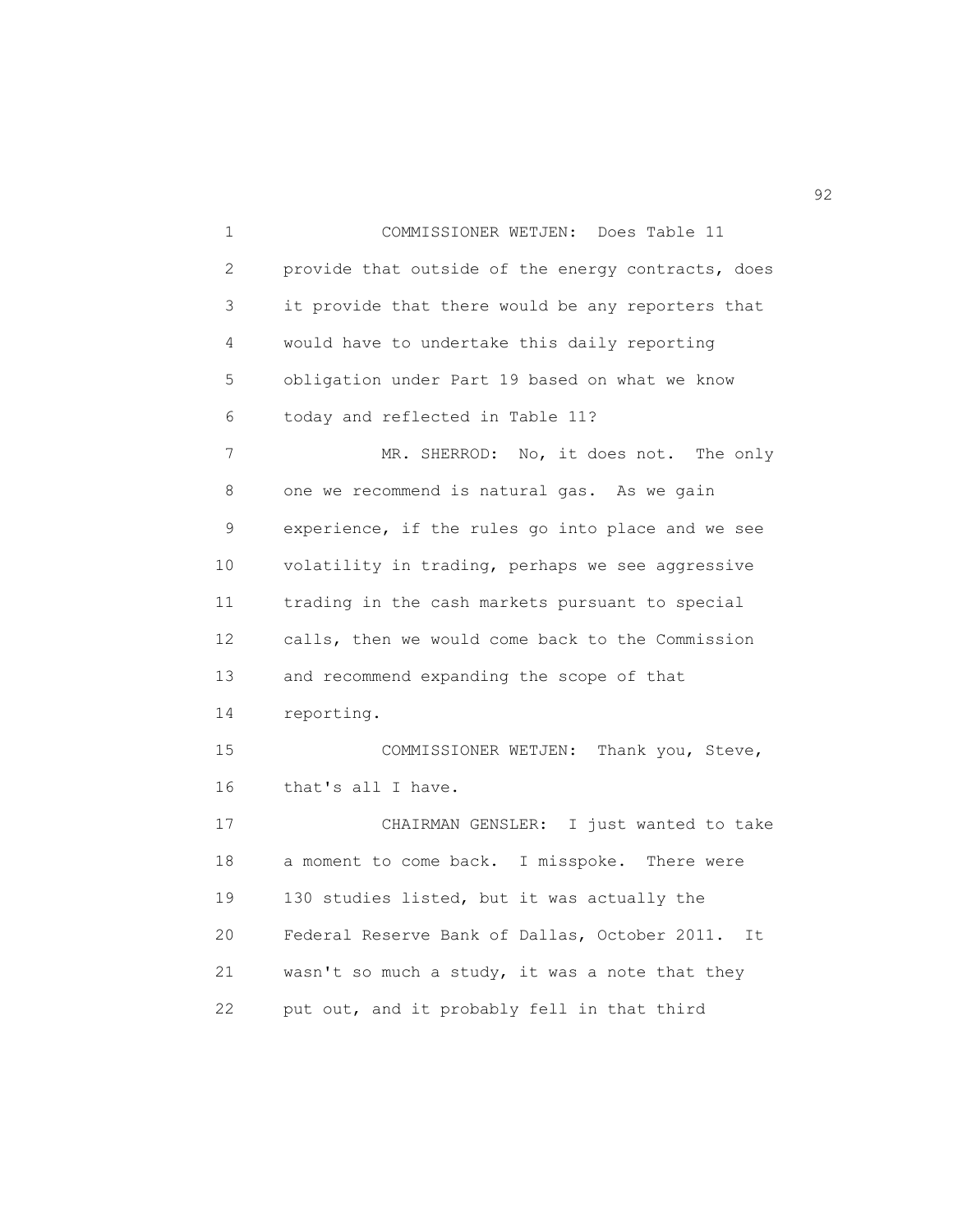1 bucket, which was inconclusive, but nonetheless 2 maybe we list that Dallas Fed note from October 3 2011. I also just -- I'm going to try out some 4 words. They're not anything different than I said 5 before, but on that page 56 -- and maybe I'll ask 6 unanimous consent, but just while there's not a 7 consensus -- referencing the studies -- while 8 there's not a consensus, the fact that these 9 studies are on both sides in the Commission view 10 warrants erring on the side of caution. I mean, 11 that's how I was trying to articulate it. 12 So, absent objection, I would just try 13 to add that on page 56. 14 COMMISSIONER WETJEN: Mr. Chairman, 15 before -- given the opportunity to make 16 statements, I mentioned that I was going to just 17 have for the record what I prepared today, but 18 since you mention this issue about the 19 underpinnings for the mandate, I just want to 20 point out to the public, I spent a considerable 21 amount of time talking to our litigation team and 22 our advisors on this very issue and so there's a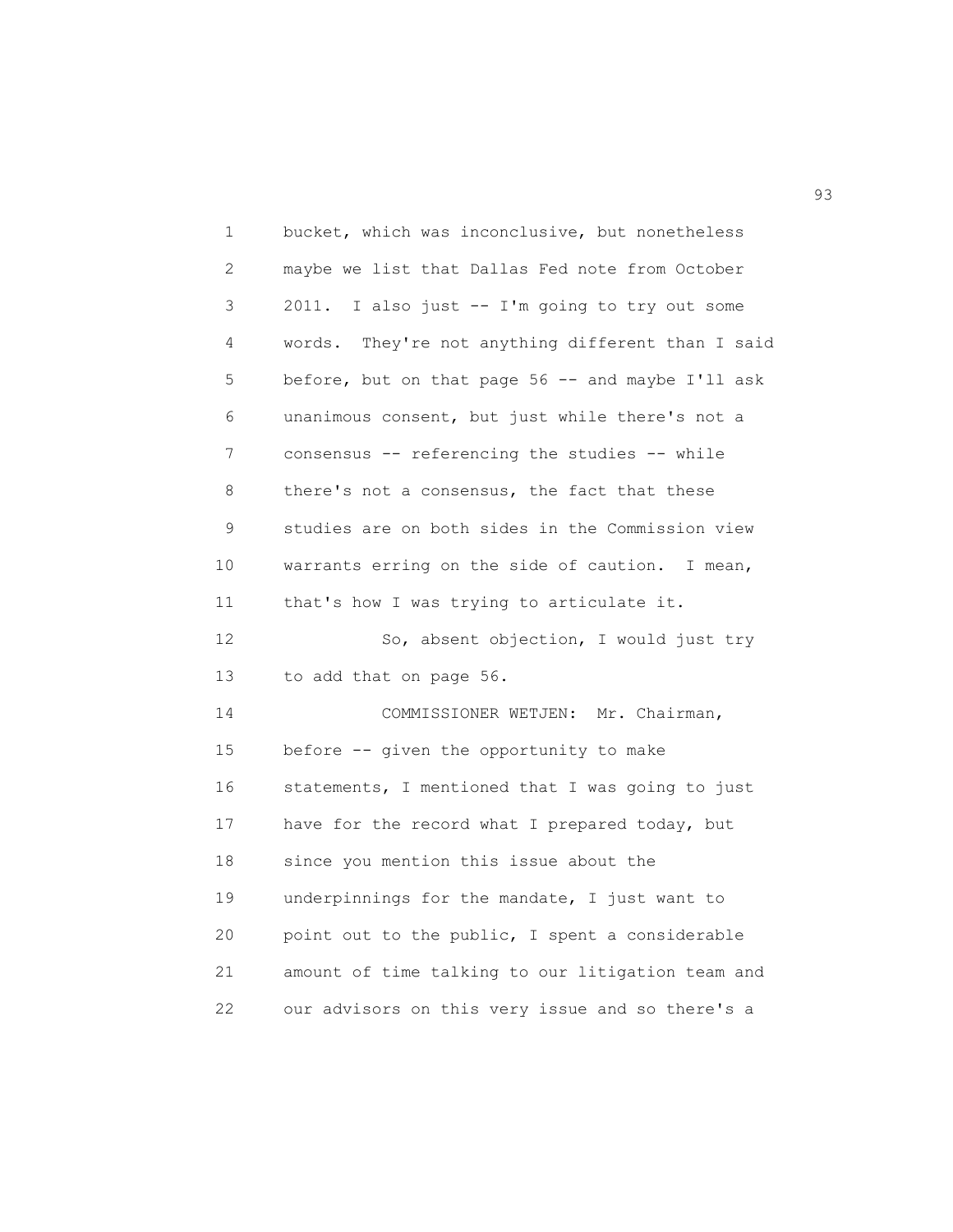1 considerable discussion of that statement. But I 2 appreciate you talking about that some here today. 3 I'm looking forward to additional 4 comments on that during the comment period. 5 CHAIRMAN GENSLER: And I think -- though 6 I didn't necessarily agree with the District Court 7 Judge, Judge Wilkins, I think what we have here in 8 front of us is a very well researched and buttoned 9 down and proposed rule, but it also leaves a great 10 deal of flexibility because it highlights, as you 11 were highlighting, in the cash settled area, cash 12 settled spot, a series of questions. We just 13 added some questions on trade options, but we have 14 a series of questions that really say the 15 Commission is open to considering alternatives, 16 whether it's on cash settled spot month limit, 17 with regard to trade options, but then in a host 18 of other areas, really, with regard to this. 19 So, I think whether it will be 8,000 or 20 15,000 comments this time around, there will be 21 thousands of comments that come in based on this. 22 Melissa?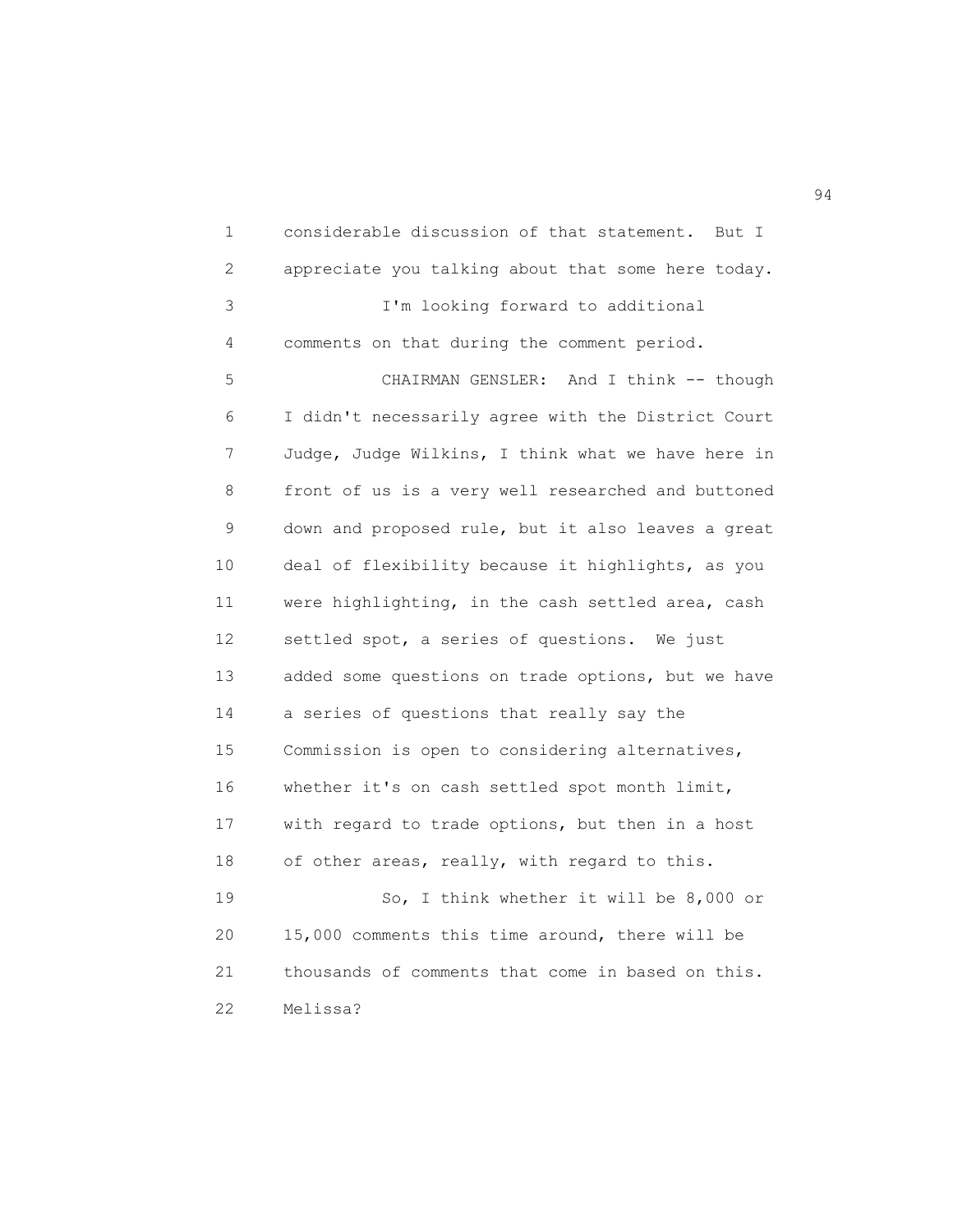```
 1 MS. JURGENS: This is a vote on the
 2 notice of proposed rulemaking for position limits
 3 for derivatives. Commissioner Wetjen?
 4 COMMISSIONER WETJEN: Aye.
 5 MS. JURGENS: Commissioner Wetjen, aye.
 6 Commissioner O'Malia?
 7 COMMISSIONER O'MALIA: No.
 8 MS. JURGENS: Commissioner O'Malia, no.
 9 Commissioner Chilton?
 10 COMMISSIONER CHILTON: Oh yeah.
11 MS. JURGENS: Commissioner Chilton, aye.
 12 Mr. Chairman?
 13 CHAIRMAN GENSLER: Aye.
14 MS. JURGENS: Mr. Chairman, aye. Mr.
 15 Chairman, on this matter, the ayes have three, the
 16 nos have one.
 17 CHAIRMAN GENSLER: Bart, do you want to
 18 take the Chair for 30 seconds to do the usual
 19 stuff I do right now to react to that vote count?
 20 COMMISSIONER CHILTON: Yeah. With that,
 21 it is approved. Thank you, Mr. Chair.
 22 CHAIRMAN GENSLER: And we'll send it to
```
en 1995 en 1996 en 1996 en 1997 en 1998 en 1998 en 1999 en 1999 en 1999 en 1999 en 1999 en 1999 en 1999 en 19<br>De grote en 1999 en 1999 en 1999 en 1999 en 1999 en 1999 en 1999 en 1999 en 1999 en 1999 en 1999 en 1999 en 19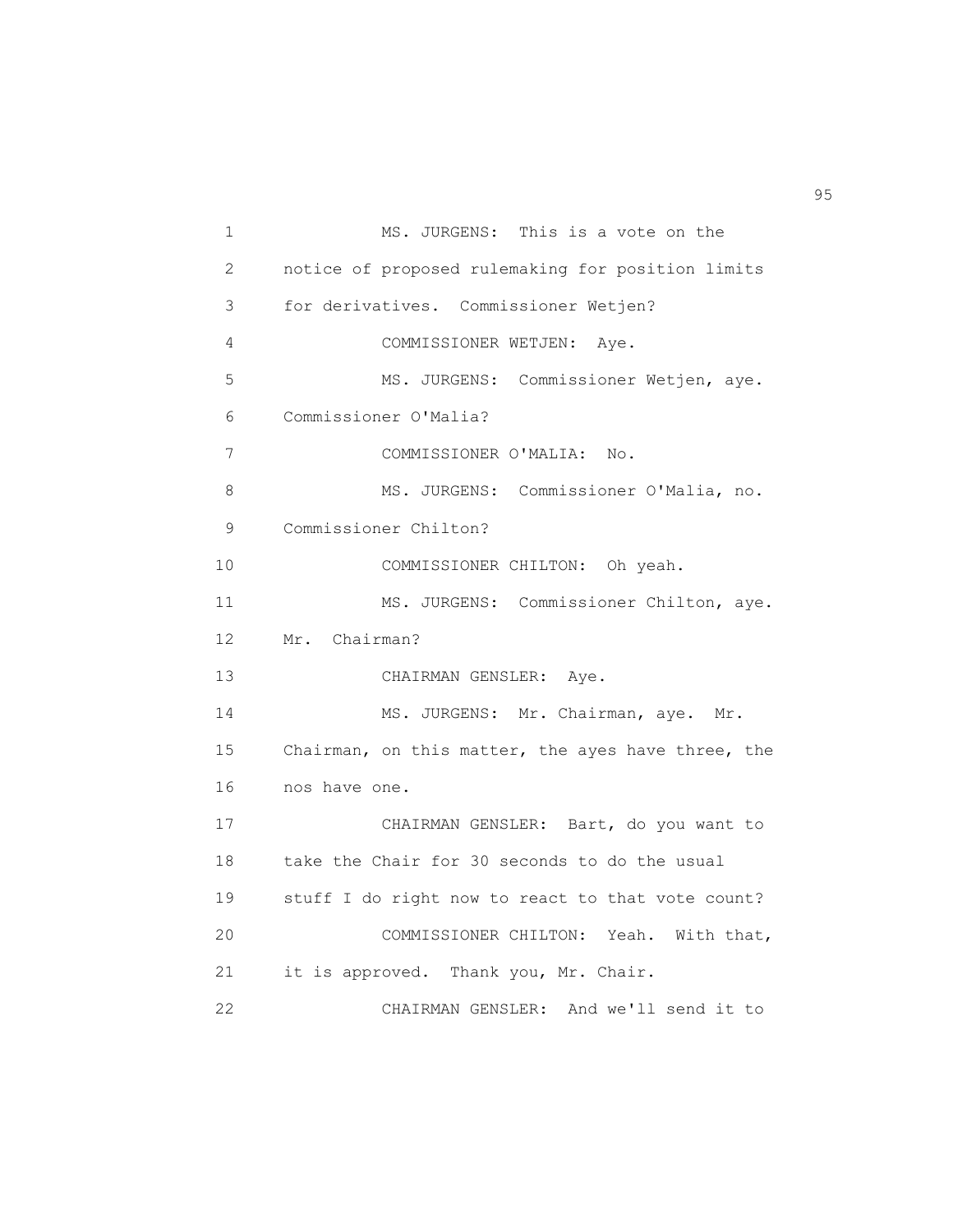1 the Federal Register.

 2 With that, there's a second rule. It's, 3 by and large, the same people at the table. If 4 you could give a brief summary on the aggregation 5 proposals, do I see some people coming -- 6 exchanging seats? Maybe Mark Fajfar is coming up 7 from the General Counsel's office. 8 And you can feel free to keep this 9 brief. I think that this is well understood by 10 the Commission. 11 MR. FAJFAR: We'll go quickly. Good 12 morning. 13 CHAIRMAN GENSLER: That was a hint. 14 MR. FAJFAR: Staff is presenting for the 15 Commission's approval proposed amendments to the 16 current account aggregation standards. These 17 amendments are substantially similar to the 18 aggregation modifications that the Commission 19 proposed in May 2012 but were not finalized before 20 Part 151 was vacated. 21 The amendment presented today would 22 permit four additional exemptions from aggregation

 $\sim$  96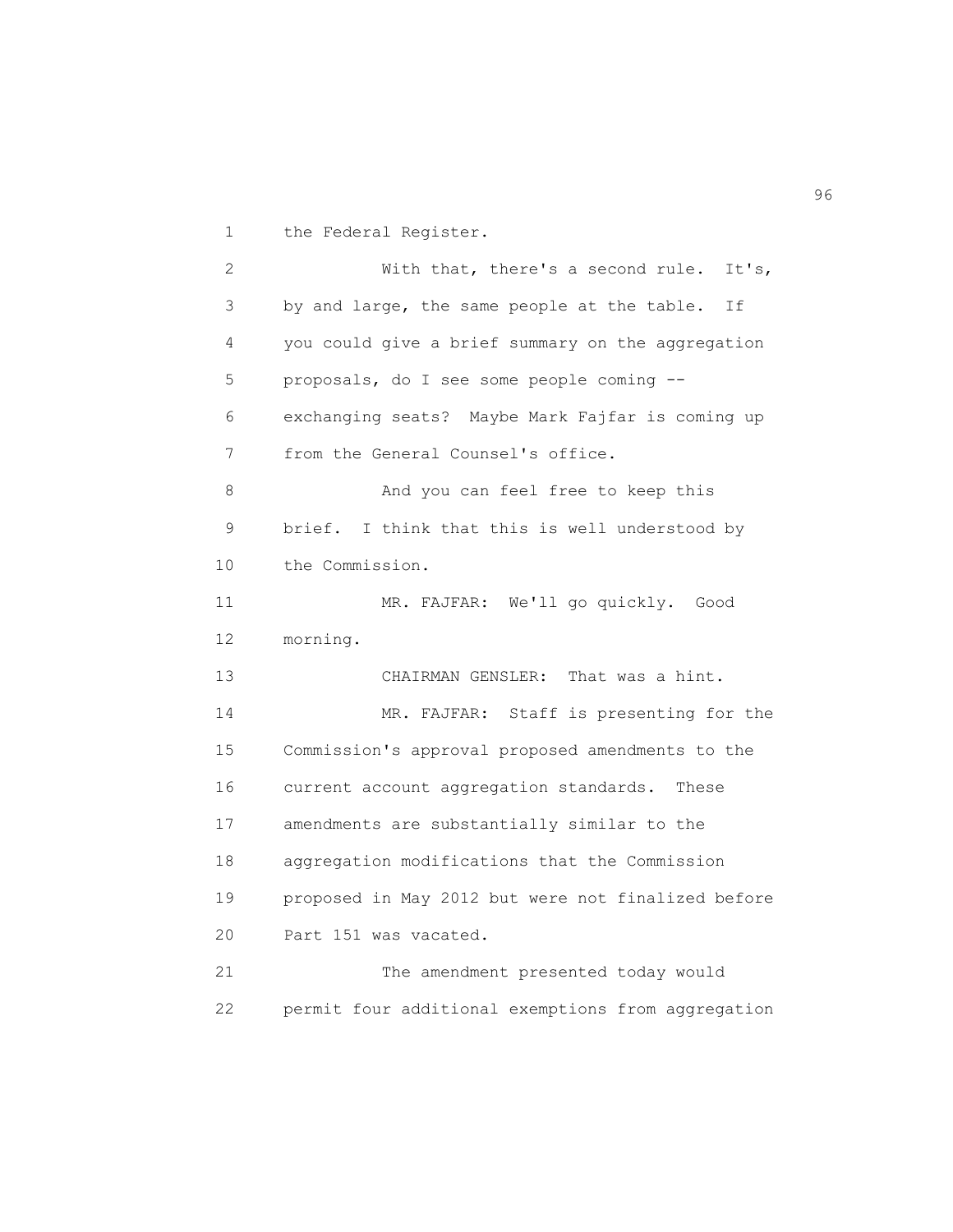1 where, first, the sharing of information that goes 2 along with aggregation would violate or create a 3 reasonable risk of violating Federal, state, or 4 foreign law or regulation, second, where there's 5 an ownership interest of no more than 50 percent 6 in an entity whose trading is independently 7 controlled, third, where there is an ownership 8 interest of more than 50 percent in an entity that 9 is not consolidated and whose trading is 10 independently controlled, and the applicant 11 certifies that the position is either qualified as 12 bona fide hedging or does not exceed 20 percent of 13 any position limit, and fourth, where there is an 14 ownership interest of no more than 50 percent in 15 an entity by a broker dealer resulting from its 16 normal course activities. 17 We're suggesting these four aggregation

 18 amendments separately from the other amendments of 19 the position limit regime in order to allow the 20 Commission, in its discretion after reviewing the 21 comments, to adopt these modifications separately. 22 Although these aggregation amendments are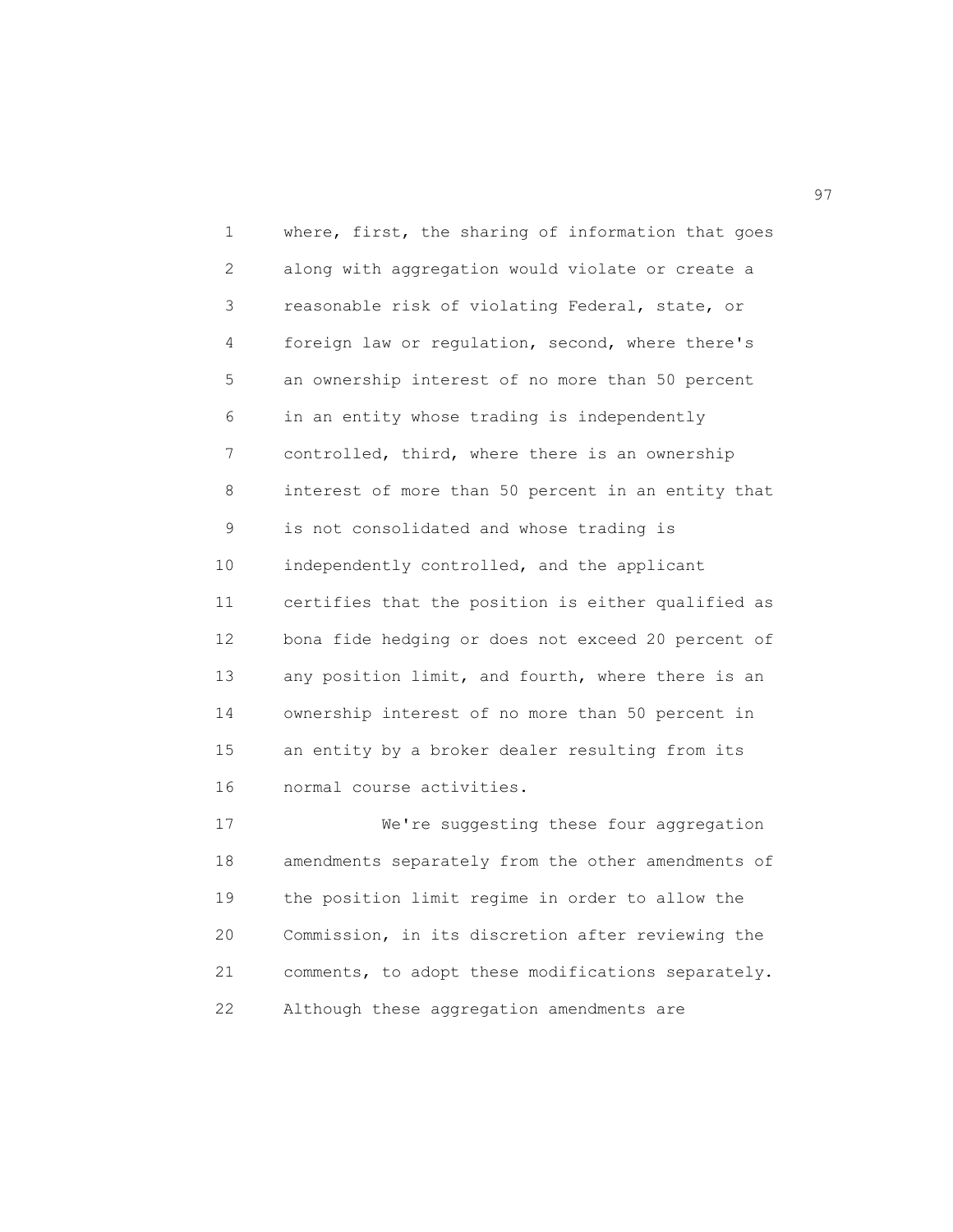1 consistent with the other position limit 2 amendments, they could be adopted either together 3 or separately. 4 I'll just briefly go through the history 5 of the aggregation rules and the changes that were 6 proposed last year. 7 The Commodity Exchange Act requires the 8 aggregation of all positions which a person owns 9 or controls and all positions of persons acting 10 pursuant to an express or implied agreement or 11 understanding. The Commission's current 12 regulations include a requirement that a person 13 aggregate all positions for which it has a 10 14 percent or greater ownership interest. 15 Regulations also provide exemptions for 16 eligible entities with independent account 17 controllers. 18 When the position limit regime in Part 19 151 was adopted, exemptions were added for 20 information sharing that would cause a violation 21 of Federal law or regulations and foreign 22 underwriters' ownership of an unsold allotment of

98 and 200 minutes and 200 minutes and 200 minutes and 200 minutes and 200 minutes and 200 minutes and 200 min<br>1980 - Carl Constantinophysics and 200 minutes and 200 minutes and 200 minutes and 200 minutes and 200 minutes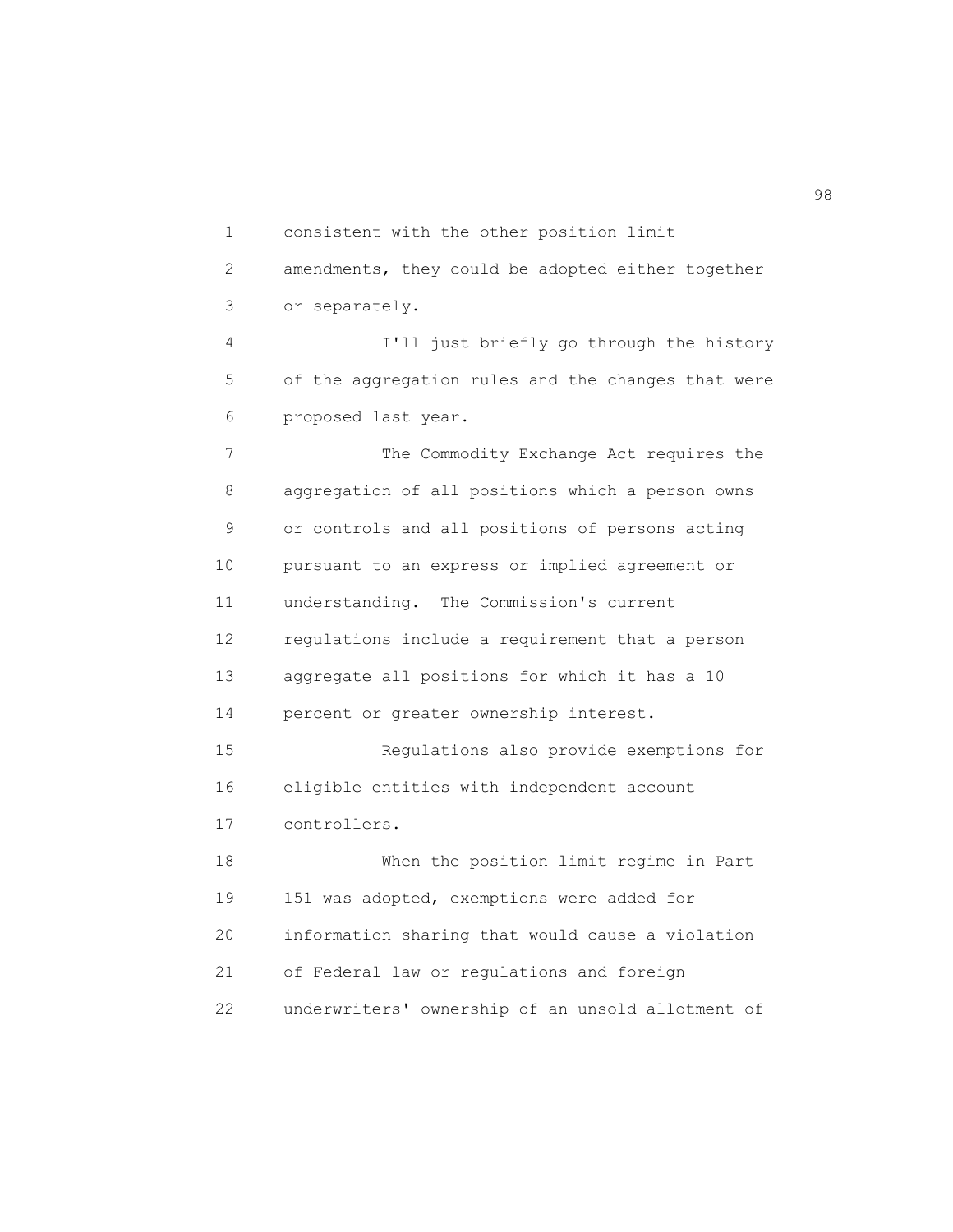1 securities.

2 As I said, in May 2012, the Commission 3 proposed changes to the aggregation rule that 4 remain part of what we're proposing today. The 5 first change proposed in May 2012 would allow a 6 person to disaggregate the positions of a 7 separately organized entity even if it had a 10 8 percent or greater ownership interest, but so long 9 as it had no more than a 50 percent ownership 10 interest, and if the person filed a notice 11 demonstrating lack of control. 12 Another change that was proposed would 13 make the information sharing exemption available 14 where there is a reasonable risk of violating or 15 an actual violation of Federal, state, or foreign 16 law. 17 Other changes proposed in May 2012 would 18 allow higher tier entities to rely upon exemption 19 notices, provide an exemption in certain 20 circumstances for broker dealers, and they allowed 21 commodity pools established as limited liability 22 companies to be treated the same as limited

en 1999 en 1999 en 1999 en 1999 en 1999 en 1999 en 1999 en 1999 en 1999 en 1999 en 1999 en 1999 en 1999 en 19<br>De grote en 1999 en 1999 en 1999 en 1999 en 1999 en 1999 en 1999 en 1999 en 1999 en 1999 en 1999 en 1999 en 19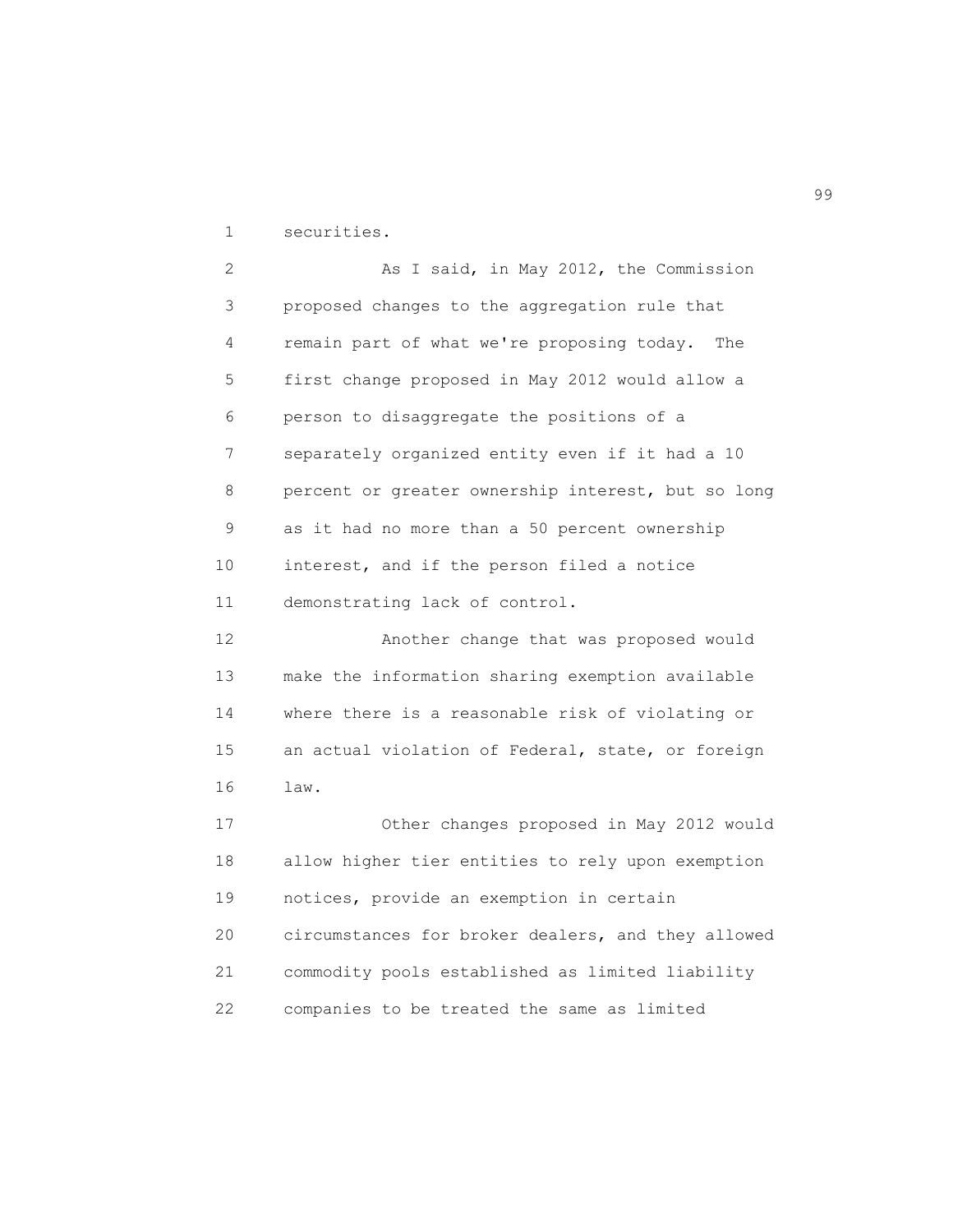1 liability partnerships.

 2 Staff considered the public comments on 3 the May 2012 proposal in developing the amendments 4 suggested today. We've retained the essence of 5 the earlier proposal with the addition of the 6 following elements based on those comments and the 7 staff's further consideration.

 8 Today's proposal includes a provision 9 that would permit the owner of more than 50 10 percent of another entity to apply to the 11 Commission for relief from aggregation on a 12 case-by-case basis. This reflects a view that in 13 some limited situations, disaggregation relief may 14 be appropriate even for majority owners if the 15 owned entity is not required to be and is not 16 consolidated on the financial statement of the 17 owner, if the owner can demonstrate that it does 18 not control the trading of the owned entity, and 19 if both the owner and the owned entity have 20 procedures in place that are reasonably effective 21 to prevent coordinated trading.

22 Additionally, the owner must certify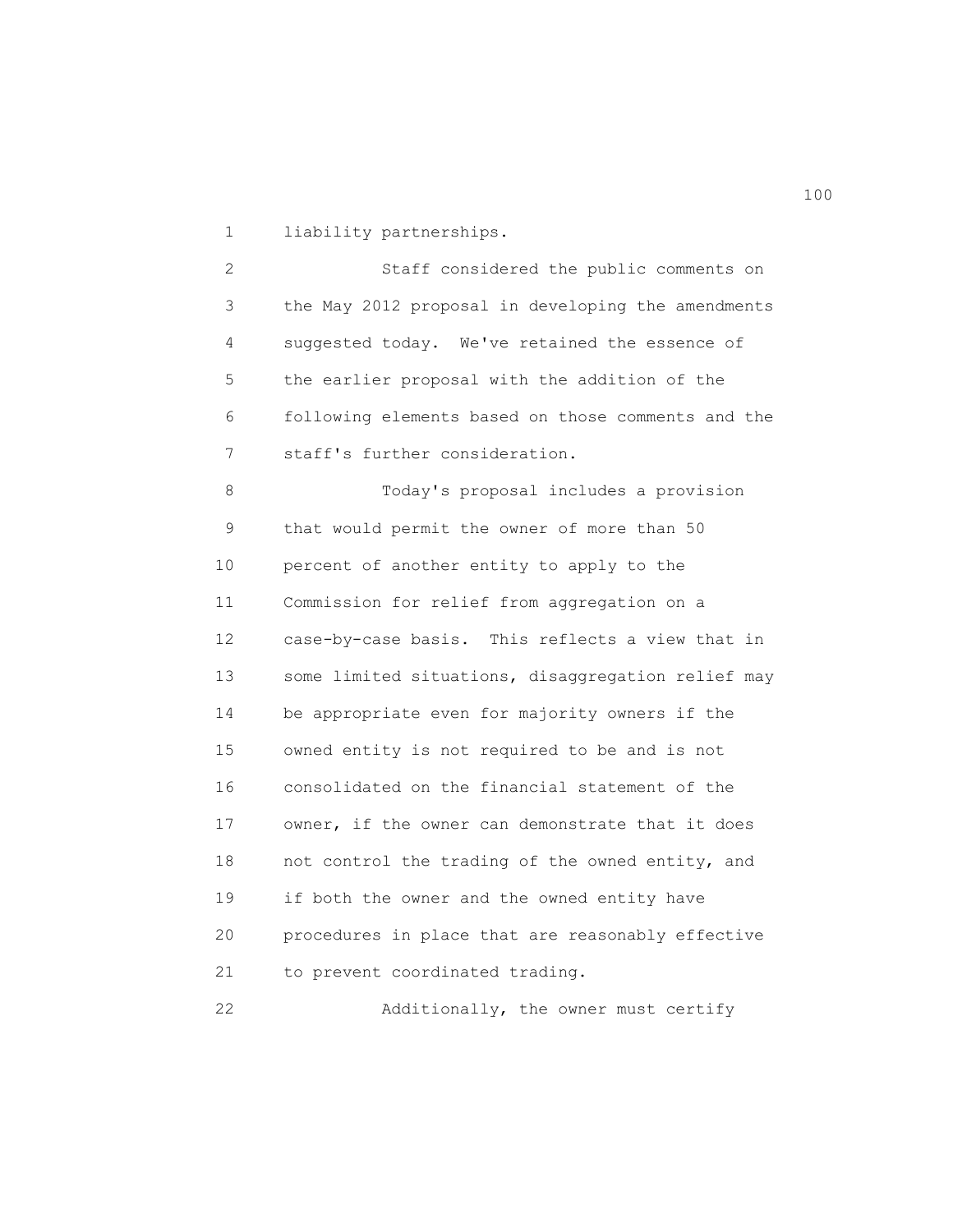1 that either all the owned entity's positions 2 qualify as bona fide hedging, or the owned 3 entity's non-hedging positions do not exceed 20 4 percent of any position limit. 5 This proposed relief would not be 6 automatic, but would be available only if the 7 Commission finds in its discretion that all the 8 conditions are met. The proposed rule would not 9 impose any time limits on the Commission's process 10 for making the determination of whether relief is 11 appropriate and relief would be available only if 12 and when the Commission acts on a particular 13 request. 14 We note that if a majority owner could 15 not meet all the conditions in the proposed rule, 16 it could apply to the Commission for relief from 17 aggregation under Section 4a(a)(7) of the 18 Commodity Exchange Act. 19 Lastly, today's proposal also includes 20 an amendment that would allow managers of employee 21 benefit plans to be treated as independent account

22 controllers, and we'd like to emphasize that this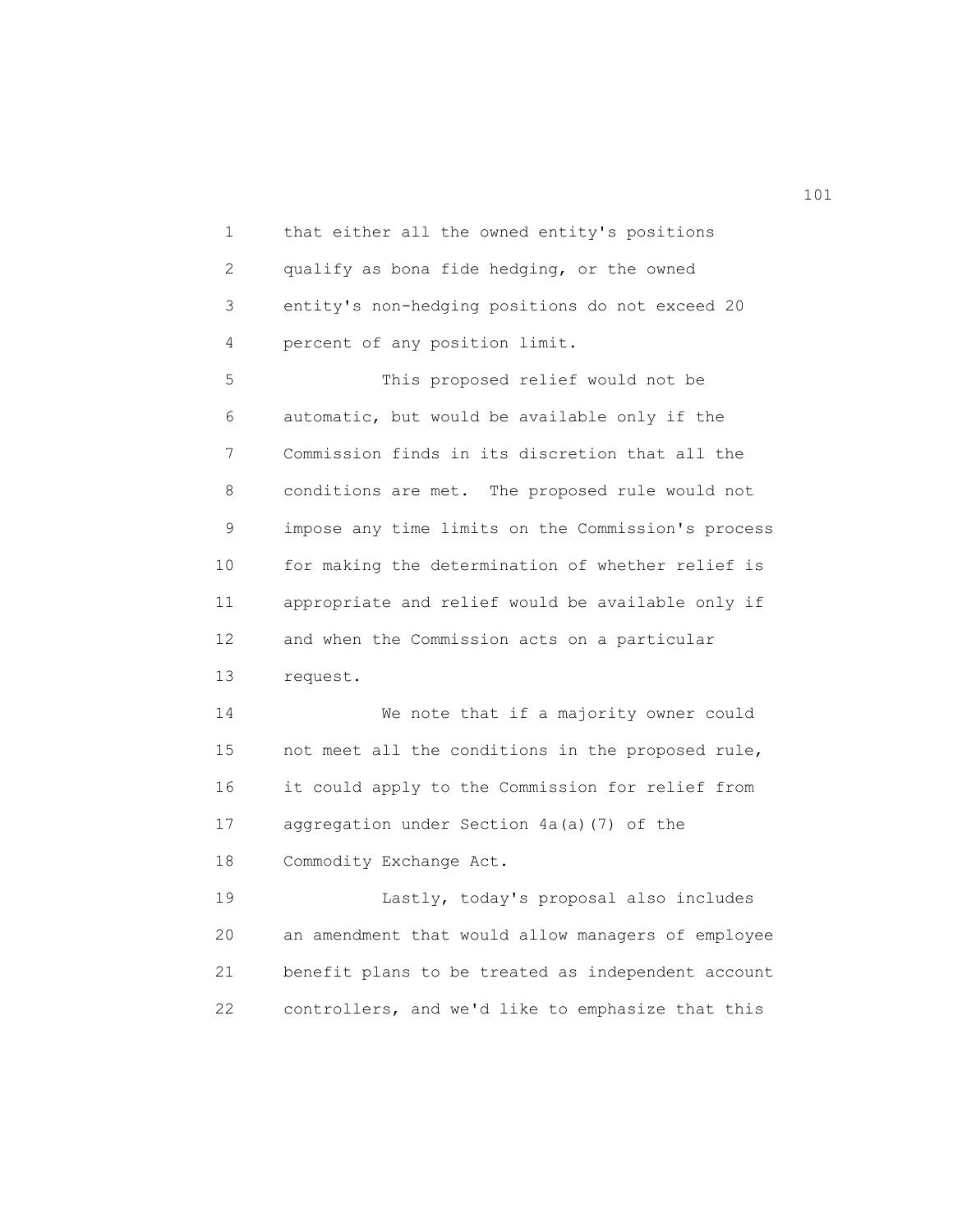1 proposed relief would be limited to employee

2 benefit plans.

 3 Regarding broker dealers, this proposal 4 includes an exemption for ownership of no more 5 than 50 percent of an entity resulting from dealer 6 activities in the normal course.

 7 And finally we note that in connection 8 with these proposed amendments, the staff reviewed 9 the wording of the existing regulations and noted 10 certain instances where they may be unclear. 11 Therefore the amendments put forward today include 12 a reorganization of the rule for clarity that is 13 not intended to effect any substantive change. 14 We invite commenters to address whether 15 this reorganization is accurate and helpful. And, 16 as is the case for all proposed rules, the staff 17 welcomes comment on all aspects of the proposed 18 changes to the aggregation rules for the position 19 limits regime. We're available to answer any 20 questions.

 21 CHAIRMAN GENSLER: Entertain a motion to 22 accept the staff recommendation on aggregation for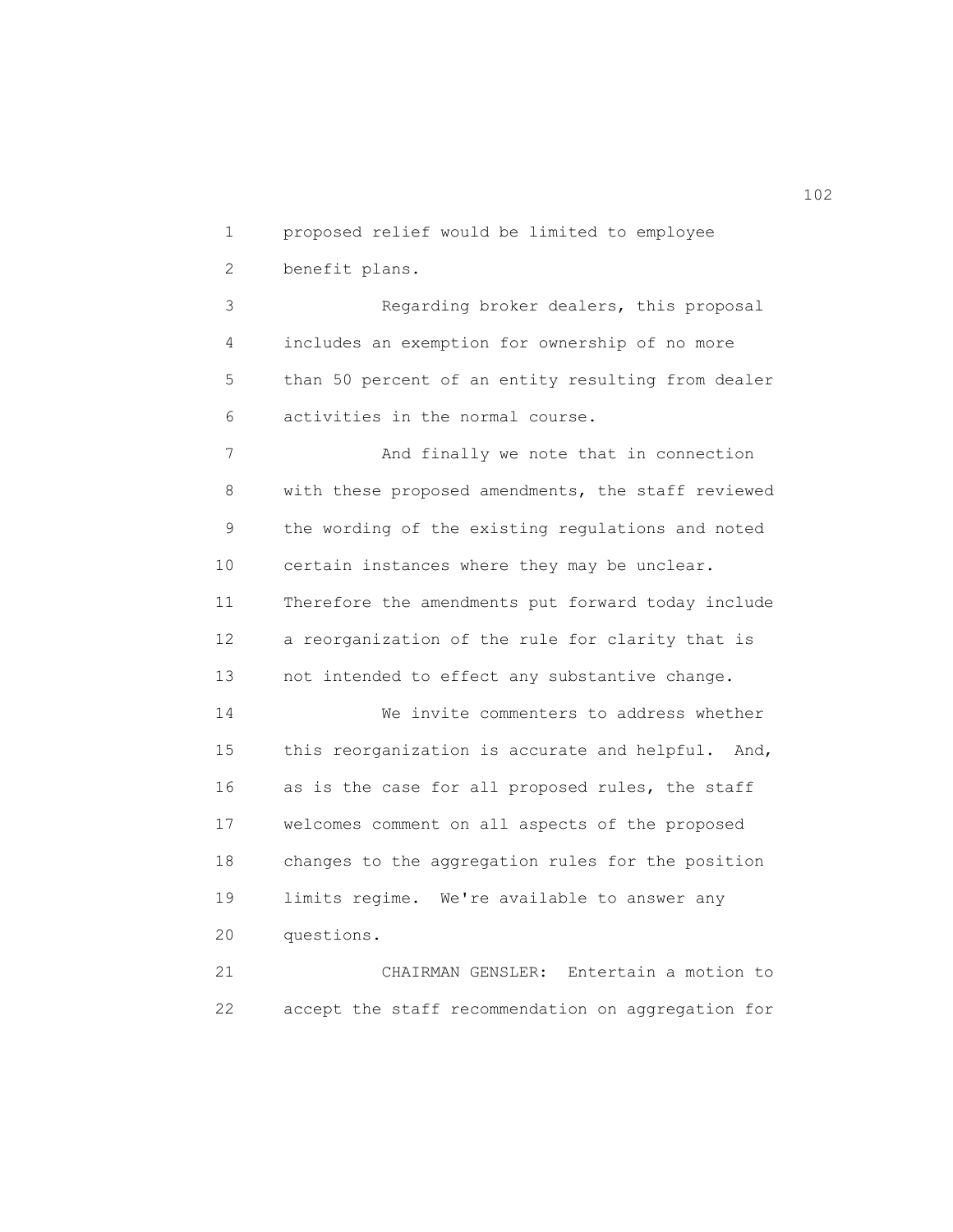1 purposes of position limits?

 2 COMMISSIONER CHILTON: So moved. 3 COMMISSIONER O'MALIA: Second. 4 CHAIRMAN GENSLER: I support this 5 proposed rule to modify the aggregation provisions 6 for limits on speculative positions, and I'll have 7 a statement for the record, but just trying to put 8 it in the simplest terms, market participants in 9 this day and age often trade through many legal 10 entities, sometimes hundreds, in fact, thousands 11 of legal entities. I've noted a few times when 12 Lehman Brothers failed, they had 3,300 legal 13 entities within their corporate family. 14 And so the question comes up in so many 15 of our rules and so many of our efforts, if 16 there's a requirement on one part of a corporate 17 family, how does that relate to the rest of the 18 corporate family? And here where Congress has 19 mandated for us to move forward on limiting 20 certain participants in the market in terms of the 21 size of their position, and you can quickly see 22 it's just a matter of arithmetic the question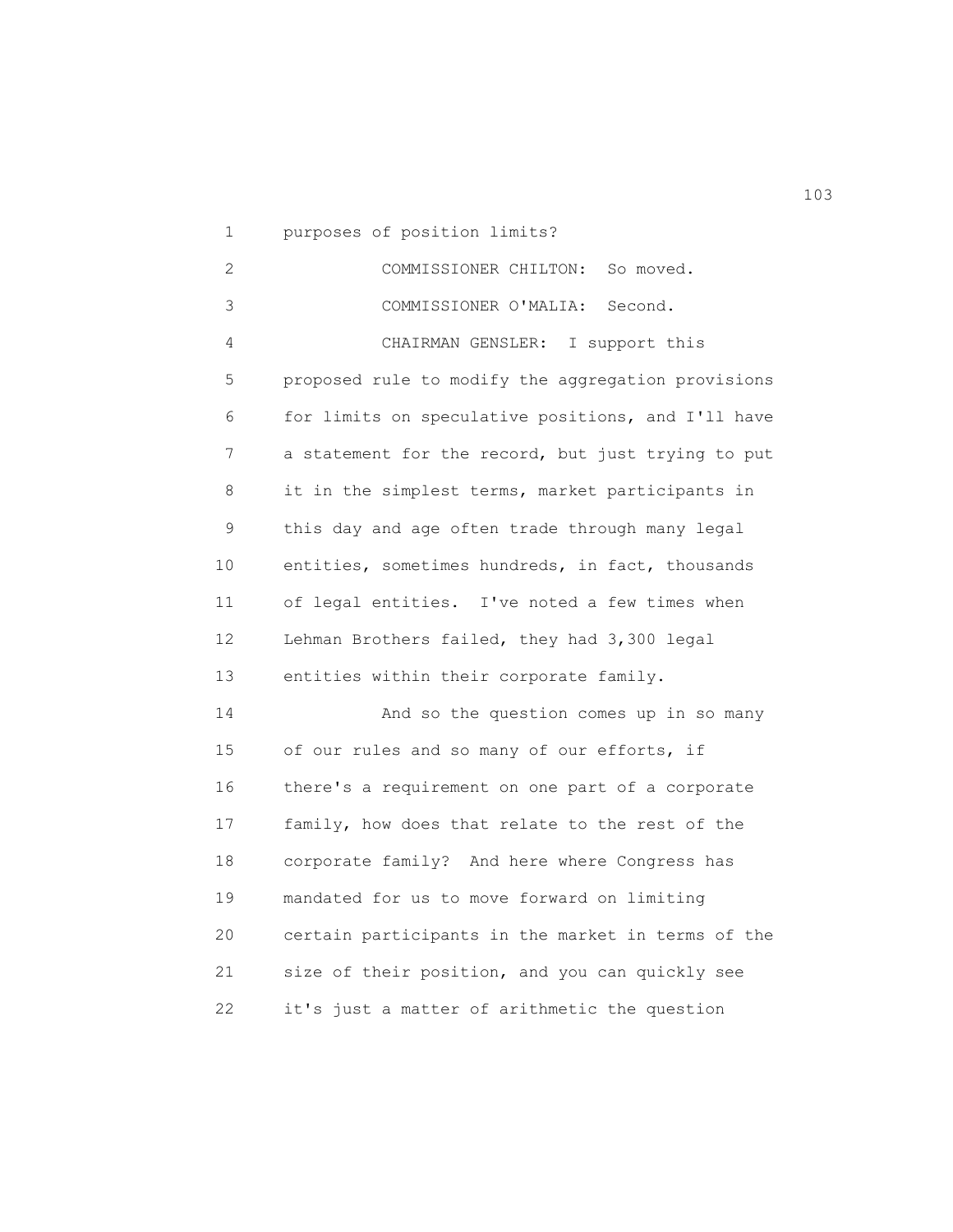1 comes, do you count all those 3,300 legal entities 2 that Lehman Brothers once controlled or do you 3 apply a limit just for each and every one of the 4 3,300? 5 We chose the second, that you had a 6 limit on each of the one out of 3,300, and yet 7 they were owned and controlled by the same people, 8 that would sort of be -- excuse the expression -- 9 but a runaround of Congressional intent, and also 10 wouldn't really help the market integrity that 11 we're trying to help. 12 So, that's where this issue of 13 aggregation comes into being. We have similar 14 issues of aggregation throughout our rulewriting, 15 but that's why it comes right here where there's a 16 limit. 17 I think that when we finalize the rules 18 that were subsequently vacated by the court, we 19 had some more work to do, and in May of 2012, 20 before any judge vacated the rules, we as a 21 Commission -- I think it was unanimous actually at 22 the time -- decided to put out to further comment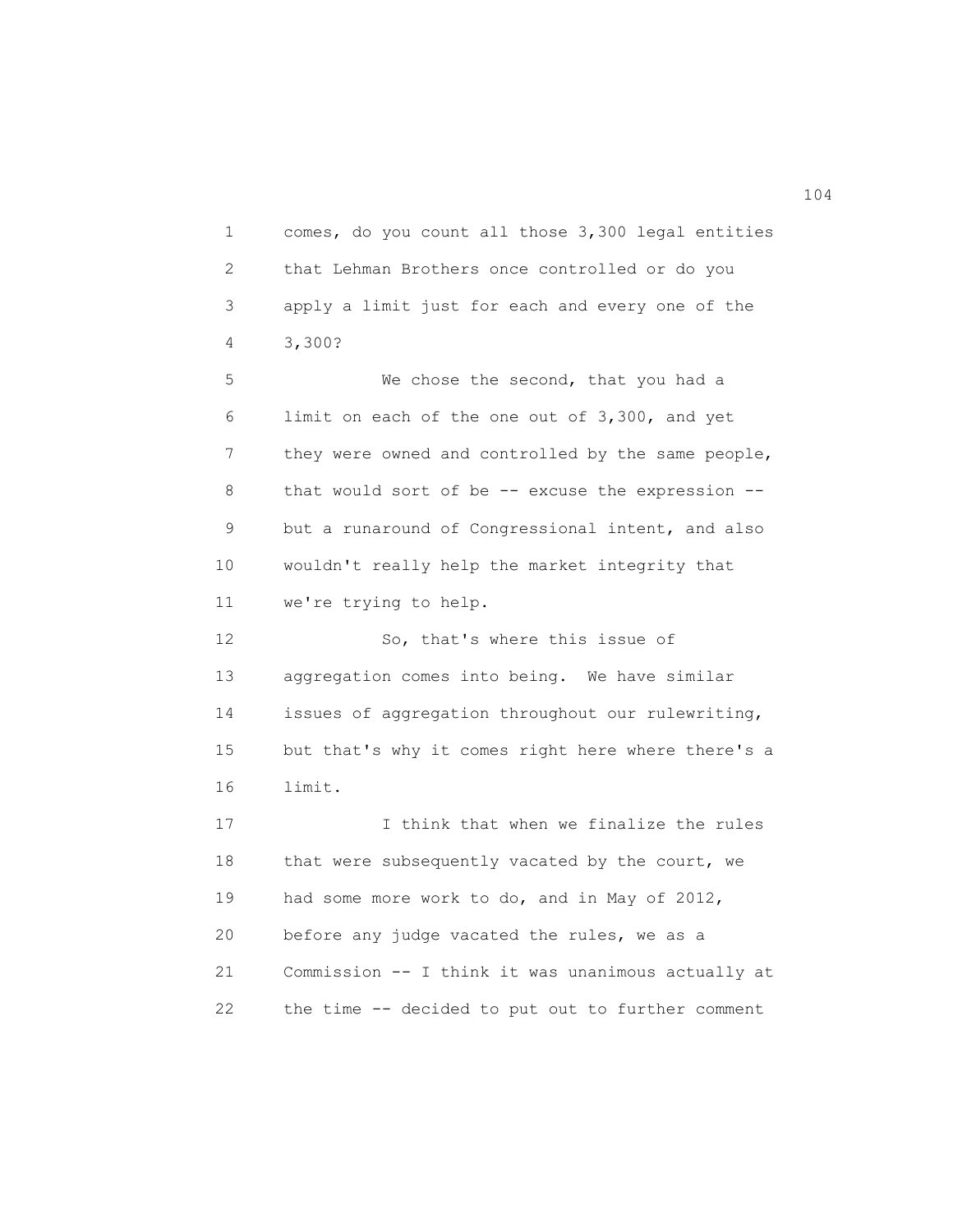1 new approaches and reforms on aggregation. And I 2 felt those were very balanced. Really, what if -- 3 I've used the Lehman Brother example -- what if 4 Lehman Brothers only owed 10 percent of some 5 company and they didn't really direct its trading, 6 they didn't control it's trading, they maybe owned 7 it in what's called their private equity 8 investing, which was allowed then, should that 9 come into this aggregation, and so forth? 10 And I'm fortunate we got 26 public 11 comment letters. It was not measured in the 12 thousands, but 26 public comment letters, and we 13 made some additional modifications, and that's 14 what is embodied here. 15 I do think, though, it's important that 16 we don't loosen these things up so much that all 17 the sudden Lehman Brothers' 3,300 companies could 18 have all been separate. I do think this basic 19 tenet that there has to be aggregation under 20 position limits is critical if these regimes have 21 any meaning. 22 So, I don't have any questions, but I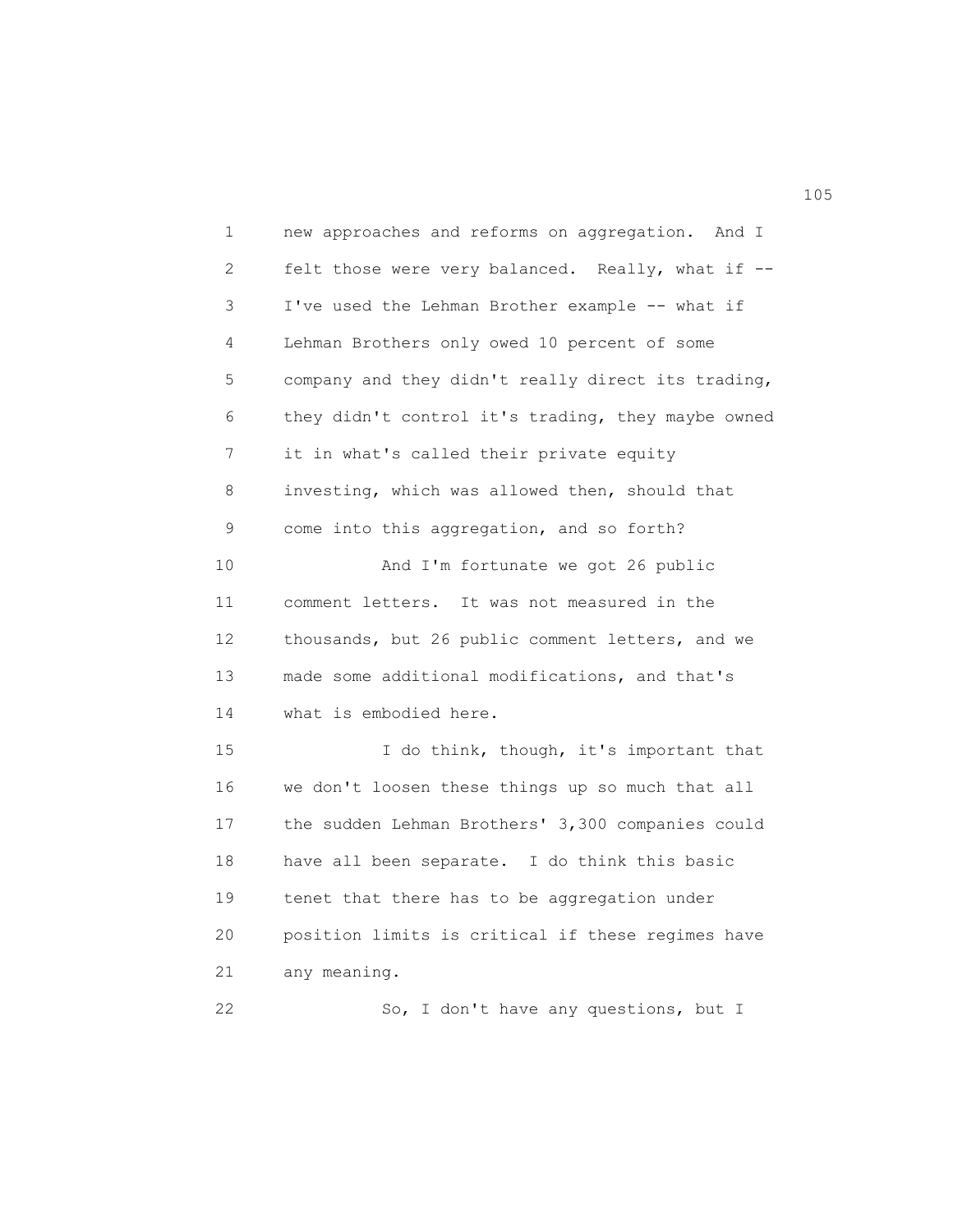1 want to turn it to Commissioner Chilton. 2 Commissioner? Wow. Melissa? May you call the 3 vote. 4 MS. JURGENS: This is a vote on the 5 notice of proposed rulemaking for aggregation of 6 accounts under Part 150 position limits. 7 Commissioner Wetjen? 8 COMMISSIONER WETJEN: Aye. 9 MS. JURGENS: Commissioner Wetjen, aye. 10 Commissioner O'Malia? 11 COMMISSIONER O'MALIA: Aye. 12 MS. JURGENS: Commissioner O'Malia, aye. 13 Commissioner Chilton? 14 COMMISSIONER CHILTON: Aye. 15 MS. JURGENS: Commissioner Chilton, aye. 16 Mr. Chairman? 17 CHAIRMAN GENSLER: Aye. 18 MS. JURGENS: Mr. Chairman, aye. Mr. 19 Chairman, on this matter, the ayes have four, the 20 nos have zero. 21 CHAIRMAN GENSLER: The vote being 22 unanimous, the staff recommendation is approved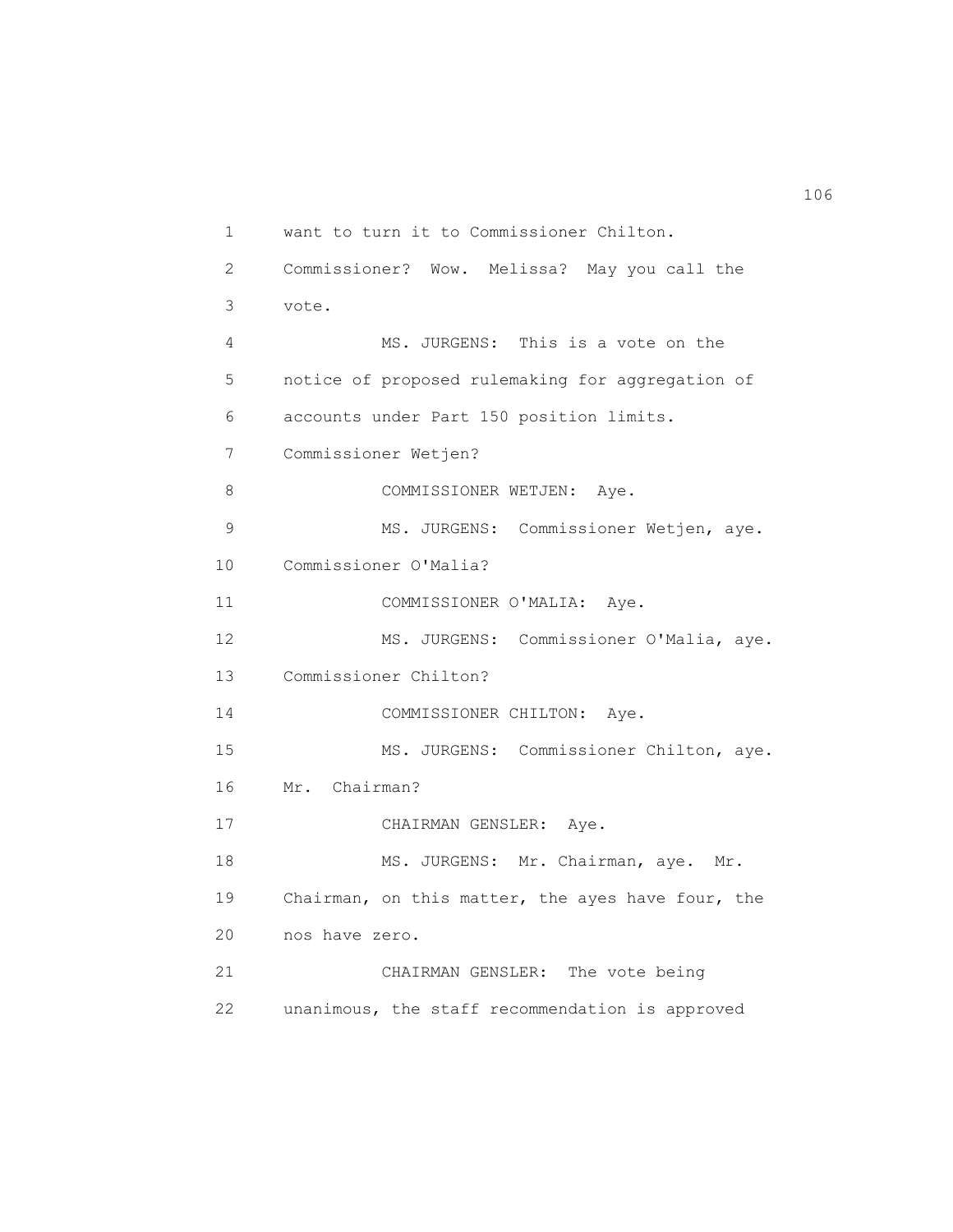1 and will be sent to the Federal Register for 2 public comment. 3 Are there other matters? Commissioner 4 O'Malia? 5 COMMISSIONER O'MALIA: Could you help us 6 understand the timeframe for the cross-border 7 discussion and how we're going to do the 8 determinations, include input from the relevant 9 jurisdictions, have the time to review all of 10 that, review the MOUs of supervisory MOUs, and 11 make a determination by December 21st when we have 12 yet to see any paper on this, aside from the 88 13 page comparison of their rules and our rules, but 14 they have not had the opportunity -- my 15 understanding, they're reviewing that, but we 16 haven't received their response. 17 CHAIRMAN GENSLER: We will make this 18 work before December 21st. We've had very good 19 dialogues and discussions with each of the six 20 jurisdictions. They have asked us to share with 21 them, as we have, our, what I would call, side-

22 by-sides on various entity-level requirements for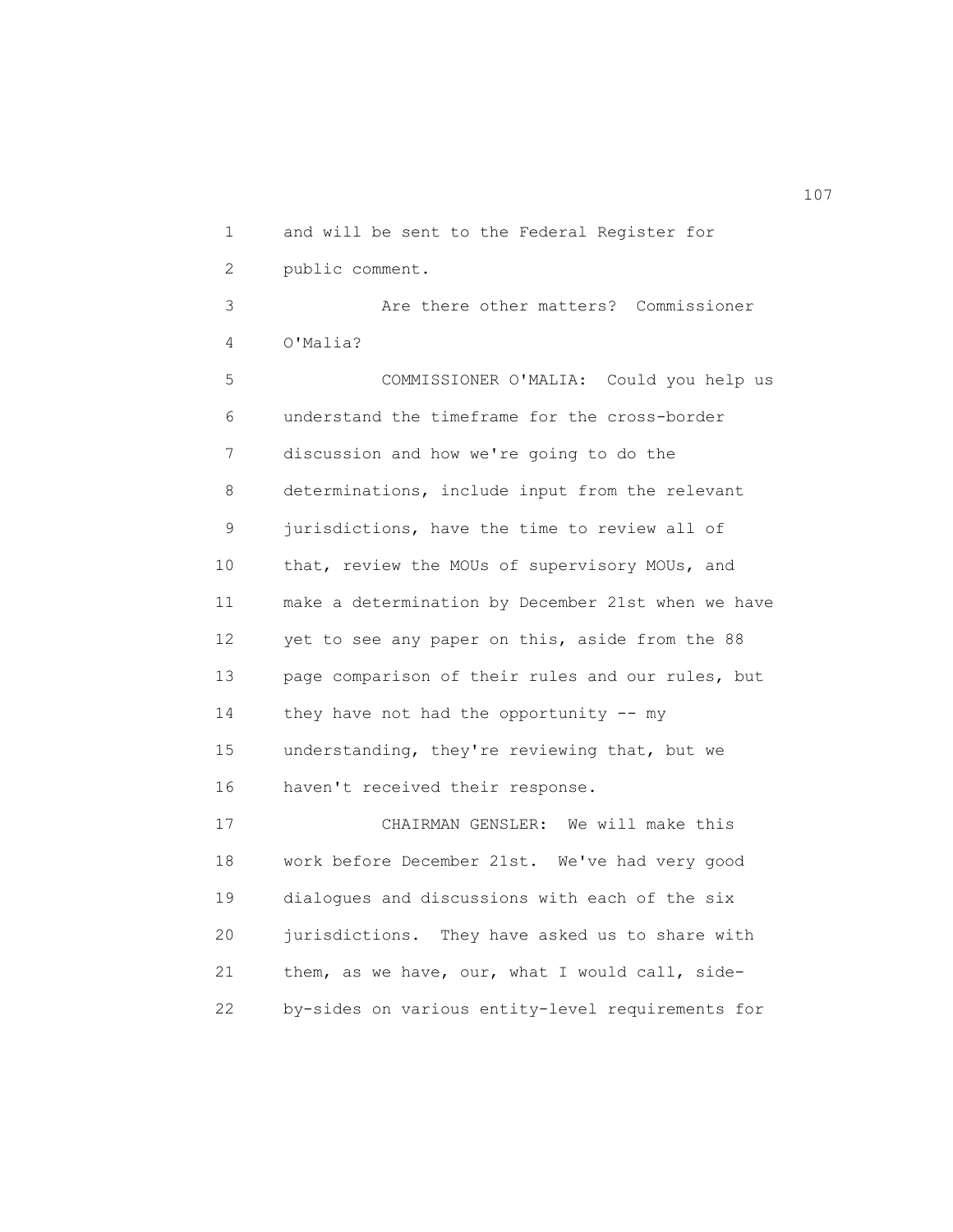1 swap dealers -- reporting swap dealer business 2 management or as it's called, risk management, 3 chief compliance officer, and the like. 4 We're starting that feedback. I think 5 the conclusion of that feedback will be this 6 Friday, if I recall, but you know, we set some 7 tight deadlines. Those documents are also in all 8 the Commissioners' hands. To the extent you have 9 input from those side-by-sides, Frank Fisanich, 10 and the Division of Swap and Intermediary 11 Oversight, and of course, Sarah Josephson, head of 12 our international effort, Carlene Kim from the 13 General Counsel's office, are all working on the 14 documentation for Commission determinations. 15 On some of the data side, Vince, I 16 guess, Stuart, if I remember? 17 MR. MCGONAGLE: That's correct. 18 CHAIRMAN GENSLER: You might say for the 19 record Stuart's last name. I'm sorry. 20 MR. MCGONAGLE: Armstrong. 21 CHAIRMAN GENSLER: Stuart Armstrong if 22 people want to contact him -- are working on that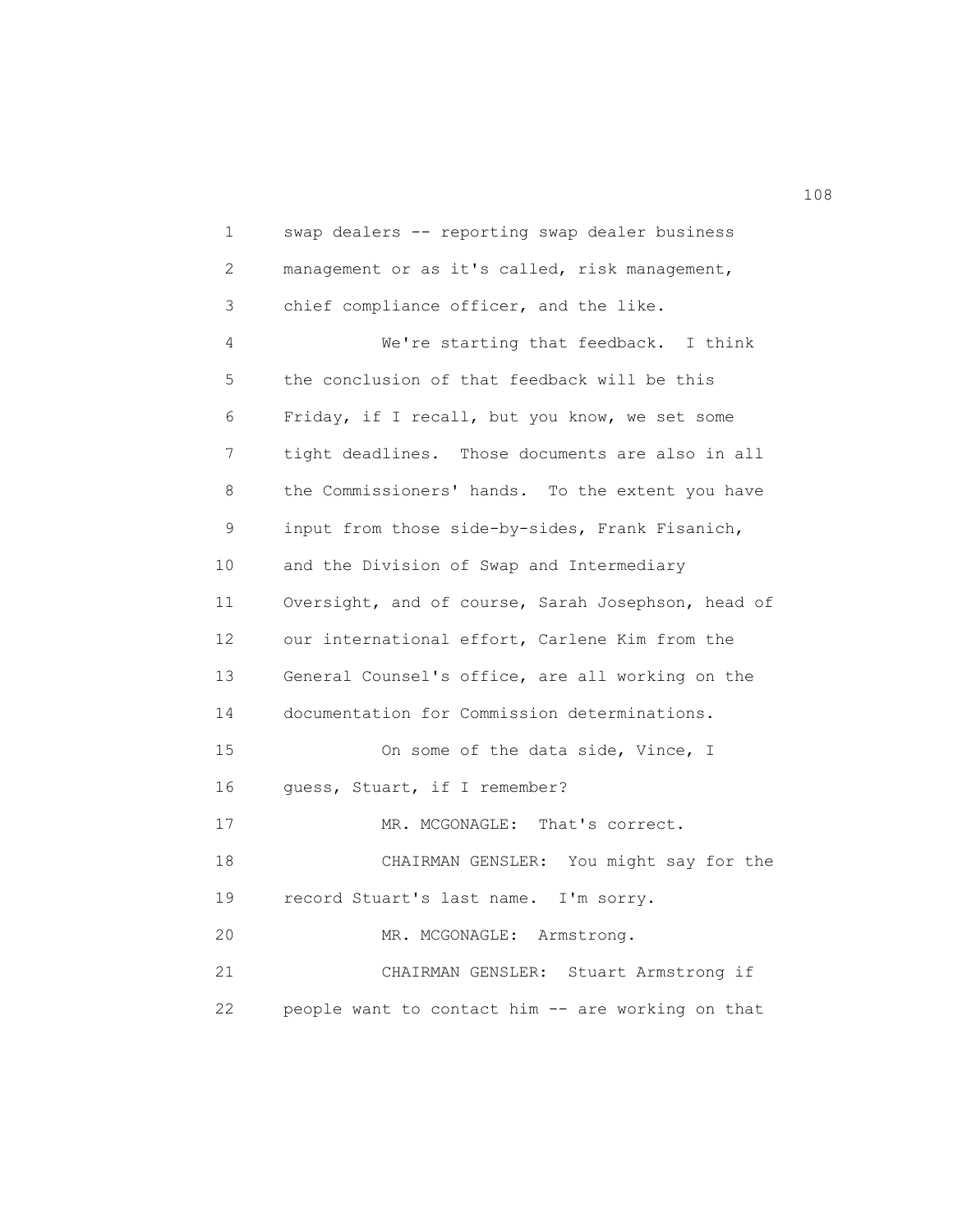1 as well. Based on that feedback from the various 2 international regulatory regimes in these six 3 jurisdictions, the staff will turn around and get 4 into each of the Commissioner's hands documents 5 later this month, but I encourage input, feedback, 6 on the side-by-sides that already occurred, and 7 feedback to any one of the staff would be very 8 helpful with this regard. 9 COMMISSIONER O'MALIA: And Volcker is 10 still on track, 1000 pages -- we haven't seen? 11 CHAIRMAN GENSLER: You know, I can 12 always rely that we have a very open and lively 13 Commission meeting. I recommend it, by the way, 14 to any other regulatory commissions, because this 15 is a good part of democracy. 16 Where we -- yes. 17 COMMISSIONER WETJEN: I'm sure they 18 would take your advice, Gary, I'm certain of it. 19 CHAIRMAN GENSLER: I was just wondering 20 if you thought it was a good part of democracy. 21 On the Volcker Rule, this is one of the 22 most challenging rules. We, as a Commission, I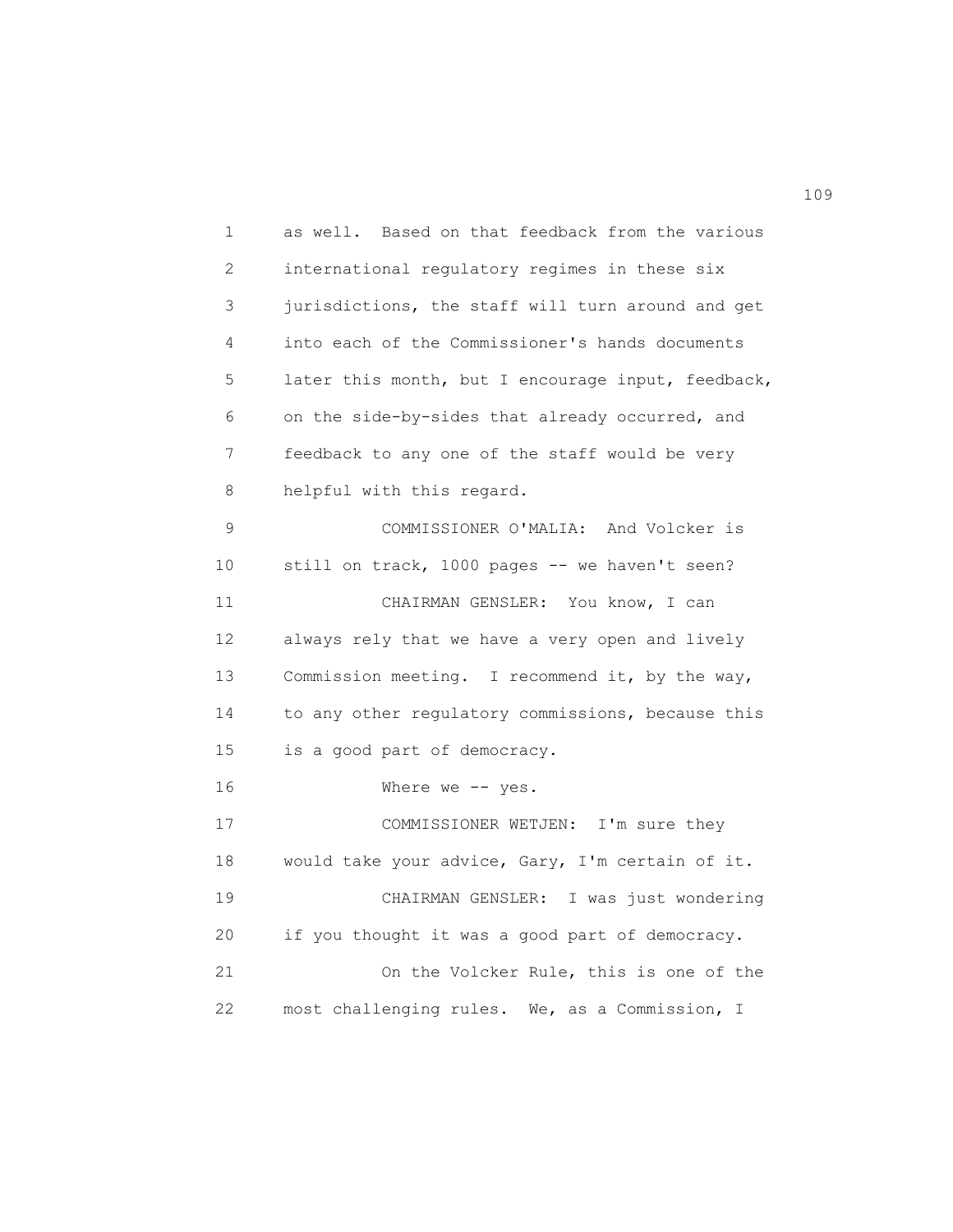1 think, have finalized for Dodd-Frank 65 or 66 2 rules and guidances. I think, from my own 3 perspective, this is one of the most challenging 4 because banning proprietary trading, that which 5 Congress decided to do to lower the risk to the 6 American public of bank entities failing, while at 7 the same time permitting market making to help the 8 markets work, permitting hedging, underwriting, 9 and so forth, it's a matter of sort of borders and 10 boundaries and where they overlap.

 11 And I'll just use one example. Market 12 making is permitted. Somebody walks in with a 13 position, a million shares of IBM stock and needs 14 to sell it, that would be a large position, you 15 could buy that, but at the same time, proprietary 16 trading is banned. So, how long can somebody hold 17 that position -- a banking entity -- until they -- 18 it's really a proprietary position? I think 19 probably everybody would agree, if you held it for 20 five years and it was unhedged, that's gone from 21 market making on day one, and sometime it's become 22 a proprietary position that even starts to grow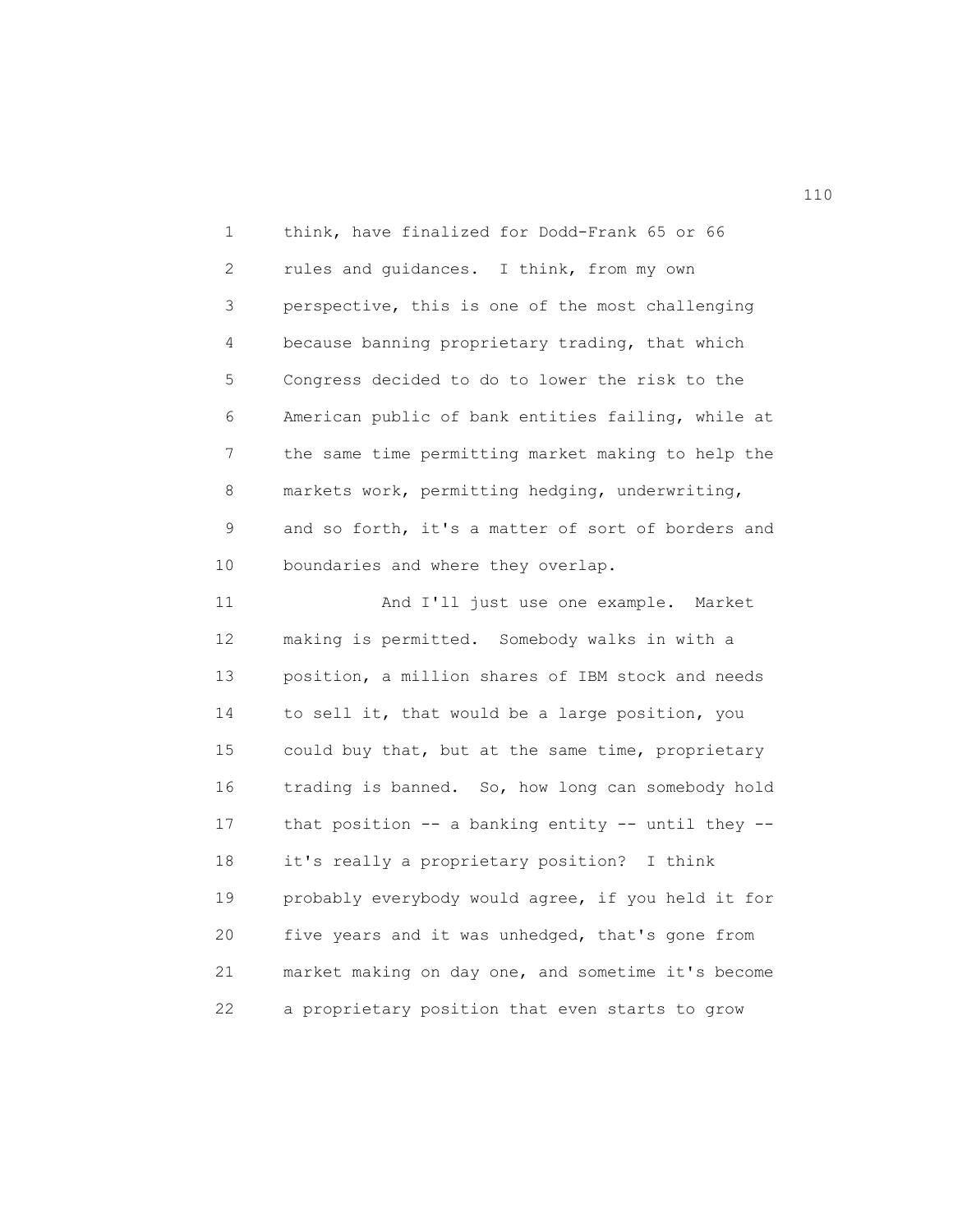1 some mold on it at some point.

 2 And having worked at investment bank for 3 -- what was it -- 18 years, in my case, there were 4 some positions that really did move from a market 5 making desk and just stay for a long time. 6 And in the derivatives space, this is 7 even more interesting because many of the 8 customized, uncleared swaps will stay on the 9 balance sheets of large banking enterprises for 10 years, maybe up to 30 years. So, as they stay 11 there, how do they hedge them? And it would be 12 appropriate to hedge them. 13 I've just sort of recognized some of the 14 challenges. There's been some very good work. 15 The document is moving along. We don't have, as 16 an agency, a finalized document. If we were to 17 schedule a vote the second or third week of 18 December, I've indicated to all of my fellow 19 regulators that we stand pretty strong that it's 20 got to be a pens down version to all of this 21 Commission three weeks before, but preferably a 22 lot before that.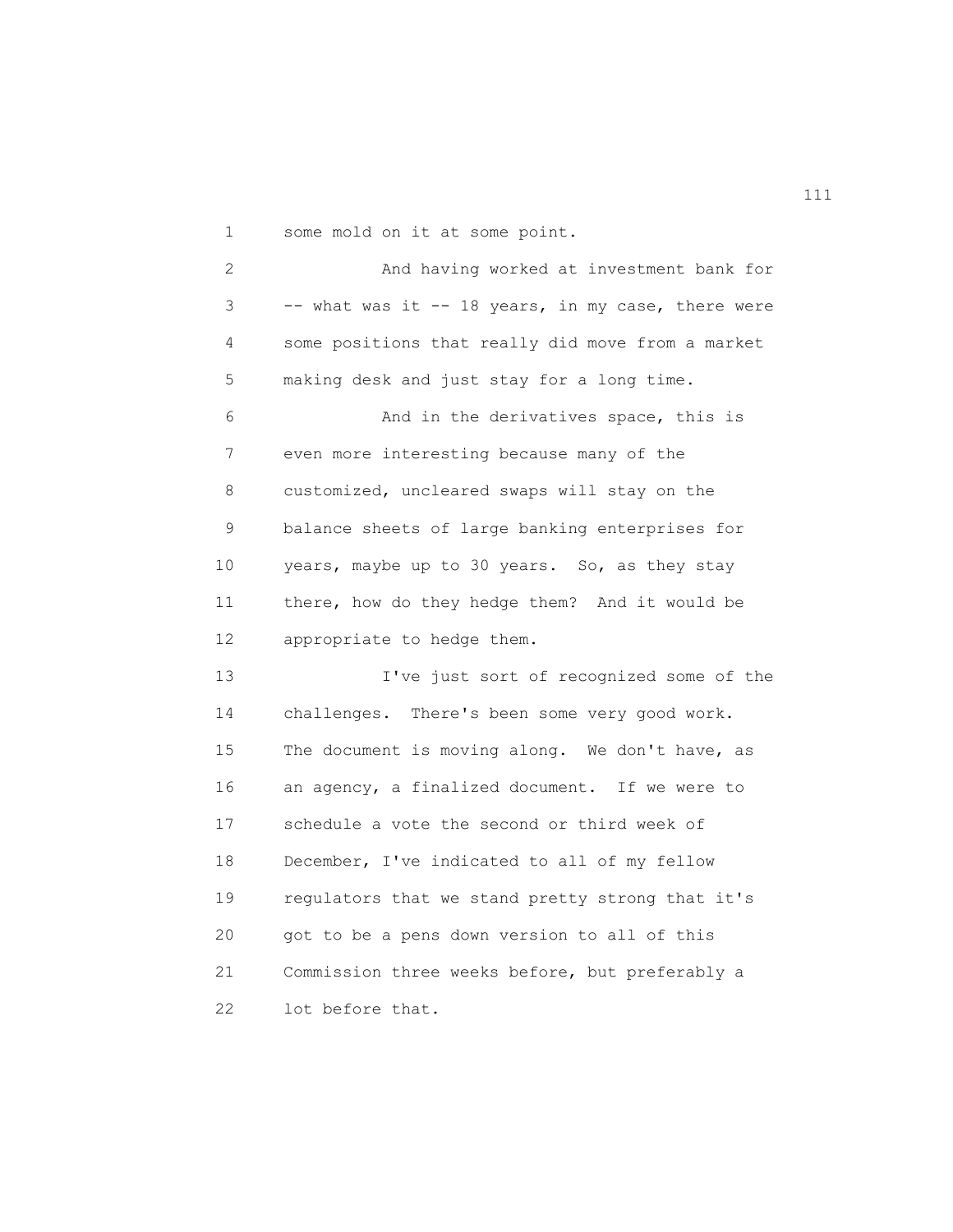1 But we're no longer in the "lot" before 2 that. Because that really only gives us about two 3 weeks to get a pens down version to all of you and 4 get your feedback and input and so forth. 5 But that's where we are. 6 COMMISSIONER O'MALIA: Well, we do -- 7 you know, the words are going to matter, and with 8 all due respect to your example, we want to see 9 all the words. 10 CHAIRMAN GENSLER: I agree with you. In 11 fact, I think the words matter so much here. 12 Commissioner O'Malia and I will agree on this. 13 The words matter so much here. You could write 14 the words where the Volcker Rule would have very 15 consistent meaning to what Congress intended. You 16 can write the words that the market making -- for 17 instance, if you could continually market make and 18 add to your positions over years and never sell 19 them, then you, in essence, have no Volcker Rule. 20 So, the words very much matter. 21 COMMISSIONER O'MALIA: We just need them 22 in time --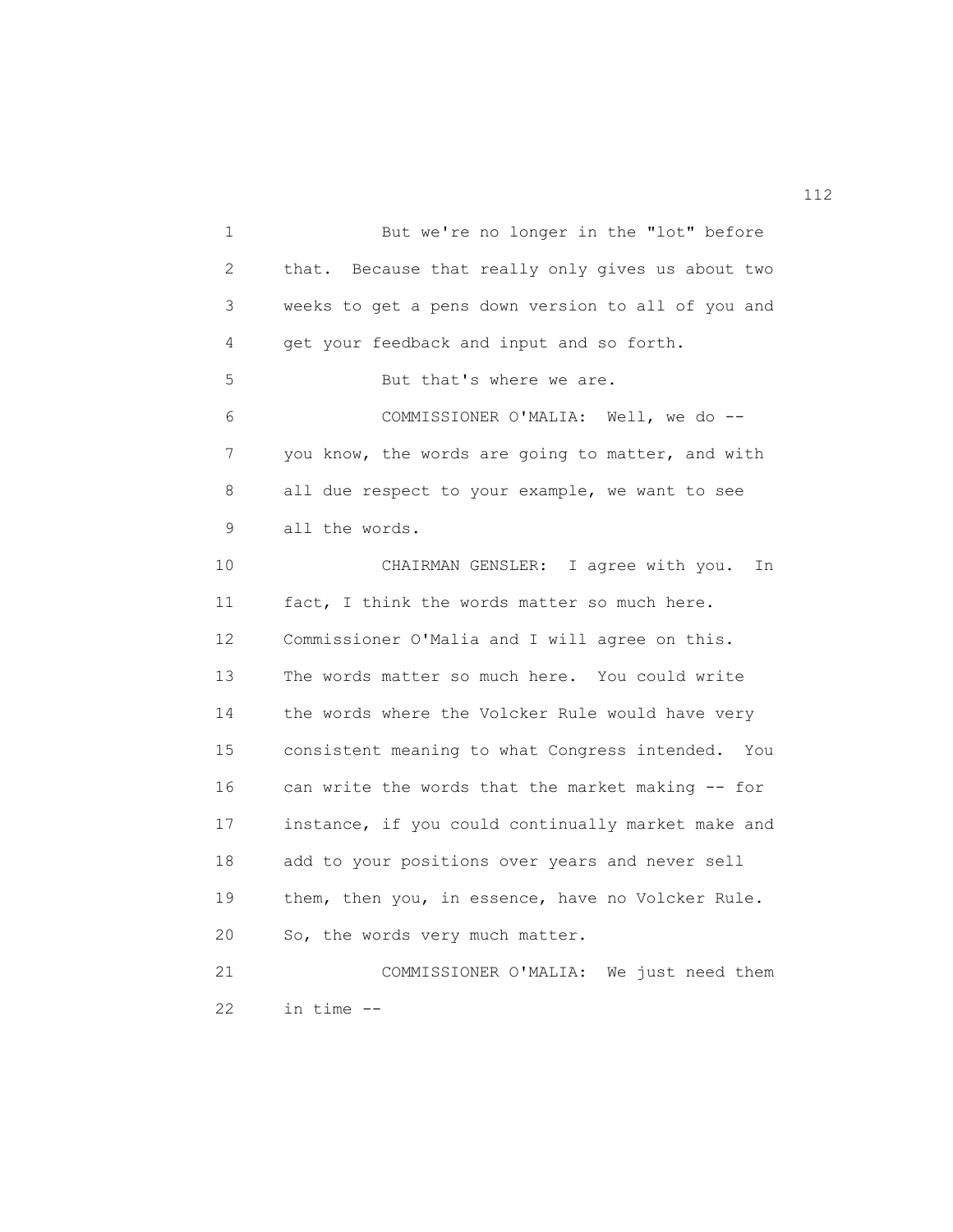1 CHAIRMAN GENSLER: All right. 2 COMMISSIONER O'MALIA: -- and 3 considering the workload that we have with 4 substituted compliance and -- these are as complex 5 subjects as any that we've contemplated, so we 6 just need plenty of time to get these things done. 7 I'm not trying to delay, I just don't want to be 8 caught in a position that we can't reasonably get 9 through 1,000 or 2,000 pages of documentation. 10 CHAIRMAN GENSLER: I share your view 11 about the challenges of this one. Commissioner 12 Chilton? 13 COMMISSIONER CHILTON: I just want to 14 make a quick comment on this. Here's a problem: 15 Volcker said that you couldn't do proprietary 16 hedging. I wrote to Chairman Bernanke a year ago 17 September, I wrote to him again -- and other 18 regulators -- I wrote to him again in September of 19 this year -- August of this year, and the deal is, 20 can you -- I mean, we know something about 21 hedging. There's a lot in the Volcker Rule that 22 we're not the expert regulator. On hedging, we're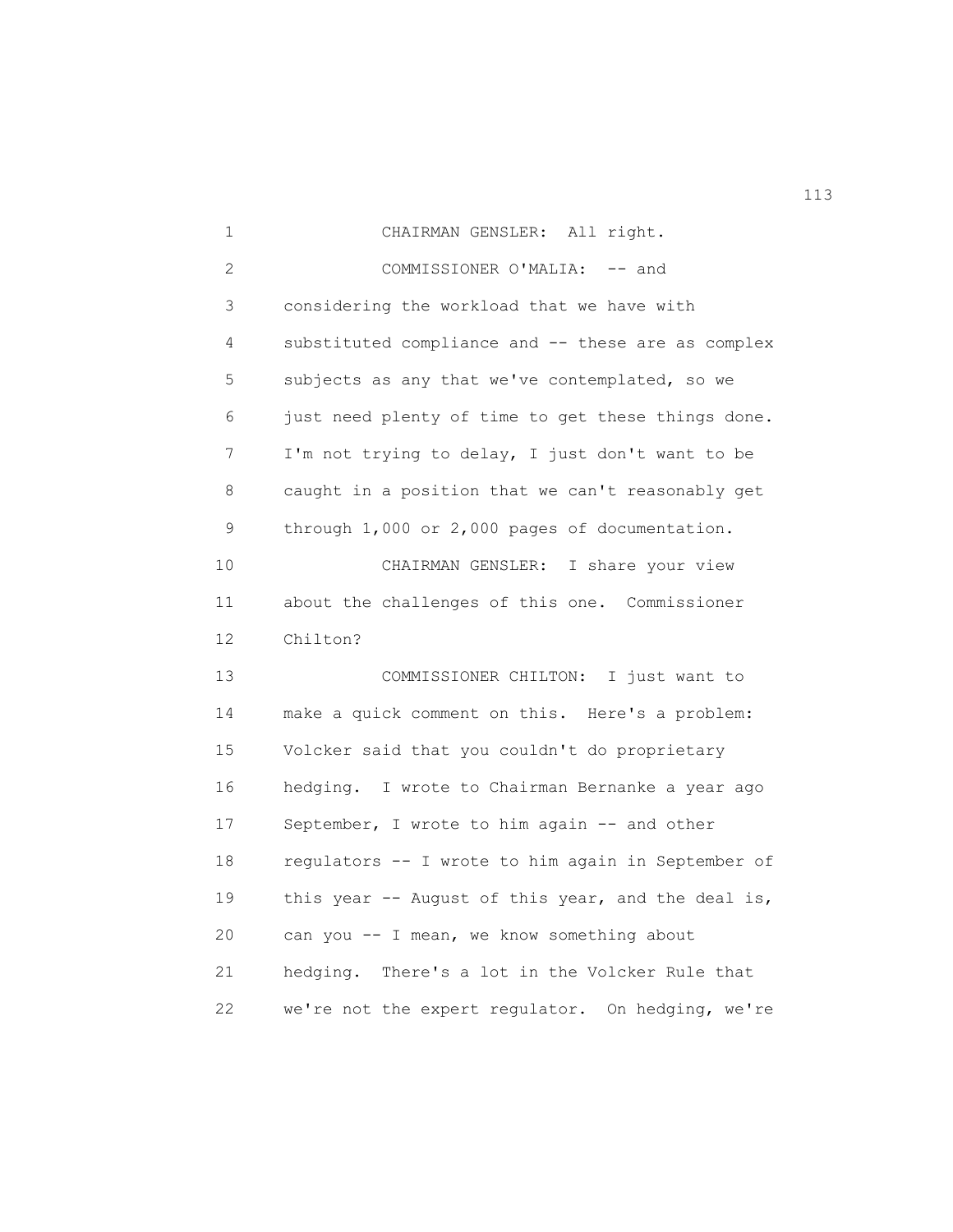1 the expert regulator and we should, all of us, 2 figure out what that language is because what the 3 bank holding companies and others will do is they 4 will try to say that their hedge is a speculative 5 -- or they'll try to say their speculative 6 position is a hedge. 7 That will happen unless we have this 8 language tight. So, of all the things that may be 9 in the Volcker Rule, to me, that's the one where 10 we need our advice to ensure that we're being true 11 to the law. Thanks. 12 CHAIRMAN GENSLER: Something short, 13 Commissioner Wetjen? No. All right. Again, 14 before we adjourn, I want to thank Commissioner 15 Chilton. I know this has been a remarkable 16 journey, not just on position limits, but on 17 everything you've done to look out for the public, 18 to look out for the investor with your eye on the 19 ball of reform. You've been also, if I can say, a

 20 remarkable partner and I remember the first time 21 that we chatted during the Presidential 22 transition; you gave me advice on actually my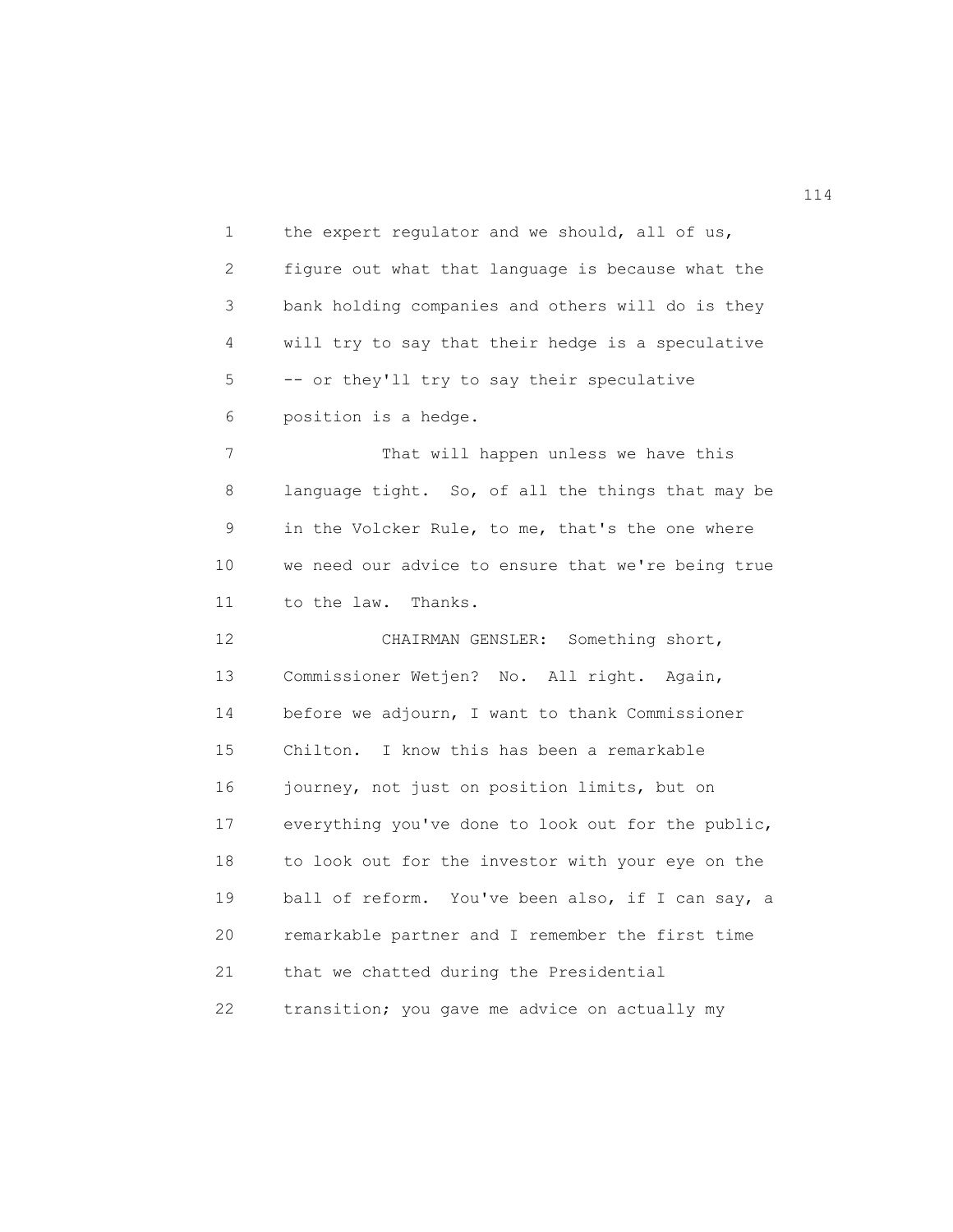1 confirmation. At that stage I needed all the 2 advice I could get, and I really do appreciate on 3 that advice all the way through advice you gave me 4 this morning. 5 So, I want to thank you. With that, 6 I'll entertain a motion to adjourn. 7 COMMISSIONER CHILTON: So moved. 8 COMMISSIONER O'MALIA: Second. 9 CHAIRMAN GENSLER: Second. Thank you. 10 (Whereupon, at 11:39 a.m., the 11 PROCEEDINGS were adjourned.) 12 \* \* \* \* \* 13 14 15 16 17 18 19 20 21 22